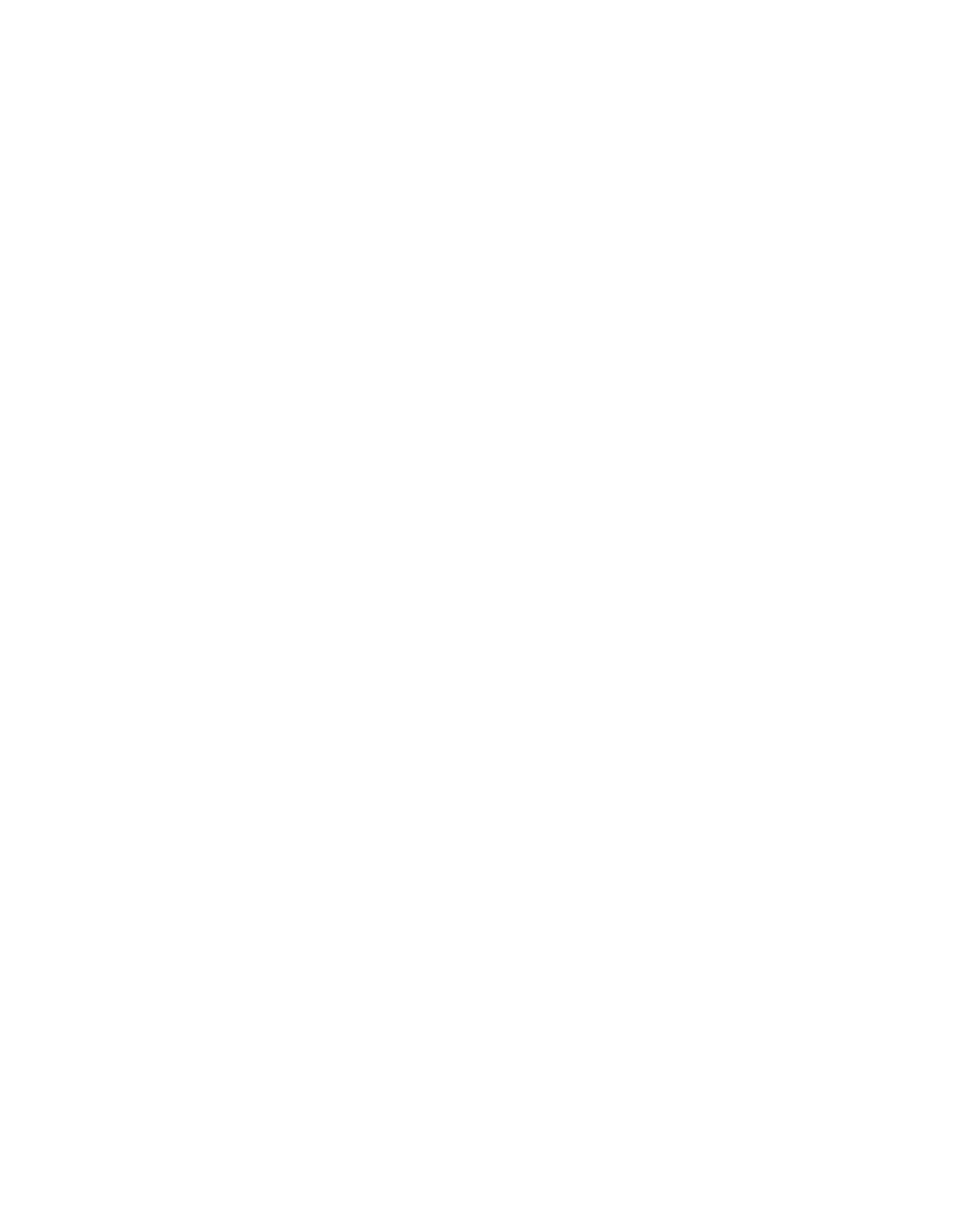Page numbers in bold refer to definitions of terms and algorithms. Page numbers in *italics* refer to items in the bibliography.

# - Symbols -

 $\alpha$  (alpha) learning rate, 765  $\alpha$  (alpha) normalization constant, 400 ∧ (and), 217  $\chi^2$  (chi squared), 664 ⊢ (derives), 216  $\models$  (entailment), 214  $\epsilon$  (epsilon)-ball, 673 ∃ (there exists), 262 ∀ (for all), 261  $\gamma$  (gamma) discount factor, 642 (gap) in sentence, 846 | (given), 389  $\Leftrightarrow$  (if and only if), 217  $\Rightarrow$  (implies), 217 ∼ (indifferent), 530  $\lambda$  (lambda)-expression, 259 ∇ (nabla) gradient, 120  $\neg$  (not), 217 ∨ (or), 217 ≻ (preferred), 530  $\sigma$  (sigma) standard deviation, 1028 (matrix transpose), 1026

### A

*A*(*s*) (actions in a state), 562 A\* search, 85–90 Aaronson, S., 984, *1034* Aarts, E., 206, *1034* Aarup, M., 384, *1034* Abbas, A., 559, 560, *1034* Abbeel, P., 62, 498, 561, 648, 719, 790, 817, 821, 822, 978, 979, 1004, *1034*, *1040*, *1044*, *1046*, *1048*, *1051, 1052*, *1061* Abbott, L. F., 788, 822, *1041* ABC computer, 14 Abdennadher, S., 207, *1044* abd James Andrew Bagnell, B. D. Z., 817, *1050* Abdolmaleki, A., 822, *1063* Abelson, R. P., 23, *1060* Abney, S., 838, *1034* Aboian, M. S., 30, *1042* Abramson, B., 176, 597, *1034* Abreu, D., 647, *1034* absolute independence, 398, 401 absorbing state, 799 abstraction, 66, 172, 622

abstraction hierarchy, 382 ABSTRIPS (planning system), 382 Abu-Hanna, A., 410, *1053* AC-3, 187 accessibility relation, 327 accountability, 711 accusative case, 841 Acharya, A., 109, *1039* Achlioptas, D., 249, *1034* Ackerman, E., 29, *1034* Ackerman, N., 526, *1034* Ackley, D. H., 143, *1034* acoustic model in disambiguation, 849 ACT (cognitive architecture), 292 acting rationally, 3 action, 36, 65, 105 egocentric, 67 high-level, 357 irreversible, 136, 799 joint, 603 monitoring, 372, 373 primitive, 357 rational, 7, 34 action-utility function, 545, 568 action-utility learning, 790 action cost function, 65, 105 Action Description Language (ADL), 380 action exclusion axiom, 245, 604 action monitoring, 372, 373 action schema, 345 action sequence, 53, 66 activation function, 752 active sensing, 881 actor, 601 actor model, 646 actuator, 36, 43, 929 electric, 929 AD-tree, 747 ADABOOST, 702 adaline, 21 Adams, A., 1016, *1053* Adams, J., 325 Adams, M., 313, *1046* Adams, R. P., 672, *1062* adaptive control theory, 819 adaptive dynamic programming (ADP), 793, 818 adaptive perception, 938 ADASYN (data generation system), 707, 995

add-one smoothing, 827 additive decomposition (of value functions), 810 add list, 345 Adida, B., 339, *1034* adjustment formula, 453 ADL (Action Description Language), 380 admissibility, 86 admissible heuristic, 86, 353 Adolph, K. E., 801, *1034* Adorf, H.-M., 384, *1049* ADP (adaptive dynamic programming), 793, 818 adversarial example, 770, 787 adversarial search, 146 adversarial training, 968 adversary argument, 136 Advice Taker, 19 AFSM (augmented finite state machine), 969 Agarwal, P., 967, 979, 990, *1054*, *1061* agent, 3, 36, 60 active learning, 797 architecture of, 47, 1018 autonomous, 210 benevolent, 599 components, 1012–1018 decision-theoretic, 388, 528 function, 36, 37, 47, 564 goal-based, 53–54, 60, 61 greedy, 797 hybrid, 241 impatient, 642 intelligent, 34 knowledge-based, 13, 208–210 learning, 56–58, 62 logical, 237–246, 279 model-based, 52, 51–53 online planning, 379 personal, 1015 problem-solving, 63, 63–66 program, 37, 47, 48, 60 rational, 4, 3–4, 36, 39, 39–40, 55, 60, 61, 557 reflex, 49, 49–51, 60, 564, 790 situated, 982 software agent, 43 taxi-driving, 57, 1019 utility-based, 54–56, 60 vacuum, 39 wumpus, 212, 270, 881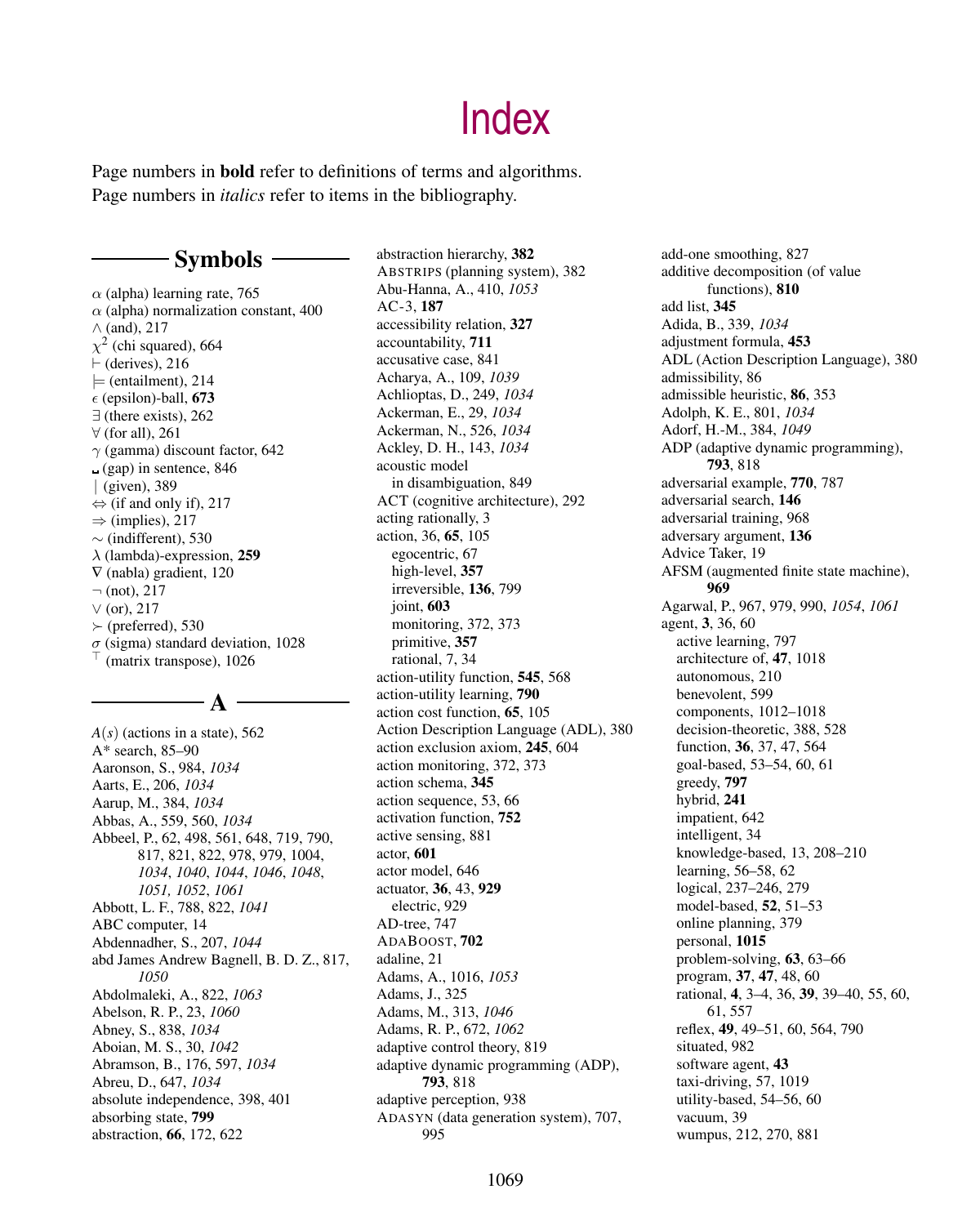Agerbeck, C., 205, *1034* Aggarwal, A., 787, *1059* Aggarwal, G., 637, *1034* aggregate querying, 991 aggregation, 376 Agha, G., 646, *1034* AGI (artificial general intelligence), 32 Agichtein, E., 855, *1034* Agmon, S., 785, *1034* Agostinelli, F., 106, *1034* Agrawal, P., 979, *1034* Agrawal, R., 1009, *1035* Agre, P. E., 383, *1034* Ai, D., 30, *1053* AI2 ARC (science test questions), 850 AI4People, 1008 AI FAIRNESS 360, 996 AI for Humanitarian Action, 986 AI for Social Good, 986 AI Habitat (simulated environment), 822 AI Index, 27 Aila, T., 780, *1050* AI Now Institute, 995, 1008 Airborne Collision Avoidance System X (ACAS X), 598 aircraft carrier scheduling, 383 airport, driving to, 385 airport siting, 540, 545 AI safety, 1010 AI Safety Gridworlds, 822 AISB (Society for Artificial Intelligence and Simulation of Behaviour), 35 Aitken, S., 748, *1041* AI winter, 24, 27 Aizerman, M., 717, *1034* Akametalu, A. K., 821, *1034* Akgun, B., 979, *1034* al-Khwarizmi, M., 9 Alami, R., 979, *1062* Albantakis, L., 1007, *1057* Alberti, C., 853, *1034* Alberti, L., 920 Aldous, D., 142, *1034* ALE (Arcade Learning Environment), 822 Alemi, A. A., 312, *1034* Alexandria, 15 AlexNet (neural network system), 782 Algol-58, 852 algorithm, 9 algorithmic complexity, 716 Algorithmic Justice League, 995 Alhazen, 920 Alibaba, 1017 Allais, M., 538, 560, *1034* Allais paradox, 538, 560 Allan, J., 850, *1034 Alldiff* constraint, 184 Allen, B., 383, *1044*

Allen, C., 560, *1040* Allen, J. F., 324, 340, 383, 384, *1034* Allen, P., 1010, *1034* Allen-Zhu, Z., 786, *1034* Alleva, F., 29, *1066* alliance (in multiplayer games), 151 Almulla, M., 108, *1057* Alperin Resnick, L., 332, *1037* alpha–beta pruning, 152 alpha–beta search, 152–155, 174, 175 ALPHA-BETA-SEARCH, 154 ALPHAGO (Go program), ix, 19, 27, 30, 176, 177, 816 ALPHASTAR (game-playing program), 172, 179 ALPHAZERO (game-playing program), 30, 172, 174, 177 Alshawi, H., 840, *1062* Alterman, R., 382, *1034* alternating offers bargaining model, 641 Altman, A., 179, *1034* altruism, 387 Alvey report, 23 ALVINN (autonomous vehicle), 967 Amarel, S., 144, 338, *1034* Amazon, 29, 1017 ambient light, 886 ambiguity, 252, 847 lexical, 847 semantic, 847 syntactic, 847, 853 ambiguity aversion, 539, 560 Amir, E., 249, 527, *1034*, *1041* Amit, Y., 718, *1034* Amodei, D., 15, 879, 1010, 1018, *1034*, *1059* ANALOGY, 20 analysis of algorithms, 1023 Analytical Engine, 15 Anantharaman, T. S., 176, *1048* Anbulagan, 248, *1052* anchor box, 900 anchoring effect, 539 And-Elimination, 223 AND-OR-SEARCH, 125 AND–OR graph, 230 AND–OR tree, 123 Andersen, S. K., 455, 456, *1034* Anderson, C. R., 383, *1065* Anderson, J. A., 785, *1047* Anderson, J. R., 14, 292, 458, *1034*, *1058* Anderson, K., 108, 822, *1034*, *1036* Andersson, M., 648, *1060* AND node, 123 Andoni, A., 717, *1034* Andor, D., 853, *1034* Andre, D., 143, 596, 820, 822, *1034*, *1041*, *1051* Andreae, P., 822, *1034*

Andrew, G., 1009, *1055* Andrieu, C., 499, *1034* Andrychowicz, M., 959, 979, *1034* Aneja, J., 909, *1034* Angeli, G., 880, *1037* ANGELIC-SEARCH, 364 angelic semantics, 379 animatronics, 973 Anisenia, A., 456, *1061* answer set programming, 312 antecedent, 217 anthropomorphic robot, 926, 930 Antonoglou, I., 27, 30, 155, 174, 177, 178, 784, 790, 820, 822, *1055*, *1061* anytime algorithm, 1019 Aoki, M., 597, *1034* aperture, 883 apparent motion, 893 Appel, K., 204, *1034* Appelt, D., 854, *1034* Apple, 1008 applicable, 65, 345 apprenticeship learning, 813, 1003, 1016 approval voting, 640 approximate near-neighbors, 689 Apps, C., 30, 179, *1064* Apt, K. R., 205, 207, *1034* Apté, C., 852, 1034 Arbuthnot, J., 408, *1034* Arcade Learning Environment (ALE), 822 arc consistency, 186 Archibald, C., 179, *1034* architecture agent, 47, 1018 AI, 1018 cognitive, 34, 292 computer, 652 for speech recognition, 25 network, 768, 770, 787, 922 reflective, 1019 RNN, 861 rule-based, 292 subsumption, 969 transformer, 868, 880 Arentoft, M. M., 384, *1034* Arfaee, S. J., 109, *1034*, *1052* Argall, B. D., 979, *1034* argmax, 1026 argument from disability, 982–983 from informality, 981–982 Ariely, D., 538, 560, *1034* ARISTO (question-answering system), 875, 876, 880 Aristotle, ix, 3, 6, 7, 11, 60, 61, 247, 278, 338, 339, 341, 715, 920, 976 arity, 257, 288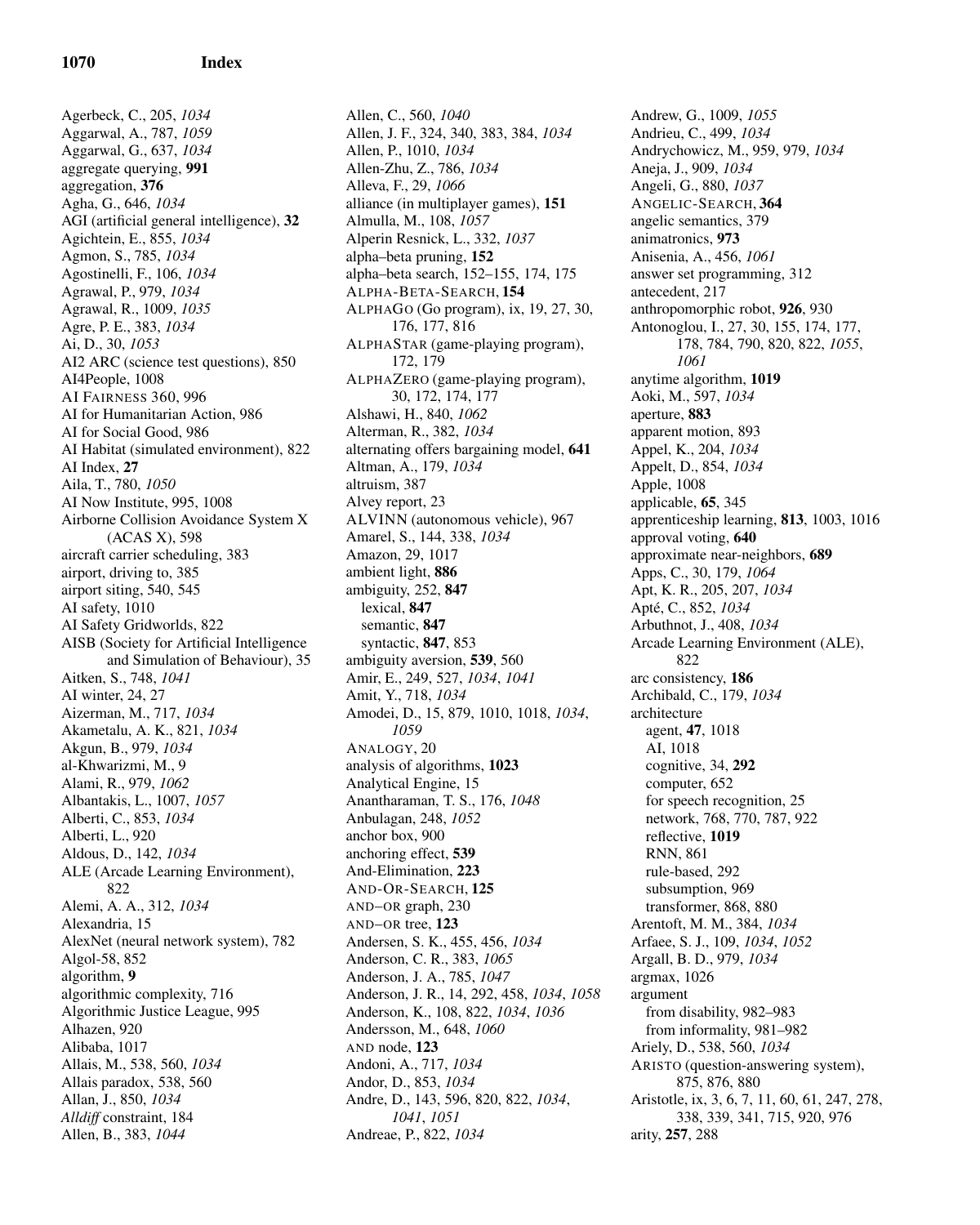Arkin, R., 980, 989, *1034* Armando, A., 250, *1034* Armstrong, S., 1002, *1034* Arnauld, A., 7, 10, 557, *1034* Arnoud, S., 769, *1046* Arora, J. S., 119, *1054* Arora, N. S., 512, 526, *1034* Arora, S., 107, *1034* Arous, G. B., 786, *1039* Arpit, D., 716, *1035* Arrow's theorem, 640, 649 Arrow, K. J., 640, 649, *1035* artificial flight, 2 artificial general intelligence (AGI), 32 artificial intelligence, 1–1022 applications of, 27–30 conferences, 35 ethics, 986–1001 foundations, 5–17, 819 future of, 31–34, 1012–1022 goals of, 1020–1021 history of, 17–27 journals, 35 philosophy of, 981–1011 possibility of, 981–984 programming language, 19 provably beneficial, 5 real-time, 1019 risks, 31–34, 987–996 safety, 1001–1005 societies, 35 strong, 981, 1005, 1006 weak, 981, 1005, 1006 artificial intelligence (AI), 1 artificial life, 143 artificial superintelligence (ASI), 33 Arulampalam, M. S., 499, *1035* Arulkumaran, K., 820, *1035* Arunachalam, R., 649, *1035* arXiv.org, 27, 788, 1018 Asada, M., 976, *1050* asbestos removal, 533 Ashburner, M., 316, *1062* Ashby, W. R., 16, *1035* Asimov, I., 975, 1007, *1035* ASKMSR (question-answering system), 850 Aspuru-Guzik, A., 920, *1060* assertion (logical), 265 assertion (probabilistic), 388 assignment (in a CSP), 181 assistance, 561 assistance game, *see* game, assistance assumption, 337 Astrom, K. J., 144, 597, *1035* asymmetry, 860 asymptotic analysis, 1024, 1023–1024 Atanasoff, J., 14 Atari video game, 816

Athalye, A., 787, *1039* Atkeson, C. G., 596, 820, 979, *1035*, *1056* Atkin, L. R., 107, *1062* Atlas (robot), ix atom, 260 atomic representation, 59, 63 atomic sentence, 217, 260, 260, 264 attention (neural net), 865, 866, 880 attentional sequence-to-sequence model, 866 attribute, 59 AUC (area under ROC curve), 710 auction, 634 ascending-bid, 634 English, 634 first-price, 636 sealed-bid, 636 second-price, 636 truth-revealing, 635 Vickrey, 636 Audi, R., 1007, *1035* Auer, P., 597, *1035* Auer, S., 316, 339, *1037*, *1052* augmentation, 851 augmented finite state machine (AFSM), 969 augmented grammar, 841 Aumann, R., 647, *1035* AURA (theorem prover), 309, 313 Auray, J. P., 559, *1036* Austerweil, J. L., 821, *1048* Australia, 181, 182, 193 author attribution, 826 AUTOCLASS (unsupervised learning algorithm), 748 autoencoder, 778 variational, 778 automata, 1006 automated machine learning (AutoML), 719 automated reasoning, 2 automated taxi, 42, 43, 57, 210, 385, 1019 automatic differentiation, 756 reverse mode, 756 Automatic Statistician, 719 AutoML, 719 automobile insurance, 539 Auton, L. D., 249, *1040* autonomatronics, 973 autonomic computing, 61 autonomous underwater vehicle (AUV), 927 autonomy, 42, 924, 971 autoregressive model, 779, 787 deep, 779 AUV (autonomous underwater vehicle), 927 average pooling, 863 average reward, 567

Awwal, I., 978, *1061* Axelrod, R., 647, *1035* axiom, 209, 267 action exclusion, 245, 604 decomposability, 531 domain-specific, 316 effect axiom, 239 frame axiom, 239 Kolmogorov's, 393 of number theory, 268 of probability, 394 Peano, 268, 278, 289 precondition, 245 of probability, 393, 1027 of set theory, 269 successor-state, 240, 250 of utility theory, 531 wumpus world, 270 axon, 12

B

*b* ∗ (branching factor), 98 B\* search, 175 Ba, J. L., 786, *1035* Baader, F., 312, 341, *1035* Babbage, C., 15, 175 Babuschkin, I., 30, 179, *1064* Bacchiani, M., 849, *1039* Bacchus, F., 204, 207, 410, 456, 524, 559, *1035* Bach, F. R., 852, *1048* bachelor, 318 Bachmann, L. M., 30, *1053* Bachmann, P. G. H., 1029, *1035* back-propagation, 22, 24, 162, 163, 755, 766, 785 through time, 774 backgammon, 164, 178, 804, 815 background knowledge, 209, 302 backing up (in a search tree), 93, 149 backjumping, 195, 205 backmarking, 206 backoff model, 827 BACKTRACK, 192 backtracking chronological, 195 dependency-directed, 205 dynamic, 206 intelligent, 195–197, 234 BACKTRACKING-SEARCH, 192 backtracking search, 80, 195–197, 199, 203 Backus, J. W., 852, *1035* Backus–Naur form (BNF), 1030 backward chaining, 230, 231–232, 247, 293–298, 311 backward induction, 614 backward message, 469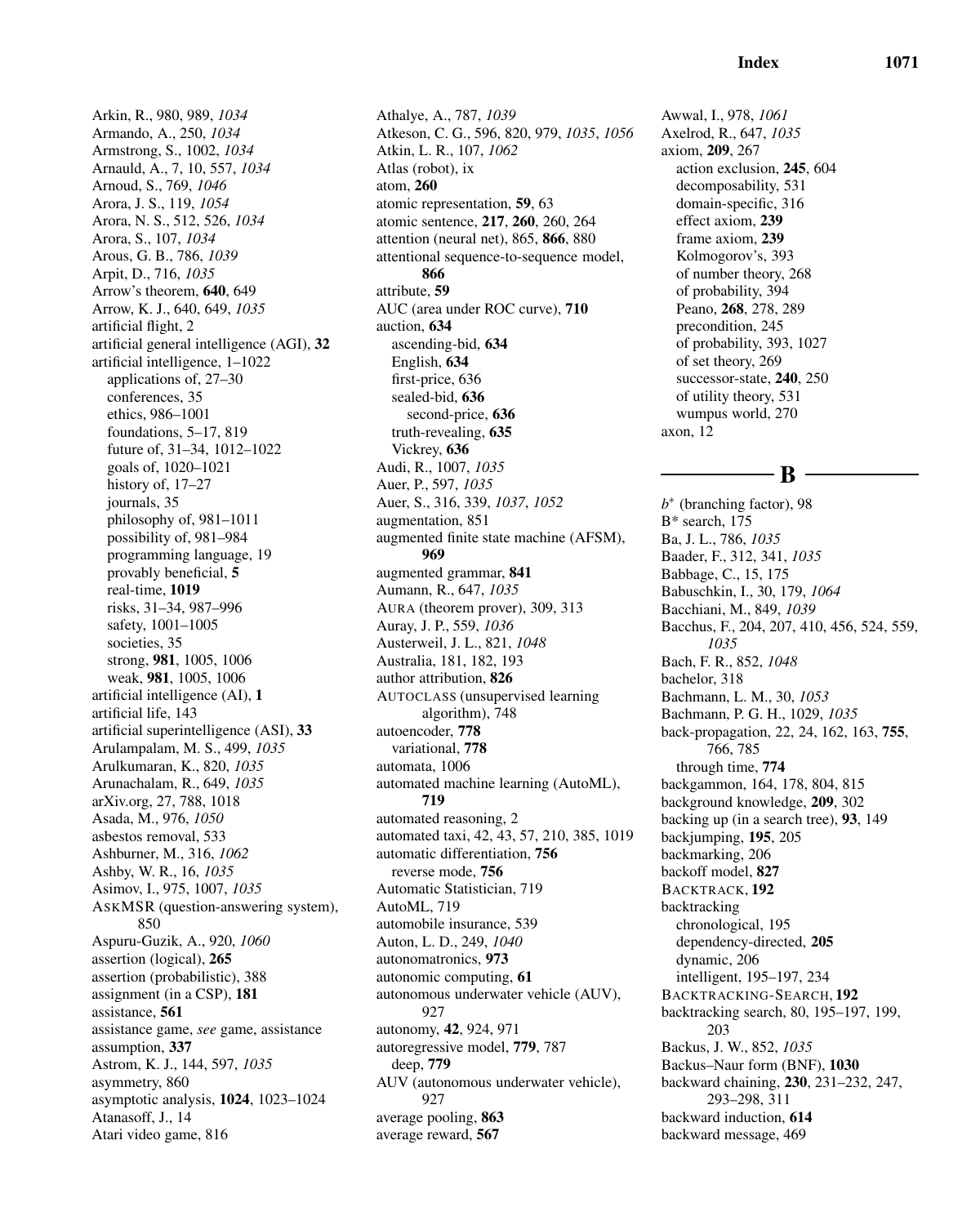backward search for planning, 350–351 Bacon, D., 992, *1051* Bacon, F., 6, 31, *1035* Baeza-Yates, R., 850, *1035* bag-of-words model, 824, 826, 832, 851 Bagdasaryan, E., 1009, *1035* bagging, 697, 718 Bagnell, D., 979, *1060* Bagnell, J. A., 817, 951, 963, 966, 978, 979, *1035*, *1050*, *1059*, *1067* Bahdanau, D., 880, *1035* Bahubalendruni, M. R., 107, *1035* Bai, A., 822, *1035* Bai, H., 598, *1035* Bai, Y., 707, 978, 995, *1037*, *1047* Baidu, 850, 924 Baird, L. C. I., 596, *1065* Bajcsy, A., 967, *1035* Baker, B., 959, 979, *1034* Baker, C. L., 821, *1035* Baker, J., 852, 854, *1035* Baker, L., 27, 30, *1061* Bakkes, S., 176, *1039* Balaskas, K., 30, *1053* Balch, T., 178, *1058* Baldi, P., 106, 498, *1034, 1035* Baldwin, J. M., 118, 143, *1035* Baldwin effect, 118, 143 Ball, M., 381, *1065* Ballard, B. W., 175, *1035* Ballas, N., 716, *1035* Baluja, S., 143, 922, *1035*, *1060* BANANAS (neural net architecture search), 787 Bancilhon, F., 311, *1035* bandit Bernoulli, 584 one-armed, 582 problem, 581, 597, 798 superprocess (BSP), 586 Banerjee, A., 979, 990, *1039*, *1063* bang-bang control, 816 Bangera, R., 649, *1065* Banko, M., 26, 316, 339, 719, 850, 854, 855, *1035*, *1043* Bansal, K., 309, *1035* Bapna, A., 850, *1039* Bar-Hillel, Y., 853, *1035* Bar-Shalom, Y., 61, 497, 526, *1035* Barber, D., 749, *1035* Bard, N., 30, 178, *1056* Barifaijo, E., 372, *1049* Barnes, P., 995, *1055* Barr, A., 107, *1035* Barreiro, J., 29, *1035* Barreno, M., 1010, *1035* Barrett, S., 179, *1035* Barry, M., 455, *1048* Bart´ak, R., 205, 207, *1035*

Barthels, A., 525, *1049* Bartholdi, J. J., 649, *1035* Bartlett, F., 13 Bartlett, P., 821, *1035* Barto, A. G., 145, 597, 598, 820–822, *1035*, *1063* Bartunov, S., 179, 822, *1064* Barwise, J., 279, *1035* baseline, 879, 902 base model, 696 Basin, D. A., 176, *1044* Basturk, B., 142, *1050* Basye, K., 977, *1041* batch normalization, 768, 923 Bates, E., 854, *1043* Bates, M. A., 14, 175, *1064* Batra, D., 822, 910, *1046*, *1060* Bauer, G., 313, *1046* Baum, E., 116, 175, *1035* Baum, L. E., 497, 748, *1035* Baumert, L., 205, *1046* Baxter, J., 821, *1035* Bayardo, R. J., 206, 207, 248, 1009, *1035* Baydin, A. G., 457, 527, *1052* Bayen, A. M., 498, *1048* Bayerl, S., 312, *1052* Bayes' rule, 8, 399, 399–400, 408 Bayes, T., 399, 410, 747, *1035* Bayes–Nash equilibrium, 623 Bayesian, 409 Bayesian classifier, 402 Bayesian learning, 701, 722, 722–723, 746 Bayesian network, 25, 412, 412–460, 748 continuous-time, 498 dynamic, 485 hybrid, 422, 454 inference in, 427–435 learning hidden variables in, 745–746 learning in, 734–735 multi-entity, 526 semantics, 414 Bayesian optimization, 672 Bayesian reinforcement learning, 800 BDD (binary decision diagram), 382 Beal, J., 32, *1036* Beame, P., 456, *1060* beam search, 92, 106, 115, 159, 831, 836, 868 local, 115 Beardon, A. F., 558, *1036* Beattie, C., 30, 179, 820, 822, *1036*, *1049*, *1055* Beber, G., 1006, *1043* Bechhofer, R., 597, *1036* Beck, J. C., 206, *1036* Beckert, B., 312, *1036* beer factory scheduling, 383 Beeri, C., 206, *1036*

beetle, dung, 41, 62, 374, 970 Beetz, M., 525, *1049* behavioral cloning, 821, 966 behaviorism, 13, 16 BEINGS (multiagent system), 646 Bekey, G., 980, *1036* belief, 326 degree of, 385, 386, 394 desires and, 528–529 propagation, 458 loopy, 458 revision, 335 update, 335 belief network, *see* Bayesian network belief state, 122, 241, 365, 385, 388 in game theory, 620 probabilistic, 461, 465 wiggly, 243 Belkin, M., 716, *1036* Bell, C., 359, 383, *1036* Bell, D. A., 747, *1039* Bell, J. L., 279, *1036* Bell, T. C., 851, 852, *1066* Bellamy, E., *1036* Bellamy, R. K. E., 996, 1009, *1036* BELLE (chess program), 176 Bellemare, M. G., 820–822, *1036*, *1044*, *1055, 1056* Bellman, R. E., 10, 106, 107, 176, 177, 568, 596, 717, *1036* Bellman equation, 568 Bellman operator, 574 Bellman update, 573 Ben-Tal, A., 143, *1036* benchmark, 24, 879, 922, 1023 Bendix, P. B., 312, *1050* benevolent agent assumption, 599 Bengio, E., 716, *1035* Bengio, S., 30, 716, 787, 879, *1036*, *1064*, *1067* Bengio, Y., 17, 716, 718, 719, 786–788, 849, 878, 880, 1016, *1035, 1036*, *1041*, *1045, 1046*, *1052*, *1064*, *1067* Benjamin, M., 989, *1036* Bennett, B., 342, *1040* Bennett, F. H., 143, *1051* Bennett, J., 313, *1046* Bennett, K., 719, *1046* Bentham, J., 8, 558, *1036* Benzmüller, C., 313, 1036 Beresniak, A., 559, *1036* Berg, A. C., 786, *1060* Berger, H., 11 Berger, J. O., 457, 748, *1036*, *1057* Berges, V., 822, *1049* Bergstra, J., 719, *1036* Berk, R., 1009, *1036* Berkeley, 678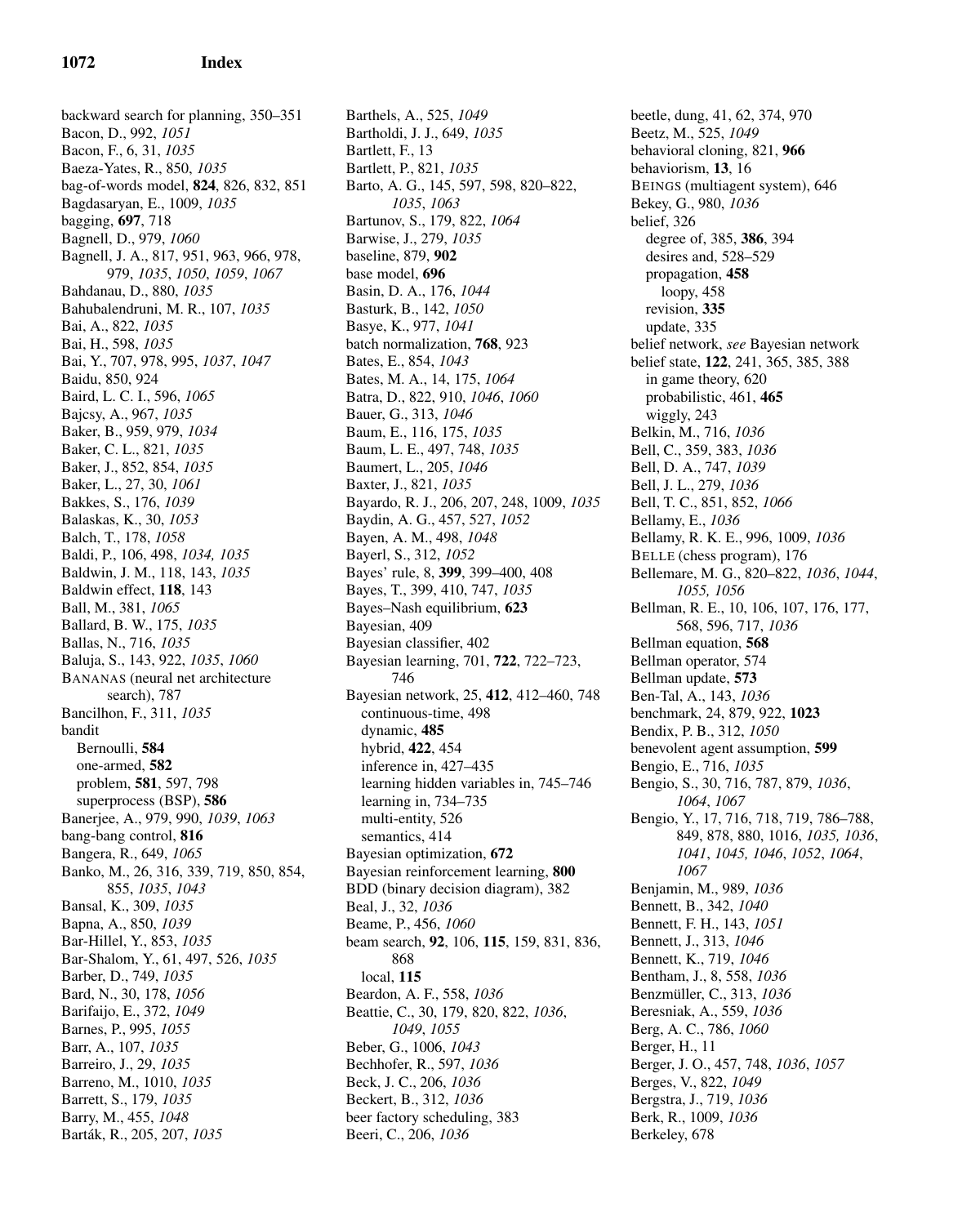Berkeley Parser, 853 Berkson, J., 455, *1036* Berleur, J., 1008, *1036* Berlin, K., 717, *1036* Berliner, H. J., 175, 178, *1036* Bermúdez-Chacón, R., 719, 1036 Bernardo, J. M., 731, *1036* Berners-Lee, T., 339, *1036* Bernoulli, D., 7, 10, 535, 557, *1036* Bernoulli, J., 8, 409 Bernstein, M., 786, *1060* Bernstein, P. L., 411, *1036* Berrada, L., 716, *1036* Berrou, C., 458, *1036* Berry, C., 14 Berry, D. A., 597, *1036* BERT (natural language system), 879, 1021 Bertele, U., 456, *1036* Bertoli, P., 382, 383, *1036* Bertot, Y., 312, *1036* Bertsekas, D., 61, 410, 598, 822, 1029, *1036* Bertsimas, D., 70, 716, *1036* Berzuini, C., 499, *1045* Beschastnikh, I., 1009, *1044* Bessen, J., 1000, *1036* Bessière, C., 205, 1036 Best, N., 525, 747, *1054* BEST-FIRST-SEARCH, 73 best-first search, 73, 105 best-fit function, 654 best possible prize, 533 best response, 608 beta distribution, 487, 730 Betancourt, M., 458, 527, 747, *1039* Bethge, M., 983, *1045* Betlem, H., 372, *1049* Betlem, J., 372, *1049* Betteridge, J., 850, *1055* betting game, 394 Beutel, A., 311, 1009, *1036*, *1051* bfloat16, 15 Bhar, R., 498, *1036* Bharath, A. A., 820, *1035* Bhattacharya, P., 498, *1066* bias societal, 992 bias (statistical), 654 bias (unfairness in outcomes), 706, 992–996 bias–variance tradeoff, 655 Bibel, W., 312, 313, *1036*, *1052* BIBF-SEARCH, 83 Bible, 832 Bickford, M., 309, *1062* biconditional, 217 bicycle, 1010 bid, 633

bidder, 634 bidirectional RNN, 863 bidirectional search, 82, 96–97, 109 Bidlack, C., 976, *1040* Bien, J., 719, *1036* Biere, A., 249, *1036* Bies, A., 852, *1036* big computation, 922 big data, 26, 922, 1015 BigDog, 29 Bigelow, J., 16, *1059* Bigham, J., 854, *1057* billiards, 179 Billings, D., 647, *1036* Billingsley, P., 411, *1036* Bilmes, J., 498, *1053* Bimbo, J., 920, *1054* binary CSP, 184 binary decision diagram (BDD), 382 binary resolution, 300 Binder, J., 497, 498, 748, *1036*, *1060* binding list, 266 Bingham, E., 526, *1036* Binmore, K., 647, *1036* binocular stereopsis, 902, 902–903, 921 binomial nomenclature, 339 bioinformatics, 852 biological naturalism, 985 Biran, O., 1009, *1037* Birattari, M., 142, *1042* Birbeck, M., 339, *1034* Bischof, J., 1009, *1036* Bishop, C. M., 142, 455, 717, 720, 748, 787, *1037*, *1064* Bishop, M., 1007, *1058* Bishop, R. H., 61, *1042* Bisson, T., 985, *1037* Bistarelli, S., 204, *1037* Biswal, B. B., 107, *1035* Bitner, J. R., 205, *1037* Bizer, C., 316, 339, *1037*, *1052* Bjerager, P., 457, *1050* Bjornsson, Y., 177, *1060* BKG (backgammon program), 178 Black, M., 907, *1050* BLACKBOX (planning system), 381 Blake, A., 498, *1049* Blankespoor, K., 29, *1059* Blau, H. M., 30, *1043* Blazewicz, J., 384, *1037* Blei, D. M., 526, 852, *1037*, *1048*, *1064* Bliss, C. I., 455, *1037* Blizzard, 822 Block, H. D., 21, *1037* Block, N., 1007, *1037* block sampling, 447 blocks world, 20, 342, 346 BLOG (probabilistic programming language), 526

Blondel, M., 720, *1058* bluff, 171 Blum, A. L., 381, 704, 718, 720, 855, *1037* Blum, C., 142, *1042* Blumer, A., 717, *1037* BNF (Backus–Naur form), 1030 BO (bounded optimality), 1020 Bobick, A., 498, *1049* Bobrow, D. G., 20, *1037* Bod, R., 840, *1037* Boddington, P., 1008, *1037* Boddy, M., 144, 382, 1019, *1041*, *1046* Boden, M. A., 1007, *1037* body (of Horn clause), 230 Bojanowski, P., 852, *1049* Bokeh (data analysis software), 709 Bolognesi, A., 176, *1037* Bolton, A., 27, 30, 822, *1036*, *1061* Bolton, R. J., 990, *1037* Boltzmann machine, 788 Boltzmann rationality, 814 Bonawitz, K., 526, 992, *1037*, *1046* Bond, A. H., 646, *1037* Boneh, D., 116, *1035* Bonet, B., 144, 380–383, 598, *1037*, *1047* Bongard, J., 1006, *1058* Boole, G., 8, 247, 409, *1037* Boolean classification, 657 boosting, 699 Booth, T. L., 852, *1037* bootstrap, 697 Borda count, 640 Bordes, A., 786, *1045* Borel, E., 647, *1037* Borenstein, J., 977, 978, *1037* Borgida, A., 332, *1037* Borgstr¨om, J., 526, 527, *1040*, *1046* Borochowitz, Z. U., 456, *1061* Boroditsky, L., 253, *1037* Borrajo, D., 381, *1064* Boser, B., 718, 922, *1037*, *1052* BOSS (autonomous vehicle), 972, 973, 977 Bosse, M., 977, *1037* Boston Dynamics, ix Bostrom, N., 33, 1010, *1037* Botea, A., 381, *1047* Bottou, L., 26, 717, 786, 922, *1037*, *1052* Bou´e, L., 716, *1037* bounded-cost search, 92 bounded optimality (BO), 1020 bounded suboptimal search, 92 bounding box, 899 bounds-consistent, 189 bounds propagation, 189 Bousmalis, K., 978, *1037* Bousquet, O., 717, 786, *1037*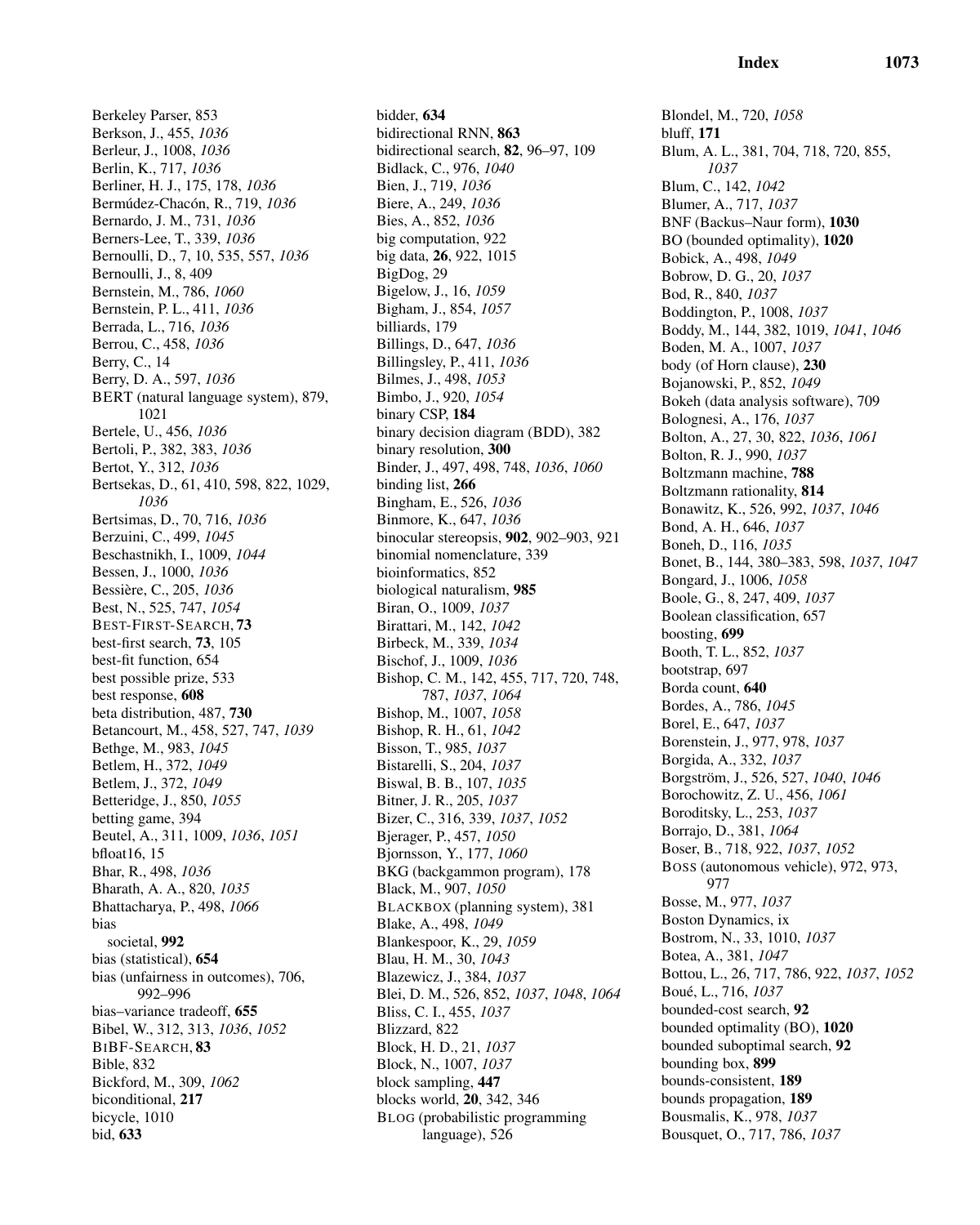Boutilier, C., 455, 559, 561, 597, 646, *1037* Bouzy, B., 177, *1037* Bowden, B. V., 14, 175, *1064* Bower, G. H., 819, *1047* Bowling, M., 30, 178, 647, 648, 822, *1036, 1037*, *1056*, *1065*, *1067* Bowman, D., 985 Bowman, S., 877, 879, 880, *1037*, *1046*, *1065* Bowman, S. R., 880, *1065* Bowyer, K. W., 707, 995, *1039* Box, G. E. P., 143, 497, 747, 787, *1037* BOXES (reinforcement learning algorithm), 816 Boyan, J. A., 142, *1037* Boyce, M., 29, *1035* Boyd, D., 1009, *1039* Boyd, S., 143, *1037* Boyden, E., 11, *1047* Boyen, X., 499, *1037* Boyen–Koller algorithm, 499 Boyer, R. S., 309, 312, 313, *1037* Boyer–Moore theorem prover, 312, 313 Boyko, A. S., 30, *1053* Boyle, J., 313, *1066* Boys, D., 179 Brachman, R. J., 332, 341, 343, *1037*, *1052* Bradlow, H., 978, *1061* Bradt, R. N., 581, 597, *1037* Bradtke, S. J., 145, 597, 820, *1035* Brady, J. M., 498, *1056* Brafman, O., 560, *1037* Brafman, R., 560, *1037* Brafman, R. I., 382, 383, 559, 646, 820, *1037*, *1048* Brahmagupta, 204 brain, 17, 750 computational power, 13 electronic super, 9 human, 11 imaging, 2 brain–machine interface, 11, 971 Braitenberg, V., 979, *1037* Brakel, P., 849, *1067* branch-and-bound, 108, 377, 597 branching factor, 76 effective, 98, 107, 155 Brandenburger, A., 647, *1035* Brandt, F., 649, *1037* Brants, T., 852, 880, *1037*, *1044* Bratko, I., 109, 312, *1037* Bratman, M. E., 61, *1038* Braverman, E., 717, *1034* BREADTH-FIRST-SEARCH, 77 breadth-first search, 76, 76–77, 105, 358 Breck, E., 713, 719, *1038*

Breese, J. S., 62, 455, 525, 527, 559, 1019, *1038*, *1048*, *1065* Breiman, L., 698, 716, 718, *1038* Brelaz, D., 205, *1038* Brendel, W., 787, *1039* Brent, R. P., 142, *1038* Bresnan, J., 853, *1038* Breuel, T., 879, *1053* Brevdo, E., 526, *1064* Brewka, G., 342, *1038* Brickley, D., 339, *1038* bridge (card game), 178 BRIDGE BARON, 178 Briggs, R., 338, *1038* brightness, 886 Brill, E., 26, 719, 850, 852, 854, *1035*, *1038* Brin, D., 855, *1038* Brin, S., 854, *1038* Bringsjord, S., 1006, *1038* Brioschi, F., 456, *1036* Britain, 22, 23 Broadbent, D. E., 14, *1038* Broadhead, M., 850, 855, *1035* Broca, P., 11 Brock, B., 312, *1048* Brockman, G., 822, *1038* Brokowski, M., 144, *1065* Brooks, M. J., 923, *1048* Brooks, R. A., 27, 61, 249, 383, 969, 977, 979, 1006, 1010, *1038*, *1058*, *1063* Brooks, S., 458, *1038* Brouwer, P. S., 820, *1035* Brown, C., 207, *1038* Brown, E., 30, *1043* Brown, J. S., 342, *1041* Brown, K. C., 559, *1038* Brown, M., 498, *1051* Brown, N., 30, 178, 648, 790, *1038* Brown, P. F., 878, 880, *1038* Browne, C., 176, *1038* Browning, B., 979, *1034* Brownston, L., 311, *1038* Brubaker, M., 458, 527, 747, *1039* Bruce, V., 924, *1038* Brügmann, B., 177, 597, 1038 Bruna, J., 787, *1063* Brundage, M., 820, *1035* Brunelleschi, F., 920 Brunnstein, K., 1008, *1036* Brunot, A., 26, 786, 922, *1052* Brunskill, E., 598, 821, *1059*, *1063* Bruynseels, A., 30, *1053* Bryce, D., 144, 381, 383, *1038* Brynjolfsson, E., 27, 998, 1005, 1011, *1038*, *1063* Bryson, A. E., 22, 785, *1038* Bryson, J. J., 997, 1007, *1038*

BSP (bandit superprocess), 586 Buchanan, B. G., 22, 23, 62, 338, 459, *1038*, *1043*, *1053* Buck, C., 852, *1038* Budden, D., 822, *1063* Buehler, M., 977, *1038* Buffet, O., 598, *1061* Buffon, G., 457, *1038* BUGS (probabilistic reasoning system), 458, 525 Bui, P., 30, *1053* BUILD (planning system), 342 Bulatov, Y., 769, *1046* Bulfin, R., 649, *1059* Bulitko, V., 145, *1063* bunch, 319 Bunt, H. C., 340, *1038* Buolamwini, J., 995, *1038* Burch, N., 30, 177, 178, 647, *1036, 1037*, *1056*, *1060* Burgard, W., 61, 526, 977, 978, 980, *1038, 1039*, *1044*, *1061*, *1064* Burget, L., 878, 879, *1055* burglar alarm, 413–414 Burkov, A., 720, *1038* Burns, C., 455, *1056* Burns, E., 108, *1038* Buro, M., 159, 178, *1038* Burstein, J., 338, *1038* Burton, R., 560, *1038* Busbee, T. A., 1013, *1051* business process automation, 999 Buss, D. M., 560, *1038* Butler, S., 33, 1010, *1038* Bylander, T., 384, *1038* Byrd, R. H., 717, *1038*

# -  $\mathbf{C}$  -

*c* (action cost), 65 C-space, 939 C-space obstacle, 940 C4 (Colossal Clean Crawled Corpus), 877, 879 C4.5 (decision tree learning algorithm), 715 Cabeza, R., 11, *1038* Cabral, J., 339, *1054* caching, 108, 241, 507 Cafarella, M. J., 850, 855, *1035*, *1038*, *1043* CAFFE (machine learning software), 1021 Cai, S., 598, 713, 719, *1035*, *1038* Cain, A., 822, *1036* Cajal, S., 11 Cakmak, M., 967, 979, *1034*, *1061*, *1063* calculus, 120, 678, 754 calculus of variations, 142 Calo, R., 27, *1063*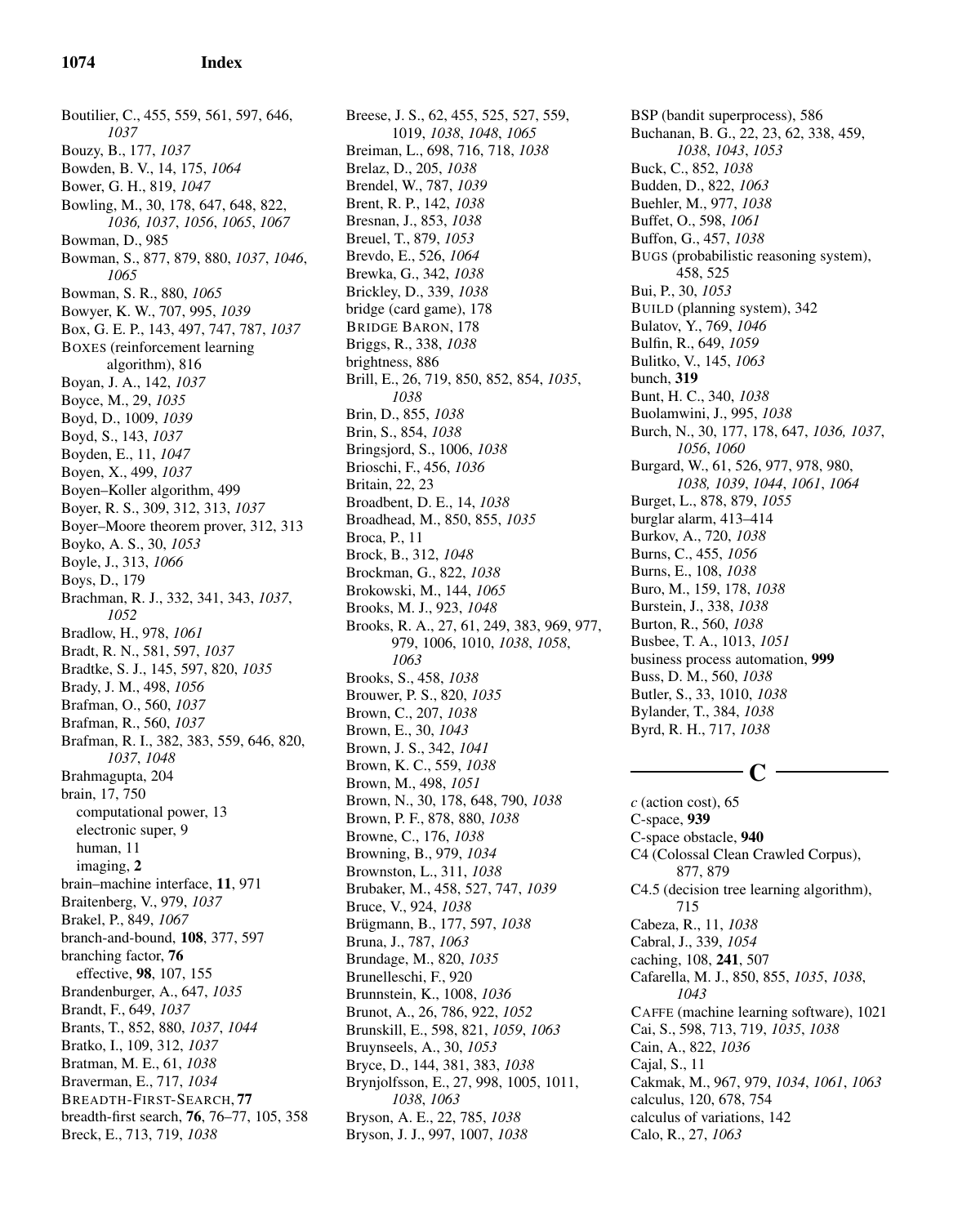Calvanese, D., 341, *1035*, *1038* Camacho, R., 821, *1038* Cambefort, Y., 62, *1047* Cambridge, 13 camera for robots, 927 stereo, 927 surveillance, 990 time-of-flight, 928 Campbell, D. E., 649, *1038* Campbell, M. S., 176, *1038*, *1048* Campbell, W., 559, *1039* Candeal, J. C., 558, *1036* Cannings, C., 456, *1038* Canny, J., 921, 978, 979, *1038* Canny edge detection, 921 canonical distribution, 420 Cant, M., 822, *1036* Cantor, C. R., 456, *1067* Cantu-Paz, E., 143, *1058* Cao, Y., 29, 783, 850, 865, *1066* Capek, K., 975, 1001 Capen, E., 559, *1039* Carbone, R., 250, *1034* Carbonell, J. G., 382, 879, *1039*, *1066* Carbonnel, C., 207, *1039* Cardano, G., 8, 178, 408, *1039* card games, 171 Carlin, J. B., 748, *1045* Carlini, N., 787, *1039* Carlson, A., 253, 850, *1055* CARMEL (mobile robot), 976 Carnap, R., 7, 394, 409, 410, *1039* Carnegie Mellon University, 18 Carpenter, B., 458, 527, 747, *1039* Carpenter, M., 384, *1041* Carroll, S., 143, *1039* Carson, D., 312, *1066* CART, 665, 716 cart–pole problem, 816 Casas, D. d. L., 822, *1063* Casati, R., 340, *1039* case accusative, 841 dative, 841 nominative, 841 objective, 841 subjective, 841 Cash, S. S., 253, *1060* Cassandra, A. R., 596, 597, *1039*, *1049*, *1053* Cassandras, C. G., 61, *1039* Castaneda, A. G., 30, 179, *1049* Casteran, P., 312, *1036* Castro, R., 455, *1039* catastrophic forgetting, 805 categorical distribution, 391 category, 317, 317–322, 329 Cauchy, A., 717, *1039*

causal network, 412, 449–453, 748 causal probability, 399 causal rule, 418 causation, 219, 401 Cawley, G. C., 719, *1046* Cazenave, T., 177, *1037* Ceder, G., 872, *1064* cell decomposition, 945 cell layout, 70 center (in mechanism design), 632 Center for Human-Compatible AI, 1008 Center for Humane Technology, 1008, 1015 central limit theorem, 1028 Centre for the Study of Existential Risk, 1008 cerebral cortex, 12 Cerf, V., 1011, *1057* Cernocky, J., 878, 879, 1055 certainty effect, 538 certainty equivalent, 535 certainty factor, 23, 459 certification, 996 Cesa-Bianchi, N., 597, 718, *1035*, *1039* CGP (Conformant Graphplan), 382 CHAFF (logical reasoning system), 248 chain rule for differentiation, 678, 685, 754 for probabilities, 416 Chajewska, U., 561, *1039* Chakrabarti, P. P., 109, 145, *1039*, *1041* Chalkiadakis, G., 648, *1039* Chalmers, D. J., 1007, *1039* Chambers, R. A., 816, *1055* chance node (decision network), 545 chance node (game tree), 165 chance of winning, 156 Chandola, V., 990, *1039* Chandra, A. K., 311, *1039* Chang, C.-L., 313, *1039* Chang, H. S., 597, *1039* Chang, K.-M., 253, *1055* Chang, K. C., 457, *1044* Chang, M.-W., 879, *1042* channel (in neural networks), 764 channel routing, 70 Chao, W.-L., 877, *1039* Chapman, D., 380, 383, *1034*, *1039* Chapman, N., 106 character-level model, 826, 860 characteristic function, 626 Charniak, E., 23, 311, 455, 497, 525, 788, 852, 853, *1039* chart parser, 835, 851 Chaslot, G., 176, *1039* chatbot, 984 Chater, N., 560, *1039* Chatfield, C., 497, *1039* Chatila, R., 977, *1056*

Chauvin, Y., 498, *1035* Chavira, M., 456, *1039* Chawla, N. V., 707, 995, *1039* checkers, 19, 62, 177, 819, 820 checkmate, 169 Cheeseman, P., 206, 454, 455, 748, 977, *1039*, *1062* Chekaluk, R., 977, *1041* chemistry, 22, 338, 983 Chen, D., 15, 853, 876, 879, 1018, *1039*, *1053*, *1066* Chen, J., 96, 108, 526, 1009, *1036*, *1039*, *1043* Chen, K., 858, 878, *1055* Chen, M. X., 850, *1039* Chen, R., 498, *1053* Chen, S. F., 852, *1039* Chen, T., 718, *1039* Chen, W., 853, *1067* Chen, X., 381, 822, *1044*, *1064* Chen, Y., 27, 30, *1061* Chen, Z., 29, 783, 849, 850, 865, *1039*, *1066* Cheng, J., 457, 747, *1039* Cheng, J.-F., 458, *1055* Cheng, Y., 15, 1018, *1066* Chernova, S., 979, *1034* Chervonenkis, A. Y., 717, *1064* chess, 5, 14, 21, 30, 46, 107, 147, 155–158, 176 Chess, D. M., 61, *1050* CHESS 4.5, 107 Cheung, V., 822, *1038* Chi, E. H., 311, 1009, *1036*, *1051*  $\chi^2$  pruning, 664 Chickering, D. M., 175, 747, *1047*, *1051* Chien, S., 383, *1044* Child, R., 879, *1059* child node, 72 Chin, C.-S., 717, *1036* Chinese room, 985, 1007 CHINOOK (checkers program), 177 Chintala, S., 777, 1018, *1059*, *1064* Chiu, C., 849, *1039* Chklovski, T., 316, *1039* Cho, K., 786, 880, *1035*, *1041* Chociej, M., 959, 979, *1034* Choi, D. H., 30, 179, *1064* Chollet, F., 312, 720, 1007, *1034*, *1039* Chomsky, C., 853, *1046* Chomsky, N., 14, 16, 851, 852, 854, 855, *1039* Chomsky Normal Form, 836, 851 Choromanska, A., 786, *1039* Chorowski, J., 849, *1039* Choset, H., 61, 978, 980, *1039* Chouldechova, A., 1009, *1039* Christian, B., 1006, *1039* Christiano, P., 1010, *1034*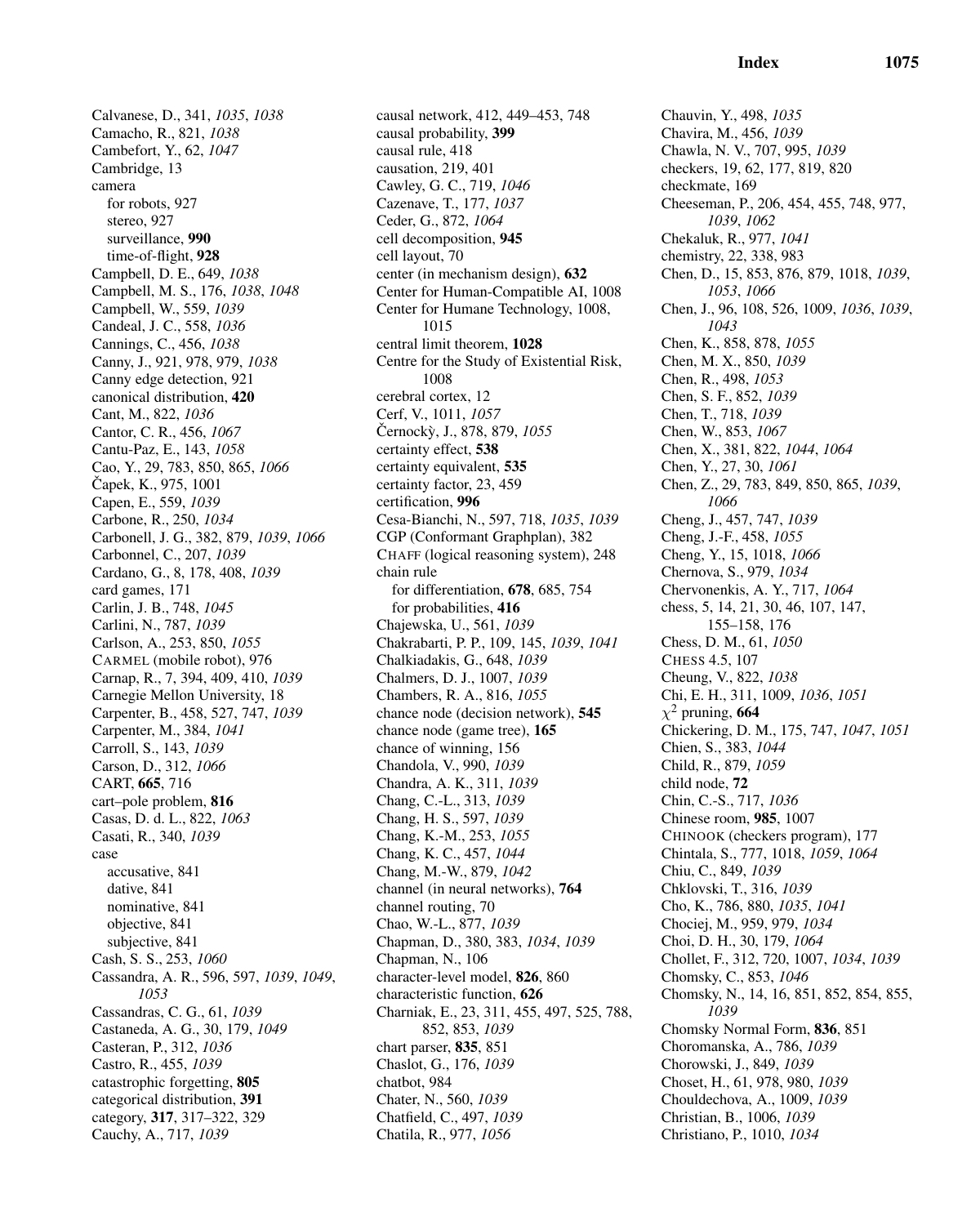Christin, A., 1009, *1039* chronicle, 340 chronological backtracking, 195 Chrpa, L., 381, *1064* Chu-Carroll, J., 30, *1043* cHUGIN, 455 Chung, J., 30, 179, *1064* Chung, K. L., 1029, *1039* Chung, S., 249, *1065* Church, A., 9, 279, 282, 310, *1039* Church, K., 851–853, 855, *1039* Church–Turing thesis, 9 Churchland, P. M., 1007, *1039* Ciancarini, P., 61, 176, *1037*, *1040* Ciccolini, J., 1009, *1043* Cimatti, A., 381–383, *1036*, *1040* circuit, 70, 143, 271 Boolean, 49, 52, 751 domain, 273–277 integrated, 110 verification, 248, 276 circumscription, 333, 338, 341 prioritized, 334 CiteSeer, 511, 512 city-block distance, 98 Claessen, K., 313, *1063* clairvoyance, 171 Clamp, S. E., 410, *1041* Clapp, R., 559, *1039* Clapp, T., 499, *1035* Claret, G., 527, *1040* Clark, A., 982, 1006, *1040* Clark, C., 879, *1058* Clark, K. L., 342, *1040* Clark, P., 850, 876, 880, *1040* Clark, S., 853, 977, *1040*, *1042* Clark completion, 342 Clarke, A. C., 454, *1040* Clarke, E., 381, *1040* CLASSIC (description logic), 332 classical planning, 344 classification (in description logic), 331 classification (in learning), 652 clause, 226 Clearwater, S. H., 649, *1040* Clerc, M., 142, *1042* Cleven, R., 526, *1055* Clocksin, W. F., 312, *1040* closed-loop, 64, 951 closed-world assumption, 264, 297, 338, 367, 502 closed class, 835 closed list, 72 CLP (constraint logic programming), 205, 298 CLP(R) (constraint logic programming system), 312 clustering (in Bayesian networks), 434, 434–435, 456

clustering (unsupervised learning), 653, 738 clutter (in data association), 516 CNF (conjunctive normal form), 226, 226–227, 247, 299–300 CNLP (conditional nonlinear planning), 383 CNN (convolutional neural network), 760, 896 co-NP, 1025 co-NP-complete, 222, 1025 coalition, 626 coalition structure, 626 coalition structure graph, 631 coarse-to-fine search, 108 Coase, R. H., 649, *1040* coastal navigation, 957 Coates, A., 817, 821, 1004, *1040* Coates, M., 455, *1039* Cobham, A., 9, *1040* Cocke, A., 835 Cocke, J., 880, *1038* COCO (image data set), 25, 781, 909 codes of ethics, 1008 coercion, 366 cognitive architecture, 34, 292 cognitive modeling, 2–3 cognitive psychology, 13, 823 cognitive science, 3, 526 Cohen, B., 249, *1061* Cohen, C., 976, *1040* Cohen, P. R., 24, 646, *1040* Cohen, W., 850, *1055* Cohn, A. G., 342, *1040* COLBERT (robot control language), 980 collaboration, 961, 964 Collin, Z., 207, *1040* Collins, M., 718, 845, 853, 854, *1034*, *1040*, *1067* collision checker, 946 collusion, 634 Colmerauer, A., 278, 311, *1040* Colombano, S. P., 143, *1053* color, 888 Colossal Clean Crawled Corpus (C4), 877, 879 Colossus, 14 Colton, S., 176, *1038* column player, 606 combinatorial auction, 638 combinatorial explosion, 21 commitment epistemological, 255, 277, 386 ontological, 254, 277, 386 Common Crawl, 852, 871 common goal, 600 common sense, 408 common value, 634 communication, 605, 823

commutativity (in search problems), 191 Compagna, L., 250, *1034* COMPAS (expert system), 993, 1009 competitive environment, 146 competitive ratio, 135 complementary literals, 226 complete-state formulation, 111 complete assignment, 181 complete data, 724 completeness of a proof procedure, 216, 222, 246 of resolution, 226, 303–306 of a search algorithm, 75, 105 completing the square, 481 completion (of a data base), 297 complexity, 1023–1025 analysis, 1024 sample, 674 space, 75, 105 time, 75, 105 complex sentence, 217, 260 component (of mixture distribution), 739 composite decision process, 108 composite object, 318 compositionality, 251 compositional semantics, 843 computability, 9 computational learning theory, 672, 673 computational linguistics, 16, 853 computation graph, 754 computed torque control, 954 computer engineering, 14–15 computer vision, 2, 12, 20, 204, 882–919 concession, 644 conclusion (of an implication), 217 concurrency, 601 concurrent action constraint, 604 condensation, 498 condition–action rule, 559 conditional distribution, 391 conditional distributions, 420–424 conditional effect, 368 conditional Gaussian, 423 conditional independence, 401, 406, 408, 415, 418–427, 454, 469 conditional plan, 110, 122, 123, 590 conditional probability, 389, 396, 399, 407, 416 conditional probability table (CPT), 413 conditioning, 396 conditioning case, 414 Condon, J. H., 176, *1040* Condorcet's Paradox, 639 configuration space, 939 confirmation theory, 7, 409 conflict-directed backjumping, 196, 203 conflict clause learning, 234 conflict deal, 641 conflict set, 195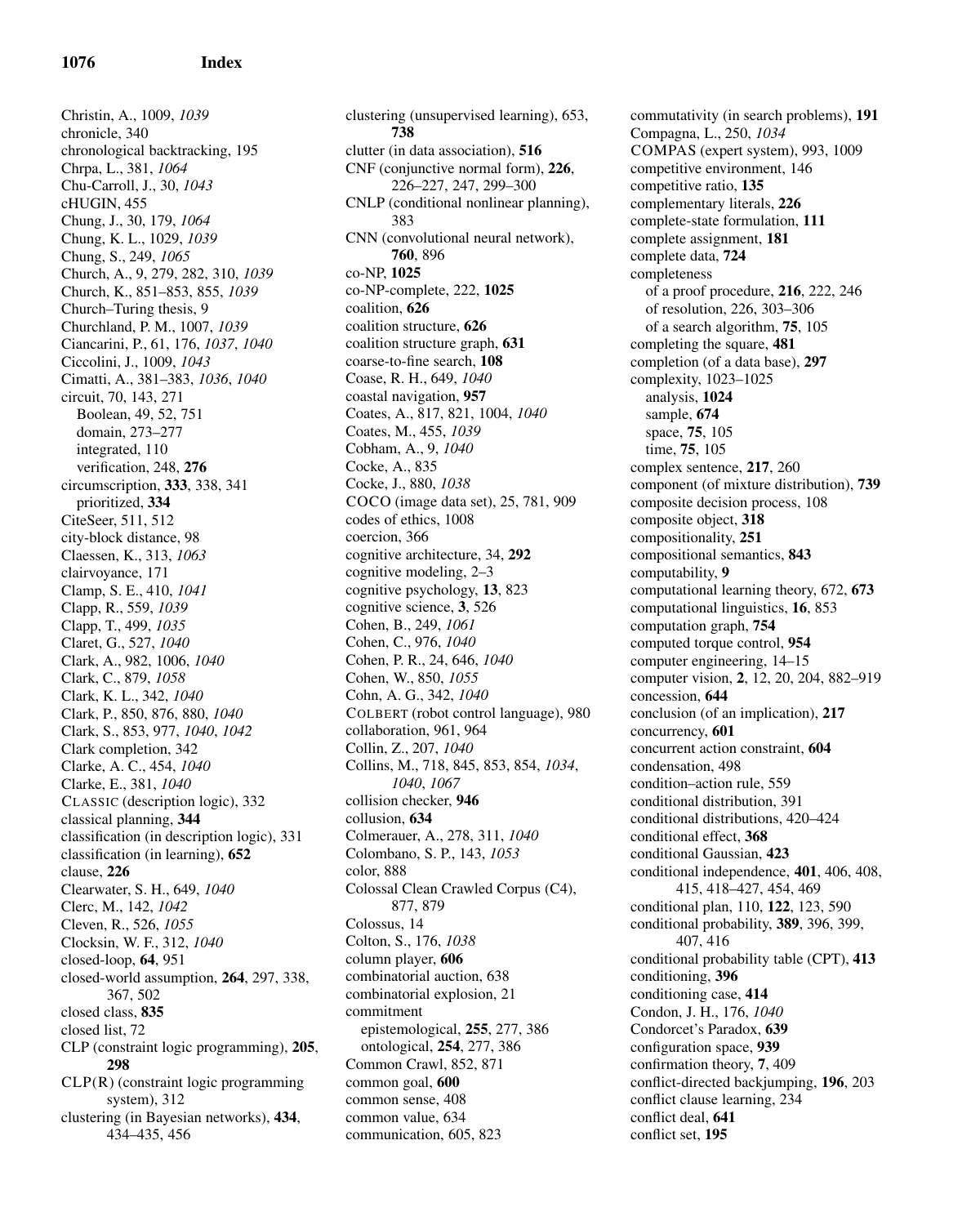conformant planning, 365, 367–370, 379, 382 confusion matrix, 710 Congdon, C. B., 976, *1040* Conitzer, V., 649, *1037* conjugate prior, 731 conjunct, 217 conjunction (logic), 217 conjunctive normal form (CNF), 226, 226–227, 247, 299–300 conjunct ordering, 290 Conlisk, J., 560, *1040* Conneau, A., 879, *1052* connected component, 199 connectionism, 24, 785 connective, logical, 17, 217, 246, 260 Connell, J., 980, *1040* consciousness, 11, 985, 1007 consequent, 217 consequentialism, 8, 39 conservative approximation, 243, 369 consistency, 331 arc, 186 condition, 107 of a CSP assignment, 181 of a heuristic, 88 path, 188, 204 consistent estimation, 437 consistent hypothesis, 653 conspiracy number, 175 constant symbol, 257, 259 constrained optimization problem, 121, 185 constraint binary, 184 global, 184, 188 nonlinear, 183 preference constraint, 185 propagation, 185, 185–191, 194–195 resource constraint, 189 symmetry-breaking, 203 unary, 184 constraint graph, 181, 200 constraint hypergraph, 184 constraint learning, 196, 203, 206 constraint logic programming, 298, 312 constraint logic programming (CLP), 205, 298 constraint satisfaction problem (CSP), 20, 180, 180–185, 352 finite-domain, 183, 298 constraint weighting, 198 consumable resource, 375 context, 860 context (in computer vision), 899 context-free grammar, 833, 851, 852, 1030

context-specific independence, 504 Conti, E., 822, *1045*

Conti-Cook, C., 1009, *1043* contingency planning, 365, 370–371, 379 continuity (of preferences), 530 continuous domains, 183 continuous values, 422 contour (of a state space), 89 contraction mapping, 574 contract net protocol, 632 contradiction, 223 control, 931 bang-bang, 816 lateral, 917 longitudinal, 917 control law, 952 controller, 4, 61, 782, 817, 952 control theory, 16, 15–16, 61, 142, 380, 785, 816, 950 adaptive, 819 robust, 801 control uncertainty, 957 convention, 605 conversion to normal form, 299–300 convexity, 122 convex optimization, 122, 141 CONVINCE (Bayesian expert system), 454 convolution, 890 convolution (in neural networks), 760 convolutional neural network (CNN), 760, 896 Conway, D., 720, *1040* Cook, P. J., 1000, *1044* Cook, S. A., 9, 248, 249, 1029, *1040* Cooper, G., 457, 747, *1040* Cooper, M. C., 207, *1039* cooperation, 604–605 cooperative distributed problem solving, 646 cooperative game, 601, 645 coordination problem, 600, 608, 961 Copeland, J., 340, 1007, *1040* Copeland, T. P., 30, *1042* COQ (theorem prover), 204, 312 Coram, M., 30, *1046* Corbett-Davies, S., 1009, *1040* core, 627, 645, 648 Corkill, D. D., 646, *1052* Cormen, T. H., 107, 1029, *1040* Cornell, C. A., 457, *1050* corpus, 825 Corrado, G., 30, 858, 878, *1053*, *1055* correspondence problem, 968 Cortes, C., 26, 718, 786, 922, *1040*, *1052* cost function, 16 cost optimality, 105 cost to go, 955 cotraining, 855 Cotton, C., 1009, *1037* counterparts, 600

count noun, 322 Cournot, A., 647, *1040* Cournot competition, 622 Courville, A., 716, 787, 788, 849, *1035*, *1046*, *1067* covariance, 1029 covariance matrix, 1028, 1029 Cover, T., 720, *1040* Cowan, J. D., 20, 785, *1040*, *1066* Cowell, R., 559, 747, *1040*, *1062* Cowhey, I., 850, *1040* Cowling, P. I., 176, *1038* Cox, I., 526, 976, *1040* Cox, R. T., 394, 409, 410, *1040* Coz, D., 30, *1053* Cozmo (entertainment robot), 973 CPCS (medical diagnosis system), 421, 455 CPLAN (planning system), 381 CPT (conditional probability table), 413 Craig, J., 978, *1040* Craik, K., 13, *1040* Crammer, K., 718, *1042* Cramton, P., 649, *1040* Crato, N., 206, *1046* Craven, M., 854, *1040* Crawford, J. M., 249, *1040* Crawford, K., 995, *1045*, *1065* creativity, 16 credible threat, 619 credit assignment, 807 Cremers, A. B., 526, 977, *1038*, *1061* Cresswell, M. J., 340, *1048* Crick, F., 11, 118, 1007, *1040*, *1065* Crisan, D., 499, *1040* Cristianini, N., 718, *1040* critic (in learning), 57 critical path, 376 Crockett, L., 249, *1040* Croft, W. B., 850, 854, 855, *1040*, *1058* Cross, S. E., 29, *1040* cross-entropy, 758 CROSS-VALIDATION, 667 cross-validation, 666, 716 crossover, 141 crossover point, 116 crossword puzzle, 46 crowdsourcing, 705 Cruise, 924 Cruse, A., 853, *1040* cryptarithmetic, 184 CSI, *see* independence, context-specific Csorba, M., 977, *1042* CSP (constraint satisfaction problem), 20, 180, 180–185, 352 CTRL (language model), 833 Cuadros, J., 30, *1046* Cuellar, J., 250, *1034* Culberson, J., 109, *1040*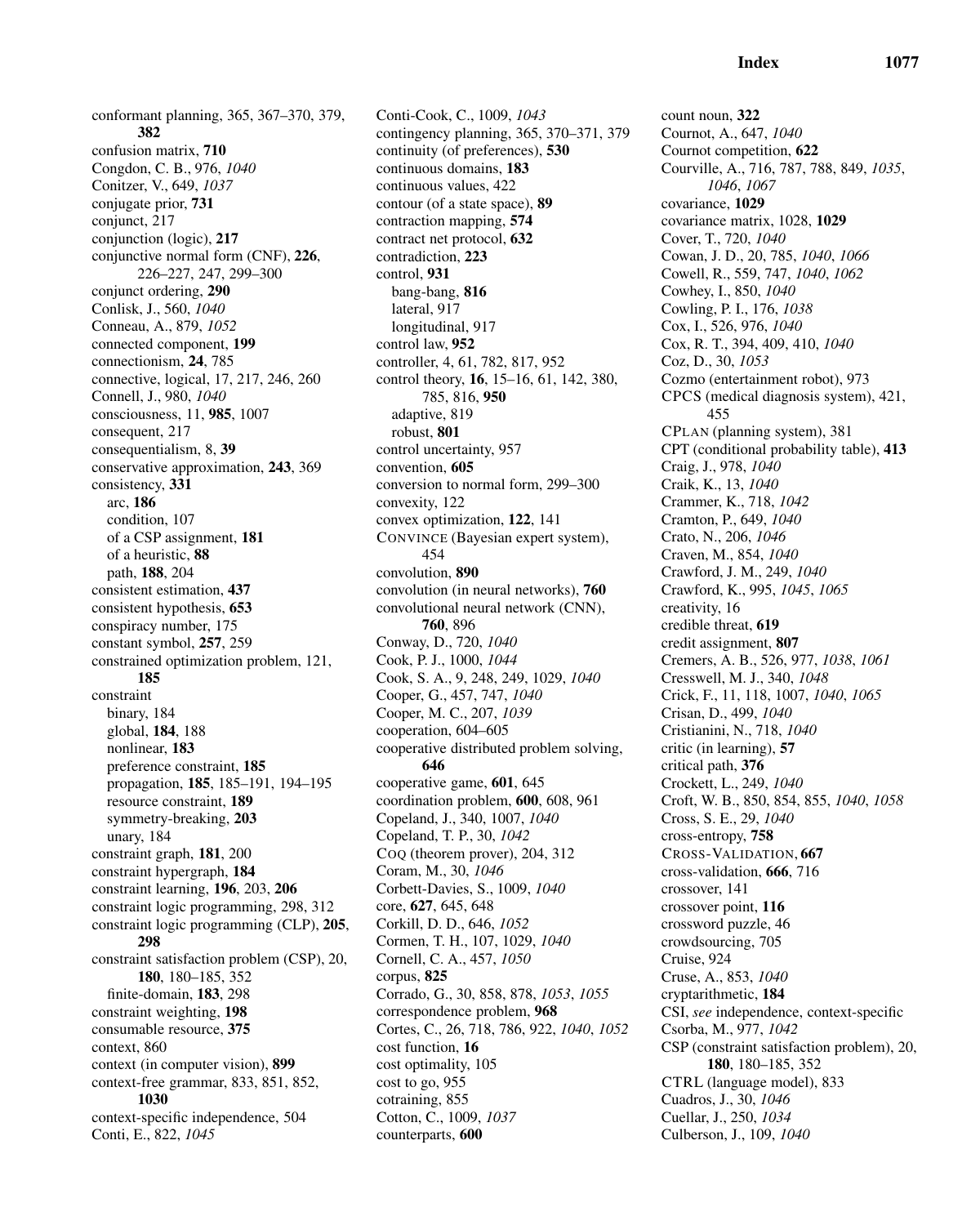culling, 116 cult of computationalism, 982 Cummins, D., 560, *1040* Cummins, F., 787, *1045* cumulative distribution, 541, 1027 Curie, M., 1 curiosity, 799 Curran, J. R., 853, *1040* curriculum learning, 840 Currie, K. W., 384, *1044* curse of dimensionality, 688, 717, 945 optimizer's, 537, 559 winner's, 559 Curtis, F. E., 717, *1037* Cushing, W., 384, *1040* Cushman, F., 821, *1048* Cusumano-Towner, M. F., 526, 527, *1040* Cutler, A., 698 cutoff test, 156 cutset conditioning, 201, 204, 456 Cybenko, G., 785, *1040* CYBERLOVER (chatbot), 984 cybernetics, 16, 15–16 cybersecurity, 32, 990 CYC (knowledge base), 316, 340 cycle, 74 cycle constraint, 914 cycle cutset, 201 cycle of net negative cost, 65 cyclic solution, 125 Cyert, R., 561, *1040* Cyganiak, R., 316, 339, *1037* CYK-PARSE, 837 CYK algorithm, 835, 851 Czarnecki, W. M., 30, 179, 787, *1049*, *1064*

D

D'Ambrosio, B., 456, *1061* d-separation, 419 Dafoe, A., 28, *1046* DAG (directed acyclic graph), 412, 454 Dagan, I., 880, *1040* Daganzo, C., 455, *1040* Dagdelen, J., 872, *1064* DAGGER (imitation learning system), 967, 979 Dagum, P., 457, *1041* Dahiya, R., 920, *1054* Dahl, G., 30, 849, 854, *1048*, *1053* Dahy, S. A., 682, 684, *1050* Dai, A. M., 879, *1041* Dai, Z., 879, *1066* Dalal, N., 922, *1041* Dalibard, V., 787, *1049* Dalmao, S., 456, *1035* Dalvi, B., 850, *1055*

Dalvi, N. N., 524, *1041* Daly, R., 748, *1041* Damasio, A. R., 1007, *1041* Damerau, F., 852, *1034* Danaher, J., 1006, *1041* Dang, T. D., 313, *1046* Danish, 826 Dantzig, G. B., 143, *1041* DARPA, 29, 1010 DARPA Grand Challenge, 28, 972, 977, 1020 DARPA Urban Challenge, 972 Darrell, T., 790, 923, 979, *1045*, *1052* Dartmouth workshop, 18 Darwiche, A., 456, 457, 460, *1039*, *1041*, *1057* Darwin, C., 118, *1041* Dasgupta, P., 145, 649, *1041* data-driven, 231 data-oriented parsing, 840 data association, 514, 935 data augmentation, 707 database, 59, 264 probabilistic, 524 database semantics, 265, 297, 345, 502 data complexity, 290 dataflow graph, 754 Datalog, 287, 310, 311 data matrix, 680 data provenance, 706 data science, 698, 699, 702, 720, 1015 data set augmentation, 898 data sheet, 995 dative case, 841 Daun, B., 384, *1041* Dauphin, Y., 786, *1041* Davidson, A., 647, *1036* Davidson, D., 340, 824, *1041* Davidson, M., 106, *1059* Davis, A., 718, 1021, *1061* Davis, E., 340–343, *1041* Davis, G., 384, *1041* Davis, M., 233, 248, 303, 310, 527, *1041* Davis, T., 30, 178, *1056* Davis–Putnam algorithm, 233 Dawid, A. P., 456, 559, 747, *1040*, *1052*, *1062* Dayan, P., 177, 788, 820–822, *1041*, *1061* da Silva, B. C., 821, *1063* da Vinci, L., 6, 920 DBN (dynamic Bayesian network), 461, 485–498 DBPEDIA (knowledge base), 316, 339 DDN (dynamic decision network), 570, 595 de-identification, 991 Deacon, T. W., 24, *1041* dead end, 135 Deale, M., 384, *1041*

Dean, J., 311, 652, 718, 787, 852, 858, 878, 880, 1018, 1021, *1037*, *1041*, *1051*, *1055*, *1058*, *1061* Dean, M. E., 250, *1057* Dean, S., 1009, *1053* Dean, T., 383, 455, 498, 596, 597, 977, 978, 1019, *1041* Dearden, R., 597, 820, *1037*, *1041* Deb, S., 142, *1066* Debevec, P., 923, *1041* de Borda, J-C., 640 Debreu, G., 543, *1041* debugging, 273 DEC (Digital Equipment Corporation), 23, 292 Dechter, A., 205, *1041* Dechter, R., 107, 204–207, 456, 457, 460, *1040, 1041*, *1049*, *1054*, *1058*, *1061* decision rational, 385, 528 robust, 553 sequential, 547, 562 DECISION-LIST-LEARNING, 675 decision analysis, 558 decision boundary, 682 decision list, 674 decision maker, 558 decision network, 454, 528, 544, 544–547, 557 dynamic, 570, 595 evaluation of, 546 decision node, 545 decision stump, 700 decision theory, 10, 25, 387, 557 decision tree, 657, 715 expressiveness, 657 pruning, 663 declarative, 251 declarativism, 210, 247 decoder (in autoencoders), 778 decoding, 867 decoding (in MT), 867 greedy, 867 decomposability (of lotteries), 531 DECOMPOSE, 364 decomposition, 356 DeCoste, D., 718, *1041* Dedekind, R., 278, *1041* deduction theorem, 222 deductive database, 292, 310, 311 Deep Blue, 176 Deep Blue (chess program), viii, 30, 176 deepfake, 915 DEEPHOL (theorem prover), 309 deep learning, 26, 698, 750–788 for NLP, 856–880 for robotics, 958–968 for vision, 894–918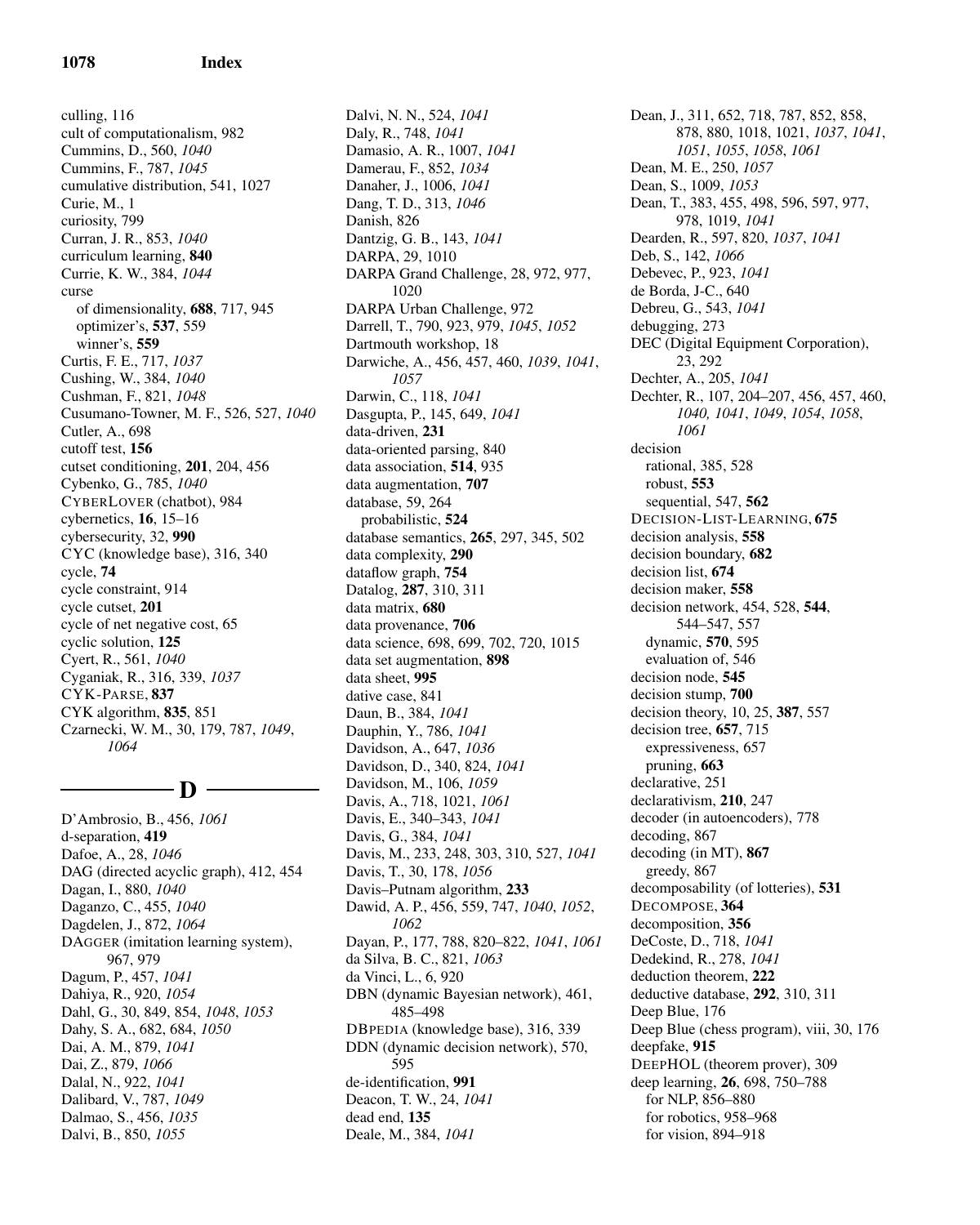DEEPMATH (theorem prover), 312 DeepMind, 31, 179, 779, 784, 816, 822, 1008 deep Q-network (DQN), 784, 816, 822 deep reinforcement learning, 806, 979 Deep Space One, 355, 384 DeepStack (poker program), 178, 622 DEEP THOUGHT (chess program), 176 Deerwester, S. C., 852, 878, *1042* default logic, 334, 338, 341 default reasoning, 333–335, 459 default value, 331 definite clause, 229, 286–287 definition (logical), 267 degree heuristic, 193, 205, 234 degree of belief, 385, 386, 393, 394 degree of truth, 255 degree of usefulness, 387 degrees of freedom (DOF), 940 DeGroot, M. H., 410, 748, *1042* Dehaene, S., 1007, *1042* Deisenroth, M. P., 820, *1035* Delarue, A., 70, *1036* delete list, 345 Delgrande, J., 341, *1042* deliberative, 968 Dellaert, F., 179, 977, *1044*, *1064* Della Pietra, S. A., 880, *1038* Della Pietra, V. J., 880, *1038* Delling, D., 108, *1042* delta rule, 804 Del Favero, B. A., 456, *1061* Del Moral, P., 499, *1042* demodulation, 307, 312 demographic parity, 993 Dempster, A. P., 459, 497, 748, *1042* Dempster–Shafer theory, 459 Denardo, E. V., 596, *1042* DENDRAL (expert system), 22, 23, 338 dendrite, 12 DeNero, J., 717, *1056* Deng, J., 26, 786, *1042*, *1060* Deng, L., 788, 849, 854, *1042*, *1048*, *1066* Deng, X., 144, 648, *1042* Denker, J., 26, 786, 787, 922, *1052* Denney, E., 312, *1042* Denniston, A. K., 30, *1053* density estimation, 724 nonparametric, 736 DeOliveira, J., 339, *1054* deontological ethics, 8 dependency grammar, 838 D'Épenoux, F., 596, *1042* depth-first search, 78, 78–80, 105, 358 DEPTH-LIMITED-SEARCH, 81 depth limit, 158 depth of field, 885 derivation, 216

Dervovic, D., 1018, *1042* Descartes, R., 6, 920, 1006, *1042* descendant (in Bayesian networks), 418 Descotte, Y., 383, *1042* description logic, 329, 331, 331–333, 337, 341 descriptive theory, 538 Deshpande, A., 909, *1034* Deshpande, I., 916, *1042* Deslippe, J., 30, *1052* Desouza, P. V., 878, *1038* detailed balance, 444 detection failure (in data association), 516 deterministic environment, 45 deterministic node, 420 deterministic parser, 838 Dethridge, J., 106, *1059* detour index, 91 Deutscher, G., 278, *1042* development set, 666 Deville, Y., 205, *1064* DEVISER (planning system), 383 Devlin, J., 879, *1042* Devlin, K., 1006, *1042* Devol, G., 976 Devroye, L., 748, *1042* Dewey Decimal system, 317 Dey, A. K., 817, 963, 979, *1067* Dey, K., 996, 1009, *1036* de Condorcet, M., 718, *1041* de Dombal, F. T., 410, *1041* de Farias, D. P., 596, *1041* de Finetti's theorem, 394 de Finetti, B., 394, 409, *1041* de Freitas, J. F. G., 498, 499, *1041, 1042* de Ghellinck, G., 596, *1041* de Groot, M., 561, *1040* De Kleer, J., 339, *1044* de Kleer, J., 206, 311, 342, *1041*, *1044*, *1065* de Marcken, C., 854, *1041* De Marneffe, M.-C., 839, *1057* De Morgan, A., 204, 278, *1041* De Morgan rules, 263 de Oliveira Marinho, G., 30, *1053* De Raedt, L., 854, *1056* de Salvo Braz, R., 527, *1041* de Sarkar, S. C., 109, 145, *1039*, *1041* De Wever, A., 559, *1036* diabetic retinopathy, 698 Diaconis, P., 538 diagnosis, 386, 399, 400 dental, 386 medical, 23, 410, 418, 547 diagnostic rule, 418 dialysis, 534 diameter (of a graph), 80 Dias, M. B., 142, *1042* Dickerson, S., 979, *1063*

Dickinson, M. H., 1013, *1044* Dickmanns, E. D., 28, 923, 977, *1042* dictionary, 828 Dieleman, S., 29, 779, 787, 849, 920, *1043*, *1064* Dietterich, T., 822, *1042* Difference Engine, 15 differentiable programming, 1016 differential equation, stochastic, 462 differential GPS, 929 differential heuristic, 103 differential privacy, 991, 1009 Digital Equipment Corporation (DEC), 23, 292 Dijkstra's algorithm, 77, 107 Dijkstra, E. W., 107, 984, *1042* Dill, D. L., 250, *1057* Ding, Y., 30, *1042* Dinh, H., 107, *1042* Dionne, A., 109, *1063* Diophantine equations, 204 Diophantus, 204 DiPasquo, D., 854, *1040* Diplomacy, 151 direct collocation, 955 directed acyclic graph (DAG), 412, 454 directional arc consistency, 199 direct utility estimation, 818 Dirichlet distribution, 731 Dirichlet process, 748 disambiguation, 846–849 discontinuity (depth), 889 discount factor, 565, 596, 642, 792 discretization, 120, 422 discriminative model, 728, 832 discriminator (in GANs), 780 disjoint sets, 318 disjunct, 217 disjunction, 217, 393 disjunctive constraint, 183 disparity, 902 Dissanayake, G., 977, *1042* distribute ∨ over ∧, 227, 300 distributed constraint satisfaction, 207 distributed representation, 60 distribution beta, 487, 730 categorical, 391 conditional, nonparametric, 422 cumulative, 541, 1027 heavy-tailed, 142 mixture, 739 Dittmer, S., 560, *1042* dividing a pie, 641 Dix, J., 342, *1038* DLV (logic programming system), 342 DNA, 116 Do, M., 29, 381, *1035*, *1042* Do, M. B., 383, *1042*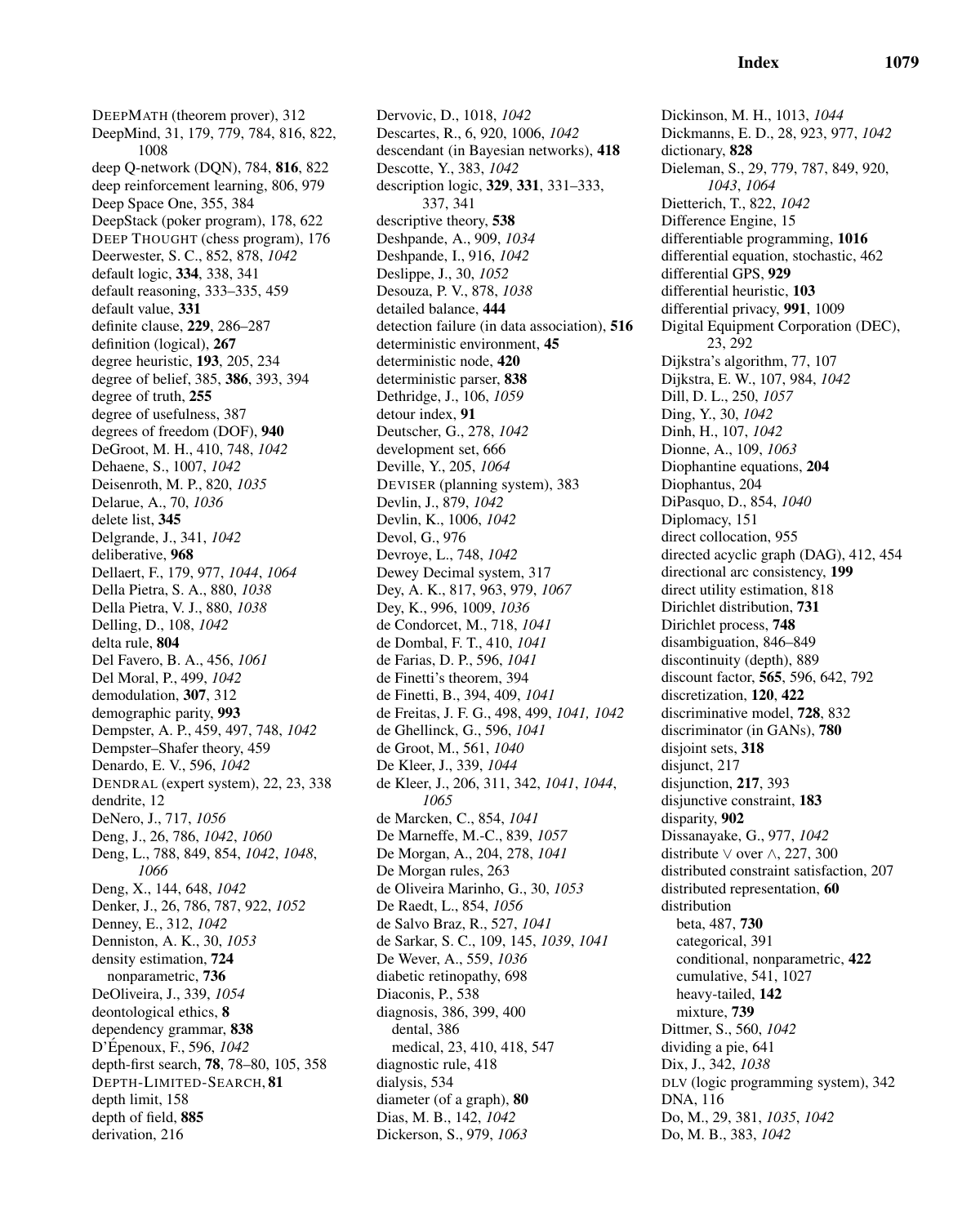do-calculus, 452 Doctorow, C., 12, 340, *1042* Dodd, L., 840, *1042* domain continuous, 183 element of, 256 infinite, 183 in first-order logic, 256 in knowledge representation, 265 domain closure, 264, 502 domain randomization, 960 dominance stochastic, 541, 557 strict, 540 dominant strategy, 607, 635 dominant strategy equilibrium, 607 dominated plan (in POMDP), 592 domination (of heuristics), 99 Domingos, P., 35, 410, 456, 525, 708, 718, 720, 747, *1042*, *1045*, *1059* Domshlak, C., 381, 559, 646, *1037*, *1048* Donahue, J., 787, 923, *1045*, *1049* Dong, W., 26, *1042* Dong, X., 316, *1042* Donti, P. L., 30, *1059* Doorenbos, R., 311, *1042* Doran, J., 107, 108, *1042* Dorf, R. C., 61, *1042* Dorigo, M., 142, *1042* Doron, Y., 822, *1063* Doshi, T., 1009, *1036* Doshi-Velez, F., 719, *1042* Dota 2, 28, 30 do the right thing, 1, 4, 8, 39, 529 Doucet, A., 498, 499, *1034*, *1040*, *1042*, *1057* Downey, D., 855, *1043* Downs, L., 978, *1037* downsampling, 762 downward refinement property, 360 Dowty, D., 853, *1042* Doyle, J., 61, 206, 341, 342, 559, 560, *1042*, *1055*, *1065*, *1067* DPLL, 234, 248, 397 DPLL-SATISFIABLE?, 234 DQN (deep Q-network), 784, 816, 822 Drabble, B., 384, *1042* Dragan, A. D., 62, 561, 648, 821, 964, 967, 979, *1035*, *1042*, *1046*, *1054*, *1060* DRAGON (speech recognition system), 854 Drake, J. P., 717, *1036* Draper, D., 383, *1043* Drebbel, C., 16 Drechsler, R., 108, *1043* Dredze, M., 718, *1042* Dressel, J., 993, 1009, *1042* Dreyfus, H. L., 249, 981, 982, *1042*

Dreyfus, S. E., 107, 596, 785, 982, *1036*, *1042* Driessens, K., 820, *1063* drilling rights, 547 driver assist, 973 dropout (in neural networks), 772, 787 Droppo, J., 29, *1066* Drucker, H., 26, 786, 922, *1052* Druzdzel, M. J., 457, *1039* DT-AGENT, 388 Du, J., 876, 879, *1053* Du, S. S., 786, *1042* dual graph, 184 dualism, 6 dual use, 990 Dubois, D., 460, *1042* Dubois, O., 249, *1062* Dubourg, V., 720, *1058* Ducharme, R., 878, *1036* duck, mechanical, 976 Duda, R. O., 410, 720, 747, 749, *1042, 1043* Dudek, G., 980, *1043* Dudzik, A., 30, 179, *1064* Duffy, D., 313, *1043* Duffy, K., 718, *1040* Duffy, N., 119, 143, *1055* Dumais, S. T., 850, 852, 854, 878, *1035*, *1042* dummy player, 629 dung beetle, 41, 62, 374, 970 Dunham, B., 21, *1044* Dunham, C., 311, *1063* Dunn, A., 872, *1064* Dunn, H. L., 525, *1043* Dunn, J., 716, *1036* Dunn, R. C., 30, *1053* Dunning, I., 30, 179, 787, *1049* DuPont, 23 Dupont, D., 559, *1036* Durand, F., 1016, *1053* duration, 375 Dürer, A., 920 Durfee, E. H., 649, *1043* Durme, B. V., 855, *1043* Durrant-Whyte, H., 977, *1042*, *1052* Duru, G., 559, *1036* Dwork, C., 995, 1009, *1043*, *1066* DYNA (reinforcement learning agent), 820 dynamical system, 497 quadratic, 143 dynamic backtracking, 206 dynamic Bayesian network (DBN), 461, 485, 485–498 approximate inference in, 491 exact inference in, 489 dynamic decision network (DDN), 570, 595

dynamic environment, 45 dynamic programming, 61, 101, 107, 297, 470, 563, 596, 835 adaptive (ADP), 793, 793 nonserial, 456 dynamics model, 951 dynamic state, 951 Dyson, F., 716, *1043* Dyson, G., 1010, *1043* dystopia, 1011, 1022

### - F. –

E (theorem prover), 312, 313  $\mathscr{E}_0$  (English fragment), 833 Earley, J., 853, *1043* early playout termination, 164 early stopping, 664 earthquake, 413 Ebendt, R., 108, *1043* EBL (explanation-based learning), 382 Eck, D., 920, *1043* Ecker, A. S., 983, *1045* Ecker, K., 384, *1037* Eckerle, J., 96, 108, *1043* Eckert, J., 14 Eckhouse, L., 1009, *1043* economics, 9–10, 61, 534 economy, 146 Edelkamp, S., 109, 381, *1043* edge (in a scene), 889 edge detection, 889–892 Edinburgh, 976 Edmonds, D., 17 Edmonds, J., 9, *1043* Edward (probabilistic programming language), 526 Edwards, D. J., 175, *1047* Edwards, P., 1007, *1043* Edwards, W., 558, *1065* EEG, 11 Een, N., 312, *1034* effect, 345 missing, 372 effective depth, 98 effector, 925 efficient auction, 634 Efros, A., 26, 879, 908, 913–915, 923, *1044*, *1047–1050*, *1067* egalitarian social welfare, 610 egocentric action, 67 Ehrenfeucht, A., 717, *1037* 8-puzzle, 68, 97, 100, 106 8-queens problem, 110, 112, 116, 197 Einstein, A., 1 Eisner, J., 853, *1062* Eitelman, S., 311, *1063* Eiter, T., 342, *1043* Ekart, A., 143, *1059*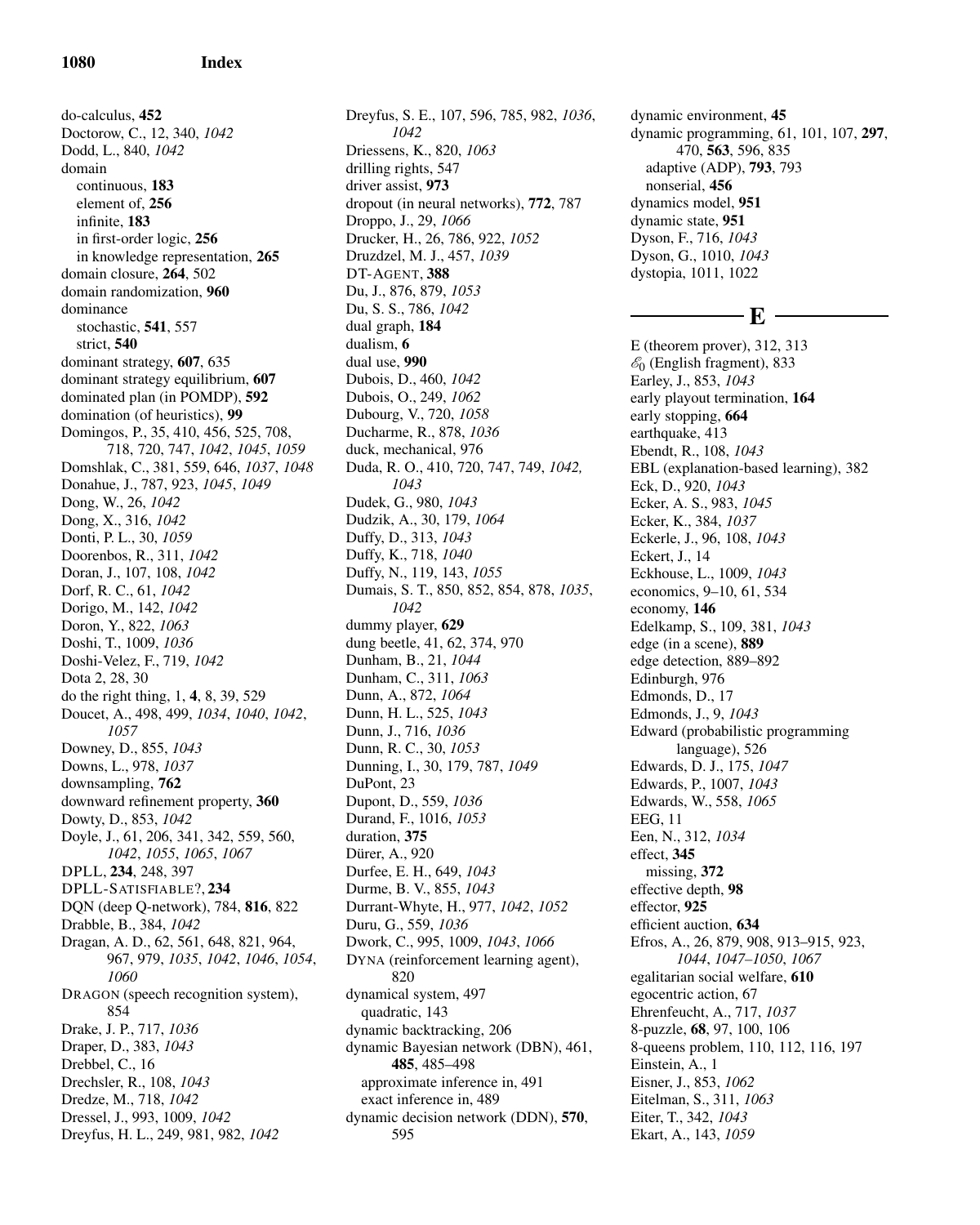EKF (extended Kalman filter), 483, 935 ELBO (evidence lower bound), 778 Elder, J. F., 718, *1061* Elementary Perceiver And Memorizer (EPAM), 715 Elfes, A., 977, *1056* ELIMINATION-ASK, 432 Elio, R., 560, *1043* Eliot, T.S., 824 Elisseeff, A., 719, *1046* elitism, 116 ELIZA (chatbot), 984 Elkan, C., 747, 1009, *1043*, *1049* Elkind, E., 648, *1039* Ellington, C., 1013, *1044* Elliott, G. L., 205, *1047* Elliott, P., 249, *1065* Ellsberg, D., 560, *1043* Ellsberg paradox, 538, 560 Elman, J. L., 786, 854, *1043* ELMO (natural language system), 879 Elo, A. E., 526, *1043* Elsken, T., 787, *1043* EM algorithm, 466, 737–746 structural, 746 embodied cognition, 982 empirical gradient, 120, 811 empirical loss, 670 empiricism, 6, 855 Empson, W., 853, *1043* EMV (expected monetary value), 534 ENAS (Efficient Neural Architecture Search), 787 encoder (in autoencoders), 778 end-to-end learning, 960 Enderton, H. B., 279, 310, *1043* Endriss, U., 649, *1037* Eng, C., 30, *1053* Engel, J., 920, *1043* Engelbart, D., 14 Engelberger, J., 976 ENIAC, 14 ensemble learning, 696, 696–702 ensemble model, 696 entailment, 214, 246 entropy (H), 661, 662 ENUMERATE-ALL, 429 ENUMERATION-ASK, 429 environment, 36, 42–47 class, 47 competitive, 45 continuous, 46 cooperative, 45 deterministic, 45 discrete, 46 dynamic, 45 episodic, 45 history, 563 known, 46

multiagent, 44, 599 nondeterministic, 45, 110 observable, 43 one-shot, 45 partially observable, 43 properties, 43 semidynamic, 46 sequential, 45 single-agent, 44 static, 45 stochastic, 45, 562 taxi, 42, 43 unknown, 46 unobservable, 44 virtual, 43 EPAM (Elementary Perceiver And Memorizer), 715 Ephrati, E., 649, *1051* epistemological commitment, 255, 277, 386 epoch, 679 Epstein, R., 1006, *1043* EQP (theorem prover), 313 equality (in logic), 264, 306 equality symbol, 264 equality test, 665 equilibrium, 171 Bayes–Nash, 623 dominant strategy, 607 maximin, 613 Nash, 608, 645 subgame perfect, 619 equivalence (logical), 222 Erdmann, M. A., 144, *1043* Erez, T., 822, 979, *1047*, *1053*, *1063* ergodic, 444 Erhan, D., 30, 787, 879, *1063, 1064* ERNIE (NLP system), 879 Ernst, G., 107, *1056* Ernst, H. A., 976, *1043* Ernst, M., 381, *1043* Erol, K., 382, *1043* Erol, Y., 499, *1043* error (of a hypothesis), 666, 673 error function, 1028 error rate, 666 Escalante, H. J., 719, *1046* Escalera, S., 719, *1046* Essig, A., 410, *1046* Esteva, A., 30, *1043* Estrin, D., 1009, *1035* Etchemendy, J., 279, *1035* ethics, 986–1005 Etzioni, A., 1008, 1009, *1043* Etzioni, O., 27, 316, 339, 383, 850, 854, 855, 876, 880, 1008, 1020, *1035*, *1040*, *1043*, *1052*, *1063*, *1065* Euclid, 9, 920 Eugene Goostman, 984

Euler-Lagrange equation, 949 EUROPA (planning system), 29 Europe, 23 European Space Agency, 384 evaluation function, 73, 105, 146, 156–158, 803 linear, 104 Evans, O., 28, 821, *1046*, *1060* Evans, T. G., 20, *1043* event, 322–325 exogenous, 372 in probability, 389, 427 event calculus, 323, 322–324, 340, 846 Everett, B., 977, *1037* Everitt, T., 822, 1003, *1052* evidence, 389, 721 reversal, 498 evidence lower bound (ELBO), 778 evidence variable, 427 evolution, 118 machine, 21 of machines, 21 evolutionary algorithm, 115, 141 evolutionary psychology, 539 evolution strategies, 116, 143 Ewalds, T., 30, 179, 822, *1064* exception, 315, 331 exclusive or, 219 execution monitoring, 372, 371–374, 383 exhaustive decomposition, 318 existence uncertainty, 507 existential graph, 329 Existential Instantiation, 281 existential quantifier, 262 expansion (of nodes), 71 expectation, 1028 expectation maximization, 746 expected monetary value (EMV), 534 expected utility, 55, 62, 387, 528, 529, 534 expected value (in a game tree), 156, 165 expectiminimax, 166, 174, 175 complexity of, 167 value, 165 experience replay, 806 expert system, 23, 338, 558 commercial, 23, 292 medical, 459 Prolog-based, 294 expit model, 424 explainability, 711 explainable AI (XAI), 719, 997 explanation, 336 most probable, 457 explanation-based learning (EBL), 382 exploitation, 161, 581, 798 exploration, 40, 41, 134–141, 161, 581, 791, 797, 798 bonus, 585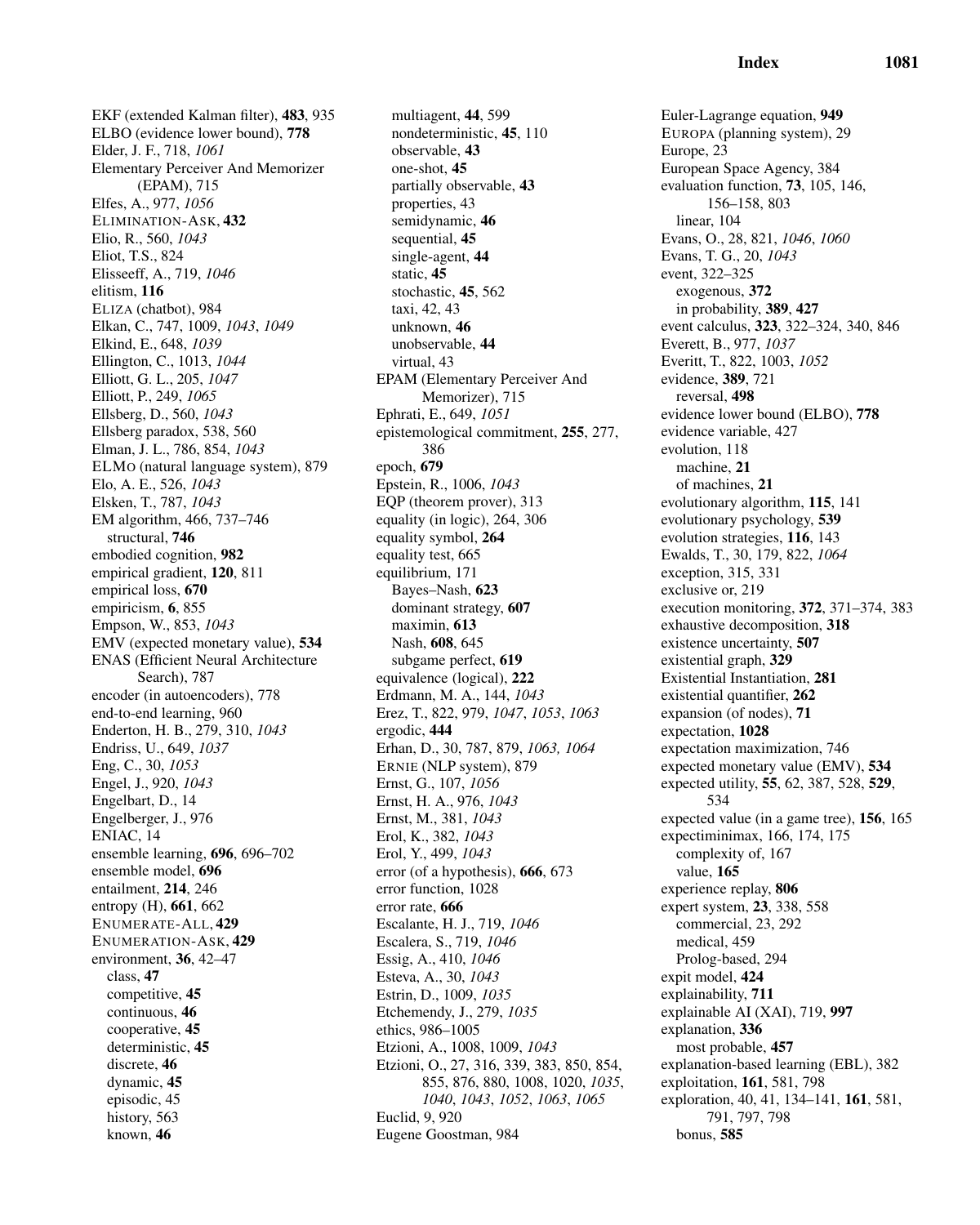function, 799, 802 safe, 136 exploratory data analysis, 653, 708 expressiveness, 59 extended Kalman filter (EKF), 483, 935 extension (of default theory), 335 extensive form, 617 externalities, 637, 1002 extremely randomized trees (ExtraTrees), 698 extrinsic property, 322 eyes, 881, 884, 885, 920

# $-$  F  $\cdot$

Facebook, 29, 822, 1008 fact, 230 factor (in variable elimination), 430 factored frontier, 499 factored representation, 59, 63, 180, 344, 390, 570, 652 factoring, 226, 301 Faes, L., 30, *1053* Fagin, R., 206, 341, *1036*, *1043* Fahlman, S. E., 20, 342, *1043* failure model, 488 failure modes and effect analysis (FMEA), 1001 fair division, 628 fairness, 706, 711, 992–996, 1009 fall in love, 982 false alarm (in data association), 516 false positive, 710 Fan, J., 30, *1043* Farhadi, A., 880, *1061* Farid, H., 993, 1009, *1042* FARMVILLE (video game), 999 Farrell, R., 311, *1038* FASTDOWNWARD (planning system), 380 Fast Downward Stone Soup, 381 Faster RCNN (computer vision system), 900 FASTFORWARD (planning system), 356 FASTTEXT (word embedding), 857 Fatica, M., 30, *1052* Faugeras, O., 923, *1043* fault tree analysis (FTA), 1001 Favini, G. P., 176, *1040* Fawcett, T., 990, *1043* FDSS (planning system), 381 Fearing, R. S., 978, *1043* Featherstone, R., 978, *1043* feature (of a state), 104, 156 feature expectation, 814 feature extraction, 881 feature map, 764 feature matching, 814 feature selection, 671, 825

federated learning, 706, 992, 1009 feedback, 15, 651, 653 feedforward network, 751 Fei-Fei, L., 26, 786, 879, *1042*, *1050*, *1060* Feigenbaum, E. A., 17, 22, 23, 107, 338, 715, *1035*, *1038*, *1043*, *1053* Feiten, W., 977, *1037* Feldman, J., 62, 558, *1043* Feldman, M., 13, *1043* Fellbaum, C., 852, *1043* Fellegi, I., 525, *1043* Feller, A., 1009, *1040* Felner, A., 88, 108, 109, 381, *1043*, *1048*, *1051*, *1060* Felzenszwalb, P., 144, *1043* Feng, L., 977, *1037* Feng, S., 879, *1063* Feng, T. K., 206, *1036* Fenton, N., 558, *1043* Fergus, R., 690, 787, *1063, 1064* Ferguson, T., 176, 597, 748, *1043* Fermat, P., 8, 408 Fern, A., 561, *1043* Fern´andez, F., 821, *1045* Fernandez, J. M. F., 30, 179, *1043* Fernando, C., 787, *1049*, *1053* FERPA, 990 Ferraris, P., 382, *1043* Ferriss, T., 1000, *1043* Ferrucci, D., 30, *1043* FF (planning system), 356, 380 Fidjeland, A., 820, 822, *1055* FIFO queue, 74 15-puzzle, 68, 106 Fifth Generation project, 23 figure of speech, 847, 848 Fikes, R. E., 61, 144, 278, 380, 382, 383, 976, *1044* filtering, 132, 335, 466–467, 496, 588, 744, 931 assumed-density, 499 Fine, S., 498, *1044* finite state machine, 614 Fink, D., 119, 143, *1055* Finkelstein, L., 207, *1038* Finn, C., 719, 790, 979, *1044*, *1052* Finney, D. J., 455, *1044* Firat, O., 850, *1039* Firby, R. J., 383, *1041* FIRE (theorem prover), 339 Firoiu, V., 179, *1044* first-order logic, 251, 251–279 first mover, 642 Firth, J., 856, *1044* Fisac, J. F., 648, 821, *1034*, *1054* Fischer, A., 716, *1035* Fischer, B., 312, *1042* Fischer, P., 597, *1035*

Fischer, R., 168 Fisher, M. L., 561, *1056* Fisher, R. A., 9, 409, *1044* fitness landscape, 143 Fix, E., 717, *1044* fixation, 903 FIXED-LAG-SMOOTHING, 475 fixed-lag smoothing, 471 Flannery, B. P., 142, *1058* Floreano, D., 1013, *1044* Floyd, R. W., 107, *1044* fluent, 238, 247, 325 missing, 372 fly eyes, 905, 917 FMEA (failure modes and effect analysis), 1001 focal length, 883 focal plane, 885 focal point (in game theory), 608 focus of expansion, 904 Fogel, D. B., 144, *1044* Fogel, L. J., 143, *1044* fog of war, 168 FOL-BC-AND, 293 FOL-BC-ASK, 293 FOL-BC-OR, 293 FOL-FC-ASK, 288 folk psychology, 343 Fong, R., 979, *1034* FOPC, *see* logic, first-order Forbes, J., 598, *1044* FORBIN (planning system), 383, 384 Forbus, K. D., 311, 339, 342, *1044* force sensor, 929 Ford, K. M., 1006, *1044* Ford, L. R., 107, *1044* Ford, M., 28, 35, 1011, *1044* foreshortening, 882 Forestier, J.-P., 822, *1044* forget gate (in LSTM), 775 Forgy, C., 311, *1044* formal logic, 8 Forrest, S., 143, *1055* Forster, E. M., 1011, *1044* Forsyth, D., 914, 916, 924, *1042*, *1044*, *1050* Fortmann, T. E., 497, 526, *1035* Fortran, 756 forward–backward, 470, 744 FORWARD-BACKWARD, 470 forward chaining, 230, 230–231, 247, 286–293, 311 forward checking, 194, 194 forward kinematics, 940 forward message, 469 forward pruning, 159 forward search for planning, 348–350 Foster, G., 850, *1039* Fouhey, D., 908, *1044*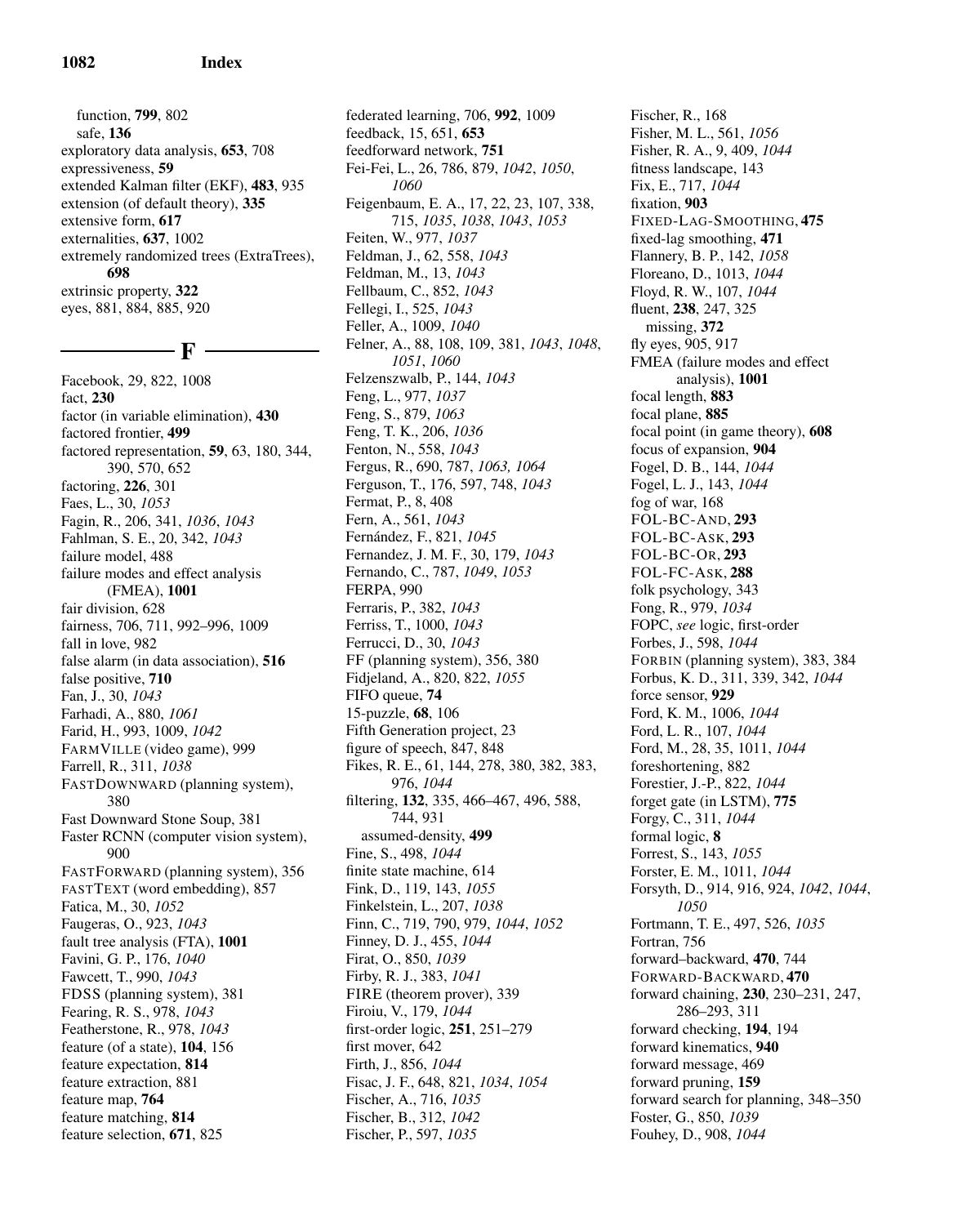four-color map problem, 204, 983 Fourier, J., 204, *1044* Fowlkes, C., 921, *1054* Fox, C., 560, *1044* Fox, D., 526, 977, 980, *1038*, *1044*, *1061*, *1064* Fox, M. S., 383, *1044* FPGA, 27 frame, 23, 341 FrameNet (lexical database), 339 frame problem, 239, 249, 250 representational, 239 framing effect, 539 Francis, J., 559, *1050* Franco, J., 248, *1044* Francois-Lavet, V., 820, *1044* Francon, O., 119, 143, *1055* Frank, E., 720, *1066* Frank, I., 176, *1044* Frank, J., 29, *1035* Frank, R. H., 1000, *1044* Frankenstein, 1001 Frans, K., 822, *1044* Franz, A., 852, *1044* Frasconi, P., 786, *1036* FREDDY (robot), 107, 144, 976 Fredkin Prize, 176 Freeman, W., 458, *1065, 1066* Freer, C., 526, *1034* free space, 940 free will, 6 Frege, G., 8, 248, 278, 310, *1044* Freitag, D., 854, 855, *1040*, *1044* frequentism, 408 Freuder, E. C., 205, 206, *1044*, *1054*, *1060* Freund, Y., 700, 718, *1044* Frey, B. J., 787, *1044* Frey, C. B., 999, *1044* Friedberg, R. M., 21, 143, *1044* Friedman, G. J., 143, *1044* Friedman, J., 716, 718, 720, 749, *1038*, *1044*, *1047* Friedman, N., 455, 456, 460, 498, 499, 596, 747, 748, 820, *1034*, *1037*, *1041*, *1044*, *1051* Friendly AI, 1010 frisbee, 30, 982 Fristedt, B., 597, *1036* front-to-end, 96 front-to-front, 96 frontier, 72 Frost, D., 205, 207, *1041* Fruhwirth, T., 207, *1044* FTA (fault tree analysis), 1001 Fu, D. J., 30, *1053* Fu, J., 341, 1014, *1053* Fu, M. C., 597, *1039* Fuchs, J. J., 384, *1044*

Fudenberg, D., 648, *1044* Fukunaga, A. S., 383, *1044* Fukushima, K., 786, 922, *1044* Fuller, S. B., 1013, *1044* full joint distribution, 395, 397 fully connected (neural network), 754 fully observable, 588 function, 254 total, 257 functional, 949 functional magnetic resonance imaging (fMRI), 11, 253 function approximation, 803 function symbol, 257, 259 Fung, C., 1009, *1044* Fung, C. C., 984, *1049* Fung, R., 457, *1044* Furcy, D., 145, *1051* Furnas, G. W., 852, 878, *1042* Furst, M., 381, *1037* futility pruning, 176 Future of Humanity Institute, 1008 Future of Life Institute, 1008 future of work, 998–1000, 1011 fuzzy control, 459 fuzzy logic, 214, 255, 459 fuzzy set, 459

 $-G -$ 

*g* (path cost), 73 Gödel number, 305 Gabriele, S., 30, *1053* Gabrilovich, E., 316, *1042* Gaddum, J. H., 455, *1044* Gadepalli, K. K., 30, *1053* Gaffney, S., 822, *1036* Gaifman, H., 524, 525, *1044* gain factor, 952 gait, 29, 969, 990 Gale, W. A., 851, *1039* Galfrin, E., 456, *1061* Galileo, G., 1, 57 Gallagher, G., 963, 979, *1067* Gallaire, H., 311, *1044* Gallegos, J., 30, *1053* Gallier, J. H., 279, *1044* Galperin, G. R., 176, *1063* Galstyan, A., 1009, *1055* Galton, F., *1044* Gamba, A., 785, *1045* Gamba perceptrons, 785 Gamberini, L., 785, *1045* gambling, 8, 531 game, 10 assistance, 34, 623, 815 backgammon, 164, 178, 804, 815 billiards, 179 of chance, 164–168

checkers, 19, 62, 177, 819, 820 chess, 5, 14, 21, 30, 46, 107, 147, 155–158, 176 cooperative, 626 dice, 171 Diplomacy, 151 Go, 161 of imperfect information, 146 incomplete information, 561 inspection game, 606 Kriegspiel, 168 multiplayer, 151–152 normal form, 605 optimal decisions in, 148–152 Othello, 178 partially observable, 168–172 of perfect information, 147 physical, 179 poker, 178, 648 principal–agent, 648 repeated, 608, 614 Reversi, 178 Scrabble, 179 Settlers of Catan, 151 stochastic, 164 Tetris, 572, 581 Yahtzee, 168 zero-sum, 147, 610 game playing, 146–175 game show, 534 game theory, 10, 600, 645 cooperative, 626 non-cooperative, 605–625 Gammage, C., 30, *1062* GAN (generative adversarial network), 780, 787, 915 Ganchev, K., 853, *1034* Gandomi, A., 719, *1045* Ganguli, S., 786, 787, *1041*, *1058* Gannon, I., 456, *1061* Gao, J., 652, *1045* Gao, Q., 29, 783, 850, 865, *1066* Gao, Y., 822, *1049* Garcia, E. A., 707, 995, *1047* García, J., 821, 1045 Gardner, M., 248, 850, 879, *1045*, *1055*, *1058* Garey, M. R., 1025, 1029, *1045* Garg, A., 498, *1057* GARI (planning system), 383 Garrett, C., 116, *1035* Gaschnig, J., 107, 205, 206, *1045* Gašić, M., 598, 1066 Gasquet, A., 384, *1044* Gasser, L., 646, *1037* Gasser, R., 109, *1045* Gat, E., 979, *1045* gate (logic), 274 Gates, B., 33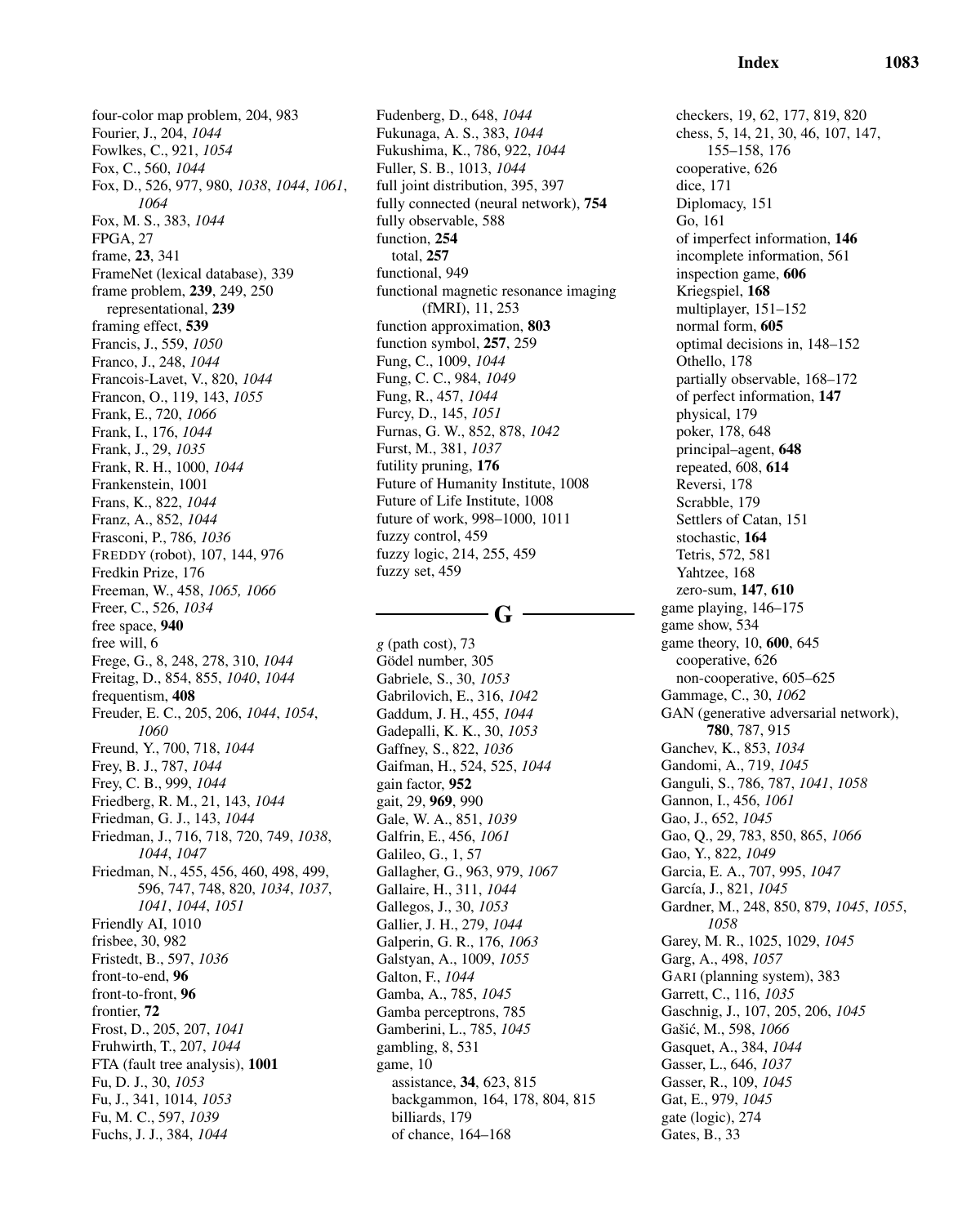gating unit (in LSTM), 775 Gatys, L. A., 983, *1045* Gauci, J., 822, *1045* Gauss, C. F., 204, 497, 717, *1045* Gaussian distribution, 1027 multivariate, 479, 1028 Gaussian error model, 487 Gaussian filter, 890 Gaussian noise, 479 Gaussian process, 672, 748 Gazzaniga, M., 1007, *1045* GBM (gradient boosting machine), 701 GBRT (gradient boosted regression tree), 701 GDPR, 990, 997 GDPR (General Data Protection Regulation), 712 Gearhart, C., 597, *1046* Gebru, T., 995, *1038*, *1045*, *1055* Gee, A. H., 498, *1041* Geffner, H., 144, 380, 382, 383, *1037*, *1047*, *1057* Geiger, D., 455, 456, 747, *1045*, *1047*, *1061* Gelatt, C. D., 142, 206, *1050* Gelb, A., 497, *1045* Gelder, A. V., 313, *1063* Gelernter, H., 19, 312, *1045* Gelfond, M., 312, 342, *1045* Gelman, A., 458, 527, 719, 747, 748, *1038, 1039*, *1045* Geman, D., 457, 718, 921, *1034*, *1045* Geman, S., 457, 921, *1045* Gemp, I., 820, *1053* generalization, 966 generalization loss, 670 generalizing fields, 991 General Problem Solver, 2, 7, 19, 380 GENERATE-IMAGE, 519 GENERATE-LETTERS, 519 GENERATE-MARKOV-LETTERS, 521 generation (of nodes), 72 generative adversarial network (GAN), 780, 787, 915 generative model, 727, 831 generator, 1031 generator network (in GANs), 780 Genesereth, M. R., 61, 144, 179, 278, 279, 298, 303, 311, 312, *1045*, *1053*, *1062* GENETIC-ALGORITHM, 119 genetic algorithm, 116, 115–119, 143–144 genetic programming, 21, 116, 143 Gene Ontology Consortium, The., 340, *1045* Gent, I., 207, *1045* Geometry Theorem Prover, 19 Georgeson, M., 924, *1038*

Georgiev, P., 30, 179, 822, *1064* Gerbault, F., 748, *1045* Gerkin, R. C., 920, *1060* Géron, A., 720, 1045 Gers, F. A., 787, *1045* Gesmundo, A., 719, *1066* Gestalt school, 921 Getoor, L., 527, *1045* Ghaheri, A., 143, *1045* Ghahramani, Z., 455, 498, 719, 748, 787, *1045*, *1049*, *1060*, *1062* Ghallab, M., 344, 380, 383, 384, *1045* Gharbi, M., 1016, *1053* Ghavamzadeh, M., 820, *1053* Ghose, D., 142, *1051* Ghose, S., 109, *1039* GIB (bridge program), 178 Gibbard–Satterthwaite Theorem, 641 Gibbs, R. W., 853, *1045* GIBBS-ASK, 443 Gibbs sampling, 442, 445, 457 Gibson, J. J., 921, 923, *1045* Gil, Y., 316, *1039* Gilks, W. R., 457, 458, 499, 525, 747, *1045* Gillies, D. B., 648, *1045* Gillula, J. H., 821, *1034* Gilmore, P. C., 310, *1045* Gilpin, A., 647, *1045* Gini coefficient, 610 Ginsberg, M. L., 178, 206, 311, 460, *1041*, *1045*, *1062* Ginter, F., 839, *1057* Gionis, A., 717, *1045* Girshick, R., 923, *1045* Gittins, J. C., 597, *1045* Gittins index, 583 Giunchiglia, E., 382, *1043* Givan, R., 820, *1063* Gladman, A. S., 1013, *1051* Glanc, A., 975, *1045* Glass, J., 498, *1053* Glavieux, A., 458, *1036* Glickman, M. E., 526, *1045* Glickman, O., 880, *1040* GLIE (greedy in the limit of infinite exploration), 798 global constraint, 184, 188 Global Positioning System, 928 GLONASS (Russian GPS), 929 Glorot, X., 786, *1045* GloVe (word embedding software), 857, 858, 872, 875 Glover, F., 142, *1045* Glover, K., 560, *1067* GLUE (General Language Understanding Evaluation), 879 Gluss, B., 560, *1045* Glymour, C., 278, 747, *1046*, *1062*

Go (game), 19, 27, 30, 161, 177, 784, 816 goal, 53, 63, 345 clause, 230 common, 600 formulation of, 63 inferential, 266 monitoring, 372 state, 65, 105 goal-based action selection, 53 goal-based agent, 53–54, 60, 61 goal-directed reasoning, 232 goal test early, 76 late, 76 God, existence of, 409 Godefroid, P., 381, *1045*, *1062* Gödel, K., 9, 310, 983, 1045 Goebel, J., 748, *1045* Goel, A., 637, *1034* Goel, S., 1009, *1040* Goertzel, B., 33, *1045* GOFAI (Good Old-Fashioned AI), 982 Gogate, V., 456, *1045* gold, 210 Gold, E. M., 716, 854, *1045* Goldberg, A. V., 108, *1045* Goldberg, D. E., 143, *1058* Goldberg, K., 144, *1065* Goldberg, Y., 839, 849, 853, 878, *1045*, *1052*, *1057* Goldman, R., 144, 382, 525, *1039*, *1046*, *1065* Goldstein, T., 1009, *1046* Goldszmidt, M., 455, 460, 597, 747, *1037*, *1044*, *1046* Golgi, C., 11 Golomb, S., 205, *1046* Golub, G., 716, *1046* Gomes, C., 142, 206, 248, 381, *1046* Gomez, A. N., 850, 868, 880, *1064* Gondek, D., 30, *1043* Gonina, K., 849, *1039* Gonnet, G. H., 719, *1036* Gonthier, G., 204, *1046* Good, I. J., 177, 409, 454, 455, 1004, *1046* Good–Turing smoothing, 851 good and evil, 557 Gooday, J. M., 342, *1040* Goodfellow, I., 769, 786–788, *1039*, *1046*, *1063* Goodman, J., 852, *1039*, *1046* Goodman, N., 340, *1046*, *1052* Goodman, N. D., 526, 527, *1036*, *1046*, *1054*, *1066* Good Old-Fashioned AI (GOFAI), 982 Goodrich, B., 458, 527, 747, *1039* Google, 29, 31, 652, 763, 850, 852, 853, 924, 986, 1008, 1017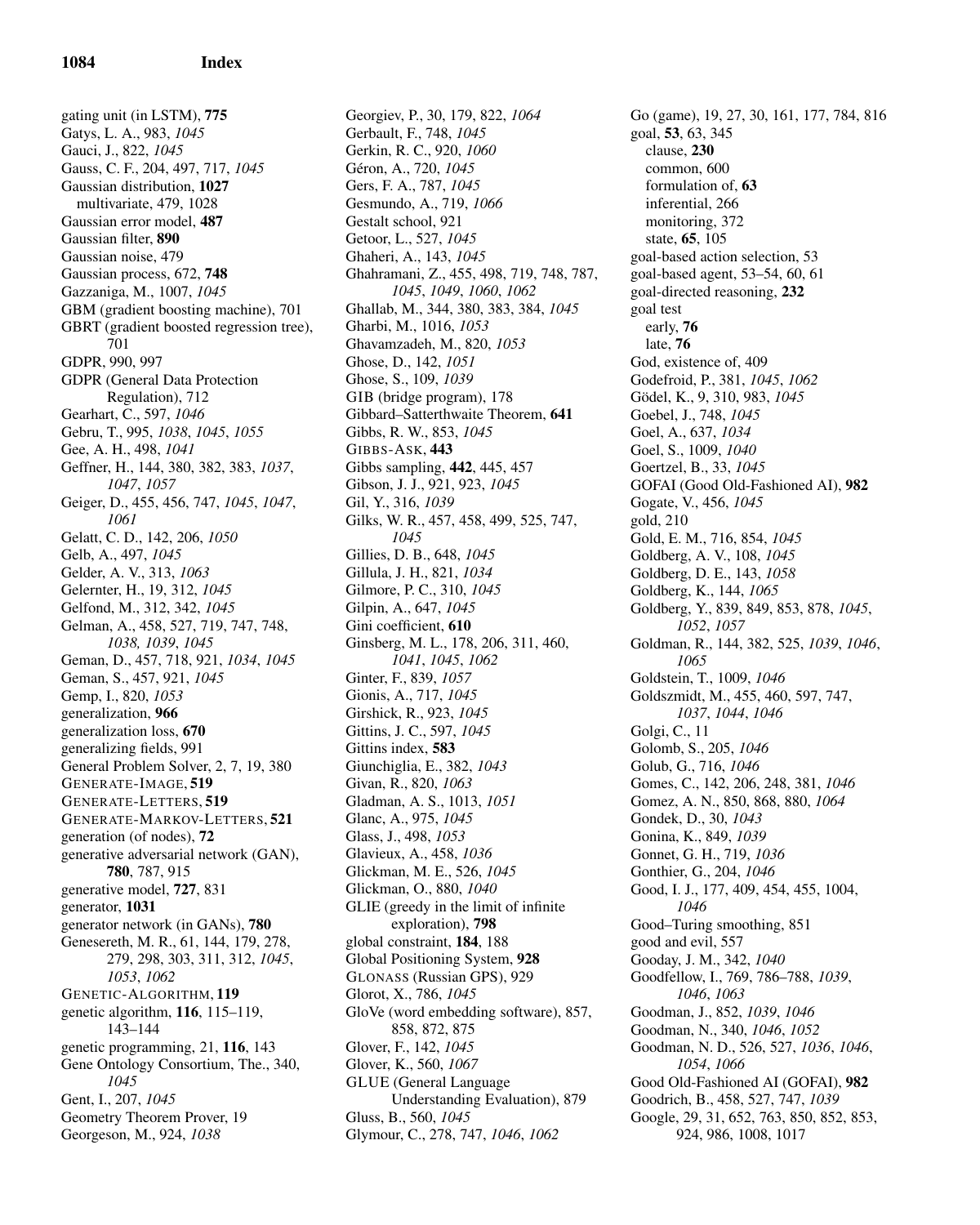Google Duplex, 29 Google Knowledge Graph, 316 Google Scholar, 511 Gopnik, A., 278, *1046* Gordon, A. D., 526, 527, *1040*, *1046* Gordon, A. S., 341, *1046* Gordon, G., 498, 598, 979, *1058*, *1060*, *1064* Gordon, M. J., 278, *1046* Gordon, N., 498, 499, *1035*, *1042*, *1046* Gordon, S. A., 179, *1046* gorilla problem, 33 Gorry, G. A., 410, *1046* Gottlob, G., 207, *1046* Gotts, N., 342, *1040* Goyal, N., 876, 879, *1053* Goyal, Y., 910, *1046* GP-CSP (planning system), 381 GPT-2 (language model), 832, 833, 876, 879, 1021 GPU (graphics processing unit), 15, 27 Grace, K., 28, *1046* graceful degradation, 594 gradient, 120, 701 empirical, 120, 811 exploding, 774 vanishing, 756, 774 gradient boosted regression tree (GBRT), 701 gradient boosting, 698, 701 gradient boosting machine (GBM), 701 gradient descent, 114, 677 batch, 679 stochastic, 679, 765 Graepel, T., 27, 30, 155, 174, 177, 178, 526, 820, *1046, 1047*, *1061* Graham, S. L., 853, *1046* Gramfort, A., 720, *1058* grammar, 823, 832, 833, 1030 augmented, 841 categorial, 853 context-free, 833, 851, 852, 1030 lexicalized, 841 probabilistic, 833, 833–835, 852 dependency, 853 induction of, 854 lexical-functional (LFG), 853 phrase structure, 851 grand coalition, 626 graph, 65 coloring, 204 Eulerian, 144 graphical model, 412, 460 graphics processing unit (GPU), 15, 27 Graphplan (planning system), 352, 381 graph search, 74 grasping, 978 Grassmann, H., 278, *1046* Graunt, J., 8

Gravano, L., 855, *1034* Grave, E., 852, *1049* Graves, A., 779, 784, 787, 790, 820, 822, 849, *1055*, *1064* Grayson, C. J., 535, *1046* Greaves, M., 1010, *1034* Greece, 247, 340 Green, B., 853, *1046* Green, C., 20, 278, 309, 311, *1046* Green, P., 924, *1038* Green, S., 822, *1036* Green, T., 787, *1049* Greenbaum, S., 853, *1059* Greenspan, M., 179, *1052* Greiner, R., 747, *1039* Grenager, T., 648, *1061* Gribkoff, E., 527, *1046* grid search, 671 Griffiths, T. L., 118, 143, 278, 560, 598, *1046*, *1056*, *1059*, *1063* Grinstead, C., 410, *1046* Grisel, O., 720, *1058* GRL (robot control language), 980 Grosz, B. J., 27, 637, 649, *1046*, *1048* grounding, 216, 506 ground resolution theorem, 228, 303 ground term, 261, 280 ground truth, 653 Grove, A., 410, 559, *1035* Grove, W., 338, *1046* Gruber, T., 316, 340, *1046* Grumberg, O., 381, *1040* GSAT (satisfiability algorithm), 249 Gu, J., 206, 248, *1046*, *1062* Guan, M. Y., 787, *1058* Guard, J., 313, *1046* Guestrin, C., 561, 597, 647, 718, 719, 822, *1039*, *1046*, *1051*, *1054*, *1059* Guez, A., 19, 27, 30, 155, 174, 176–178, 820, *1061* Gugger, S., 720, *1048* Guha, R. V., 316, 339, *1038*, *1052* Guibas, L. J., 457, 978, *1046*, *1064* guided missile, 987 Guiver, J., 526, *1046* Guizzo, E., 29, *1034* Gulcehre, C., 786, *1041* Gulshan, V., 30, *1046* Gunkel, D. J., 1011, *1046* Gunning, D., 1010, *1046* Guo, C., 1009, *1046* Guo, J., 458, 527, 747, *1039* Gupta, A., 561, 979, *1051*, *1058* Gupta, R., 877, *1059* Gupta, V., 30, *1053* Gururangan, S., 877, *1046* Gustafsson, F., 498, *1047* Guterres, A., 988

Guthrie, F., 204 Guugu Yimithirr, 253 Guyon, I., 26, 718, 719, 786, 922, *1037*, *1046*, *1052*

# - H -

 $H$  (hypothesis space), 653 H (entropy), 661, 662 *h* (heuristic function), 84  $h_{MAP}$  (MAP hypothesis), 723 HACKER (planning system), 380 Hacking, I., 411, *1046* Hadfield-Menell, D., 62, 561, 597, 648, 821, *1046*, *1054* Hager, G., 27, *1063* Hahn, M., 718, *1040* Hahnel, D., 977, *1038* Haider, M., 719, *1045* Hailperin, T., 524, *1046* Haimes, M., 527, *1055* Hajic, J., 839, *1057* Hajishirzi, H., 880, *1061* Haken, W., 204, *1034* HAL 9000 computer, 454, 985, 1007 Hald, A., 411, *1046* Hales, T., 313, *1046* Halevy, A., 26, 311, 340, 719, 850, 855, *1038*, *1046* Halgren, E., 253, *1060* Hall, L. O., 707, 995, *1039* Halpern, J. Y., 278, 341, 410, 524, *1035*, *1043*, *1046* halting problem, 282 Hamilton, A., 850 Hamiltonian Monte Carlo, 527 Hamm, F., 340, *1064* Hammersley, J. M., 821, *1047* Hamming distance, 688 Hamori, S., 498, *1036* ham sandwich, 848 Han, J., 720, *1047* Han, X., 11, *1047* Hanan, S., 381, *1043* Hand, D. J., 990, *1037* hand-tuning, 671 Handschin, J. E., 498, *1047* Handscomb, D. C., 821, *1047* Hanks, S., 383, *1043* Hannun, A., 1009, *1046* Hans, A., 821, *1047* Hansen, E., 109, 144, 371, 383, 597, *1047*, *1067* Hansen, M. O., 205, *1034* Hansen, P., 248, *1047* Hanski, I., 62, *1047* Hansson, O., 109, *1047* happy graph, 661 haptics, 978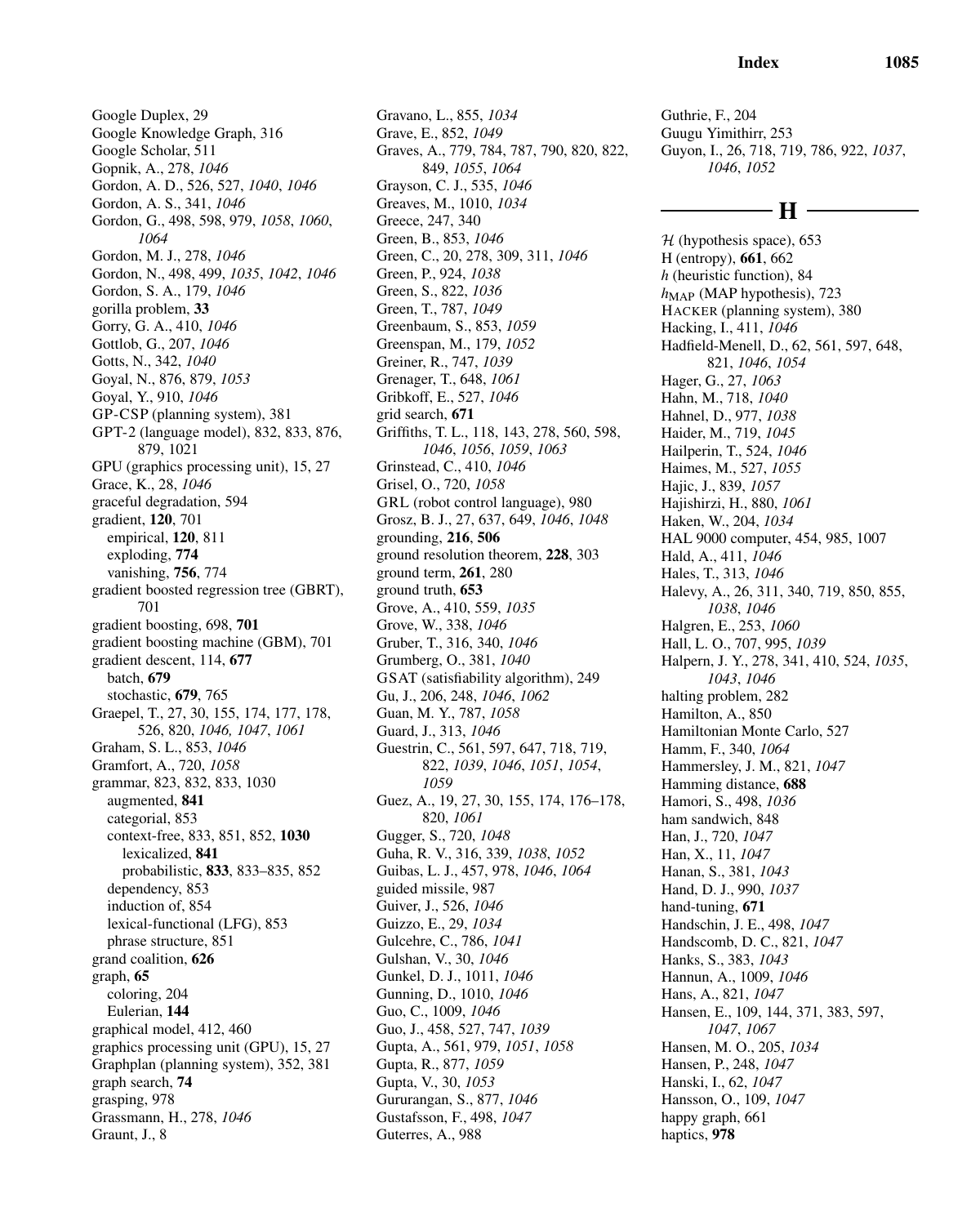Harabagiu, S. M., 854, *1057* Harada, D., 596, *1056* Haralick, R. M., 205, *1047* Hardin, G., 649, 1002, *1047* Hardt, M., 716, 1009, *1043*, *1047*, *1053*, *1067* Harel, D., 311, *1039* Harman, D., 850, *1034* Harnish, R., 30, *1042* HARPY (speech recognition system), 142 Harris, T., 1015, *1047* Harris, Z., 851, *1047* Harrison, J., 313, 559, *1046, 1047* Harrison, M. A., 853, *1046* Harrow, A. W., 1018, *1047* Harsanyi, J., 561, 647, *1047* Harshman, R. A., 852, 878, *1042* Hart, P. E., 107, 144, 382, 383, 410, 720, 747, 749, *1042–1044*, *1047* Hart, T. P., 175, *1047* Hartley, H., 748, *1047* Hartley, R., 923, 924, *1047* Harutyunyan, A., 821, *1056* Harvard, 539 Harvey Mudd University, 994 Hashimoto, K., 1021, *1047* Haslum, P., 380, 381, 383, *1047* Hassabis, D., 19, 27, 30, 31, 176–179, 820, 822, *1036*, *1055*, *1061*, *1064* Hassidim, A., 1018, *1047* Hastie, T., 717, 718, 720, 749, *1044*, *1047*, *1049* Hastings, W. K., 457, *1047* Hatem, M., 108, *1038*, *1047* Haugeland, J., 1007, *1047* Haussler, D., 498, 717, *1037*, *1051* Havelund, K., 309, *1047* Havenstein, H., 26, *1047* Hawking, S., 33 Hawkins, J., 785, *1047* Hay, N., 597, 1019, *1047* Hayes, P. J., 249, 340–342, 1006, *1044*, *1047*, *1054* Hays, J., 26, *1047* He, H., 707, 995, *1047* He, K., 786, *1047*, *1066* He, Y., 822, *1045* head (in NLP), 841 head (of Horn clause), 230 Heafield, K., 852, *1038* Hearst, M. A., 852, *1060* Heath, M., 716, *1046* Heath Robinson, 14 heavy-tailed distribution, 142 Heawood, P. J., 983, *1047* Hebb, D. O., 17, 21, 819, *1047* Hebbian learning, 17 Hebert, M., 817, 923, 963, 979, *1048*, *1050*, *1067*

Heckerman, D., 455, 459, 498, 747, *1038*, *1047, 1048*, *1062* Hedau, V., 914, *1050* hedonic calculus, 558 Heess, N., 979, *1047*, *1053* Heidari, H., 1009, *1036* Heidegger, M., 1006, *1047* Heinlein, R. A., 1020, *1047* Heitz, G., 316, *1042* Held, M., 109, *1047* Hellmann, S., 339, *1052* Helmert, M., 107, 380, 381, *1047*, *1059*, *1061* Helmholtz, H., 12, 920 Hempel, C., 7 Henaff, M., 786, *1039* Hendeby, G., 498, *1047* Henderson, P., 820, *1044* Henderson, T. C., 205, *1055* Hendler, J., 339, 382, 384, *1034*, *1036*, *1043*, *1062* Henrion, M., 62, 421, 455, 457, 559, *1047, 1048*, *1058* Henry, H., 822, *1049* Henzinger, M., 854, *1062* Henzinger, T. A., 61, *1047* Hephaistos, 975 Herbrand's theorem, 304, 310 Herbrand, J., 282, 304, 310, *1047* Herbrand base, 304 Herbrand universe, 303, 310 Herbrich, R., 526, *1047* Herbster, M., 1018, *1042* Herden, G., 558, *1036* Hernandez, D., 15, 1018, *1034* Hern´andez-Orallo, J., 1007, *1047* Herring, R., 498, *1048* Herskovits, E., 747, *1040* Hertz, J. A., 787, *1051* Hess, C., 1010, *1047* Hessian, 121 Hestness, J., 855, *1039* Heule, M., 249, *1036* heuristic, 105 admissible, 86, 353 composite, 100 degree, 193, 205, 234 for planning, 353–356 function, 84, 97–104 inadmissible, 89 least-constraining-value, 193 Manhattan, 98 min-conflicts, 197 minimum remaining values, 193, 205, 290, 378 null move, 176 search, 107 straight-line, 85 heuristic function, 84

Heuristic Programming Project (HPP), 23 Hewitt, C., 311, 646, *1047* hexapod robot, 968 Hezaveh, Y. D., 652, *1047* hidden Markov model (HMM), 25, 461, 473, 473–478, 485, 497, 744, 830 hidden variable, 425, 737 HIERARCHICAL-SEARCH, 359 hierarchical decomposition, 357 hierarchical look-ahead, 365 hierarchical reinforcement learning, 807, 1014 hierarchical structure, 1014 hierarchical task network (HTN), 357, 379, 807 Hierholzer, C., 144, *1047* high-level action, 357 higher-order logic, 255 Hilbert, M., 719, *1047* Hilgard, E. R., 819, *1047* Hill, F., 879, 880, *1065* HILL-CLIMBING, 111 hill climbing, 111, 141 first-choice, 113 random-restart, 113 stochastic, 113 Hind, M., 995, 996, 1009, 1010, *1036*, *1047* Hingorani, S. L., 526, *1040* Hinrichs, T., 179, *1053* Hinrichs, T. R., 339, *1044* Hintikka, J., 340, *1047* Hinton, G. E., 17, 26, 118, 143, 718, 785–788, 821, 849, 854, 922, 1021, *1035*, *1041*, *1047, 1048*, *1051, 1052*, *1056*, *1060–1062* HIPAA, 990 Hipp, J. D., 30, *1053*, *1062* Hirschberg, J., 27, *1063* Hirth, M., 1017, *1048* Hitachi, 359 HMM (hidden Markov model), 25, 461, 473, 473–478, 485, 497, 744, 830 Ho, J., 822, 978, *1044*, *1061* Ho, M. K., 821, *1048* Ho, T. K., 718, 719, *1046*, *1048* Ho, Y.-C., 785, *1038* Hoane, A. J., 176, *1038* Hobbes, T., 6 Hobbs, J. R., 341, 343, 853, *1046*, *1048* Hochreiter, S., 787, *1048* Hodges, J. L., 717, *1044* Hoff, M. E., 21, 819, *1065* Hoffman, G., 979, *1063* Hoffman, M., 458, 526, 527, 747, 852, *1039*, *1048*, *1064* Hoffman, S. C., 996, 1009, *1036* Hoffmann, J., 354, 356, 380–383, *1048* Hofleitner, A., 498, *1048*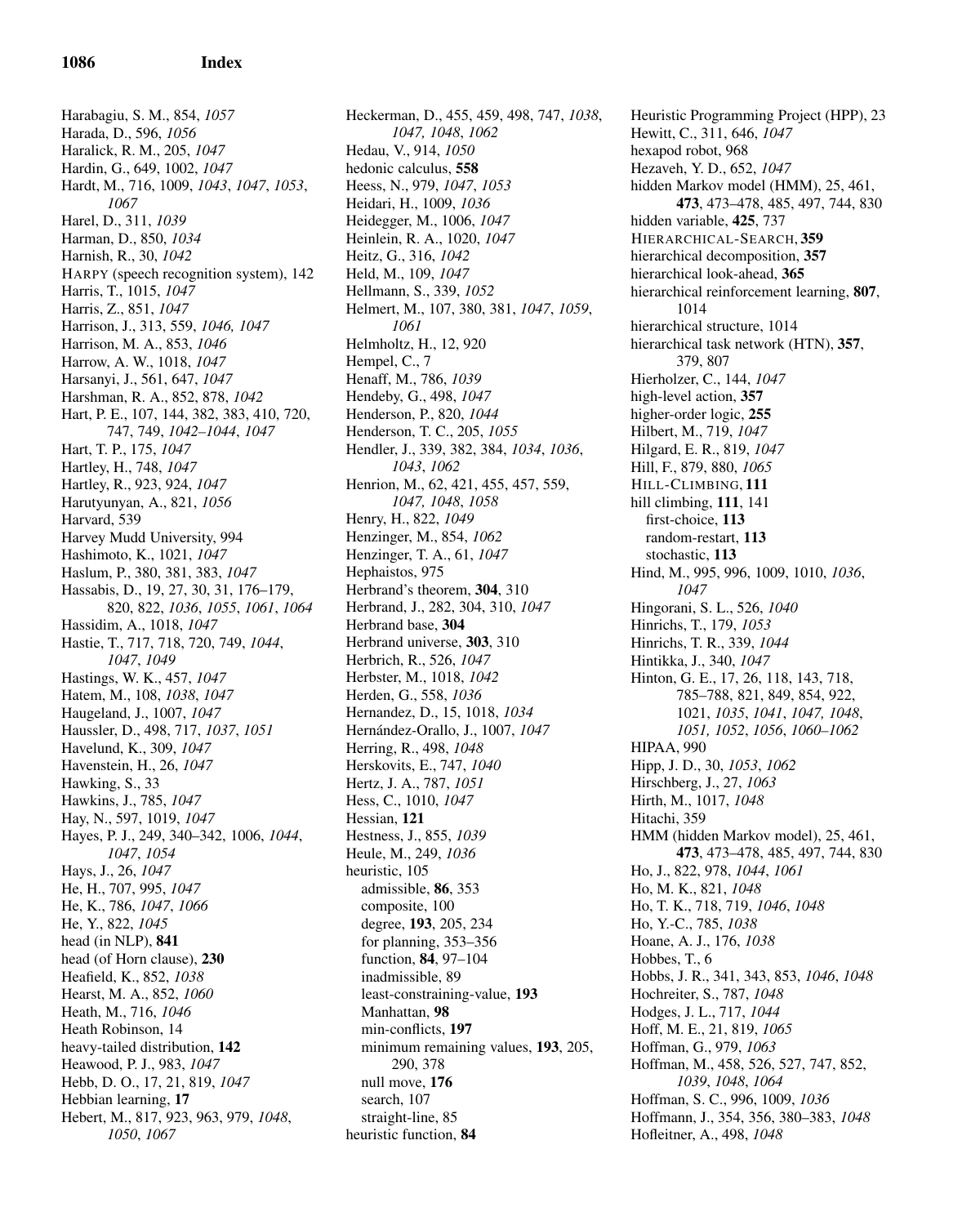Hofmann-Wellenhof, R., 30, *1053* Hogan, N., 978, *1048* Hoiem, D., 914, 923, *1048*, *1050* Holenstein, R., 499, *1034* Holland, J. H., 143, *1048*, *1055* Hollerbach, J. M., 978, *1043* Holte, R. C., 88, 96, 108, 109, 647, *1034*, *1036*, *1039*, *1043*, *1048*, *1052* Holzmann, G. J., 309, *1048* Homan, K. A., 1013, *1051* homeostatic, 16 *Homo sapiens*, 1, 823 Hood, A., 11, *1048* Hooker, J., 207, *1048* Hoos, H. H., 142, 206, 559, 719, *1037*, *1048*, *1064* Hopcroft, J., 720, 977, *1037*, *1061* Hopfield, J. J., 788, *1048* Hopfield network, 788 Hopkins Beast, 976 HORIZON (reinforcement learning platform), 822 horizon, 883 infinite, 596 horizon (in MDPs), 565 horizon effect, 158 Horn, A., 248, *1048* Horn, B. K. P., 923, *1048* Horn, K. V., 410, *1048* Horn, W., 316, *1042* Horn clause, 229 Horn form, 247, 248 Horning, J. J., *1048* Horowitz, M., 250, *1057* Horrocks, J. C., 410, *1041* Horsfall, P., 526, *1036* Horswill, I., 980, *1048* Horvitz, E. J., 62, 455, 498, 559, 1019, *1048*, *1057* Hoseini, S. S., 143, *1045* Hoßfeld, T., 1017, *1048* Hotelling, H., 787, *1048* Houde, S., 996, 1009, *1036* HOUDINI (chess program), 176 Houlsby, N., 719, *1066* Houston, M., 30, *1052* Hovel, D., 455, *1048* Howard, J., 716, 720, 879, *1048*, *1054* Howard, R. A., 544, 558–560, 596, *1048*, *1055* Howe, A., 344, 380, *1045* Howe, D., 313, *1048* Howe, P., 719, 1009, *1055* Howson, C., 524, *1048* HPP (Heuristic Programming Project), 23 Hruschka, E., 850, *1055* HSCP (planning system), 382 Hsiao, K., 598, *1048* Hsieh, H.-P., 718, *1066*

HSP (Heuristic Search Planner), 380 Hsu, D., 598, 716, *1035, 1036* Hsu, F.-H., 176, *1038*, *1048* Hsueh, C.-H., 176, *1065* HTML, 840 HTN (hierarchical task network), 357, 379, 807 Hu, H., 877, *1039* Hu, J., 597, 648, *1039*, *1048* Hu, Y.-T., 916, *1042* Hua, Y., 1009, *1035* Huang, A., 19, 27, 30, 176, 177, *1061* Huang, L., 845, 853, 854, *1045*, *1067* Huang, S., 30, *1053* Huang, T., 498, 525, 598, *1044*, *1048* Huang, X., 29, *1066* Huang, Y., 787, *1059* Huang, Z., 786, *1060* Hubble Space Telescope, 183, 197, 384 Hubel, D. H., 786, 922, 924, *1048* Huber, M., 976, *1040* Hubert, T., 27, 30, 155, 174, 177, 178, 820, *1061* Huddleston, R. D., 853, *1048* Huet, G., 312, *1036* Huffman, D. A., 20, *1048* Huffman, S., 976, *1040* Hughes, B. D., 138, *1048* Hughes, G. E., 340, *1048* Hughes, M., 850, *1039* HUGIN (Bayes net system), 456, 498 Huhns, M. N., 62, *1048* Hui, F., 27, 30, *1061* human–computer interaction, 14 human–robot interaction, 964, 979 human-level AI, 32 human actions, 979 human judgment, 538 human performance, 1 Hume, D., 6, *1048* Humphrys, M., 984, *1048* Hungarian algorithm, 517 Hunkapiller, T., 498, *1035* Hunsberger, L., 637, 649, *1048* Hunt, J. J., 979, *1053* Hunt, W., 312, *1048* Hunter, L., 748, *1048* Huq, A., 1009, *1040* Hur, C.-K., 527, *1048* Hurst, M., 855, *1048* Hurst, S., 820, *1060* Hurwicz, L., 649, *1048* Hussein, A. I., 682, 684, *1050* Hut, P., 30 Hutchinson, B., 995, *1055* Hutchinson, S., 61, 978, 980, *1039* Huth, M., 279, *1048* Huttenlocher, D., 922, *1048*

Hutter, F., 381, 719, 787, *1043*, *1048*, *1061*, *1064* Huygens, C., 408, 647, *1049* Huyn, N., 107, *1049* Huynh, V. A., 598, *1049* Hwa, R., 853, *1049* Hwang, C. H., 339, *1049* Hyafil, L., 716, *1049* HYBRID-WUMPUS-AGENT, 242 hybrid A<sup>\*</sup>, 946 hyperbolic reward, 598 hyperparameter, 666, 730 hypertext, 14 hypertree width, 207 hypothesis, 651, 653 approximately correct, 673 null, 663 prior, 722 space, 653 Hyun, S., 977, *1041*

- T -

i.i.d. (independent and identically distributed), 665, 722 Iagnemma, K., 977, *1038* Iatauro, M., 29, *1035* IBAL (probabilistic programming language), 526 Ibarz, J., 769, 978, 979, *1037*, *1046*, *1052* IBM, 19, 1008, 1017 identifiability, 743 identification in the limit, 716 identity matrix (I), 1026 identity uncertainty, 507 idiot Bayes, 402 IEEE P7001, 997 Ieong, S., 648, *1049* ignorance, 386 ignore-delete-lists heuristic, 354 ignore-preconditions heuristic, 353 Iida, H., 176, *1060* III, H. D., 995, *1045* IJCAI (International Joint Conference on AI), 35, 109 ILOG (constraint logic programming system), 312 ILQR (iterative LQR), 955, 975, 978 image, 882 formation, 882–888 segmentation, 894–895 image captioning, 30 ImageNet, 705 ImageNet (image data set), 25, 26, 28, 896, 1020 image transformation, 913 IMDB, 991 imitation learning, 813, 966 imperfect information, 174, 618, 619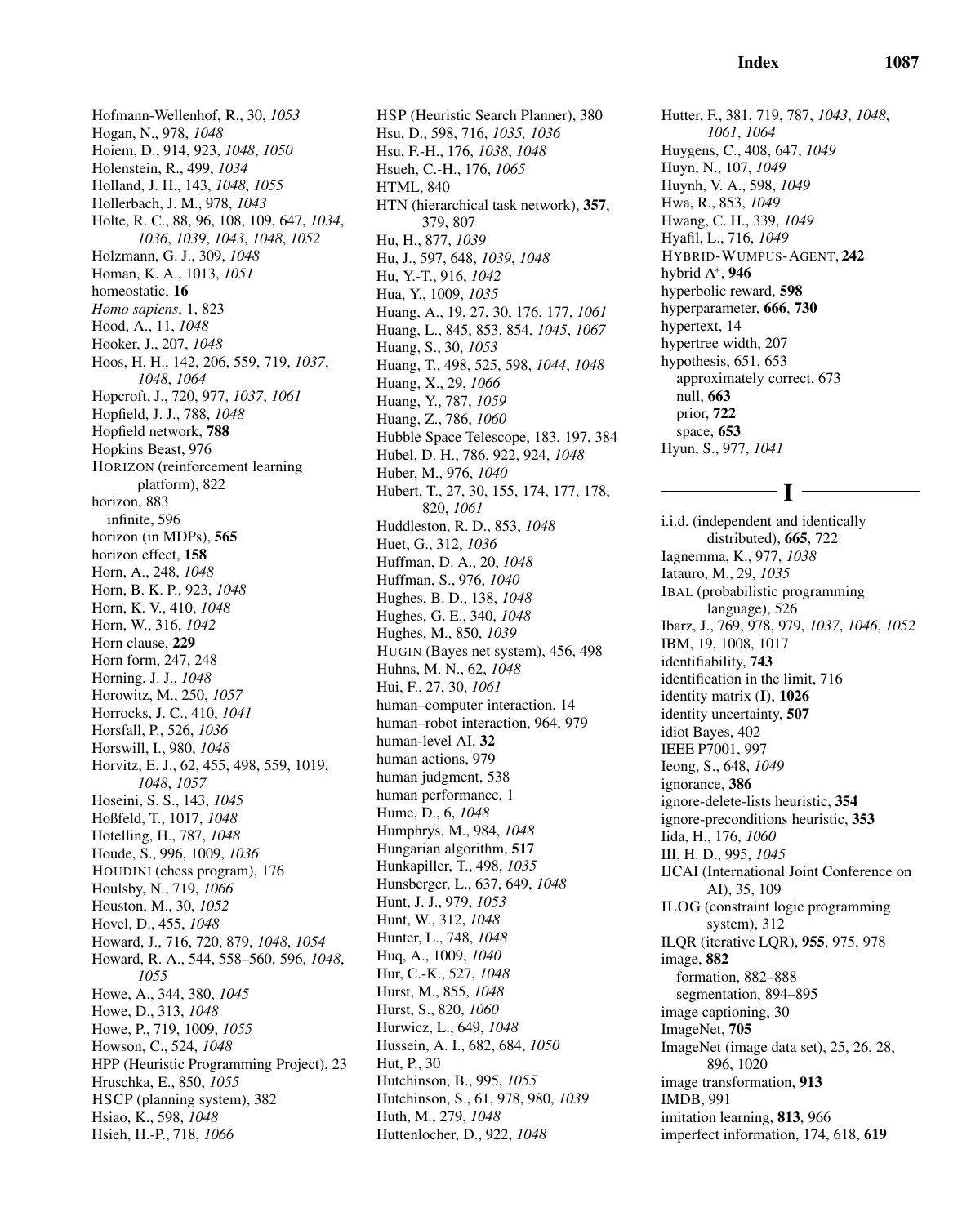implementation (of a high-level action), 357 implementation level, 210 implication, 217 implicative normal form, 299 implicit model, 780 importance sampling, 439 adaptive, 457 sequential, 491 imputation, 627 inadmissible heuristic, 89, 90 incentive, 601 incentive compatible, 635 inclusion–exclusion principle, 393 Inclusive Images Competition, 995 income inequality, 987, 1000 incomplete information game, 961 incompleteness, 296 theorem, 9, 305, 983 incremental search, 141 independence, 398, 397–399, 401, 407 absolute, 398, 401 conditional, 401, 406, 408, 415, 418–427, 454, 469 context-specific, 420 marginal, 398 independent subproblems, 199 indexical, 846 indexing, 284, 284–286 India, 16, 204, 338 indicator variable, 740 indifference, principle of, 409 individually rational offer, 643 individual rationality, 627 individuation, 321 induced width, 206 induction, 6, 652 mathematical, 9 inductive learning, 653–656, 715 inductive logic, 410 Indur´ain, E., 558, *1036* Indyk, P., 717, *1034*, *1045* inference, 209 probabilistic, 395, 395–397, 412 inference by enumeration, 427 inference procedure, 273 inference rule, 223, 247 inferential frame problem, 239, 250 infinite branching factor, 119 infinite horizon, 596 influence diagram, 454, 528, 544, 544, 544–547, 557 INFORMATION-GATHERING-AGENT, 551 information extraction, 850 information gain, 662, 663, 957 information gain ratio, 665 information gathering, 41, 956 information retrieval (IR), 850, 854

information set, 620 information theory, 661–662, 715 information value, 547, 560 informed search, 63, 84, 84–105 Ingerman, P. Z., 852, *1049* Ingham, M., 249, *1065* inheritance, 317, 329 multiple, 330 initial state, 65, 68, 105, 147, 345 initial state model, 464 input gate (in LSTM), 775 input resolution, 308 inside–outside algorithm, 840 instance (of a schema), 117 instance-based learning, 686, 686–688 instant runoff voting, 640 insurance premium, 535 integrated information theory, 1007 intelligence, 1, 36 intelligence augmentation, 14 intelligent backtracking, 195–197, 234 interior-point method, 143 interleaved execution, 602 interleaving, 134, 194, 380 internal state, 51 International Joint Conference on AI (IJCAI), 35, 109 interpolation (of data), 668 interpolation smoothing, 851 interpretability, 711, 719 interpretation, 258, 277 extended, 261, 277 intended, 258 interval, 324–325 Intille, S., 498, *1049* intractability, 21 intrinsic property, 322 introspection, 2, 13 invariance, temporal, 760 inverse (of a matrix), 1026 inverse dynamics, 951 inverse kinematics, 940 inverse reinforcement learning, 813, 1003, 1014 inverted pendulum, 816 Ioffe, S., 786, *1049* IPL (programming language), 18 IQ test, 20 IR (information retrieval), 850, 854 Irpan, A., 784, 820, 978, *1037*, *1049* irrationality, 1, 531, 560 irreversible action, 136, 799 Irving, G., 312, *1034*, *1053* IS-A links, 341 Isard, M., 498, *1049* Isbell, C., 341, 1014, *1053* ISBN, 507 Isele, R., 339, *1052* ISIS (planning system), 383

Islam, R., 820, *1044* Isola, P., 879, 914, 915, *1049*, *1067* iterated best response, 610 iterated game, 614 ITERATIVE-DEEPENING-SEARCH, 81 iterative deepening search, 80, 80–82, 105, 107, 155, 158, 358 iterative expansion, 108 iterative LQR (ILQR), 955, 975, 978 Ivanov, V., 992, *1037* Iwasawa, S., 1006, *1058* iWeb (language corupus), 825 IxTeT (planning system), 383 Iyyer, M., 879, *1058*

# $-1-$

Jaakkola, T., 458, 787, *1049*, *1060* Jabbari, S., 1009, *1036* JACK (bridge program), 178 Jackel, L., 26, 786, 922, *1052* Jackson, C., 525, 747, *1054* Jacobi, C. G., 526 Jacobs, D., 907, *1050* Jacobson, D. H., 978, *1049* Jacquard, J., 15 Jacquard loom, 15 Jaderberg, M., 30, 179, 787, *1049* Jaffar, J., 312, *1049* Jaggi, M., 787, *1066* Jaguar, 383 Jain, A., 30, 854, 872, *1053*, *1057*, *1064* Jain, B., 822, *1060* Jain, D., 525, *1049* Jaitly, N., 849, 854, *1039*, *1048* Jakob, M., 339, *1052* James, G., 720, *1049* James, W., 13 janitorial science, 39 Jankowiak, M., 526, *1036* Janz, D., 719, *1062* Janzing, D., 458, *1058* Japan, 23, 976 Jarrett, K., 786, *1049* Jasra, A., 499, *1042* Jastrzebski, S., 716, *1035* Jaumard, B., 248, *1047* Jauvin, C., 878, *1036* Jaynes, E. T., 394, 409–411, *1049* Jeffrey, R. C., 409, 558, *1049* Jeffreys, H., 851, *1049* Jelinek, F., 851, 855, 880, *1038*, *1049* Jenkin, M., 980, *1043* Jenkins, G., 497, 787, *1037* Jenkins, N. W., 30, *1042* Jennings, H. S., 13, *1049* Jennings, N. R., 648, *1059* Jenniskens, P., 372, *1049*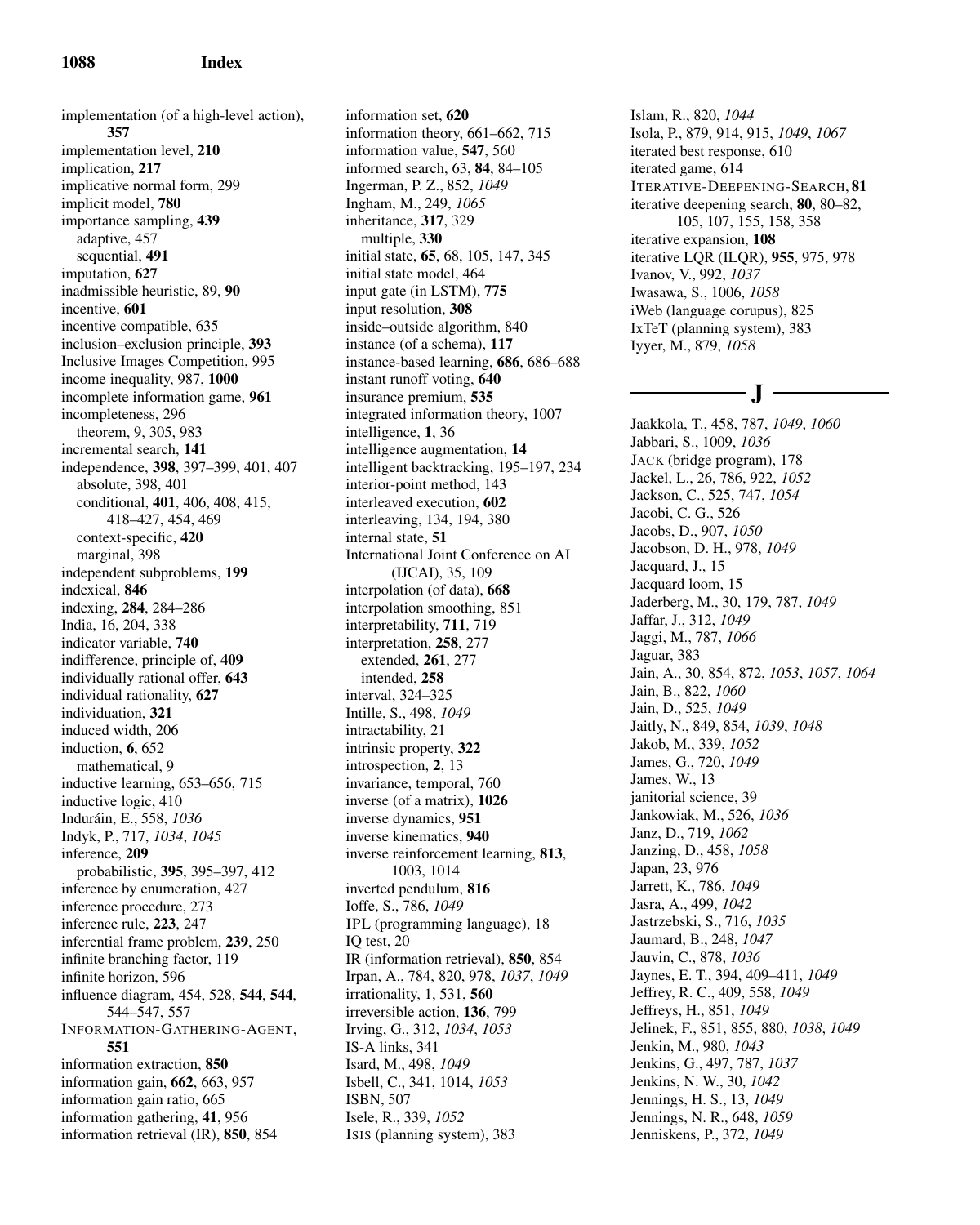Jensen, F., 455, 456, 560, *1034*, *1042*, *1056* Jensen, F. V., 455, 456, 460, *1034*, *1049* Jentzsch, A., 339, *1052* Jeopardy, 26, 30 Jevons, W. S., 248 Ji, Z., 1009, *1049* Jiang, H., 994, *1049* Jiang, K., 979, *1034* Jiao, J., 787, *1067* Jie, K., 30 Jimenez, P., 144, 383, *1049* Joachims, T., 718, 852, *1049* job, 375, 1000 Job, J., 1018, *1056* job-shop scheduling problem, 375 Johansen, A. M., 499, *1042* Johanson, M., 30, 178, 647, *1037*, *1056*, *1067* Johnson, C. R., 62, *1038* Johnson, D. S., 1025, 1029, *1045* Johnson, I., 719, *1065* Johnson, J., 1018, *1064* Johnson, M., 850, 853, 854, 1006, *1039*, *1043*, *1049*, *1052* Johnson, S. M., 581, 597, *1037* Johnson, W. W., 106, *1049* Johnston, M. D., 142, 206, 384, *1049*, *1055* joint action, 603 joint agent, 964 joint probability distribution, 392 full, 393, 407, 412, 414–418 join tree, 434 Jonathan, P. J. Y., 984, *1049* Jones, D. M., 597, *1045* Jones, G., 458, *1038* Jones, L., 850, 868, 880, *1039*, *1064* Jones, M., 560, 922, *1049*, *1064* Jones, R., 855, *1049* Jones, R. M., 311, *1049*, *1066* Jones, T., 61, *1049* Jonsson, A., 29, 383, *1049* Jordan, M., 821, *1061* Jordan, M. I., 458, 498, 499, 598, 728, 748, 786, 787, 812, 817, 821, 845, 852, 979, *1037*, *1049*, *1053*, *1056*, *1060–1062*, *1065* Joseph, A. D., 1010, *1035* Joshi, M., 876, 879, *1053* Jouannaud, J.-P., 312, *1049* Joulin, A., 852, *1049* Jouppi, N. P., 1018, *1049* Joy, B., 1010, *1049* Jozefowicz, R., 787, 878, 959, 979, *1034*, *1049* Juang, B.-H., 497, *1059* Judah, K., 561, *1043* Juels, A., 143, 1009, *1049*, *1064*

Julesz, B., 921, *1049* Julian, K. D., 598, *1049* Juliani, A., 822, *1049* Jung, M. W., 822, *1052* Junker, U., 312, *1049* Jurafsky, D., 840, 849, 852, 855, *1049*, *1062* Just, M. A., 253, *1055* justification (in a JTMS), 336

# - K -

k-anonymity, 991 k-consistency, 188 *k*-DL (decision list), 675 *k*-DT (decision tree), 675 k-d tree, 688 k-fold cross-validation, 666 Kaack, L. H., 30, *1059* Kadane, J. B., 561, 647, *1049* Kaden, Z., 822, *1045* Kadian, A., 822, *1060* Kaelbling, L. P., 249, 498, 527, 596–598, 977, *1039*, *1041*, *1048, 1049*, *1053*, *1055*, *1061*, *1063* Kager, R., 851, *1049* Kaggle, 698 Kahn, H., 457, 821, *1049* Kahneman, D., 418, 538, 560, *1049*, *1064* Kaindl, H., 109, *1049* Kaiser, L., 850, 868, 877, 879, 880, *1050*, *1064* Kalakrishnan, M., 978, *1037* Kalchbrenner, N., 779, 787, 849, *1064* Kale, A. U., 30, *1053* Kaliszyk, C., 312, 313, *1046*, *1053* Kalman, R., 479, 497, *1050* Kalman filter, 461, 479, 479–485, 497, 935 extended (EKF), 483, 935 switching, 484 Kalman gain matrix, 483 Kalra, N., 142, *1042* Kalyanakrishnan, S., 27, *1063* Kalyanpur, A. A., 30, *1043* Kamar, E., 27, *1063* Kamber, M., 720, *1047* Kambhampati, S., 144, 381–384, *1038*, *1040*, *1042*, *1050* Kameya, Y., 525, *1060* Kaminka, G., 649, *1063* Kan, A., 107, 377, 384, *1052* Kanada, K., 30, *1053* Kanade, T., 28, 922, 923, *1050*, *1060*, *1064* Kanal, E., 990, *1050* Kanal, L. N., 108, *1051* Kanazawa, A., 907, 913, *1050* Kanazawa, K., 498, 596, 598, 748, *1036*, *1041*, *1044*, *1050*, *1060*

Index 1089

Kanefsky, B., 206, *1039* Kang, S. M., 1013, *1050* Kannan, A., 849, *1039* Kannan, K., 996, 1009, *1036* Kannan, R., 720, *1037* Kanodia, N., 597, *1046* Kanoui, H., 278, 311, *1040* Kanoulas, E., 850, *1034* Kant, E., 311, *1038* Kant, I., 8 Kanter, J. M., 719, *1050* Kantor, G., 61, 978, 980, *1039* Kantorovich, L. V., 143, *1050* Kanwal, M. S., 716, *1035* Kaplan, D., 341, *1050* Kaplan, H., 108, *1045* Kaplow, R., 598, *1061* Karaboga, D., 142, *1050* Karafi´at, M., 878, 879, *1055* Karaletsos, T., 526, *1036* Karamchandani, A., 457, *1050* Karlin, S., 581, 597, *1037* Karlsson, R., 498, *1047* Karmarkar, N., 143, *1050* Karmiloff-Smith, A., 854, *1043* Karp, R. M., 9, 107, 109, 1029, *1047*, *1050* Karpas, E., 381, *1047* Karpathy, A., 786, 862, 879, *1050*, *1060* Karpatne, A., 720, *1063* Karras, T., 780, *1050* Karsch, K., 914, *1050* Kartam, N. A., 383, *1050* Kasami, T., 835, 853, *1050* Kasif, S., 456, *1067* Kasparov, G., viii, 30, 176 Kassirer, J. P., 410, *1046* Kataoka, T., 786, *1055* Katehakis, M. N., 597, *1050* Katriel, I., 205, *1064* Katz, B., 850, *1050* Katz, S., 207, *1040* Kaufmann, M., 313, *1050* Kautz, D., 384, *1041* Kautz, H., 142, 206, 248, 249, 381, 456, *1046*, *1050*, *1060, 1061* Kautz, J., 879, *1053* Kavraki, L., 61, 978, 980, *1039*, *1050* Kavukcuoglu, K., 779, 784, 786, 787, 790, 820, 822, 849, *1049*, *1053*, *1055*, *1064* Kawczynski, M. G., 30, *1042* Kay, A. R., 11, *1057* Kaynama, S., 821, *1034* Kazemi, S. M., 527, *1050* KB (knowledge base), 209, 246 KB-AGENT, 209 Keane, M. A., 143, *1051*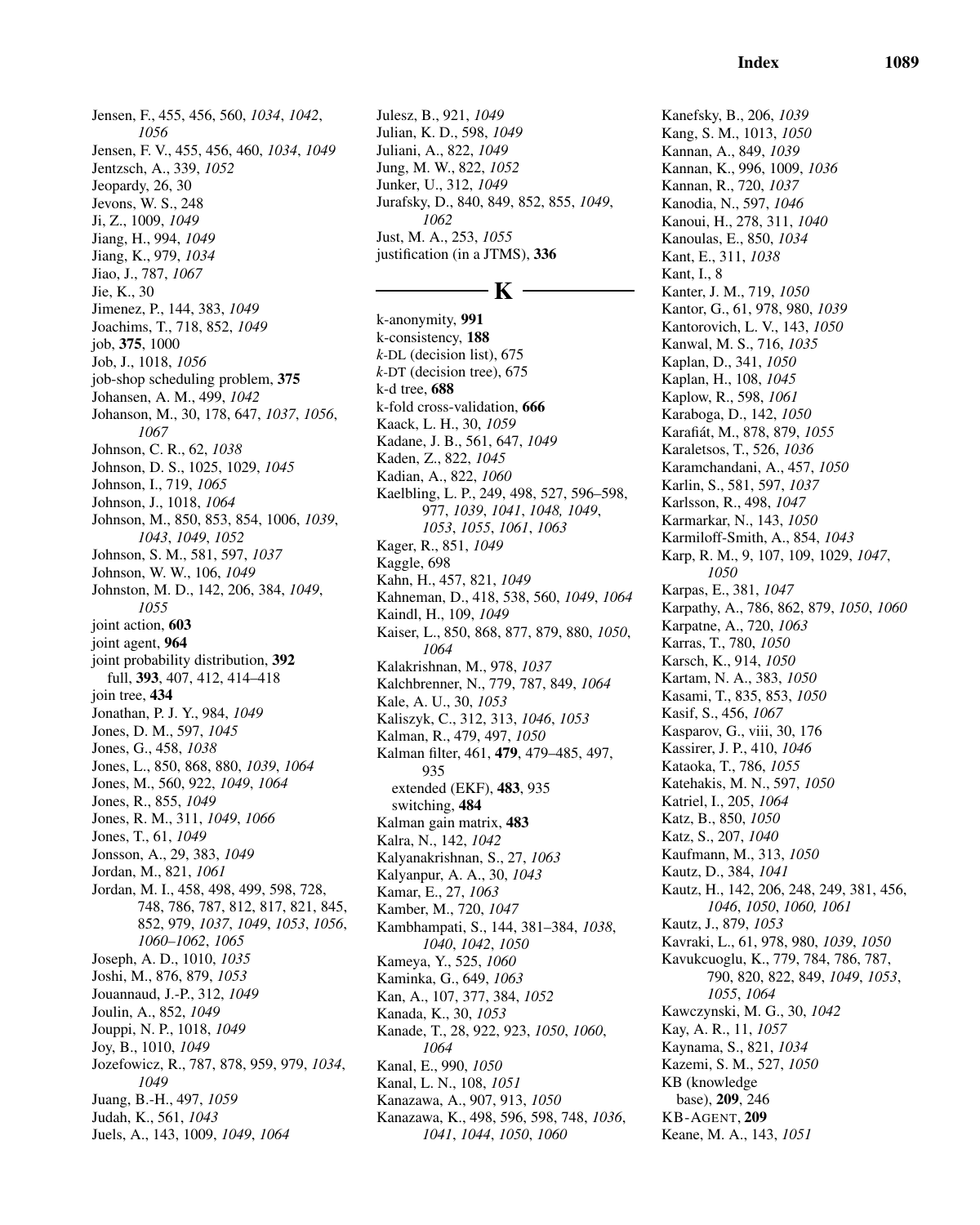Keane, P. A., 30, *1053* Kearns, M., 597, 598, 717, 718, 720, 820, 1009, *1036*, *1050* Kebeasy, R. M., 682, 684, *1050* Kedzier, D., 820, *1060* Keeney, R. L., 539, 544, 559, 560, *1050* keepaway, 808 Kegelmeyer, W. P., 707, 995, *1039* Keil, F. C., 3, 1007, *1065* Kelcey, M., 978, *1037* Kelley, H. J., 22, 785, *1050* Kelly, J., 649, 747, 748, *1038, 1039* Kelly, K., 1005 Kembhavi, A., 880, *1061* Kemp, C., 560, *1046* Kemp, M., 920, *1050* Kempe, A. B., 983, *1050* Kenley, C. R., 455, *1061* Kephart, J. O., 61, *1050* Kepler, J., 920 Keras (machine learning software), 720, 1021 Kern, C., 30, *1053* kernel (in neural networks), 760 kernel (in regression), 691 kernel function, 694, 736 kernelization, 696 kernel machine, 692–696, 717 kernel trick, 692, 695, 717 Kernighan, B. W., 107, *1053* Kersting, K., 525, 527, *1050*, *1055* Keskar, N. S., 880, *1050* keyframe, 968 Keynes, J. M., 409, 998, *1050* key vector (in transformers), 869 Khairy, K., 716, *1054* Khanna, R., 719, *1050* Khare, R., 339, *1050* Khatib, O., 978, 980, *1050*, *1059*, *1061* Khorsand, A., 109, *1049* Khosla, A., 786, *1060* Khot, T., 850, 876, 880, 910, *1040*, *1046* Khudanpur, S., 878, 879, *1055* Kichkaylo, T., 29, *1035* killer move, 155 Kim, B., 719, *1042*, *1050* Kim, H. J., 817, 821, 979, *1056* Kim, J.-H., 982, *1050* Kim, J. H., 454, *1050* Kim, T. W., 1009, *1050* Kimmig, A., 527, *1050* Kinect, 928 kinematic state, 951 kinesthetic teaching, 968 King, H., 820, 822, *1036*, *1055* Kingma, D. P., 787, *1050* King Midas problem, 33, 1003 Kingsbury, B., 849, 854, *1048* Kinsey, E., 106

kinship domain, 266–268 Kirchlechner, B., 525, *1049* Kirchner, C., 312, *1049* Kirk, D. E., 61, *1050* Kirk, J. T., 1007 Kirkpatrick, S., 142, 206, *1050* Kirman, J., 597, *1041* Kiros, J. R., 786, *1035* Kirubarajan, T., 61, *1035* Kishimoto, A., 177, *1060* Kisiel, B., 850, *1055* Kisynski, J., 527, *1050* Kitaev, N., 853, 877, 879, *1050* Kitani, K. M., 817, *1050* Kitano, H., 976, *1050* Kitchin, D. E., 381, *1064* Kjaerulff, U., 498, *1050* Klarman, H. E., 559, *1050* Klein, D., 845, 852, 853, 877, *1050*, *1053*, *1057* Kleinberg, J. M., 994, 1009, *1050* Klemperer, P., 649, *1050* Klempner, G., 455, *1056* Kneser, R., 852, *1050* Knight, B., 21, *1037* Knoblock, C. A., 108, 344, 380, 382, *1039*, *1045*, *1050* KNOWITALL (information extraction system), 855 knowledge acquisition, 23, 272 and action, 7, 326–328 background, 209, 302 base (KB), 209, 246 commonsense, 19 diagnostic, 400 engineering, 271, 271–277, 415 level, 210, 247 model-based, 400 prior, 40, 41, 652 knowledge-based agents, 208 knowledge-based system, 22–24, 819 knowledge representation, 2, 17, 19, 23, 208, 251–256, 314–343 for everything, 314 language, 209, 246, 251 uncertain, 412–414 knowledge state, 387 Knuth, D. E., 68, 175, 249, 312, 978, *1046*, *1050* Ko, J., 30, *1043* Kober, J., 979, *1050* Kobilarov, G., 316, 339, *1037* Koch, C., 1007, *1040*, *1050* Kochenderfer, M. J., 598, 822, *1049*, *1051* Kociemba, H., 106, *1059* Kocsis, L., 176, 597, *1051* Koditschek, D., 979, *1051* Koehn, P., 880, *1051*

Koelsch, S., 920, *1051* Koenderink, J. J., 923, *1051* Koenig, S., 145, 381, 383, 596, 977, *1047*, *1051*, *1062* Kohlberger, T., 30, *1053* Kohli, P., 527, *1051* Kolesky, D. B., 1013, *1051*, *1056* Kollar, T., 979, *1063* Koller, D., 176, 410, 455, 460, 498, 499, 525–527, 561, 597, 621, 647, 747, 748, 852, 977, *1035–1037*, *1039*, *1044*, *1046*, *1048*, *1050, 1051*, *1055*, *1057, 1058*, *1060*, *1063* Kolmogorov's axioms, 393 Kolmogorov, A. N., 409, 410, 497, 716, *1051* Kolmogorov complexity, 716 Kolobov, A., 526, 598, *1054, 1055* Kolter, J. Z., 817, *1051* Koltun, V., 822, *1060* KOMODO (chess program), 176 Kondrak, G., 205–207, *1051* Koneˇcn`y, J., 992, *1051* Konolige, K., 206, 342, 646, 977, 978, 980, *1037, 1038*, *1051* Kononova, O., 872, *1064* Kontokostas, D., 339, *1052* Koopmans, T. C., 596, *1051* Korb, K. B., 460, *1051* Koren, S., 717, *1036* Koren., Y., 978, *1037* Korf, R. E., 98, 106–109, 145, 175, 381, *1043*, *1051*, *1058* Kortenkamp, D., 976, *1040* Koss, F., 976, *1040* Kotthoff, L., 719, *1048* Koutsoupias, E., 142, 248, *1051* Kovacs, D. L., 380, *1051* Kowalski, R., 278, 294, 299, 311, 340, *1051*, *1060* Kowalski form, 299 Koyama, M., 786, *1055* Koyejo, O. O., 719, *1050* Koyejo, S., 916, *1042* Koza, J. R., 143, *1051* Krakovna, V., 822, 1003, *1051, 1052* Kramer, S., 525, *1050* Kraska, T., 311, *1051* Kraus, S., 27, 649, 650, *1051*, *1063* Kraus, W. F., 143, *1053* Krause, A., 561, *1051* Krause, J., 786, *1060* Krauss, P., 524, *1061* Krawiec, K., 143, *1062* Kreitmann, P., 1009, *1036* Kretch, K. S., 801, *1034* Kreuter, B., 992, *1037* Kriegspiel, 168 Krikun, M., 29, 783, 850, 865, *1066*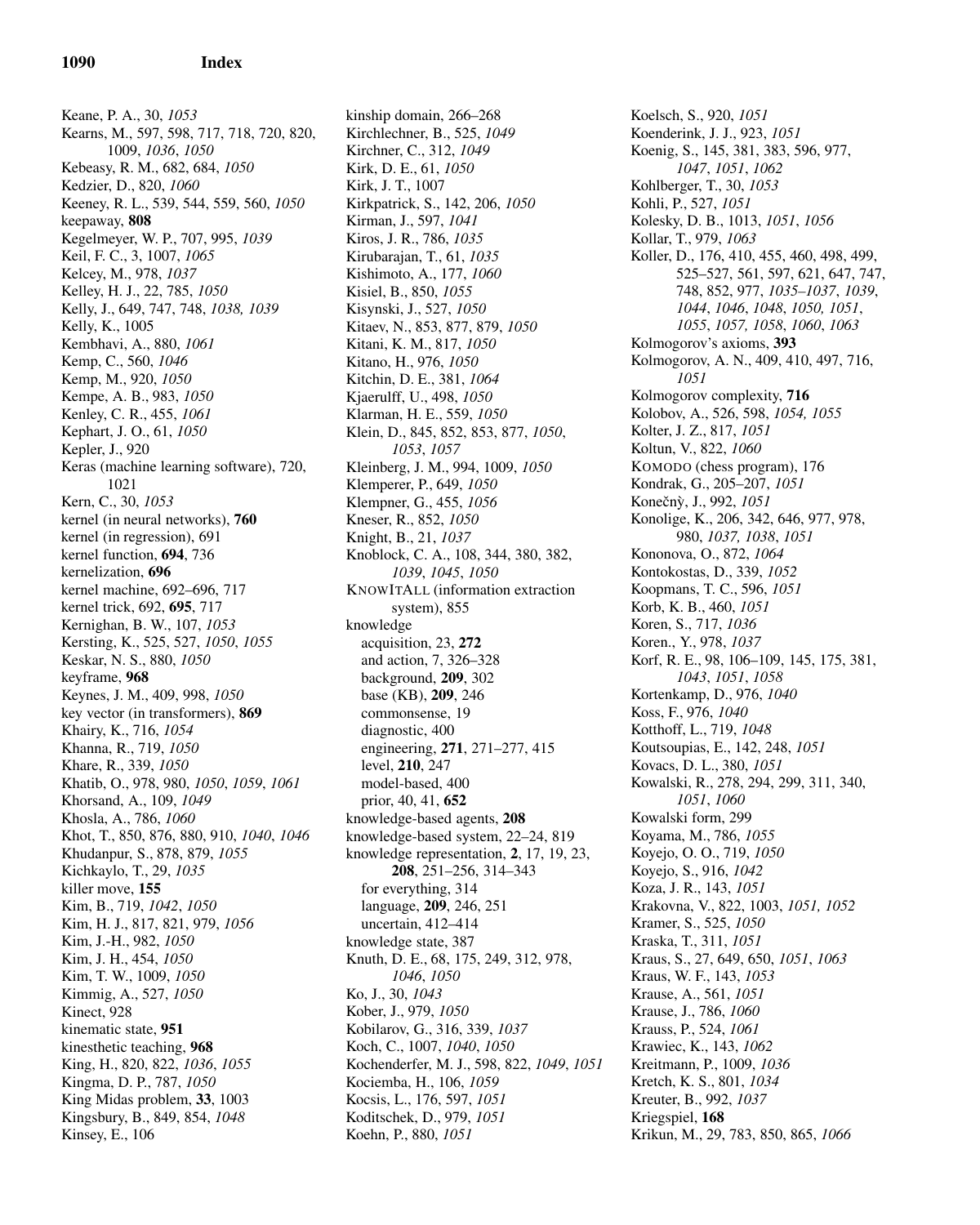Krizhevsky, A., 26, 786, 787, 922, 979, Lakoff, G., 339, 853, 1006, *1052 1061* land mine, 987

Krueger, D., 716, *1035* Kruppa, E., 921, *1051* Ktesibios of Alexandria, 15 K¨ubler, S., 853, *1051* Kuffner, J. J., 978, *1051* Kuhlmann, G., 822, *1063* Kuhn, H. W., 517, 526, 647, *1051* Kuipers, B. J., 342, 977, *1051* Kulkarni, T., 527, *1051* Kullback–Leibler divergence, 758 Kumar, M. P., 716, *1036* Kumar, P. R., 61, *1051* Kumar, S., 15, 850, 1018, *1051*, *1066* Kumar, V., 108, 720, 990, *1039*, *1051*, *1063* Kumaran, D., 27, 30, 155, 174, 177, 820, 822, *1055*, *1061* Kuniyoshi, Y., 976, *1050* Kuo, W.-C., 908, *1044* Kuppuswamy, N., 982, *1050* Kuprel, B., 30, *1043* Kurakin, A., 787, *1039* Kurien, J., 144, *1051* Kurth, T., 30, *1052* Kurzweil, R., 12, 1004, 1005, 1010, *1052* Küttler, H., 822, 1036 Kwok, C., 854, *1052*

Kripke, S. A., 340, *1051* Krishna, V., 649, *1051* Krishnamurthy, V., 598, *1051* Krishnan, A., 498, *1053* Krishnan, T., 748, *1055* Krishnanand, K., 142, *1051*

*1051, 1052*, *1062* Krogh, A., 498, 787, *1051*

# $-$  L  $\cdot$

L-BFGS (optimization algorithm), 717 label (in machine learning), 653 label (in plans), 125 Laborie, P., 384, *1052* Lacoste-Julien, S., 716, *1035* Ladkin, P., 340, *1052* Lafferty, J., 855, *1052* Lagoudakis, M. G., 647, *1046* Laguna, M., 142, *1045* Lahiri, S., 787, *1058* Lai, J. C., 878, *1038* Lai, M., 27, 30, 155, 174, 177, 820, *1061* Lai, T. L., 585, 597, *1052* Laine, S., 780, *1050* Laird, J., 292, 311, 382, *1049*, *1052*, *1066* Laird, N., 497, 748, *1042* Laird, P., 142, 206, *1055* Lake, B., 526, *1052* Lake, R., 177, *1060* Lakemeyer, G., 977, *1038*

Lally, A., 30, *1043* Lam, J., 179, *1052* Lamarck, J. B., 118, *1052* Lample, G., 879, *1052* Lamure, M., 559, *1036* Lanctot, M., 27, 30, 155, 174, 177, 820, Landauer, T. K., 852, 878, *1042* Landhuis, E., 538, *1052* landmark (recognizable feature), 933 landmark point, 102 Landolin, J. M., 717, *1036* landscape (in state space), 110 Lang, J., 649, *1037* Langdon, W., 144, *1052*, *1058* Lange, D., 822, *1049* Langton, C., 143, *1052* language, 833 formal, 823 model, 824, 860 in disambiguation, 848 masked, 874 natural, 4, 252, 823 processing, 17, 823–880 source, 864 target, 864 understanding, 20, 23 language identification, 826 Lao, N., 316, *1042* LaPaugh, A. S., 107, *1052* Laplace, P., 8, 408, 409, 827, 851, *1052* Laplace smoothing, 827 Larkey, P. D., 647, *1049* Larochelle, H., 672, 787, *1052*, *1062* Larsen, B., 456, *1052* Larson, K., 648, *1060* Larson, S. C., 716, *1052* Laruelle, H., 383, *1045* Laskey, K. B., 526, 560, *1052* Lassez, J.-L., 312, *1049* Lassila, O., 339, *1036* late move reduction, 160 latent Dirichlet allocation, 852 latent semantic indexing, 852 latent variable, 737 Latham, D., 822, *1054* Latombe, J.-C., 383, 977–979, *1042*, *1050*, *1052*, *1067* lattice theory, 313 Laugherty, K., 853, *1046* Laurent, C., 849, *1067* Lauritzen, S., 455, 456, 558, 559, 747, 748, *1040*, *1052*, *1057*, *1062* LaValle, S., 384, 978, 980, *1051, 1052* Lave, R. E., 598, *1060* Lavie, A., 853, *1060* Lawler, E. L., 107, 108, 377, 384, *1052*

laws of robotics, 1007 laws of thought, 3–4 layer (in neural networks), 750 hidden, 754 input, 756 mixture density, 759 output, 754 Lazanas, A., 979, *1052* laziness, 386 La Mettrie, J. O., 1001, 1006, *1052* La Mura, P., 559, *1052* LCF (Logic for Computable Functions), 278 Le, Q. V., 29, 718, 783, 787, 849, 850, 865, 879, 880, 1021, *1041*, *1058, 1059*, *1061*, *1063*, *1066, 1067* Le, T. A., 457, 527, *1052* Leacock, C., 338, *1038* leak node, 421 Leaper, D. J., 410, *1041* LEARN-DECISION-TREE, 660 learned index structures, 311 learning, 41, 46, 60, 210, 217, 651, 823 apprenticeship, 1003 assessing performance of, 665–666 Bayesian, 701, 722, 722–723, 746 Bayesian network, 734–735 in the blocks world, 20 in checkers, 19 computational theory of, 672 decision list, 674–676 decision tree, 657–661 deep, 26, 698, 750–788 element, 56 ensemble, 696, 696–702 in game playing, 815–816 grammar, 854 heuristics, 104 in hidden Markov models, 744 hidden variables, 741–743 inductive, 653–656, 715 instance-based, 686, 686–688 large-scale, 670 MAP, 723–724 maximum likelihood, 725–729 metalevel, 104 mixtures of Gaussians, 738–740 naive Bayes, 727 neural network, 17 noise in, 663–664 nonparametric, 686 online, 703, 804 PAC, 673, 717 parameter, 724, 730–732 Q, 790, 802, 810, 925 rate of, 678, 795 reinforcement, 10, 164, 595, 653, 789, 789–822, 979 relational, 820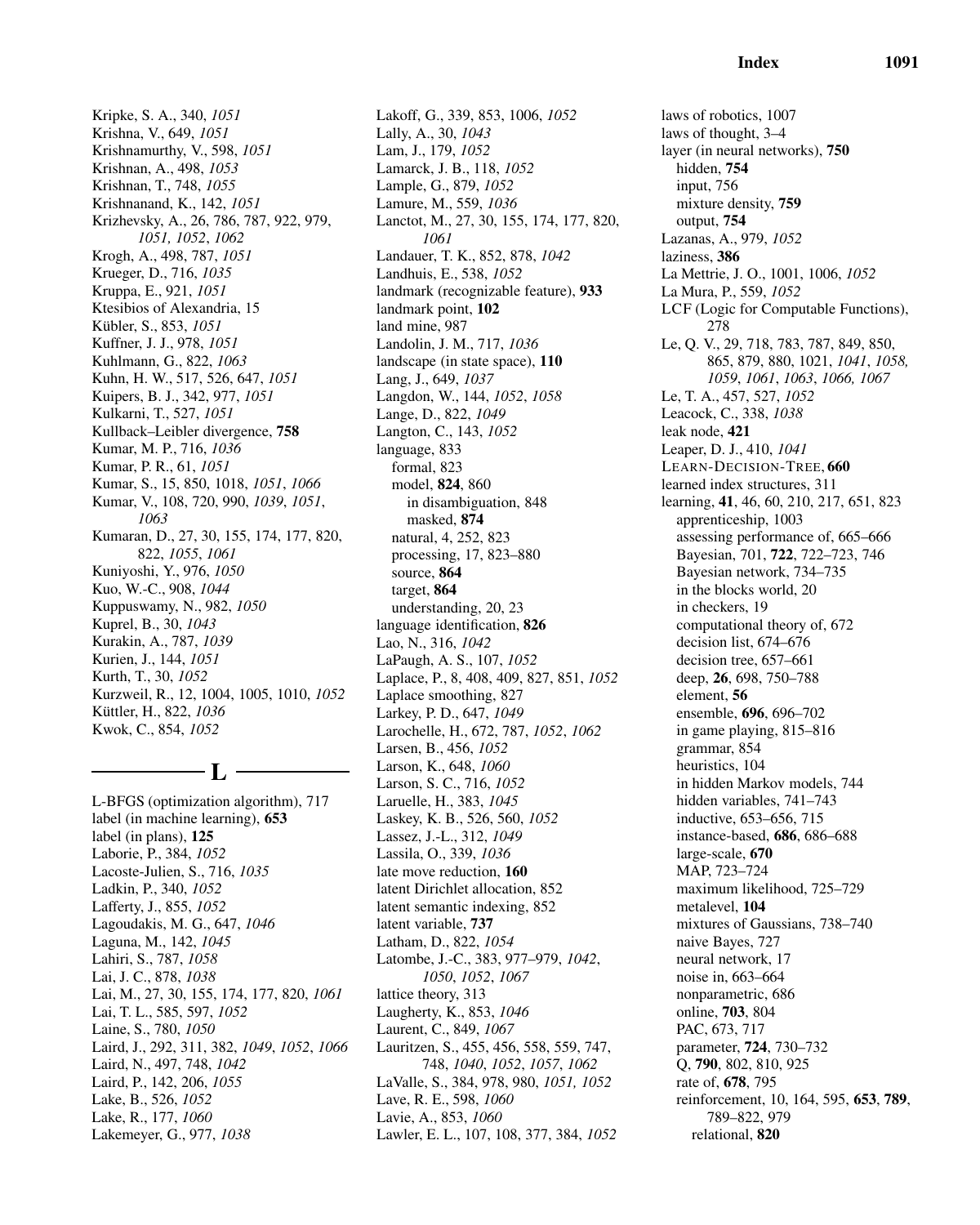in the restaurant problem, 656 in search, 103–104 statistical, 721–724 to search, 103 unsupervised, 653, 738–740 weak, 700 learning curve, 661 Learning to Learn, 719 least-constraining-value heuristic, 193 leave-one-out cross-validation (LOOCV), 666 Lebedev, M. A., 11, *1052* Lecoutre, C., 207, *1052* LeCun, Y., 17, 26, 718, 786–788, 852, 922, 1016, 1018, *1036*, *1039*, *1049*, *1052*, *1064*, *1067* Lederberg, J., 22, 23, 338, *1043*, *1053* Ledsam, J. R., 30, *1053* Lee, A. X., 978, *1061* Lee, B. K., 920, *1060* Lee, C.-H., 982, *1050* Lee, D., 458, 527, 747, 822, *1039*, *1052* Lee, G. A., 11, *1067* Lee, J. D., 786, *1042* Lee, K., 30, 879, *1042*, *1053*, *1058, 1059* Lee, K.-F., 1, 35, *1052* Lee, K.-H., 982, *1050* Lee, K. C., 979, *1042* Lee, M. S., 747, *1056* Lee, R. C.-T., 313, *1039* Lee, S.-I., 719, *1053* Lee, S.-W., 498, *1063* Lee, T.-M., 11, *1057* Lee, W. S., 598, *1035* Leech, G., 852, 853, *1052*, *1059* LEELAZERO (game-playing program), 172 Lefrancq, A., 822, 1003, *1036*, *1052*, *1063* Legendre, A. M., 717, *1052* Legg, S., 820, 822, 1003, *1036*, *1052*, *1055* Lehmann, D., 649, *1051* Lehmann, J., 316, 339, *1037*, *1052* Lehrer, J., 560, *1052* Lehtinen, J., 780, *1050* Leibniz, G. W., 6, 120, 247, 409, 647 Leibo, J. Z., 822, *1036* Leighton, M. J., 108, *1038* Leike, J., 822, 1003, *1052* Leimer, H., 456, *1052* Leipzig, 12 Leiserson, C. E., 107, 1029, *1040* Lelis, L., 109, *1052* Lenat, D. B., 316, 339, 646, *1052* lens, 884 Lenstra, J. K., 107, 206, 377, 384, *1034*, *1052* Lenzerini, M., 341, *1038*

Leonard, H. S., 340, *1052* Leonard, J., 977, *1037*, *1052* Leone, N., 207, 342, *1043*, *1046* Lepage, G. P., 457, *1052* Lerman, K., 1009, *1055* Lerner, U., 455, *1052* Lesh, N., 383, *1043* Le´sniewski, S., 340, *1052* Lesser, V. R., 646, 649, *1043*, *1052* Letz, R., 312, *1052* Levasseur, L. P., 652, *1047* level of abstraction, 66 Lever, G., 30, 179, *1049* Levesque, H. J., 142, 249, 341, 343, 646, *1037*, *1040*, *1052*, *1061* Leviathan, 6 Levin, D. A., 497, *1052* Levine, S., 719, 790, 821, 978, 979, *1034*, *1037*, *1044*, *1052*, *1060, 1061* Levinstein, B., 1002, *1034* Levitt, R. E., 383, *1050* Levitt, T. S., 977, *1051* Levskaya, A., 877, 879, *1050* Levy, D., 178, 982, 1006, *1052* Levy, O., 876–880, *1046*, *1052, 1053*, *1065* Lew, A. K., 526, 527, *1040* Lewis, A., 142, *1055* Lewis, J. A., 1013, *1051*, *1056* Lewis, M., 876, 879, *1053* lexical-functional grammar (LFG), 853 lexical category, 829 lexicalized PCFG, 841, 853 lexicon, 835, 853 Leyton-Brown, K., 648, 650, 719, *1052*, *1061*, *1064* Le Truong, H., 313, *1046* LFG (lexical-functional grammar), 853 Li, B., 849, *1039* Li, C. M., 248, *1052* Li, D., 850, *1034* Li, H., 176, 786, *1042*, *1065* Li, K., 26, 787, *1042*, *1052* Li, L., 499, 527, *1043*, *1066* Li, L.-J., 26, *1042* Li, M., 717, *1053* Li, P., 458, 498, 527, 747, *1039*, *1053* Li, S., 707, 995, *1047* Li, T.-M., 1016, *1053* Li, W., 879, 978, *1053*, *1059* Li, X., 142, *1053* Li, X.-R., 61, *1035* Li, Y., 786, 822, 879, *1034*, *1063* Li, Z., 498, *1053* Liang, G., 455, *1039* Liang, J., 119, 143, *1055* Liang, P., 845, 880, *1053*, *1059* Liang, Y., 822, *1045*

LIBBI (probabilistic programming language), 527 Liberatore, P., 249, *1053* Libratus (poker program), 172, 178, 622 lidar, 917 Lidar, D., 1018, *1056* Liebana, D. P., 176, *1038* Lifchits, A., 854, *1057* life, value of statistical, 533 life insurance, 539 Lifschitz, V., 342, 343, *1045*, *1053*, *1064* lifting, 283, 282–286, 527 in probabilistic inference, 507 lifting lemma, 303, 306 light, 886–888 ambient, 886 Lighthill, J., 21, *1053* Lighthill report, 21, 23 likelihood, 722 LIKELIHOOD-WEIGHTING, 440 likelihood weighting, 439, 454, 491 Likhachev, M., 145, *1051* Lillicrap, T., 27, 30, 178, 979, *1047*, *1053*, *1061* Lim, G., 316, *1062* LIME (explainable machine learning system), 712, 719 limited rationality, 4, 328 limit of means, 615 Lin, D., 854, *1057* Lin, J., 850, 854, *1035* Lin, S., 107, 649, *1053*, *1065* Lin, T., 316, *1062* Lin, Y., 498, *1066* Linares López, C., 381, *1064* Lindley, D. V., 560, *1053* Lindsay, R. K., 338, *1053* Lindsten, F., 499, *1053* linear–Gaussian, 422, 455, 479, 515, 728 linear algebra, 1025–1026 linear constraint, 183 linear function, 676 linearization, 935 linear programming, 121, 141, 143, 183, 572, 613 linear quadratic regulator (LQR), 955, 975 linear regression, *see* regression (in machine learning) linear resolution, 308 linear separability, 682 linear separator, 694 linear temporal logic, 328 line search, 121 linguistics, 16–17, 823 Linnaeus, 339 Lipton, Z. C., 1009, *1049* liquid (naive physics of), 342 Lisp, 19, 259, 344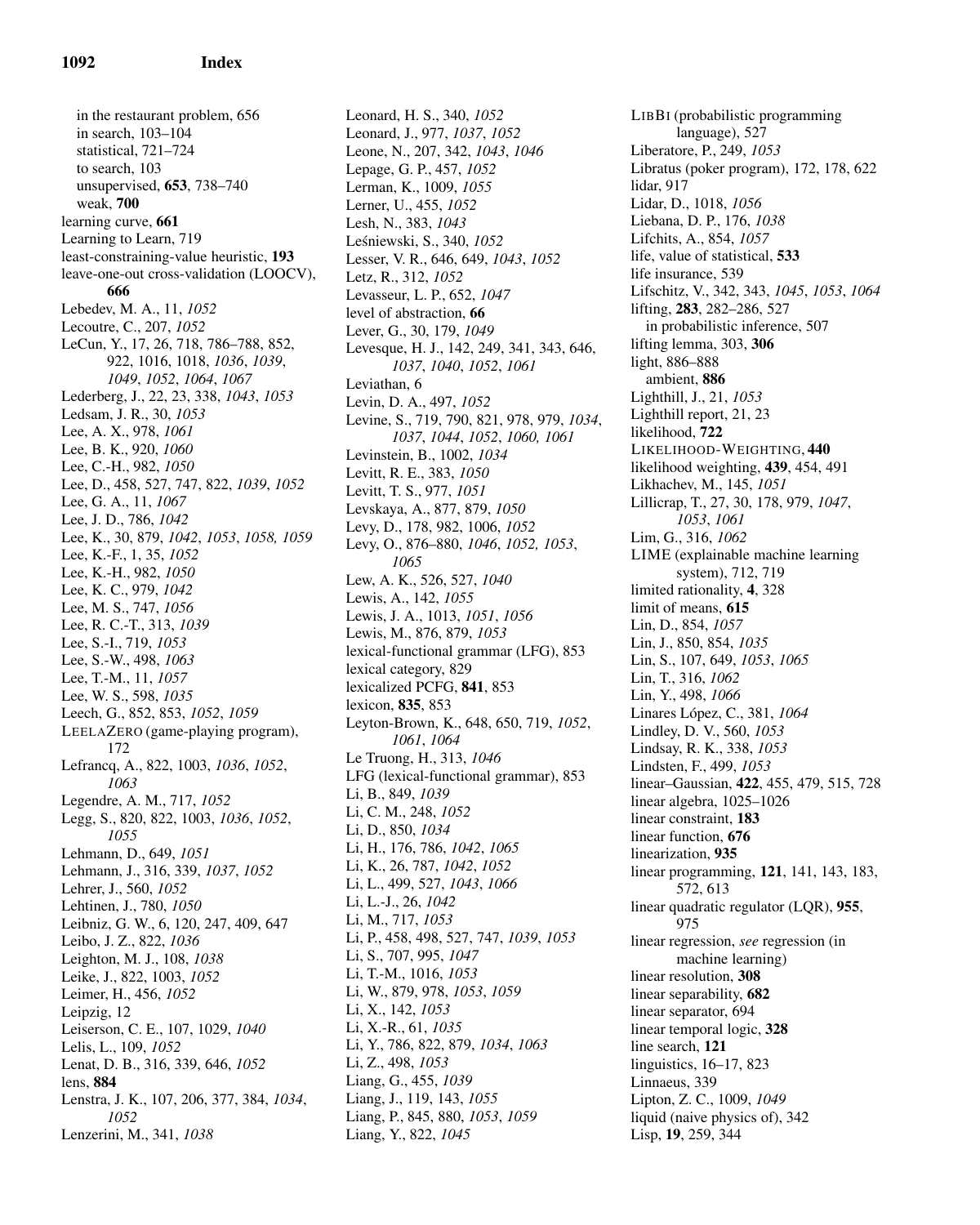lists (logical axioms for), 269 Lis´y, V., 30, 178, *1056* literal (sentence), 217 literal, watched, 248 Littman, M. L., 143, 341, 383, 596, 597, 648, 821, 822, 1014, *1034*, *1039*, *1048, 1049*, *1053, 1054* Lituiev, D., 30, *1042* Liu, B., 820, *1053* Liu, H., 787, 920, *1053, 1054* Liu, J., 498, 499, 820, 822, *1053*, *1060* Liu, L. T., 1009, *1053* Liu, M.-Y., 879, *1053* Liu, P. J., 879, *1059* Liu, W., 747, *1039* Liu, X., 30, *1053* Liu, Y., 30, 876, 879, *1053*, *1062* Livescu, K., 498, *1053* Ljung, G. M., 497, 787, *1037* Lloyd, J., 719, *1062* Lloyd, S., 1018, 1020, *1047*, *1053* Lloyd, W. F., 649, *1053* Llull, R., 6, *1053* Lo, H.-Y., 718, *1066* LoBue, V., 801, *1034* local-sensing vacuum world, 130 local beam search, 115 local consistency, 186 localist representation, 59 locality, 239 locality-sensitive hash (LSH), 689 localization, 133, 476, 932 Markov, 977 locally structured system, 417 locally weighted regression, 691 local search, 110–119, 142, 206, 235–236, 247, 248 location sensor, 928 Locke, J., 6 Lockhart, E., 178, *1061* Loebner Prize, 1006 Loftus, E., 253, *1053* log-normal distribution discrete, 509 Logemann, G., 233, 248, *1041* logic, 3, 214–217 atoms, 260 default, 334, 338, 341 equality in, 264 first-order, 251, 251–279 inference, 280–282 semantics, 256 syntax, 256 first-order (FOL), 251 fuzzy, 214, 255, 459 higher-order, 255 inductive, 410 interpretations in, 257–259 model preference, 334

models, 256–257 nonmonotonic, 225, 333, 333–335, 341 notation, 3 propositional, 208, 217–222, 246, 251 inference, 220–236 semantics, 218–220 syntax, 217–218 quantifier, 260–264 resolution, 225–229 sampling, 457 temporal, 255 terms, 259–260 logical agent, 386 logical connective, 17, 217, 246, 260 logical inference, 215, 280–313 logically exhaustive, 386 logical minimization, 319 logical omniscience, 328 logical piano, 248 logical positivism, 7 logical reasoning, 222–237 logicism, 3 logic programming, 230, 278, 294–298 constraint, 298, 312 probabilistic, 524 tabled, 297 Logic Theorist (LT), 18, 248 LOGISTELLO (Othello program), 160 logistic function, 424, 717 logistic regression, 685, 717, 830 logit model, inverse, 424 log likelihood, 725 Lohia, P., 996, 1009, *1036* Lohn, J. D., 143, *1053* long-distance dependency, 846 long-term memory, 292 long short-term memory (LSTM), 775, 863 long tail, 712 Longuet-Higgins, H. C., 923, *1053* LOOCV (leave-one-out cross-validation), 666 Look ma, no hands, 18 loopy belief propagation, *see* belief propagation, loopy Loos, S., 309, 312, *1035*, *1053* loosely coupled system, 603 Lopez, A. M., 822, *1059* Lopez, P., 719, *1047* Lopez de Segura, R., 5, *1053* Lopyrev, K., 880, *1059* Lorentz, R., 176, *1053* Losey, D. P., 967, *1035* loss function, 669 Lotem, A., 381, *1065* lottery, 530 standard, 533 Lou, J.-K., 718, *1066* love, 982

Love, B. C., 560, *1049* Love, N., 179, *1053* Lovejoy, W. S., 597, 598, *1053* Lovelace, A., ix, 15, *1053* Loveland, D., 233, 248, 312, *1041*, *1053* low-dimensional embedding, 937 Lowe, D., 922, *1053* Löwenheim, L., 278, 1053 Lowerre, B. T., 142, *1053* lowest path cost, 65 low impact, 1002 Lowrance, J. D., 459, *1060* Lowry, M., 309, 312, *1047*, *1053* Loyd, S., 106, *1053* Lozano-Perez, T., 598, 977–979, *1038*, *1048*, *1053*, *1065* LQR (linear quadratic regulator), 955, 975 LRTA\*-AGENT, 140 LRTA\*-COST, 140 LRTA<sup>\*</sup>, 139, 145, 365, 580 LSH (locality-sensitive hash), 689 LSTM (long short-term memory), 775, 863 LSVRC, 28 LT (Logic Theorist), 18, 248 Lu, C., 821, *1066* Lu, F., 977, *1053* Lu, P., 177, 717, *1038*, *1060* Lu, Y., 719, *1066* Luan, D., 879, *1059* Lubberts, A., 177, *1053* Luby, M., 114, 457, *1041*, *1053* Lucas, J. R., 983, *1053* Lucas, P., 410, *1053* Lucas, S. M., 176, *1038* Luce, D. R., 10, 647, *1053* Luddite, 998 Luehr, N., 30, *1052* Lugosi, G., 718, *1039* Lukasiewicz, T., 524, *1053* Lum, K., 1009, *1043* LUNAR (question-answering system), 854 Lundberg, S. M., 719, *1053* Lunn, D., 525, 747, *1054* Luo, S., 920, *1054* Luong, Q.-T., 923, *1043* Lusk, E., 313, *1066* Luu, C., 1009, *1036* Lygeros, J., 61, *1039* Lyman, P., 719, *1054* LYNA (medical diagnosis system), 30 Lynch, K., 61, 978, 980, *1039*, *1054*

# - M –

MA\* search, 95, 95, 109 Ma, S., 716, 786, *1036*, *1060* Maas, A. L., 817, *1067*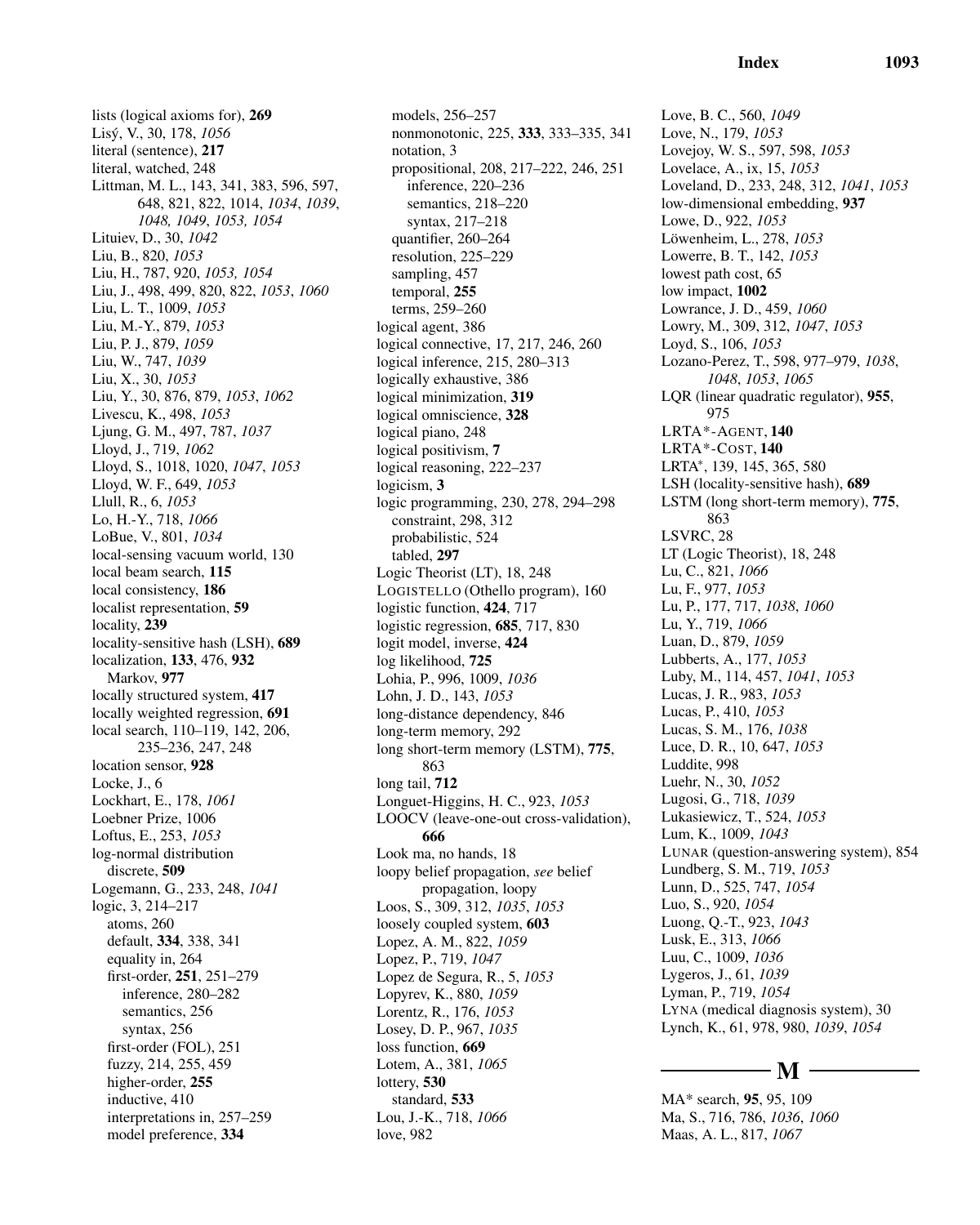MacDonald, R., 30, *1062* MacGlashan, J., 341, 821, 1014, *1048*, *1053* Macherey, K., 29, 783, 850, 865, *1066* Macherey, W., 29, 783, 850, 865, *1039*, *1066* Machina, M., 560, *1054* machine evolution, 21 machine learning, 2, 4, 35, 174, 651, 651–980 machine translation (MT), 849, 864, 880 unsupervised, 780 Machover, M., 279, *1036* Maci`a, N., 719, *1046* MacKay, D. J. C., 458, 720, *1054, 1055* MacKenzie, D., 313, *1054* Mackworth, A. K., 61, 187, 204–206, *1054*, *1058* Macready, W. G., 715, *1066* macrop (macro operator), 382 madaline, 785 Madams, T., 30, *1046* Maddison, C. J., 19, 27, 176, 177, *1061* Madhavan, R., 979, *1054* Madigan, C. F., 206, 248, *1056* Madry, A., 787, *1039* magic set, 292, 311 Magnini, B., 880, *1040* Magron, V., 313, *1046* Mahadevan, S., 820, *1053* Mahalanobis distance, 688 Maharaj, T., 716, *1035* Mahaviracarya, 408 Mahendiran, T., 30, *1053* Mahesh, A., 30, *1052* Maheswaran, R., 207, *1057* Mahlmann, T., 30, 179, *1043* Maier, D., 206, 311, *1035, 1036* Mailath, G., 647, *1054* Majercik, S. M., 383, *1054* makespan, 375 Makov, U. E., 748, *1064* Maksymets, O., 822, *1060* Malave, V. L., 253, *1055* Malhotra, P., 990, *1054* Malik, D., 648, *1054* Malik, J., 498, 787, 822, 894, 907, 908, 913, 921, 923, 979, *1034*, *1041*, *1044, 1045*, *1048*, *1050*, *1052*, *1054*, *1060, 1061* Malik, S., 206, 248, *1056* Malone, T. W., 1011, *1054* MAML (Model-Agnostic Meta-Learning), 719 manager (of tasks), 633 Manchak, D., 340, *1064* Mandal, S., 716, *1036* Man´e, D., 1010, *1034* Maneva, E., 249, *1054*

Manhattan distance, 100 Manhattan heuristic, 98 manipulator, 926 Manna, Z., 278, 279, *1054* Manne, A. S., 596, *1054* Manning, C., 839, 850, 852–854, 872, 878, 880, *1037*, *1039*, *1050*, *1054*, *1057, 1058* Mannion, M., 278, *1054* Manolios, P., 313, *1050* Mansinghka, V. K., 526, 527, *1040*, *1046*, *1051*, *1054*, *1060* Mansour, Y., 597, 598, 821, 822, *1050*, *1063* map, 708 MAP (maximum a posteriori), 723, 746, 771 mapping problem, 135 Marais, H., 854, *1062* Marbach, P., 821, *1054* Marcedone, A., 992, *1037* March, J. G., 559, *1047* Marcinkiewicz, M. A., 829, 852, *1054* Marcot, B., 456, *1058* Marcus, G., 560, *1054* Marcus, M. P., 829, 852, *1054* Marcus, S. I., 597, *1039* margin, 693 marginal contribution, 628 marginal contribution net, 630 marginalization, 396 Marin-Urias, L. F., 979, *1062* Marinescu, R., 457, *1054* Mari Aparici, C., 30, *1042* Markov, A., 463, 497, 851, *1054* Markov assumption, 463, 497, 773 Markov blanket, 419, 442, 443 Markov chain, 442, 463, 826 Markov chain Monte Carlo (MCMC), 441, 441–448, 454, 457, 491, 527, 732 decayed, 499 Markov decision process (MDP), 10, 563, 595, 597, 789 factored, 597 partially observable (POMDP), 588, 588–595, 597 relational, 597 structural estimation of, 821 Markov game, 648 Markov network, 456 Markov process, 463 second-order, 463 time-homogeneous, 463–465, 496 Markov property, 471, 496, 563 Markov reward process, 581 Marler, R. T., 119, *1054* Maron, M. E., 410, *1054* M`arquez, L., 852, *1054*

Marr, D., 786, 924, *1054* Marriott, K., 205, *1054* Marris, L., 30, 179, *1049* Mars Exploration Rover, ix Marshall, A. W., 821, *1049* Marshall, P. J., 652, *1047* Marsland, S., 720, *1054* Martelli, A., 107, 144, *1054* Marthi, B., 382, 499, 512, 525, 526, 822, *1054, 1055*, *1057* Martic, M., 822, 1003, *1052* Martin, D., 921, *1054* Martin, F. G., 1000, *1054* Martin, J. H., 849, 852, 853, 855, *1049*, *1054* Martin, N., 311, *1038* Martin, S., 70, *1036* Martino, J., 996, 1009, *1036* Marx, G., 847 masked language model (MLM), 874 Maskell, S., 499, *1035* Maskin, E., 649, *1041* Mason, M., 144, 382, 978–980, *1043*, *1053, 1054* Mason, R. A., 253, *1055* mass noun, 322 mass spectrometer, 22 Mataric, M. J., 980, *1054* matching pennies, 609 Mateescu, R., 207, 456, *1041* Mateis, C., 342, *1043* Matena, M., 879, *1059* materialism, 6 material science, 872 material value, 157 Materzynska, J., 822, *1059* Mates, B., 247, *1054* mathematical induction schema, 305 mathematics, history of, 8–9 Matheson, J. E., 544, 558, 560, *1048*, *1055* Matheson, M., 30, *1052* Mathieu, M., 30, 179, 786, 1018, *1039*, *1064* matrix, 1026 matrix form, 474 Matsubara, H., 176, *1044* Mattar, M., 822, *1049* Matuszek, C., 339, *1054* Mauchly, J., 14 Mausam., 384, 598, *1040*, *1054* MAVEN (Scrabble program), 179 MAX-VALUE, 150, 154 maximin, 611 maximin equilibrium, 613 maximum global, 111 local, 112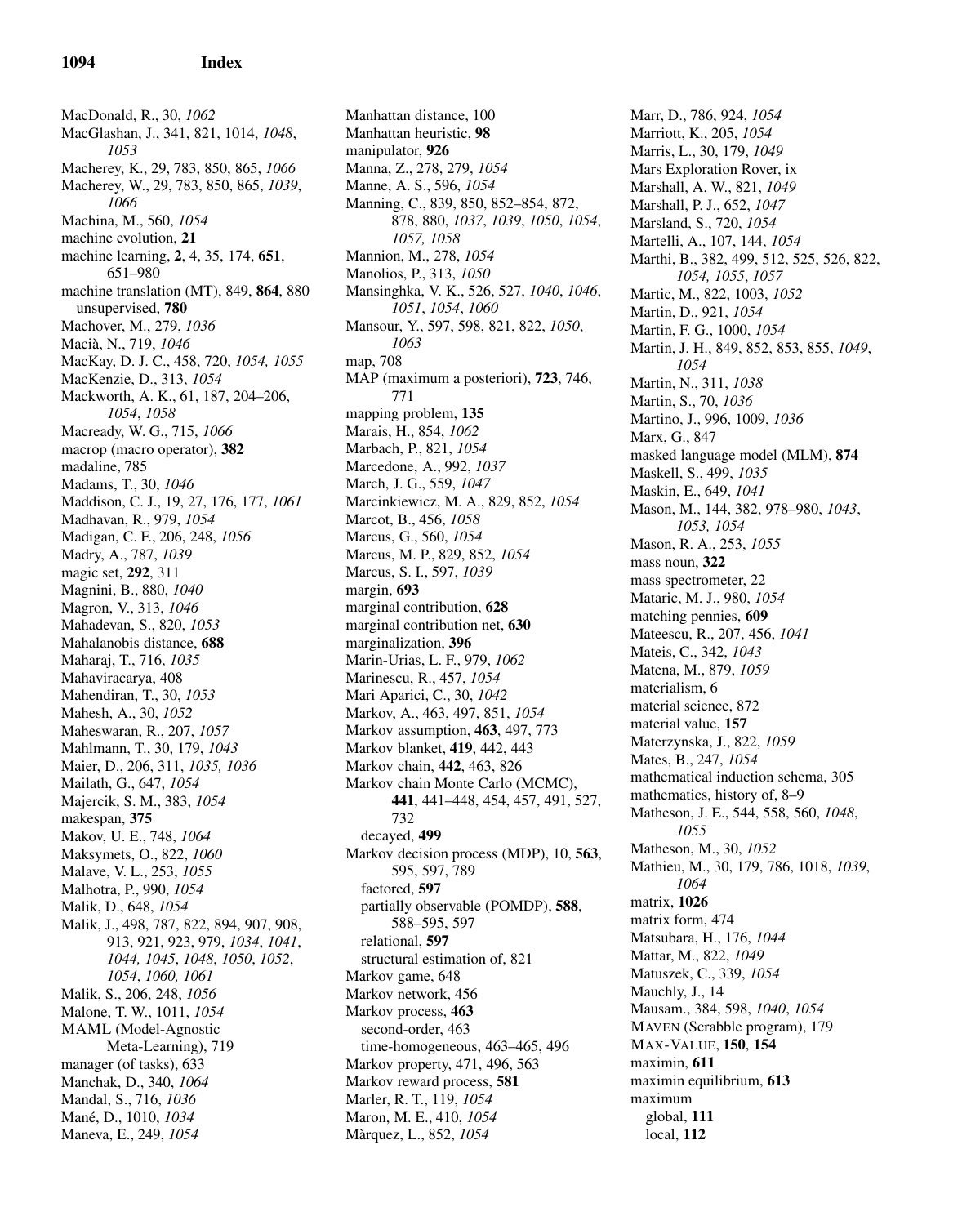maximum a posteriori (MAP), 723, 746, 771 maximum expected utility (MEU), 387, 529, 575 maximum likelihood, 724, 725–729, 746 maximum margin separator, 692, 693 maximum mean discrepancy, 719 max norm, 574 Maxwell, J., 16, 408, 920, *1054* Mayer, A., 109, *1047* Mayer, J., 716, *1054* Mayne, D. Q., 498, 978, *1047*, *1049* Mayor, A., 1006, *1054* Maziarz, K., 718, 1021, *1061* MBP (planning system), 383 McAfee, A., 1011, *1038* McAleer, S., 106, *1034* McAllester, D. A., 25, 144, 175, 206, 342, 380, 381, 526, 821, 822, 838, *1034*, *1043*, *1050, 1051*, *1054*, *1063* McArthur, N., 1006, *1041* MCC (Microelectronics and Computer Technology Corporation), 23 McCallum, A., 527, 854, 855, *1040*, *1044*, *1049*, *1052*, *1054*, *1058*, *1063* McCann, B., 880, *1050* McCarthy, J., 17, 18, 32, 60, 247, 249, 278, 317, 341, 381, *1054* McCawley, J. D., 853, *1054* McClelland, J. L., 24, 785, *1060* McClure, M., 498, *1035* McCorduck, P., 1007, *1054* McCulloch, W. S., 16, 17, 20, 249, 750, 785, *1054* McCune, W., 308, 313, *1054* McDermott, D., 144, 311, 329, 340, 341, 344, 380, 383, *1039*, *1045*, *1054, 1055* McDermott, J., 23, 292, 311, *1055* McDonald, R., 254, 839, 853, *1051*, *1057* McEliece, R. J., 458, *1055* McGregor, J. J., 205, *1055* McGrew, B., 959, 979, *1034* McGuinness, D., 332, 339, 341, *1035*, *1037*, *1062* McIlraith, S., 278, *1055* McKenzie, D., 458, *1057* McKinney, W., 720, *1055* McLachlan, G. J., 748, *1055* McLaughlin, S., 313, *1046* McMahan, B., 561, *1051* McMahan, H. B., 992, 1009, *1037*, *1051*, *1055* MCMC (Markov chain Monte Carlo), 441, 441–448, 454, 457, 491, 527, 732

McMillan, K. L., 381, *1055*

McPhee, N., 144, *1058* MCTS (Monte Carlo tree search), 161 McWhorter, J. H., 278, *1055* MDL (minimum description length), 671, 716, 724 MDP (Markov decision process), 10, 563, 595, 597, 789 mean-field approximation, 458 measure, 319 measurement, 319–321 mechanism strategy-proof, 635 mechanism design, 600, 632 Medea, 975 medical diagnosis, 23, 410, 418, 547 Medina-Lara, A., 559, *1036* Meehan, J., 311, *1039* Meehl, P., 338, *1046*, *1055* Meek, C., 456, *1065 Meet* (interval relation), 324 meganode, 435 Megarian school, 247 megavariable, 473 Meggido, N., 621, 647, *1051* Mehrabi, N., 1009, *1055* Mehta, G. B., 558, *1036* Mehta, S., 995, 996, 1009, 1010, *1036*, *1047* Mellish, C. S., 312, *1040* Melo, F. S., 179, *1061* memoization, 310 memorization (of data), 668 memory (in neural networks), 773 memory cell (in LSTMs), 775 memory requirements, 77, 80 MEMS (micro-electromechanical system), 1013 MENACE (learning algorithm), 177 Mendel, G., 118, *1055* Mendes, P. N., 339, *1052* Meng, X.-L., 458, *1038* Mengüç, Y., 1013, 1056 meningitis, 399 mental model, in disambiguation, 848 mental object, 326–328 Mercer's theorem, 695 Mercer, J., 695, *1055* Mercer, R. L., 851, 878, 880, *1038*, *1049* Merel, J., 822, *1063* mereology, 340 Merkhofer, M. M., 558, *1055* Merleau-Ponty, M., 1006, *1055* Mertz, C., 963, 979, *1067* Meshulam, R., 109, *1043* metalearning, 719, 960, 979 metalevel reasoning system (MRS), 298 metalevel state space, 103 metaphor, 848, 853 metareasoning, 173

decision-theoretic, 1019 metarule, 298 meteorite, 372, 385 metonymy, 847 Metropolis, N., 142, 176, 457, *1055* Metropolis–Hastings, 442 Metropolis algorithm, 142, 457 Metz, L., 777, *1059* Metzen, J. H., 787, *1043* Metzler, D., 850, 854, *1040 et al.*., 30, 179, *1042*, *1049* MEU (maximum expected utility), 387, 529, 575 Meyerson, E., 119, 143, *1055* M´ezard, M., 142, *1055* MGONZ (chatbot), 984 MGSS\*, 175 MGU (most general unifier), 284, 286, 306 MHT (multiple hypothesis tracker), 526 Mian, I. S., 498, *1051*, *1056* Michael, J., 879, 880, *1065* Michalak, T. P., 648, *1059* Michaylov, S., 312, *1049* Michel, V., 720, *1058* Michie, D., 107, 108, 144, 175, 177, 816, 820, 821, 976, *1038*, *1042*, *1055*, *1060* micro-electromechanical system (MEMS), 1013 microarray gene expression, 698 Microelectronics and Computer Technology Corporation (MCC), 23 micromort, 533, 559 Microsoft, 455, 986, 1008, 1017 microworld, 20, 21 Middleton, B., 421, 455, *1058* Miesenböck, G., 11, 1067 Miikkulainen, R., 119, 143, 177, *1053*, *1055* Mikolov, T., 852, 858, 878, 879, *1049*, *1055* Milch, B., 512, 525–527, *1054, 1055*, *1057, 1058* milestone, 946 Milgrom, P., 649, *1055* Milios, E., 977, *1053* Mill, J. S., 8, *1055* Miller, A. C., 558, *1055* Miller, D., 383, *1041* Miller, T., 719, 1009, *1055* million-queens problem, 197 MILLIONAIRE (mechanical calculator), 9 Millstein, T., 381, *1043* Milner, A. J., 278, *1046* MIN-CONFLICTS, 198 min-conflicts heuristic, 197, 206 MIN-VALUE, 150, 154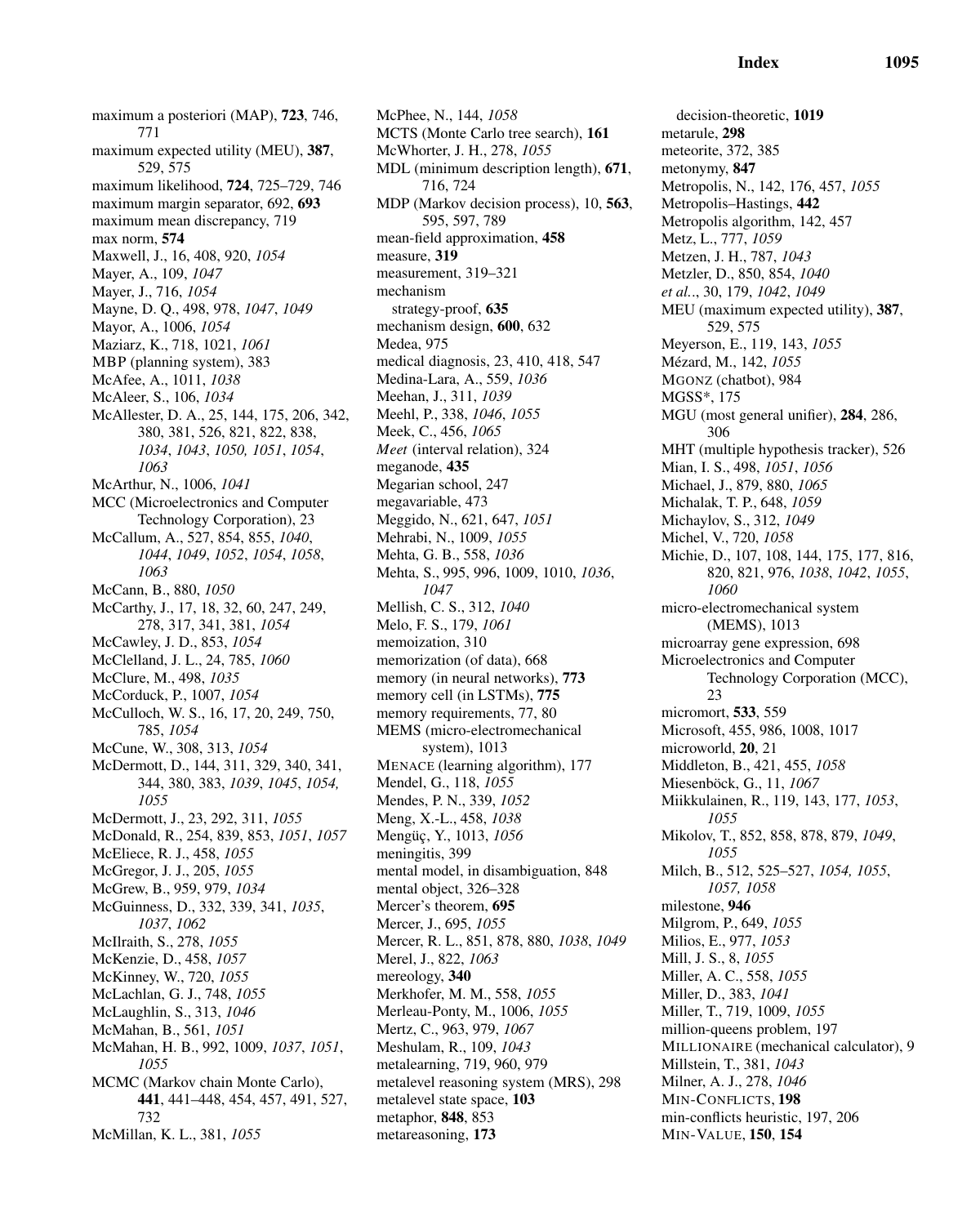Minami, R., 1013, *1066* mind dualistic view, 1006 as physical system, 6 theory of, 2 minibatch, 679 minimal model, 334 MINIMAX-SEARCH, 150 minimax algorithm, 149–150, 174, 175, 611 minimax decision, 149 minimax search, 148, 148–152 minimax value, 148 minimum global, 111 local, 112 minimum-remaining-values, 193, 290 minimum description length (MDL), 671, 716, 724 minimum slack, 378 minimum spanning tree (MST), 109 Minka, T., 526, 747, *1047*, *1055* Minker, J., 311, 343, *1044*, *1055* Minkowski distance, 687 Minsky, M. L., 17, 19, 22, 23, 32, 341, 454, 646, 785, 1005, 1007, 1010, *1055* Minton, S., 142, 206, 382, *1039*, *1055* Miranker, D. P., 206, *1035* Mirhoseini, A., 718, 1021, *1061* Mirjalili, S. M., 142, *1055* Mirza, M., 787, *1046* Misak, C., 278, *1055* Mishra, B. D., 876, 880, *1040* missing attribute values, 664 missing fluent, 372 missionaries and cannibals, 338 MIT, 14, 18, 19, 23, 921, 976 Mitchell, D., 142, 249, *1040*, *1061* Mitchell, M., 35, 143, 144, 995, *1055* Mitchell, T. M., 62, 253, 850, 854, 855, *1037, 1038*, *1040*, *1055* MITSUKU (chatbot), 1007 Mittelstadt, B., 987, *1055* Mitten, L. G., 560, *1055* mixed strategy, 606 mixing number, 116 mixing rate, 446 mixing time, 468 mixture distribution, 739 mixture of Gaussians, 739, 741, 742 Miyake, S., 786, *1044* Miyato, T., 786, *1055* Mnih, V., 784, 790, 820, 822, *1055* MNIST, 25, 668, 897 mobile robot, 927 Mobileye, 918, 924 modal logic, 327 modal operators, 327

model causal, 418 class, 653 counting, 434 weighted, 434 selection, 666, 746 sensor, 474, 481, 496 transition, 52, 65, 105, 122, 147, 238, 461, 464, 492, 496, 563, 595, 932 model (abstract description of reality), 66 small-scale, 13 model (in logic), 214, 246, 254, 277, 327 model (in machine learning), 651, 653 model (in probability theory), 389 model-based reflex agents, 60 reinforcement learning, 790, 959 vision, 881 MODEL-BASED-REFLEX-AGENT, 53 model-free agent, 56 Model-free reinforcement learning, 790 MODEL-SELECTION, 667 model checking, 215, 247 model predictive control (MPC), 956, 964 model theory (in logic), 278 Modus Ponens, 223, 247, 308, 310 Generalized, 282, 282–283 Moffat, A., 852, *1066* Mohamed, A. R., 849, 854, *1048* Mohamed, S., 787, *1059* Mohr, R., 205, 922, *1055*, *1061* Mohtashamian, A., 30, *1053* Moir, T. J., 920, *1061* Mojsilovic, A., 995, 996, 1009, 1010, *1036*, *1047* momentum (in optimization), 766 monitoring (in machine learning), 712 monitoring (state estimation), 132 monotone condition, 107 monotonic concession protocol, 644 monotonicity of a logical system, 225, 333 of path costs, 89 of preferences, 530 Monro, S., 717, *1059* Montague, P. R., 822, *1061* Montague, R., 340, 341, 853, *1050*, *1055* Montanari, U., 144, 204, *1037*, *1054, 1055* MONTE-CARLO-LOCALIZATION, 934 MONTE-CARLO-TREE-SEARCH, 163 Monte Carlo algorithm, 435 sequential, 499 Monte Carlo localization, 934 Monte Carlo search, pure, 161 Monte Carlo tree search (MCTS), 161 Montemerlo, M., 977, *1055* Montezuma's Revenge, 816

Mooney, R., 854, *1055*, *1066* Moore's law, 14 Moore, A. M., 747, *1056* Moore, A. W., 142, 596, 747, 820, 979, *1035*, *1037*, *1056* Moore, E. F., 107, *1056* Moore, J. D., 1009, *1056* Moore, J. S., 309, 312, 313, *1037*, *1050* Moore, R. C., 341, 343, 717, *1048*, *1056* Moore machine, 647 Moraes, G., 30, *1053* Moravčík, M., 30, 178, 1056 Moravec, H. P., 976, 977, 1010, *1056* Morcos, A. S., 30, 179, *1049* More, T., 18 Morgan, C. L., 143, *1056* Morgan, J., 646, *1040* Morgan, T. J. H., 118, 143, *1056* Morgenstern, J., 995, *1045* Morgenstern, L., 341, 343, *1041* Morgenstern, O., 10, 531, 558, 648, *1065* Moricz, M., 854, *1062* Moritz, P., 821, 979, *1061* Morjaria, M. A., 455, *1056* Morrill, D., 30, 178, *1056* Morris, P., 29, 383, *1035*, *1049* Morrison, E., 175, *1056* Morrison, P., 175, *1056* Morsey, M., 339, *1052* Morstatter, F., 1009, *1055* Moses, Y., 341, *1043* Moskewicz, M. W., 206, 248, *1056* Mossel, E., 249, *1054* most general unifier (MGU), 284, 286, 306 most likely explanation, 496 most likely state, 956 motion, 904–905 motion model, 932 motion parallax, 920 motion planning, 931, 938, 942, 977 motion primitive, 960 Mott, A., 1018, *1056* Mott, J., 852, *1036* Motwani, R., 637, 717, *1034*, *1045* Motzkin, T. S., 785, *1056* Mountney, P., 1018, *1042* Moutarlier, P., 977, *1056* move, 147 movies *2001: A Space Odyssey*, 454, 985 *AI*, 982, 1000 *Centennial Man*, 1000 *Her*, 982 *The Matrix*, 1001 *Rogue One*, 915 *The Terminator*, 926, 1001 *Wall-E*, 982 MPC (model predictive control), 956, 964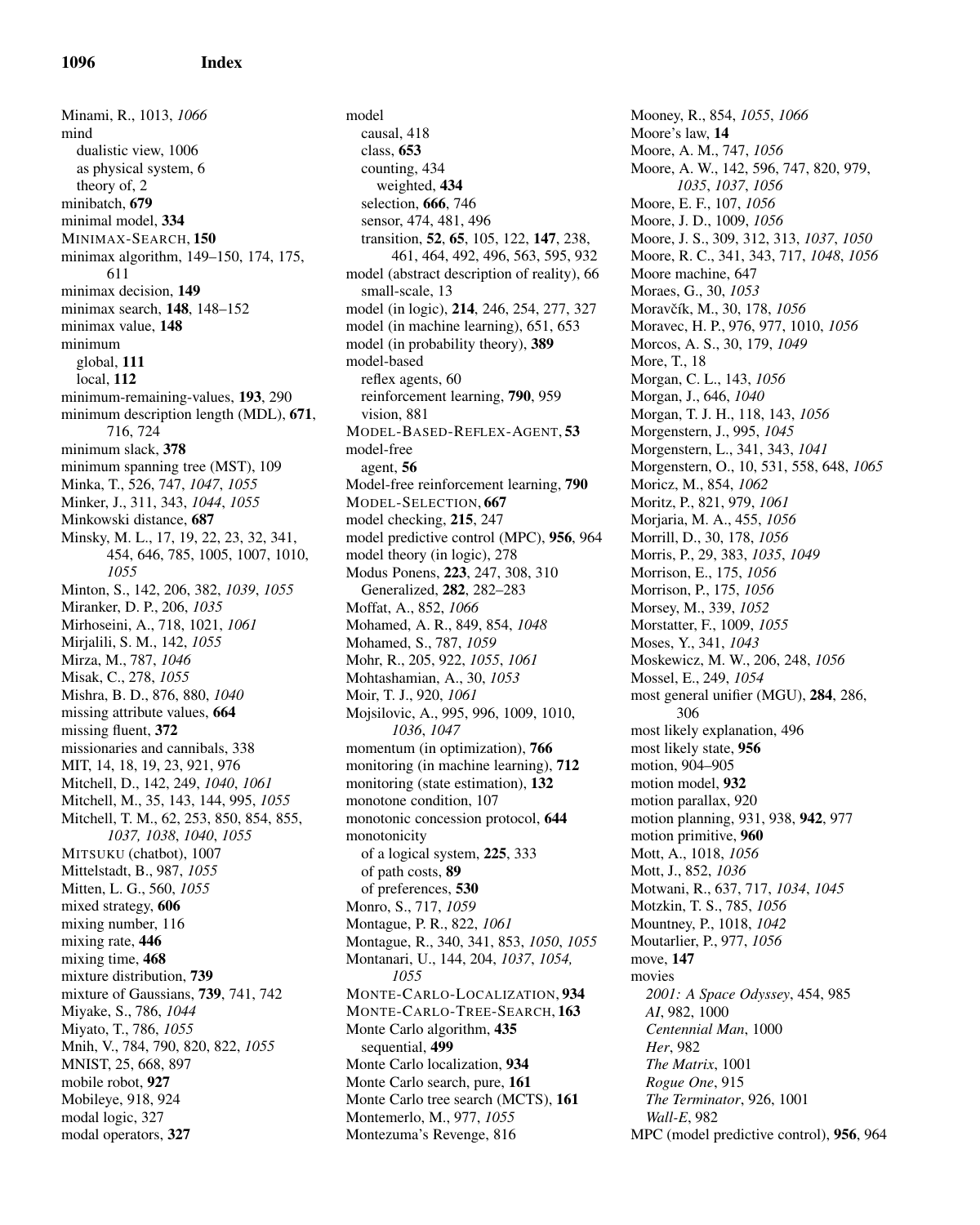MPE, *see* explanation, most probable MPI (mutual preferential independence), 543 MRS (metalevel reasoning system), 298 MST (minimum spanning tree), 109 MT (machine translation), 849, 864, 880 MUC (Message Understanding Conference), 854 Mudd, H. F., 1007 Mudigonda, M., 30, *1052* Mueller, E. T., 316, 340, *1056*, *1062* Muggleton, S. H., 854, *1056* MUI (mutual utility independence), 544 Muldal, A., 822, *1063* Mullainathan, S., 994, 1009, *1050* M¨uller, M., 177, *1056*, *1060* Muller, U., 26, 786, 922, *1052* multi-query planning, 947 multiagent environment, 55, 599–605 multiagent planning problem, 599 multiagent system, 61, 599 multiattribute utility theory, 540, 559 multibody planning, 599, 601–604 multiheaded attention, 869 multiple hypothesis tracker (MHT), 526 multiplexer, 505 multiply connected network, 433 multitask learning, 782 multivariable linear regression, 679 Mumford, D., 921, *1056* Mundy, J., 923, *1056* MUNIN (medical diagnosis system), 455 Munos, R., 821, *1056* Murdock, J. W., 30, *1043* Murphy, K., 316, 497–499, 526, 720, 749, 787, 977, *1036*, *1042*, *1044*, *1056*, *1063, 1064* Murphy, R., 980, *1056* Murray, I., 787, *1052* Murray, L. M., 527, *1056* Murray, R. M., 978, 1013, *1044*, *1056* Murray-Rust, P., 340, *1056* Murthy, C., 313, *1056* Musat, C., 787, *1066* Muscettola, N., 29, 383, 384, *1049*, *1056* Musk, E., 33 Muslea, I., 854, *1056* mutation, 21, 141 mutation rate, 116 Muth, J. T., 1013, *1056* mutual preferential independence (MPI), 543 mutual utility independence (MUI), 544 MUZERO (game-playing program), 178 MYCIN (expert system), 23, 459 Myers, R. H., 411, *1065* Myers, S. L., 411, *1065* Myerson, R., 648, 649, *1056* myopic best response, 610

myopic policy, 550

# N

*n*-armed bandit, 581 *n*-gram model, 779, 826, 832, 851, 852, 856 Nachum, O., 994, *1049* Naddaf, Y., 822, *1036* Naderan, M., 143, *1045* Nagar, S., 996, 1009, *1036* Na¨ım, P., 456, *1058* Nair, A. V., 979, *1034* Nair, R., 995, 1010, *1047* Nair, V., 786, *1056* naive Bayes, 402, 408, 410, 727, 741, 742, 746, 824 naked triples, 191 Nalwa, V. S., 12, *1056* Nangia, N., 880, *1065* Narang, S., 879, *1059* Narayanan, A., 991, 1009, *1056* Narayanan, V., 822, *1045* Narayanaswamy, A., 30, *1046* Nardi, D., 341, *1035*, *1038* NAS (neural architecture search), 770, 787 NASA, 29, 342, 355, 384, 455 Nash's theorem, 609 Nash, J., 608, 647, *1056* Nash, P., 597, *1056* Nash equilibrium, 608, 645 Nash folk theorems, 617 NATACHATA (chatbot), 984 Natarajan, S., 561, *1043* Natarajan, V., 30, *1053* naturalism, 6 natural kind, 320 natural language inference, 880 natural language processing (NLP), 2, 823, 823–880 natural numbers, 268 natural stupidity, 329 Nau, D. S., 176, 178, 381, 382, 384, *1043*, *1045*, *1057*, *1062*, *1065* Navruzyan, A., 119, 143, *1055* Nayak, P., 144, 342, 384, *1051*, *1056* NBS (search algorithm), 108 nearest-neighbor filter, 517 nearest-neighbors, 687, 717, 736 nearest-neighbors regression, 691 neat *vs.* scruffy, 24 Nebel, B., 380, *1048* Neches, R., 1009, *1056* needle in a haystack, 216 negation, 217 negative example, 657 negative literal, 217 negative side effects, 987

negotiation set, 641 Neil, M., 558, *1043* Neiswanger, W., 787, *1065* NELL (Never-Ending Language Learning), 850 Nelson, B., 1010, *1035* Nelson, G., 29, *1059* Nelson, P. Q., 30, *1053* Nemhauser, G. L., 561, *1056* Nemirovski, A., 143, *1036*, *1056* Nesterov, Y., 143, *1056* Netflix Prize, 991 network tomography, 455 Neumann, M., 879, *1058* neural architecture search (NAS), 770, 787 neural network, 17, 20, 24, 750, 750–788 convolutional, 26 expressiveness, 17 feedforward, 751 hardware, 17 learning, 17 multilayer, 22 recurrent, 751, 772–775, 860–864 NeurIPS, 27, 35, 460, 527, 720, 749, 788, 822, 924, 995 neurobiology, 924 NEUROGAMMON (backgammon program), 815 neuron, 11, 17, 750 neuroscience, 11, 11 Newborn, M., 108, *1057* Newcomb, S., 981 Newell, A., 2, 18, 19, 61, 106, 107, 247, 248, 292, 311, 380, 382, *1052*, *1056*, *1062* Newman, P., 977, *1037*, *1042* Newton, I., 1, 49, 120, 142, 465, 717, *1056* Newton–Raphson method, 121 NEXTKB (knowledge base), 339 Ney, H., 497, 852, 880, *1050*, *1057* Ng, A. Y., 596–598, 717, 718, 728, 812, 817, 821, 852, 979, 1004, *1034*, *1037*, *1040*, *1050, 1051*, *1056* Ng, M., 11, *1067* Nguyen, P., 849, 854, *1039*, *1048* Nguyen, T. T., 313, *1046* Nicholson, A., 460, 498, 597, *1041*, *1051*, *1056* Nicolelis, M. A., 11, *1052* Nielsen, E., 713, 719, *1038* Nielsen, M. A., 720, *1056* Nielsen, P. E., 311, *1049* Nielsen, T., 560, *1056* Niemel¨a, I., 342, *1056* Nigam, K., 854, 855, *1040*, *1049* Nikolaidis, S., 979, *1056* Niles, I., 339, *1056*, *1058*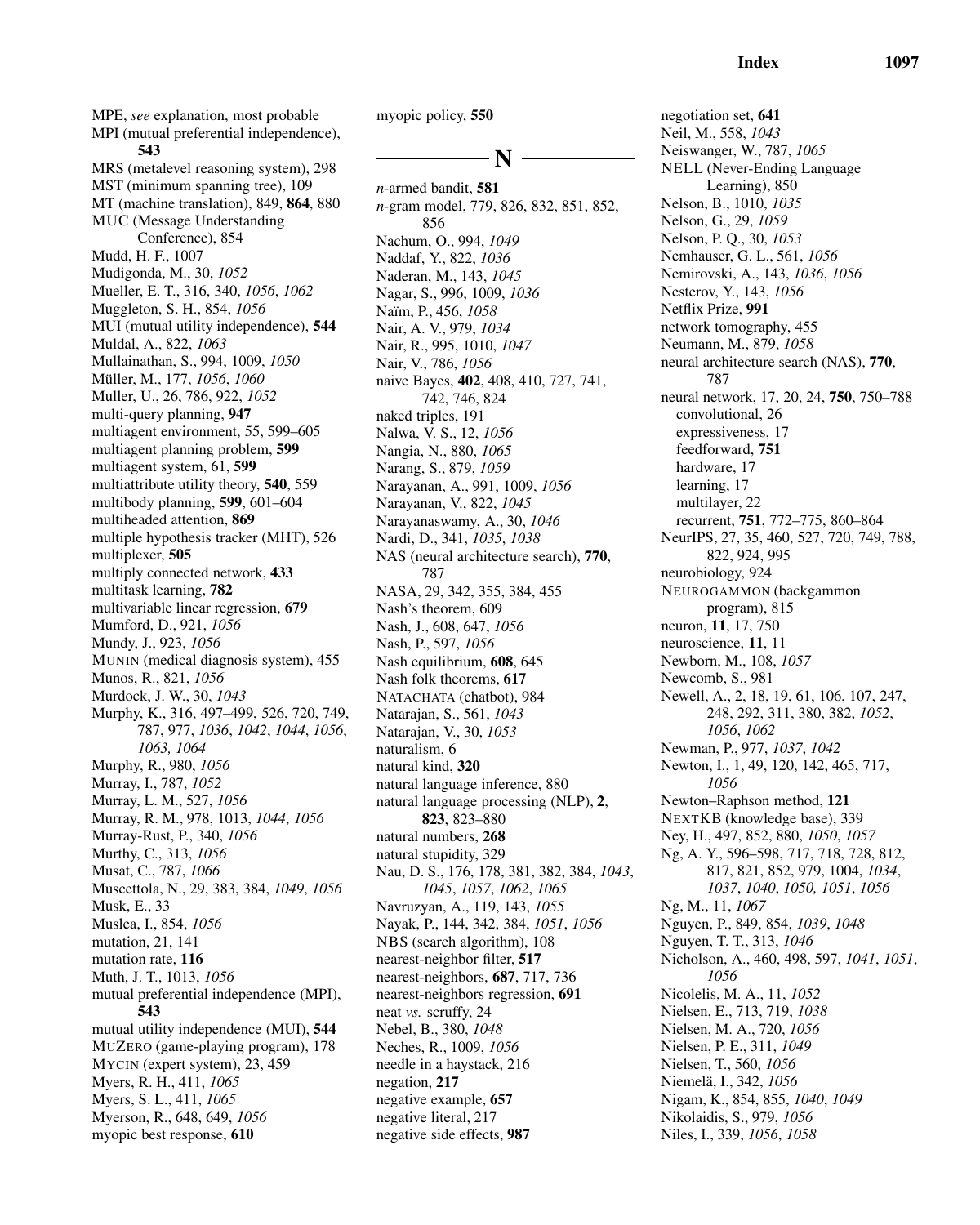Nilsson, D., 558, *1057* Nilsson, N. J., 32, 35, 61, 106, 107, 144, 278, 279, 303, 312, 380, 382, 383, 524, 525, 785, 976, *1044, 1045*, *1047*, *1057* Niranjan, M., 498, 820, *1041*, *1060* Nisan, N., 648, 649, *1057* Niv, Y., 822, *1041*, *1057* Nivre, J., 839, 853, *1051*, *1057* Nixon, R., 334, 848 Nixon diamond, 334 Niyogi, S., 278, *1063* NLP (natural language processing), 2, 823, 823–880 no-good, 196 no-regret learning, 704 NOAH (planning system), 380, 382 Nobel Prize, 10, 11, 22 Nocedal, J., 717, *1037, 1038* Noda, I., 976, *1050* node (in search trees), 71, 73 node consistency, 186 Nodelman, U., 498, *1057* Noe, A., 1006, *1057* noise, 670 noise (in images), 889 noise (in training data), 659, 663–664, 721 noisy-OR, 420 nominative case, 841 non-cooperative game, 601, 645 nondeterminism angelic, 361 demonic, 361 nondeterministic environment, 45, 110 NONLIN (planning system), 380 NONLIN+ (planning system), 383 nonlinear constraints, 183 nonlinear dynamical system, 483 nonmonotonicity, 333 nonmonotonic logic, 225, 333, 333–335, 341 Nono, 287 nonstationary environment, 648, 712 nonstationary policy, 565 nonterminal symbol, 1030 Nordfors, D., 1011, *1057* Nori, A. V., 527, *1040*, *1048* Normal–Wishart, 731 normal distribution, 1027 standard, 1028 normal equation, 680 normal form game, 605 normalization (of a probability distribution), 396, 400 normalization (of attribute ranges), 688 normative theory, 538 Norouzi, M., 29, 30, 783, 850, 865, 920, *1043*, *1053*, *1066*

North, O., 287 North, T., 21, *1044* Norvig, P., 26, 311, 321, 340, 497, 719, 851, 853, *1046*, *1057*, *1060* notation infix, 268 logical, 3 prefix, 268 noughts and crosses, 147, 175 Nourbakhsh, I., 144, *1045* Novoa, R. A., 30, *1043* Nowak, R., 455, *1039* Nowatzyk, A., 176, *1048* Nowick, S. M., 250, *1057* Nowlan, S. J., 118, 143, *1047* NP (hard problems), 1024–1025 NP-complete, 9, 106, 223, 248, 341, 434, 716, 1024, 1025 NP-hard, 1025 NQTHM (theorem prover), 312 number statement, 508 number variable, 509 NumPy, 720 NUPRL (theorem prover), 313 Nuro, 924 Nvidia, 924 Nyberg, E., 30, *1043* Nyberg, L., 11, *1038*

# $\Omega$

*O*() notation, 1024 O'Malley, K., 649, *1065* O'Malley, M. K., 967, *1035* O'Neil, C., 718, 1009, *1057* O'Reilly, T., 1015 O'Reilly, U.-M., 143, *1057* O-PLAN (planning system), 359, 383, 384 Oaksford, M., 560, *1039* Obermeyer, F., 526, *1036* object, 254, 259 composite, 318 object-level state space, 103 object-oriented programming, 15, 330 objective case, 841 objective function, 110 objectivism, 408 object model, 881 observable environment, 43 observation model, 463 observation sentence, 7 occupancy grid, 977 occur check, 284, 295 Och, F. J., 497, 852, 880, *1037*, *1057*, *1067* Ockham's razor, 655, 715, 716, 724 Ockham, W., 655, 715 odometry, 929

off-switch problem, 623 Office Assistant, 455 offline search, 134 Ogasawara, G., 498, *1048* Ogawa, S., 11, *1057* Oglesby, F., 313, *1046* Oh, M.-S., 457, *1057* Oh, S., 526, *1057* Ohashi, T., 179, *1064* Oizumi, M., 1007, *1057* Olah, C., 1010, *1034* Olalainty, B., 384, *1044* Olesen, K. G., 455, 456, *1034*, *1057* Oliver, N., 498, *1057* Oliver, R. M., 558, *1057* Olshen, R. A., 716, *1038* Olson, N., 30, *1053* Olteanu, A., 995, 1010, *1047* Olum, P., 921, *1045* omniscience, 40 Omohundro, S., 33, 1010, *1057* one-hot encoding, 707, 757, 856 One Hundred Year Study on AI, 27 Ong, D., 526, *1055* Ong, J., 29, *1035* ONLINE-DFS-AGENT, 137 online gradient descent, 679 online learning, 703, 804 online planning, 365 online replanning, 956 online search, 134, 134–141, 144–145 ontological commitment, 254, 277, 386 ontological engineering, 314, 314–316 ontology, 272, 275 general, 317–328 upper, 337 open-loop, 64, 951 open-world assumption, 367 OpenAI, 1008 OpenAI Gym (simulated environment), 822 open class, 835 OPENCYC (knowledge base), 339 open list, *see* frontier OPENMIND (knowledge base), 316 open universe probability model (OUPM), 508 operations research, 10, 61, 107, 108 Oppacher, F., 143, *1057* OPS-5 (logical reasoning system), 292, 311 optical flow, 893, 921 optimal brain damage, 787 optimal control theory, 142 optimality (of a search algorithm), 75 optimality theory (in linguistics), 851 optimally efficient algorithm, 90 optimal solution, 65 optimism under uncertainty, 139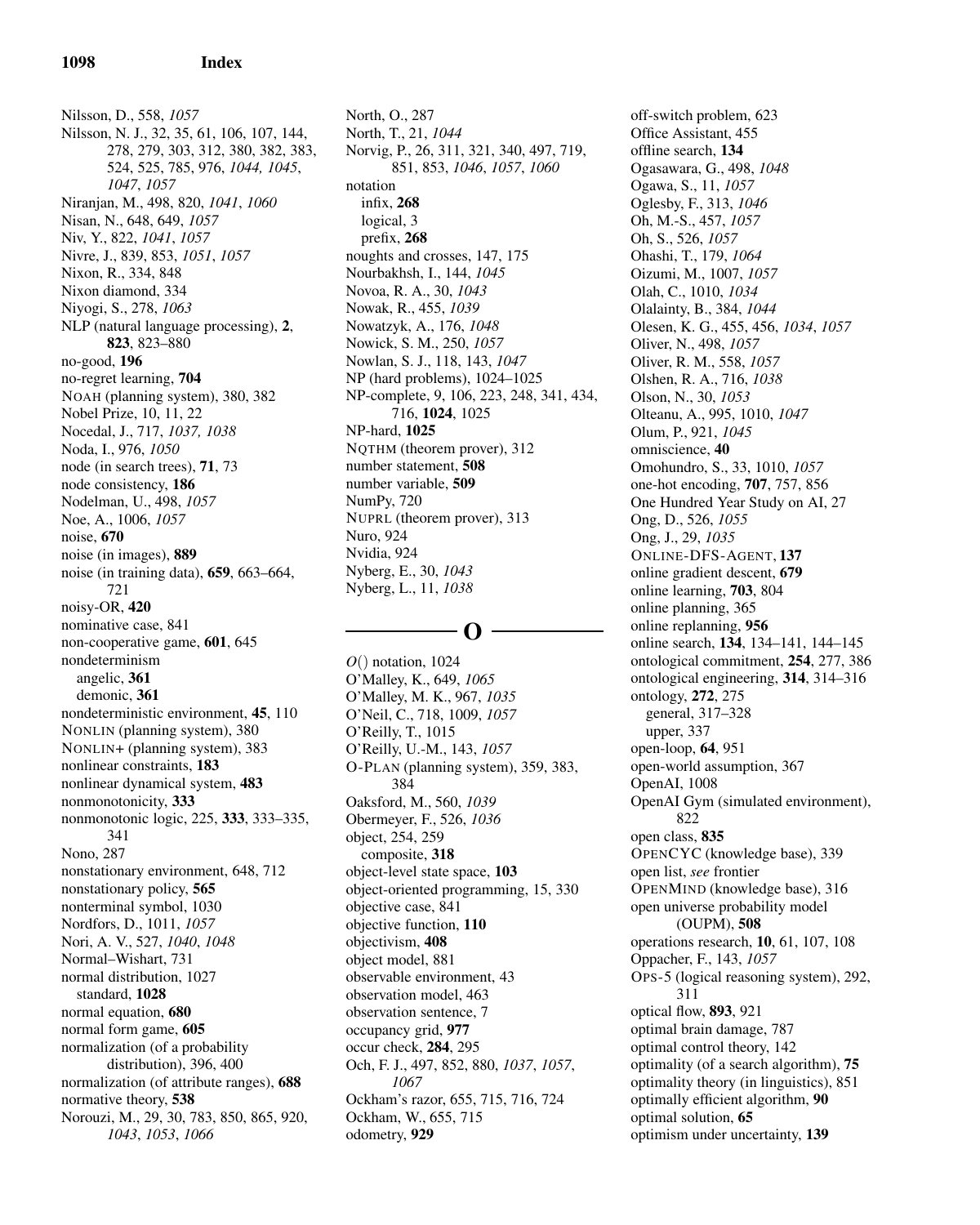optimistic description (of an action), 362 optimistic prior, 798 optimization, 666 convex, 122, 141 optimizer's curse, 537, 559 OPTIMUM-AIV (planning and scheduling system), 384 optogenetics, 11 order-of-magnitude distribution, 509 orderability, 530 order statistic, 536 ordinal utility, 532 Organon (Aristotle), 247, 339 origin function, 508 OR node, 123 Orseau, L., 822, 1003, *1052* Ortega, P. A., 822, 1003, *1052* Osawa, E., 976, *1050* Osborne, M. A., 999, *1044* Osborne, M. J., 648, *1057* Osherson, D. N., 716, *1057* Osindero, S., 786, 787, *1048, 1049* Osman, I., 108, *1059* Ostland, M., 525, 526, *1057* Ostrom, E., 649, 1010, *1047*, *1057* Ostrovski, G., 820, 822, *1055* Othello, 178 Ott, M., 876, 879, *1053* Otten, L., 456, *1061* OTTER (theorem prover), 313 out-of-bag error, 698 out-of-vocabulary word, 827 outcome, 387, 606, 626 outlier, 707 output gate (in LSTM), 775 over-sample, 707 Overbeek, R., 313, *1066* overfitting, 655, 663–664, 680, 721, 723 overgeneration, 835 Overmars, M., 978, *1050* overriding, 331 Owen, M. P., 598, *1049* Owens, A. J., 143, *1044* OWL (description logic), 339 Ozair, S., 787, *1046*

### $-$  P  $\cdot$

P (probability vector), 391, 392  $P(\vec{s'} | s, a)$  (transition model), 563, 791 PAC (probably approximately correct), 673, 675, 717 pace of change, 999 Pachocki, J., 959, 979, *1034* Padgham, L., 61, *1057* Page, L., 854, *1038* Paige, B., 498, 527, *1057* Palacios, H., 382, *1057* Palaniappan, M., 648, *1054*

Paleo, B. W., 313, *1036* Palmer, J., 253, *1053* Palmer, S., 924, *1057* Palmieri, G., 785, *1045* Pan, X., 821, *1066* Pandas, 720 Pandas (data analysis software), 709 Panini, 16, 852 Papadimitriou, C. H., 142, 144, 248, 596, 598, 648, 1029, *1042*, *1051*, *1057* Papadopoulo, T., 923, *1043* Papavassiliou, V., 820, *1057* paperclip game, 624 Papernot, N., 787, *1039* Papert, S., 22, 785, *1055* paradox, 341, 539 Allais, 538, 560 Condorcet, 639 Ellsberg, 538, 560 Girard, 313 St. Petersburg, 557 Zeno, 65 parallel distributed processing (PDP), 785 parallel jaw gripper, 929 parallel lines, 883 parameter, 412, 725 parameter independence, 732 parametric model, 686 paramodulation, 307, 312 parent node, 72 Pareto optimality, 609 Parikh, D., 822, 910, *1046*, *1060* Parisi, D., 854, *1043* Parisi, G., 142, 458, *1055*, *1057* Parisi, M. M. G., 249, *1057* Park, F. C., 980, *1054* Park, J. D., 457, *1057* Park, S., 309, *1047* Park, T., 879, 915, *1067* Parker, A., 176, *1057* Parker, D. B., 785, *1057* Parker, L. E., 980, *1057* Parmar, N., 850, 868, 880, *1039*, *1064* Parr, R., 561, 596, 597, 647, 822, *1034*, *1039*, *1046*, *1051*, *1057* Parrod, Y., 384, *1034* Parsey McParseface, 853 parsing, 835, 835–840 part-of-speech tagging, 830 Partee, B. H., 853, *1058* partial-order planning, 352 partial assignment, 181 partial bracketing, 840 partial observability, 110, 168, 588 partial program, 808 partial solution, 181 PARTICLE-FILTERING, 492 particle filtering, 492, 497 Rao-Blackwellized, 496, 498, 977

particle MCMC, 499 partition, 318, 626 Partnership on AI, 35, 1008 part of speech (POS), 829 Parzen, E., 748, *1057* Parzen window, 748 Pasca, M., 854, 855, *1043*, *1057* Pascal's wager, 409 Pascal, B., 6, 8, 408 PASCAL Challenge, 880 PASCAL VOC (image data set), 922 Pascanu, R., 786, *1041* Pasero, R., 278, 311, *1040* Paskin, M., 525, *1057* PASSIVE-ADP-LEARNER, 794 PASSIVE-TD-LEARNER, 795 passive learning agent, 791 passive sensing, 881 Pastor, P., 978, 979, *1037*, *1052* Pasula, H., 499, 512, 525, 526, *1054*, *1057* Patel, S., 992, *1037* Patel-Schneider, P., 339, 341, *1035*, *1057* path, 65, 105, 376, 938, 942 loopy, 74 redundant, 74, 74–75 path consistency, 188, 204 PATHFINDER (medical diagnosis system), 455 path integral, 949 Patil, N., 1018, *1049* Patil, R., 853, *1039* Patrick, B. G., 108, *1057* pattern database, 101, 109, 356 disjoint, 101 pattern matching, 290 Patterson, D. A., 652, 1018, *1041*, *1049* Paul, R. P., 978, *1057* Paulin-Mohring, C., 312, *1036* Paull, M., 248, *1044* Pauls, A., 853, *1057* Pavlovic, V., 456, *1067* payoff function, 147, 605 payoff matrix, 605 payoff vector, 626 Paz, A., 455, *1064* Pazzani, M., 410, 747, *1042* PBT (population-based training), 672 PCA (principal components analysis), 777 PCFG, 833, 833–835, 852 lexicalized, 841, 853 P controller, 952 PD controller, 953 PDDL (Planing Domain Definition Language), 344 PDP (parallel distributed processing), 785 Peano, G., 278, *1057* Peano axioms, 268, 278, 289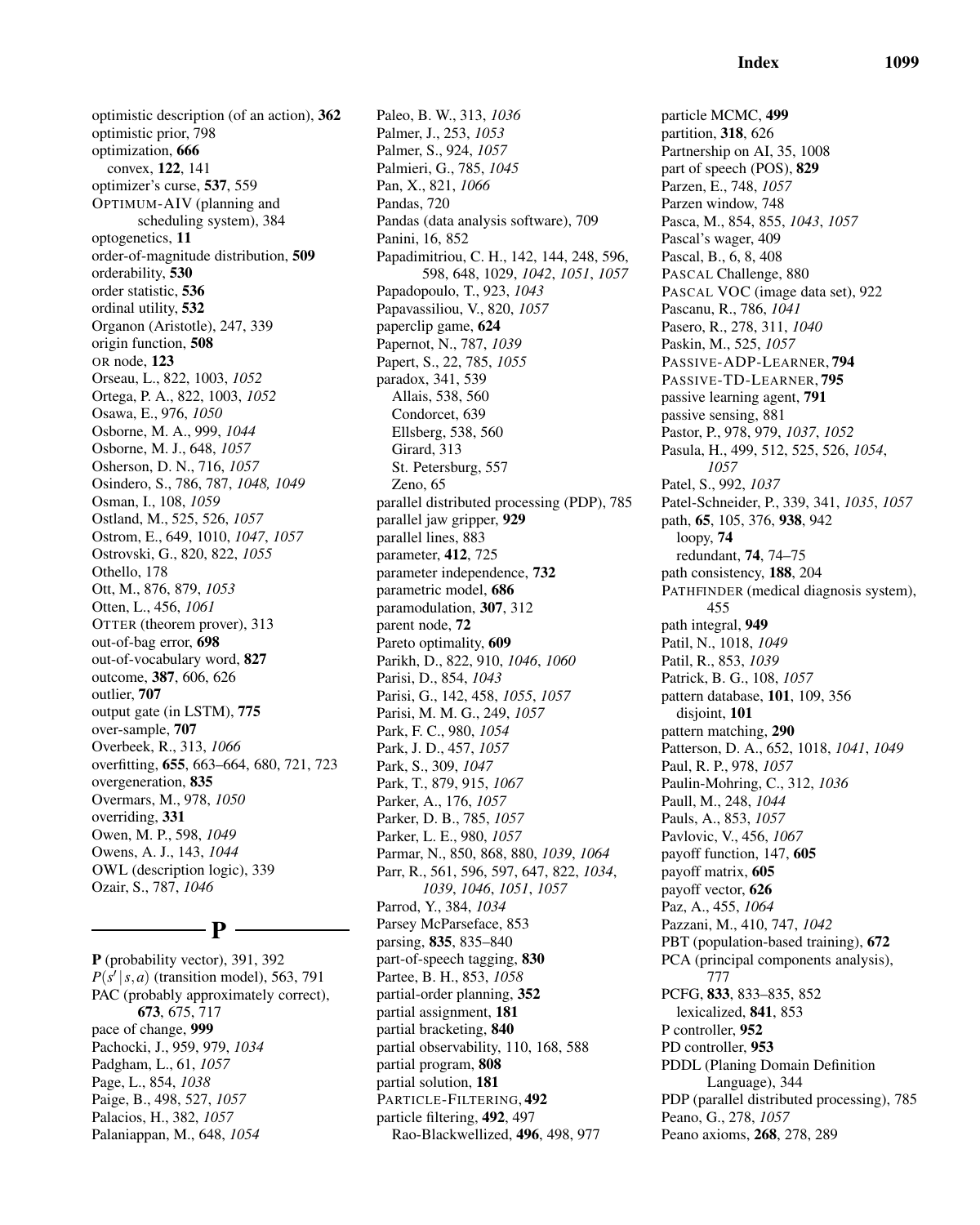Pearce, J., 207, *1057* Pearl, J., 17, 25, 62, 90, 107, 109, 142, 175, 176, 206, 413, 454–460, 747, 748, *1041*, *1045, 1046*, *1049, 1050*, *1057*, *1064* Pearlmutter, B. A., 1016, *1062* Pearson, K., 747, 787, *1057* PEAS description, 42, 44 Pease, A., 339, *1056*, *1058* Pecheur, C., 309, *1047* pedigree analysis, 455 Pednault, E. P. D., 380, 646, *1058* Pedregosa, F., 720, *1058* Peek, M. Y., 1013, *1044* PEGASUS (reinforcement learning algorithm), 817 Pei, J., 720, *1047* Peirce, C. S., 204, 278, 329, 341, *1058* Peleg, B., 648, *1058* Pelikan, M., 143, *1058* Pell, B., 384, *1056* Pemberton, J. C., 145, *1058* penalty, 57 Penberthy, J. S., 380, *1058* Peng, J., 820, *1058* Peng, L., 30, *1046*, *1053*, *1062* Penix, J., 309, *1047* Pennachin, C., 33, *1045* Pennington, J., 872, 878, *1058* Pennsylvania, Univ. of, 14 Penn Treebank, 829, 839, 877 Penrose, R., 983, *1058* Pentagon Papers, 560 people prediction, 931 Peot, M., 383, 457, *1058*, *1061* percept, 36 possible, 130 perception, 36, 270, 881–919 perceptron, 21, 785 convergence theorem, 21 learning rule, 683 representational power, 22 percept schema, 366 percept sequence, 36, 40, 41 Pereira, F., 26, 294, 340, 718, 719, 838, 840, 855, 877, *1034*, *1042*, *1046*, *1052*, *1058, 1059* Peres, Y., 497, 499, *1052*, *1054* perfect information, 147, 618 perfect recall, 619 performance element, 56 performance measure, 39, 40, 42, 60, 385, 529 Perkins, T., 316, *1062* Perov, Y., 527, *1054* perplexity, 879 Perrault, C. R., 646, *1040* persistence arc, 489 persistent failure model, 488

persistent variable, 1031 personal agent, 1015 perspective, 920 perspective projection, 883 Persson, K. A., 872, *1064* Pesch, E., 384, *1037* Peshkin, M., 144, *1065* pessimistic description (of an action), 362 Peters, J., 458, 979, *1050*, *1058* Peters, M. E., 879, *1058*, *1060* Peters, S., 853, *1042* Petersen, S., 820, 822, *1036*, *1055* Peterson, C., 458, *1058* Peterson, K., 963, 979, *1067* Petosa, N., 178, *1058* Petrie, K., 207, *1045* Petrie, T., 497, 748, *1035* Petrik, M., 820, *1053* Petron, A., 959, 979, *1034* Petrov, S., 839, 853, 989, *1034*, *1057* Pettersson, L., 822, *1038* Pezeshki, M., 849, *1067* Pfeffer, A., 176, 502, 525–527, 647, *1051*, *1058* Pfeifer, G., 342, *1043* Pfeifer, R., 1006, *1058* Pham, H., 787, *1058* phase transition, 249 Philips, A. B., 142, 206, *1055* Phillippy, A. M., 717, *1036* Phillips, E. H., 30, *1052* Philo of Megara, 247 philosophy, 6–8, 61, 981–1011 moral, 39 photogrammetry, 921 photometry, 886–888 photosensitive spot, 917 phrase structure, 833 physical game, 179 physicalism, 6 physical symbol system, 19 piano mover's problem, 942 Piantino, S., 1018, *1064* Piccione, C., 647, *1067* PICTURE (probabilistic programming language), 527 PID controller, 953 Pieper, G., 313, *1066* Pierson, E., 1009, *1040* Pietra, V. J. D., 878, *1038* pigeons, 13 Pineau, J., 598, 820, 979, *1044*, *1058*, *1061* Pinedo, M., 384, *1058* ping-pong, 179 pinhole camera, 883, 882–884 Pinkas, G., 206, *1058* Pinker, S., 252, 253, 278, 854, *1058*, *1060* Pinto, D., 855, *1058*

Pinto, L., 979, *1058* Pisa, tower of, 57 pit, bottomless, 210 Pitassi, T., 456, 995, 1009, *1035*, *1043*, *1066* Pitts, W., 16, 17, 20, 249, 750, 785, *1054* pixel, 882 PL-FC-ENTAILS?, 231 PL-RESOLUTION, 228 PLAN-ERS1 (planning and scheduling system), 384 PLAN-ROUTE, 242 PLANEX (planning agent), 383 Plankalkül, 14 plan monitoring, 372 PLANNER (logic programming language), 23, 311, 646 planning, 174, 344–384 and acting, 365–367 as refinement, 352 as satisfiability, 351 blocks world, 20 case-based, 382 classical, 344 conformant, 365, 367–370, 379, 382 contingency, 365, 370–371, 379 decentralized, 599 hierarchical, 356–365, 379 hierarchical task network, 357 history of, 380 linear, 380 Monte Carlo, 572 multibody, 599, 601–604 multieffector, 599 online, 365 reactive, 383, 968 regression, 350–351 route, 19 search space, 348–356 sensorless, 365, 367–370 planning graph, 352 plan recognition, 605 PlanSAT, 384 bounded, 384 Plappert, M., 959, 979, *1034* plateau (in local search), 113 Plato, 247, 340 Platt, J., 718, *1058* player (in a game), 605 playout, 161 playout policy, 161 Playter, R., 29, *1059* Plotkin, G., 312, *1058* Plummer, M., 747, *1058* Plunkett, K., 854, *1043* plurality voting, 640 Pluribus (poker program), 178, 622 ply, 148 Pnueli, A., 341, *1058*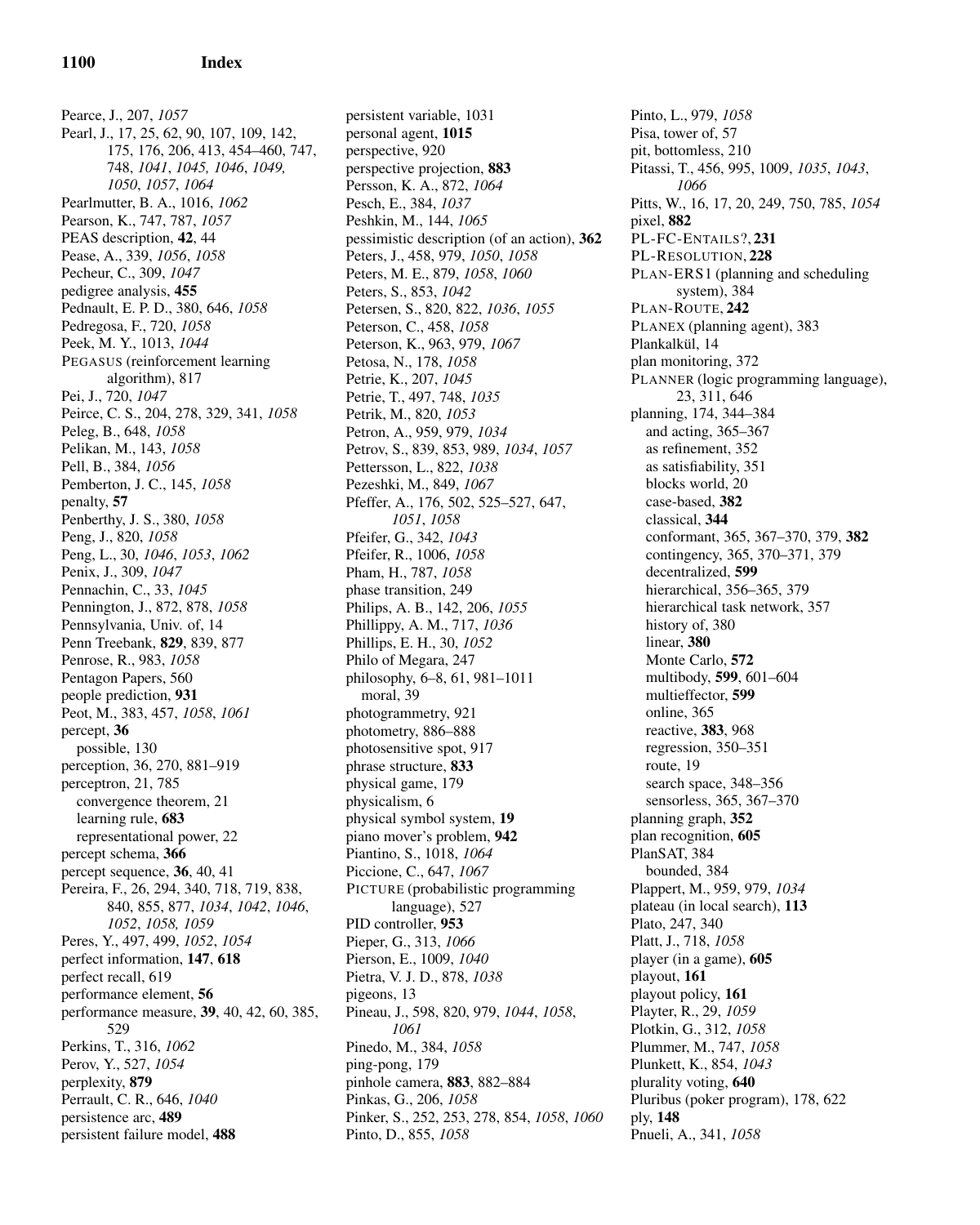poetry, 1 Poggio, T., 786, *1054* Pohl, I., 107, 108, *1058* pointwise product, 430 Poisson distribution, 509 poker, 178, 648 Poland, 340 Poli, R., 144, *1052*, *1058* policy, 160, 564, 595 dominating, 587 evaluation, 576, 791 gradient, 811 improvement, 576 iteration, 572, 576, 576–578, 596 asynchronous, 578 modified, 578 loss, 575 optimal, 564 proper, 566 search, 790, 810, 810–812 stochastic, 811 value, 811 POLICY-ITERATION, 577 polite convention, 985 Pollack, M. E., 646, *1040* Polosukhin, I., 850, 868, 880, *1064* polysemy, 873 polytree, 433, 434, 454, 470 Polyzotis, N., 311, *1051* POMCP, 594 POMDP (partially observable MDP), 588, 588–595 POMDP-VALUE-ITERATION, 593 Pomerleau, D. A., 923, 977, *1058* Ponce, J., 924, *1044* Ponte, J., 880, *1067* Poole, B., 787, *1058* Poole, D., 61, 456, 525, 527, 559, *1037*, *1050*, *1058*, *1067* pooling (in neural networks), 762 Popat, A. C., 852, 880, *1037* Popescu, A.-M., 855, *1043* Poppe, R., 1013, *1058* Popper, K. R., 409, 716, *1058* population-based training (PBT), 672 Porphyry, 341 Port-Royal Logic, 557 Porter, B., 343, *1064* portfolio, 379 Portner, P., 853, *1058* POS (part of speech), 829 pose, 905, 939 Posegga, J., 312, *1036* position, 147 positive example, 657 positive literal, 217 positivism, logical, 7 possibility theory, 460 possible percept, 130

possible world, 214, 246, 277, 327, 388, 501 Post, E. L., 248, *1058* post-decision disappointment, 559 POS tagging, 852 posterior probability, *see* probability, conditional potential (in MDPs), 570 Potts, C., 845, 880, *1037*, *1053* Pouget-Abadie, J., 787, *1046* Poulton, C., 1013, *1058* Poundstone, W., 647, *1058* Pourret, O., 456, *1058* Poverty of the Stimulus, 854 Powell, G., 959, 979, *1034* Powell, R., 30, 179, *1064* Powers, R., 648, *1061* Powley, E. J., 176, *1038* PPCA (probabilistic principal components analysis), 776 Prabhat., 30, *1052* Prabhavalkar, R., 849, *1039* Prade, H., 460, *1042* Pradhan, M., 421, 455, *1058* Pradhan, N., 526, *1036* Praet, J.-C., 559, *1036* Prager, J., 30, *1043* pragmatics, 846 Pratt, L., 719, *1064* Prawitz, D., 310, *1058* precedence constraint, 182 precomputation, 102 precondition, 345 missing, 372 precondition axiom, 245 predicate indexing, 284 predicate symbol, 257, 843 prediction, 130, 467–468, 496 predictive learning, 1017 preference, 387, 530 monotonic, 534 unknown, 553–556 preference elicitation, 533 preference independence, 543 preference learning, 931 preferred action, 355 premise, 217 president, 325 Presley, E., 325 Press, W. H., 142, *1058* Presta, A., 853, *1034* Preston, J., 1007, *1058* pretraining, 857, 871 Prettenhofer, P., 720, *1058* Price, B., 597, *1037* Price, E., 1009, *1047* Price Waterhouse, 383 Prieditis, A. E., 100, 109, *1058* Prince, A., 851, *1062*

principal components analysis (PCA), 777 *Principia Mathematica*, 18 principle of insufficient reason, 409 PRIOR-SAMPLE, 436 prioritized sweeping, 596, 796, 820 priority queue, 74 prior knowledge, 40, 41, 652 prior probability, 389, 407 prismatic joint, 929 prisoner's dilemma, 606 Pritzel, A., 979, *1053* privacy, 711, 1009 private value, 634 probabilistic agent, 386 probabilistically complete, 947 probabilistic context-free grammar (PCFG), 851 probabilistic principal components analysis (PPCA), 776 probabilistic roadmap (PRM), 946 probability, 3, 8, 25, 385–460, 1027–1028 axioms of, 393 conditional, 389, 396, 399, 407, 416 conjunctive, 416 density function, 391, 1027 distribution, 391, 427 history of, 411 judgments, 418 marginal, 395 model, 389, 1027 open-universe (OUPM), 508 prior, 389, 407 uninformative, 733 theory, 256, 386, 557 probability logic, 524 probability notation, 391 probably approximately correct (PAC), 673, 675, 717 PROBCUT (game-tree search algorithm), 159 probit, 424, 455 problem, 65, 105 assembly sequencing, 70, 107 bandit, 581, 597, 798 conformant, 126 constrained optimization, 121, 185 8-puzzle, 97, 100 formulation, 64, 66 generator, 57 halting, 282 inherently hard, 1024–1025 million-queens, 197, 206 *n*-queens, 236 optimization, 110 piano movers, 977 real-world, 66 relaxed, 99, 100, 353 robot navigation, 70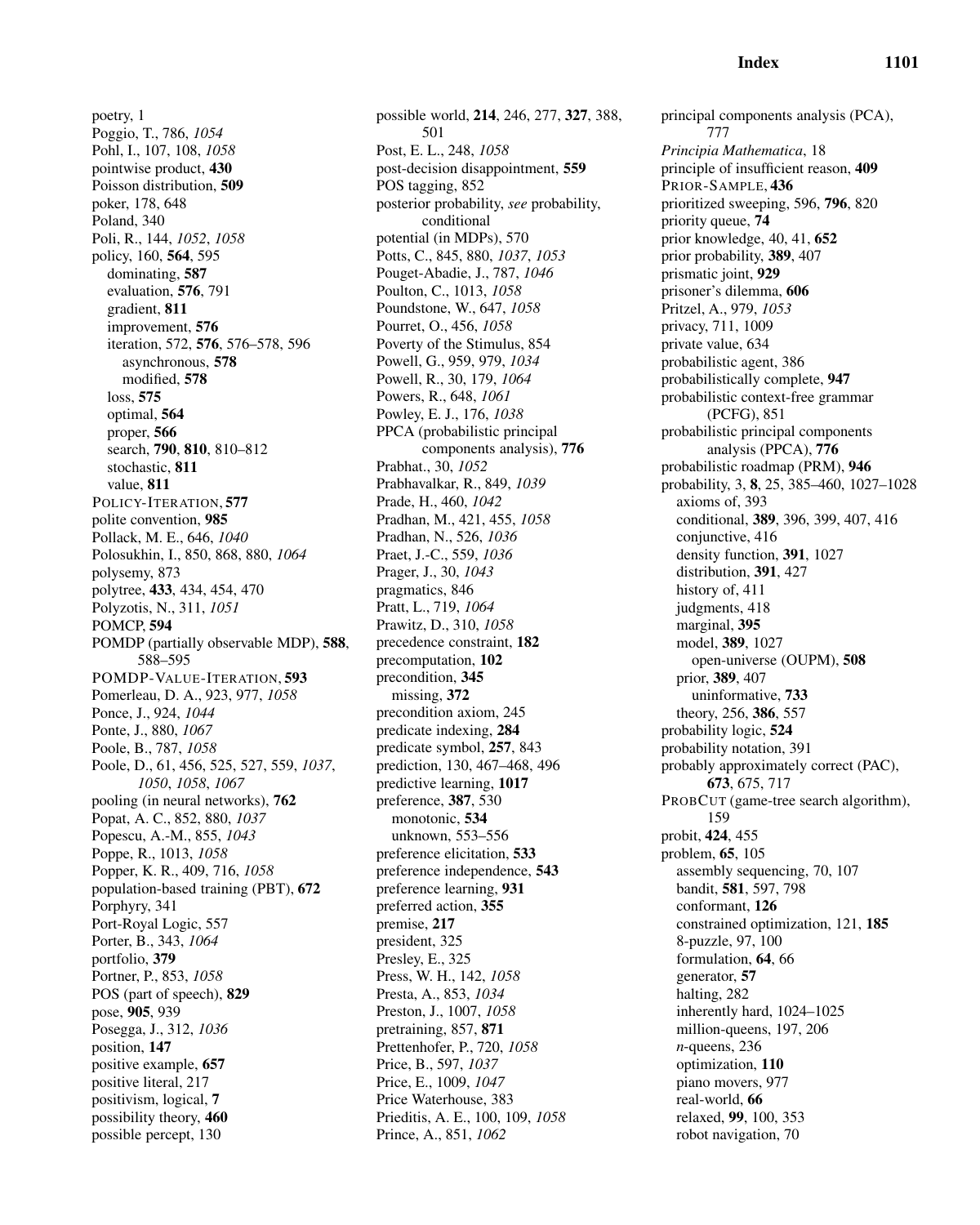sensorless, 126 solving, 22 standardized, 66 touring, 70 traveling salesperson, 107, 109 underconstrained, 236 VLSI layout, 70, 115 Procaccia, A. D., 649, *1037* procedural approach, 210, 251 procedural attachment, 331 PROCEED, 83 PRODIGY (planning system), 382 production system, 50, 292, 310, 311 product rule, 390, 399 programming language, 251 progression (in planning), 349, 379 Prolog, 23, 294, 311, 380 Prolog Technology Theorem Prover (PTTP), 312 proof, 223 proper policy, 566 property (unary relation), 254 proposal distribution, 447 adaptive, 523 proposition probabilistic, 388–395 symbol, 217 propositional attitude, 326 propositionalization, 281, 309 propositional logic, 208, 217–222, 246, 251 proprioceptive sensor, 929 Prosser, P., 205, *1058* protein design, 70 provably beneficial, 623 Provan, G. M., 421, 455, *1058* PROVER9, 313 Provost, F., 990, *1043* Pruksachatkun, Y., 880, *1065* pruning, 90, 146, 152, 663, 698 forward, 159 futility, 176 in contingency problems, 167 pseudocode, 1031 pseudoexperience, 796 pseudoinverse, 680 pseudoreward, 807 PSPACE, 384, 1025 psychological experiment, 2 psychological reasoning, 343 psychology, 12–14 experimental, 12 psychophysics, 924 PTTP (Prolog Technology Theorem Prover), 312 public key encryption, 309 Puget, J.-F., 207, *1045* Pullum, G. K., 278, 853, 854, *1048*, *1058* Puma (robot arm), 976

Purdom, P., 207, *1038* pure strategy, 606 pure symbol, 233 Puterman, M. L., 61, 596, 598, *1058* Putnam, H., 233, 248, 303, 310, 410, 527, *1041*, *1058* Pyro (probabilistic programming language), 526 Pyrros, A., 916, *1042* PySC2 (machine learning software), 822 Python, 259 PyTorch (machine learning software), 526, 720, 1021

# Q

 $Q(s, a)$  (value of action in state), 802 Q-function, 545, 568, 790 Q-learning, 790, 802, 810, 925 Q-LEARNING-AGENT, 803 Q-VALUE, 569 QA3 (logical reasoning system), 278 QALY (quality-adjusted life year), 534, 559 Qian, H., 1009, *1036* QUACKLE (Scrabble program), 179 quadratic programming, 693 Quake III, 28, 30 qualia, 985 qualification problem, 241, 385, 982 qualitative physics, 321, 342 qualitative probabilistic network, 460, 542 quality-adjusted life year (QALY), 534, 559 quantification, 845 quantifier, 260, 278 existential, 262 in logic, 260–264 nested, 263 universal, 260–262, 280 quantum computing, 15 quasi-logical form, 846 query (logical), 266 query (probabilistic), 395 query variable, 427 query vector (in transformers), 869 question answering, 850, 880 visual (VQA), 28, 910 queue, 74 FIFO, 74 LIFO, 74 priority, 74 Quevedo, T., 175 quiescence, 158 Quigley, A., 1013, *1066* Quillen, D., 979, *1052* Quillian, M. R., 341, *1058* Quine, W. V., 279, 320, 339, 340, *1058* Quinlan, J. R., 715, 716, *1058*

Quinlan, S., 978, *1059* Quirk, R., 853, *1059* QXTRACT (information extraction system), 855

# R

R (statistical software), 720 R1 (expert system), 23, 292, 311 Rabani, Y., 143, *1059* Rabe, M. N., 309, *1035* Rabideau, G., 383, *1044* Rabiner, L. R., 497, *1059* Rabinovich, Y., 143, *1059* Rabinowitz, N. C., 30, 179, *1049* radar, 10, 928 Radford, A., 777, 879, *1059* Raedt, L. D., 525, *1050* Raffel, C., 879, *1059* Rafferty, A. N., 598, *1059* Ragan-Kelley, J., 1016, *1053* Raghavan, M., 994, 1009, *1050* Raghavan, P., 850, 854, *1054* Raghu, M., 787, *1058* Rahwan, T., 648, *1059* Raibert, M., 29, *1059* Raiffa, H., 10, 539, 559, 560, 647, *1050*, *1053* Rajamani, S. K., 527, *1040*, *1048* Rajan, K., 29, 383, *1049* Raji, I. D., 995, *1055* Rajpurkar, P., 880, *1059* Raju, B., 119, 143, *1055* Ramage, D., 992, *1037* Ramamurthy, K. N., 995, 996, 1009, 1010, *1036*, *1047* Ramsey, F. P., 10, 409, 558, *1059* Ramsundar, B., 499, 720, *1043*, *1059* RAND Corporation, 560, 596 random-restart hill climbing, 113 random forest, 697, 718 randomForest (machine learning software), 698 randomization, 37, 51 randomized controlled trial, 453 randomized weighted majority algorithm, 703 random restart, 234 random search, 672 random variable, 390, 417 basic, 503 continuous, 391, 422, 455 indexed, 525 random walk, 138, 480 range (of a random variable), 390 range finder, 927 laser, 928 range sensor array, 933 Ranzato, M., 786, *1049*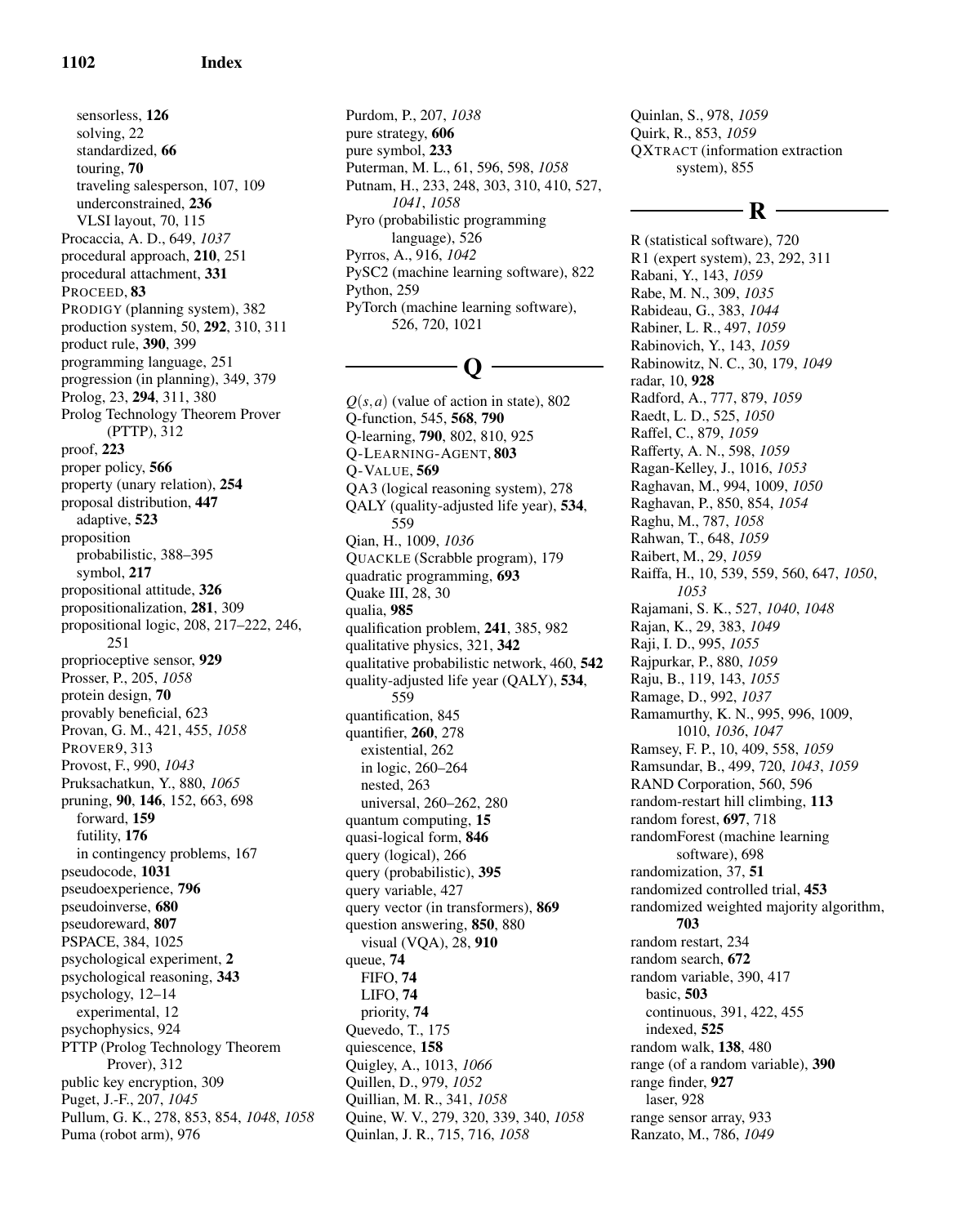Rao, A., 62, *1066* Rao, B., 498, *1048* Rao, D. A. S., 998, *1059* Rao, K., 849, *1039* Rao-Blackwellization, 496 Raphael, B., 107, 311, *1046, 1047*, *1059* Raphson, J., 142, 717, *1059* rapidly exploring random trees (RRT), 947 rapid prototyping, 294 Raschka, S., 720, *1059* Raschke, U., 976, *1040* Rashevsky, N., 17, 785, *1059* Rasmussen, C. E., 748, *1059* Rassenti, S., 649, *1059* rating, 505 Ratinov, L., 878, *1064* Ratio Club, 16 rational agent, 4, 3–4, 36, 39, 39–40, 55, 60, 61, 557 rational decision, 387 rationalism, 855 rationality, 1, 39–40 Boltzmann, 814 individual, 627 limited, 4, 328 perfect, 4 rational thought, 3 Ratliff, N., 951, 963, 966, 978, 979, *1059*, *1067* Ratnaparkhi, A., 852, *1059* Ratner, D., 106, *1059* rats, 13 Rauber, J., 787, *1039* Rauch, H. E., 497, *1059* Rawal, A., 119, 143, *1055* Ray, A., 959, 979, *1034* Ray, B., 719, *1046* Rayson, P., 852, *1052* Rayward-Smith, V., 108, *1059* Razavi, A., 787, *1049* RBFS (recursive best-first search), 93–95, 105 RDF (Resource Description Framework), 339 R´e, C., 524, *1041* reachable set, 361 reached (states in search), 72 reactive planning, 383, 968 Real, E., 787, *1059* real-world problem, 66 realizability, 670 reasoning, 3, 19, 208 default, 333–335, 459 logical, 222–237 probabilistic, 395–397, 427–435 approximate, 435–449 receiver operating characteristic (ROC) curve, 710

receptive field, 762 Rechenberg, I., 143, *1059* Recht, B., 716, *1067* recombination, 115 recommendation, 502 recurrent neural network (RNN), *see* neural network, recurrent RECURSIVE-BEST-FIRST-SEARCH, 93 recursive best-first search (RBFS), 93–95, 105 recursive estimation, 466 Reddy, R., 17 reduction, 433, 1029 Rees, M., 33 Reeves, C., 108, *1059* Reeves, D., 649, *1065* reference class, 409 reference count, 92 referential transparency, 327 refinement (in hierarchical planning), 357 reflectance, 905 reflection, 886 REFLEX-VACUUM-AGENT, 49 reflex agent, 49, 49–51, 60, 564, 790 Reformer (natural language software), 877, 879 refutation, 223 refutation completeness, 303 Regan, N., 177, *1060* Regin, J., 205, *1059* region, 944 regional proposal network (RPN), 900 region of interest, 900 regression (in machine learning), 652 linear, 677, 717, 729 Bayesian, 732–734 tree, 665 regression (in planning), 350, 349–351, 379 regression search, 350 regret, 704 regularization, 671, 680, 702, 771, 1002 regularization function, 671 Reid, D. B., 526, *1059* Reid, M., 98, 107, *1051* Reif, J., 977, 979, *1038*, *1059* reification, 317 REINFORCE (reinforcement learning algorithm), 812 reinforcement, 789 reinforcement learning, 10, 164, 595, 653, 789, 789–822, 979 active, 791, 797–803 Bayesian, 800 deep, 784, 806 distributed, 646 generalization in, 803–810 hierarchical, 807, 1014 inverse, 34

cooperative, 648 model-based, 790 model-free, 790 multiagent, 646 off-policy, 802 on-policy, 802 passive, 791, 791–797 relational, 820 Reingold, E. M., 205, *1037* Reingold, O., 1009, *1043* Reinsel, G., 497, 787, *1037* Reiter, M. K., 1009, *1064* Reiter, R., 250, 341, 381, 597, *1037*, *1059* REJECTION-SAMPLING, 438 rejection sampling, 437 adaptive, 457 relation (in CSPs), 180 relation (in logic), 254 relational probability model (RPM), 502 relaxed problem, 99, 100, 353 relevance, 219 relevant action, 350 ReLU, 752 Remolina, E., 29, *1035* Remote Agent, 309, 355, 384 Remote Agent (planning agent), 29 Ren, S., 786, *1047* renaming, 287 RENDER-NOISY-IMAGE, 519 rendering model, 881 Renner, G., 143, *1059* R´enyi, A., 410, *1059* repeated game, 608, 614 replanning, 365, 371–374, 383 representation, *see* knowledge representation atomic, 59 contextual, 873 factored, 59 structured, 59 representation theorem, 543 REPRODUCE, 119 resampling, 492 reserve bid, 634 residual (in neural networks), 764 residual network, 764 ResNet-50 model, 781 Resnick, C., 920, *1043* Resnick, P., 29, *1059* resolution, 19, 21, 226, 225–229, 247, 298–310 closure, 228, 304 completeness proof for, 303 input, 308 linear, 308 strategies, 308–309 resolvent, 225, 300 resource constraint, 374 resources, 374–379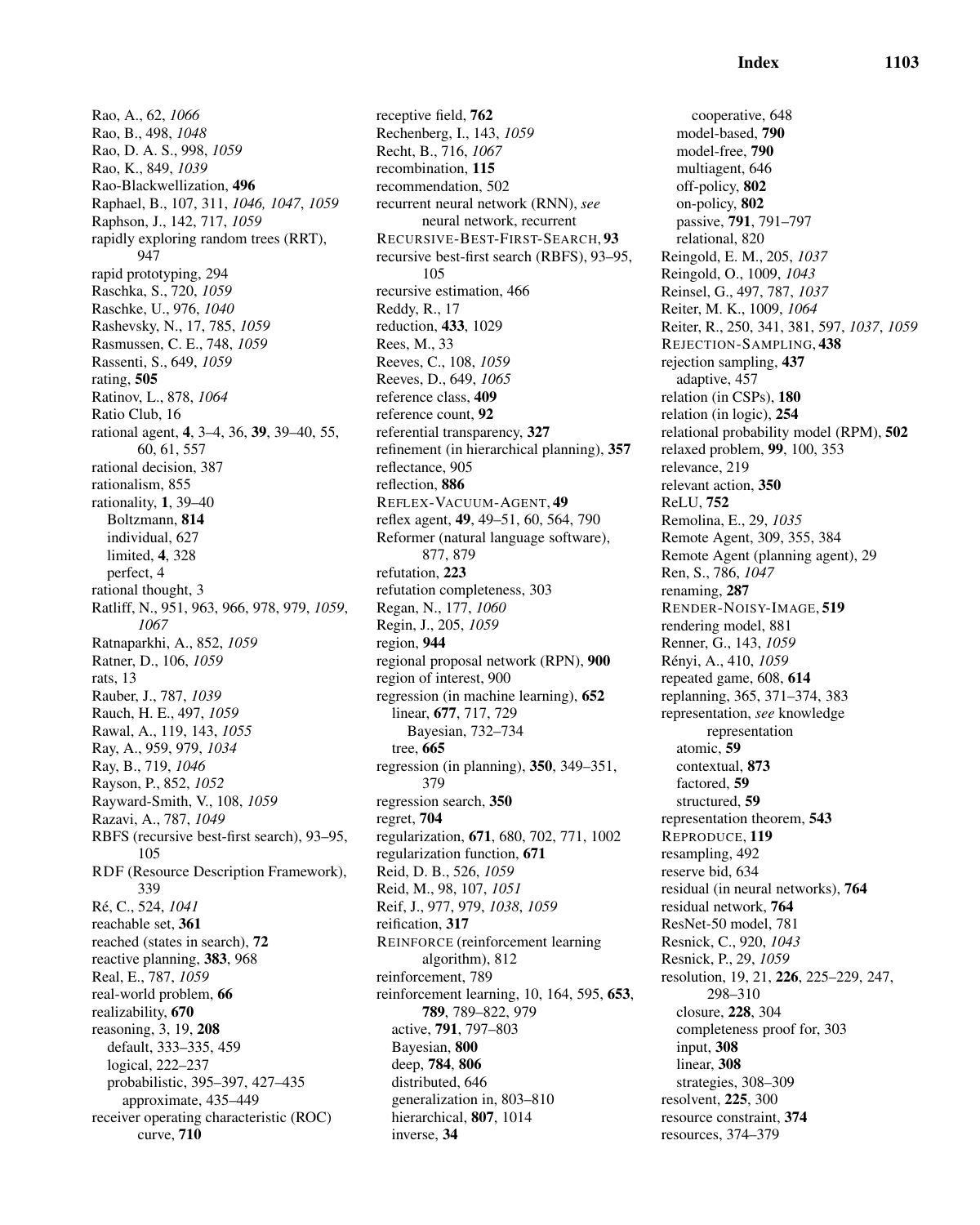response, 13 restaurant hygiene inspector, 170 result, 345 Rete algorithm, 292 retiming, 951 retrograde, 161 reusable resource, 375 revelation principle, 635 revenue equivalence theorem, 636 Reversi, 178 revolute joint, 929 reward, 57, 563, 595, 789 additive, 566 discounted, 565 function, 1014 hyperbolic, 598 shaping, 807 sparse, 790 reward-to-go, 792 rewrite rule, 1030 Rezende, D. J., 787, *1059* RGB (red, green, blue), 888 Riazanov, A., 312, 313, *1059* Ribeiro, F., 179, *1064* Ribeiro, M. T., 719, *1059* Ribeiro-Neto, B., 850, *1035* Riccati equation, 955 Rice, T. R., 558, *1055* Richards, J. T., 996, 1009, *1036* Richardson, K., 876, 880, *1040* Richardson, M., 525, *1059* Richardson, S., 457, *1045* Richt´arik, P., 992, *1051* Richter, S., 381, *1059* Riddell, A., 458, 527, 747, *1039* ridge (in local search), 112, 113 Ridley, M., 143, *1059* Riedmiller, M. A., 784, 790, 820, 822, *1055* Riesbeck, C., 23, 311, *1039*, *1060* Riley, J., 649, *1059* Riley, P., 719, *1059* Riloff, E., 855, *1049*, *1059* Ringgaard, M., 877, *1059* Rink, F. J., 455, *1056* Rintanen, J., 381–384, *1059* Ripley, B. D., 720, *1059* Rish, I., 456, *1041* risk aversion, 535 risk neutrality, 536 risk score, 993 risk seeking, 535 Rissanen, J., 716, *1059* Ristenpart, T., 1009, *1064* Ritov, Y., 525, 526, *1057* Rivest, R., 107, 716, 717, 1029, *1040*, *1049*, *1059* Rivest, Shamir, and Adelman (RSA), 309 RMS (root mean square), 1029

RNN (recurrent neural network), *see* neural network, recurrent Robbins, H., 585, 597, 717, *1052*, *1059* Robbins algebra, 313 ROBERTA (natural language system), 781, 875–877, 879 Roberts, A., 879, 920, *1043*, *1059* Roberts, G., 1006, *1043* Roberts, L. G., 921, *1059* Robertson, N., 206, *1059* Robertson, S. E., 410, *1059* Robins, J., 458, *1059* Robinson, A., 279, 310, 313, *1059* Robinson, G., 312, *1066* Robinson, J. A., 19, 248, 278, 303, 311, *1059* Robinson, S., 107, *1059* RoboCup, 976 robopocalypse, 1001 robot, 925, 925–927, 975 hexapod, 968 mobile, 927 navigation, 70 rights, 1010 soccer, 146, 650 robotics, 2, 487, 925–980 robotic soccer, 179 robust control theory, 801 Roche, E., 854, *1059* Rochester, N., 18, 19 Rock, D., 998, *1038* Rock, I., 924, *1059* Rodr´ıguez, H., 852, *1054* Rodriguez, K., 1013, *1066* R¨oger, G., 107, 381, *1047*, *1061* Rogue One, 915 Rohlfshagen, P., 176, *1038* ROI pooling, 900 Rokicki, T., 106, *1059* Rolf, D., 248, *1059* Rolf, E., 1009, *1053* Rolland, N., 526, *1046* rollout, 161 Rolnick, D., 30, 787, *1059* Romania, 63, 181 Romanovskii, I., 647, *1059* Romero, J., 30, *1052* Rong, Z., 872, *1064* Roossin, P., 880, *1038* root mean square (RMS), 1029 Ros, G., 822, *1059* Rosen, C., 976 Rosenblat, A., 1009, *1039* Rosenblatt, F., 21, 717, 785, 921, *1037*, *1045*, *1059* Rosenblatt, M., 748, *1059* Rosenblitt, D., 380, *1054* Rosenbloom, P. S., 292, 311, 382, *1052* Rosenblueth, A., 16, *1059*

Rosenbluth, A., 142, 457, *1055* Rosenbluth, M., 142, 457, *1055* Rosenschein, J. S., 649, 650, *1060*, *1063* Rosenschein, S. J., 61, 249, 250, *1049*, *1060* Rosenthal, G. D., 559, *1050* Ross, G., 9, *1060* Ross, S., 410, 979, 1029, *1060* Rosse, C., 316, *1062* Rossi, F., 204, 205, 207, *1035*, *1037*, *1060* Roth, A., 1009, *1036*, *1039*, *1043* Roth, D., 457, 527, *1041*, *1060* Roughgarden, T., 648, *1057* Roussel, P., 278, 311, *1040*, *1060* route finding, 69 rover, 927 Roveri, M., 381–383, *1036*, *1040* Rowat, P. F., 977, *1060* Roweis, S. T., 455, 498, *1060* Rowley, H., 922, *1060* row player, 606 Roy, B. V., 596, *1041* Roy, D., 526, *1034*, *1046* Roy, N., 598, 979, *1049*, *1060*, *1063* Rozonoer, L., 717, *1034* RPM (relational probability model), 502 RRT (rapidly exploring random trees), 947, 978 RRT<sup>∗</sup> , 948 RSA (Rivest, Shamir, and Adelman), 309 Ruan, P., 597, *1062* Rubik's Cube, 98, 100, 106 Rubin, D., 458, 497, 498, 748, *1042*, *1045*, *1060* Rubin, J., 1009, *1064* Rubinstein, A., 598, 647, 648, 650, *1034*, *1057*, *1060* Rubinstein, B. I., 1009, *1056* Ruder, S., 875, 879, *1048*, *1060* Ruderman, A., 30, 179, *1049* rule, 217 causal, 418 condition–action, 50 default, 334 diagnostic, 418 if–then, 50, 217 implication, 217 situation–action, 50 rule-based system, 459 Rumelhart, D. E., 24, 785, *1060* Ruml, W., 108, 109, *1038*, *1047*, *1063*, *1066* Rummery, G. A., 820, *1060* Rush Hour (puzzle), 68 Ruspini, E. H., 459, *1060* Russakovsky, O., 786, *1060* Russell, A., 107, *1042* Russell, B., 7, 17, 18, 310, *1065* Russell, J. G. B., 559, *1060*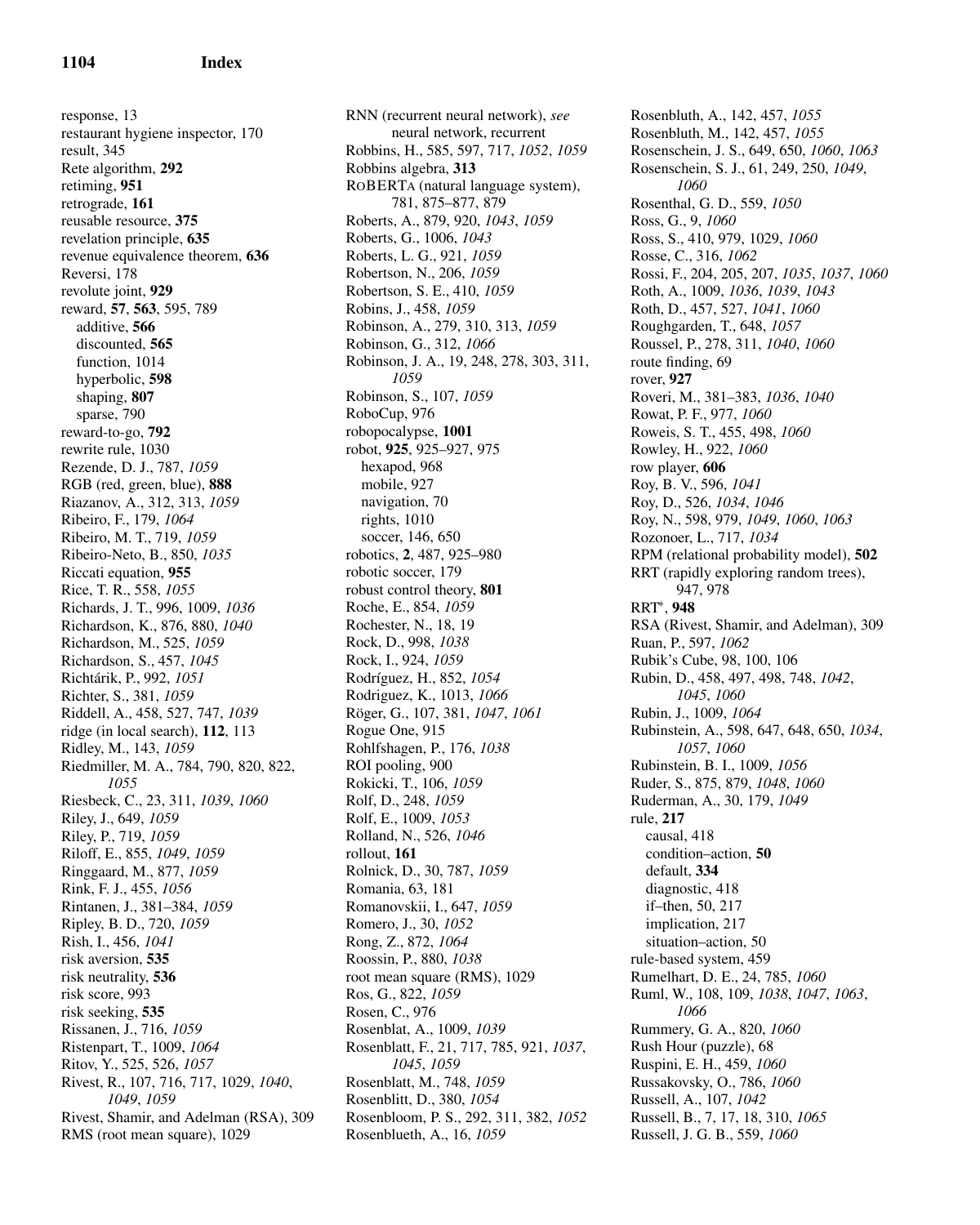Russell, J. R., 313, *1056* Russell, S. J., 62, 108, 109, 144, 175, 176, 249, 298, 321, 382, 497–499, 512, 525–527, 561, 596–598, 647, 648, 748, 820–822, 977, 1019, 1020, *1034–1036*, *1041–1044*, *1046–1048*, *1050*, *1054–1057*, *1060*, *1062, 1063*, *1066, 1067* Russo, C., 526, *1046* Rustagi, J. S., 458, *1060* Rusu, A. A., 820, 822, *1055* Ruzzo, W. L., 853, *1046* Ryan, M., 279, *1048* Rzepa, H. S., 340, *1056*

 $-\mathbf{S}$  -

Saad, F., 526, 527, *1040*, *1060* Sabharwal, A., 248, 381, 850, *1040*, *1046*, *1048* Sabin, D., 205, *1060* Sabri, K. E., 313, *1060* Sacerdoti, E. D., 380, 382, *1060* Sackinger, E., 26, 786, 922, *1052* Sadeghi, F., 979, *1060* Sadeh, N. M., 649, *1035* Sadigh, D., 964, 979, *1060* Sadik, A., 820, 822, *1036*, *1055* Sadler, M., 177, *1060* Sadri, F., 340, *1060* Saeed, M., 719, *1046* safe exploration, 960 safety engineering, 1001 Sagae, K., 853, *1060* Sagiv, Y., 311, *1035* Saha, D., 996, 1009, *1036* Sahami, M., 852, *1051*, *1060* Sahin, N. T., 253, *1060* Sainath, T., 849, 854, *1039*, *1048* SAINT (mathematical problem solver), 20, 144 St. Petersburg paradox, 557 Sakuta, M., 176, *1060* Salakhutdinov, R., 526, 787, 879, *1052*, *1062*, *1066* Salesforce, 1017 Salib, M., 713, 719, *1038* Salido, M. A., 205, 207, *1035* Salisbury, J., 978, *1054* Salmond, D. J., 498, *1046* Salomaa, A., 852, *1060* Salvatier, J., 28, *1046* Salzmann, M., 787, *1066* SAM (theorem prover), 313 Samadi, M., 109, *1060* Samet, H., 717, *1060* Sammut, C., 820, *1060* Samothrakis, S., 176, *1038* sample complexity, 674

sample size disparity, 995 sample space, 388 sampling, 435–441, 1029 adaptive, 457 correlated, 812, 821 direct, 436 rejection, 437 Samsung, 924 Samuel, A., 17–19, 33, 62, 177, 715, 819, 820, *1060* Samuel, S., 527, *1048* Samuelson, L., 647, *1054* Samuelson, W., 649, *1059* Sanchez-Lengeling, B., 920, *1060* Sanders, P., 108, *1042* Sandholm, T., 30, 178, 647–649, 790, *1038*, *1045*, *1060* Sang, T., 456, *1060* Sanna, R., 785, *1045* Sanskrit, 338, 852 Santorini, B., 829, 852, *1054* SAPA (planning system), 383 Sapir, E., 824, *1060* Sapir–Whorf hypothesis, 252 Saraswat, V., 205, *1064* Sarawagi, S., 855, *1060* Sargent, T. J., 821, *1060* SARSA (state-action-reward-state-action), 802 Sartre, J.-P., 646, *1060* Sastry, G., 821, *1060* Sastry, S., 61, 526, 817, 821, 964, 979, *1047*, *1056, 1057*, *1060* SAT, 223 Satheesh, S., 786, *1060* Satia, J. K., 598, *1060* satisfaction (in logic), 214 satisfiability, 222, 248 satisfiability threshold conjecture, 236 satisficing, 10, 90 SATMC (logical reasoning system), 250 Sato, T., 311, 525, *1060*, *1063* SATPLAN, 244 Sattigeri, P., 996, 1009, *1036* saturation, 304 SATZ (logical reasoning system), 248 Saul, L. K., 458, 787, *1049*, *1060* Saund, E., 852, *1060* Saunders, W., 821, *1060* Saurous, R. A., 526, *1064* Savage, L. J., 394, 409, 558, *1060* Savani, Y., 787, *1065* Savva, M., 822, *1060* Saxe, A. M., 786, *1046* Saxe, R., 821, *1035* Saxena, N., 1009, *1055* Sayre, K., 982, *1060* scaled orthographic projection, 885

scanning lidar, 928 Scarcello, F., 207, 342, *1043*, *1046* scene, 882 Scha, R., 840, *1037* Schaal, S., 979, *1035*, *1058* Schabes, Y., 840, 854, *1058, 1059* Schaeffer, J., 88, 108, 109, 177, 647, *1034*, *1036*, *1040*, *1043*, *1060* Schäfer, A. M., 821, 1047 Schank, R. C., 23, *1060* Schapire, R. E., 700, 718, 852, *1044*, *1060, 1061* Scharir, M., 977, *1061* Scharre, P., 1008, *1061* Schaub, T., 341, *1042* Schauenberg, T., 647, *1036* scheduling, 374, 376, 374–378 Scheines, R., 747, *1062* schema (in a genetic algorithm), 117 Schervish, M. J., 410, *1042* Schickard, W., 6 Schlaefer, N., 30, *1043* Schlenoff, C. I., 979, *1054* Schmid, C., 922, *1061* Schmid, M., 30, 178, *1053*, *1056* Schmidhuber, J., 787, 788, *1045*, *1048*, *1061* Schmidt, G., 384, *1037* Schmitt, S., 178, *1061* Schneegaß, D., 821, *1047* Schneider, J., 817, 822, 979, *1034, 1035*, *1038* Schnitzius, D., 384, *1041* Schnizlein, D., 648, *1065* Schoenberg, I. J., 785, *1056* Schoenick, C., 850, *1040* Schofield, M., 176, *1061* Schölkopf, B., 458, 718, 1040, 1041, *1058*, *1061* Schomer, D., 253, *1060* Schön, T. B., 499, 1053 Schöning, T., 248, 1061 Schoppers, M. J., 383, *1061* Schrag, R. C., 207, 248, *1035* Schraudolph, N. N., 177, *1061* Schrauwen, B., 29, *1064* Schrittwieser, J., 27, 30, 155, 174, 177, 178, 820, 822, *1036*, *1061* Schröder, E., 248, 1061 Schrödl, S., 109, 1043 Schubert, L. K., 339, *1049* Schulman, J., 821, 822, 978, 979, 1010, *1034*, *1038*, *1044*, *1061* Schultes, D., 108, *1042* Schultz, K., 527, *1054* Schultz, W., 822, *1061* Schulz, D., 526, 977, *1038*, *1061* Schulz, S., 312, 313, *1061*, *1063* Schumann, J., 312, *1042*, *1052*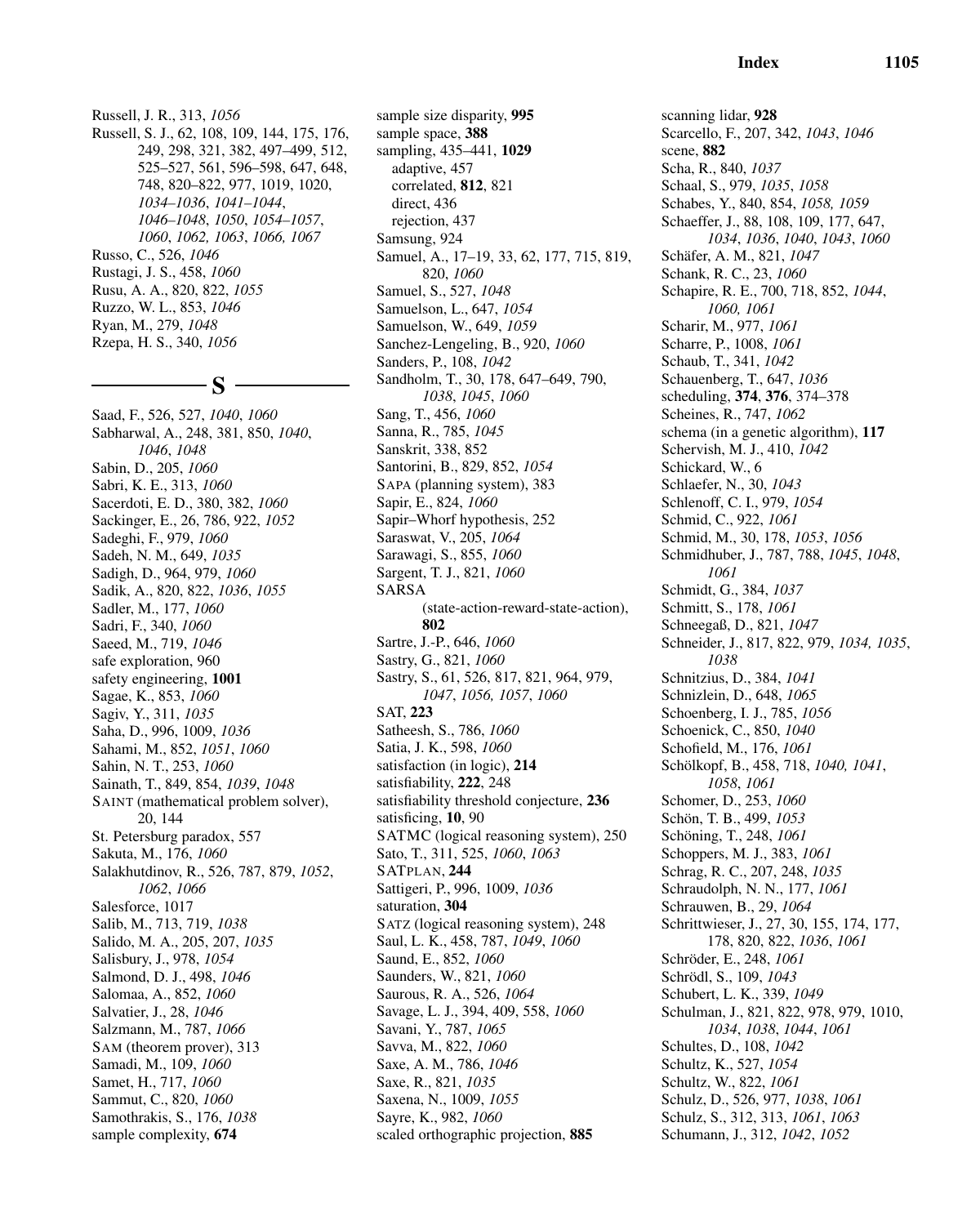Schuster, M., 29, 783, 850, 865, 878, *1039*, *1049*, *1066* Schutt, R., 718, *1057* Sch¨utze, H., 850, 852, 854, *1054*, *1061* Schwartz, J. T., 977, *1061* Schwartz, R., 877, *1046* Schwartz, S. P., 339, *1061* Schwartz, W. B., 410, *1046* Schwing, A., 909, 916, *1034*, *1042* scientific discovery, 716 Scikit-Learn (machine learning software), 720, 1021 SCIPY (scientific software), 1021 Sciuto, C., 787, *1066* Scott, D., 524, *1061* Scrabble, 179 scruffy *vs.* neat, 24 Sculley, D., 713, 719, *1038* search, 22, 53 A\*, 85–90 algorithm, 71 alpha–beta, 152–155, 174, 175 B\*, 175 backtracking, 80, 195–197, 199, 203 beam, 92, 106, 115, 159, 831, 836, 868 local, 115 stochastic, 115 best-first, 73, 105 bidirectional, 82, 96–97, 109 breadth-first, 76, 76–77, 105, 358 conformant, 126–130 continuous space, 119–122, 142 cutting off, 158–160 depth-first, 78, 78–80, 105, 358 depth-limited, 80, 80 greedy best-first, 85, 85 heuristic, 107 hill-climbing, 111–114, 138 in a CSP, 191–199 incremental belief-state, 129 informed, 63, 84, 84–105 iterative deepening, 80, 80–82, 105, 107, 155, 158, 358 iterative deepening A<sup>∗</sup> , 108 learning to, 103 local, 110–119, 142, 206, 235–236, 247, 248 greedy, 112 local, for CSPs, 197–199 local beam, 115 memory-bounded, 92–95, 108 memory-bounded A\*, 95, 95, 109 minimax, 148, 148–152 nondeterministic, 122–125 online, 134, 134–141, 144–145 partially observable, 126–134 policy, 790, 810, 810–812 problem, 942 quiescence, 158

real-time, 145, 156–160 recursive best-first, 93–95 recursive best-first (RBFS), 108 simulated annealing, 114–115 stochastic beam, 115 systematic, 75 tabu, 142, 198 tree, 71, 147 uniform-cost, 77, 77–78, 105 uninformed, 63, 76–84, 105, 107 weighted A<sup>\*</sup>, 91 search tree, 71, 147 Searle, J. R., 11, 985, 1007, *1061* secure aggregation, 992 Sedgewick, R., 1029, *1061* Sedol, L., ix, 813 Sefidgar, Y. S., 967, 979, *1061* Segal, A., 992, *1037* Segaran, T., 649, 720, *1061* segmentation (of an image), 894 Seipp, J., 381, *1061* Sejnowski, T., 177, 788, *1047*, *1061* selection (in evolutionary algorithms), 116 selection policy (in game tree search), 161 selection problem, 586 Self, M., 748, *1039* self-attention, 868 self-occlusion, 896 Selfridge, O. G., 18 Sellart, L., 822, *1059* Selman, B., 142, 206, 248, 249, 341, 381, *1046*, *1050*, *1061* Selsam, D., 527, *1054* semantic interpretation, 843–844, 853 semantic network, 329, 329–331, 337, 341 semantics, 214, 833, 841 database, 265, 297, 345, 502 logical, 246 Semantic Web, 339 semi-Markov decision process, 809 semidecidable, 282, 310 semidynamic environment, 46 semisupervised learning, 705 semisupervised parsing, 840 Senges, M., 1011, *1057* Seni, G., 718, *1061* Senior, A., 779, 787, 849, 854, *1048*, *1064* sensitivity analysis, 552 sensor, 36, 43, 882 active, 927 lidar, 43, 917, 928 passive, 927 sonar, 927 tactile, 928 ultrasound, 43 sensor array, 933

sensor failure, 487 sensorless planning, 365, 367–370 sensor model, 52, 461, 464, 474, 481, 496, 588, 932 Sensory Graphplan (SGP), 383 sentence atomic, 217, 260, 260, 264 complex, 217, 260 in a KB, 209, 246 natural language, 823, 834 as physical configuration, 216 sentiment analysis, 826, 863 Seo, H., 822, *1052* Seo, M., 880, *1061* separator (in Bayes net), 402 Seppi, K. D., 596, *1066* sequence-to-sequence model, 865 sequence form, 621 sequential decision problem, 562–572, 596 sequential environment, 45 sequential importance sampling with resampling (SIR), 498 serendipity, 374 Sergot, M., 340, *1051* serializable subgoals, 355 Servant of Philon, 976 Seshia, S. A., 964, 979, *1060* set (in first-order logic), 269 set-cover problem, 353 Seth, K., 992, *1037* SETHEO (theorem prover), 312 set of support, 308 set partitioning problem, 631 Settle, L., 313, *1046* Settlers of Catan, 151 Seung, H. S., 979, *1063* Severini, S., 1018, *1042* Severyn, A., 853, *1034* SEXTANT (deep space navigation system), 29 Seymour, P. D., 206, *1059* SGD (stochastic gradient descent), 679, 765 SGP (Sensory Graphplan), 383 Sha, F., 877, *1039* Shachter, R. D., 455–457, 533, 558, 596, *1061*, *1063* Shadow Dexterous Hand, 930 Shafer, G., 459, *1061* shaft decoder, 929 Shafto, P., 598, *1059* Shah, J., 921, 979, *1056* Shahrzad, H., 119, 143, *1055* Shaked, T., 855, *1043* Shaker, G., 1013, *1066* Shakey, 20, 61, 144, 380, 383, 976, 979 Shalata, A., 456, *1061* Shalla, L., 312, *1066*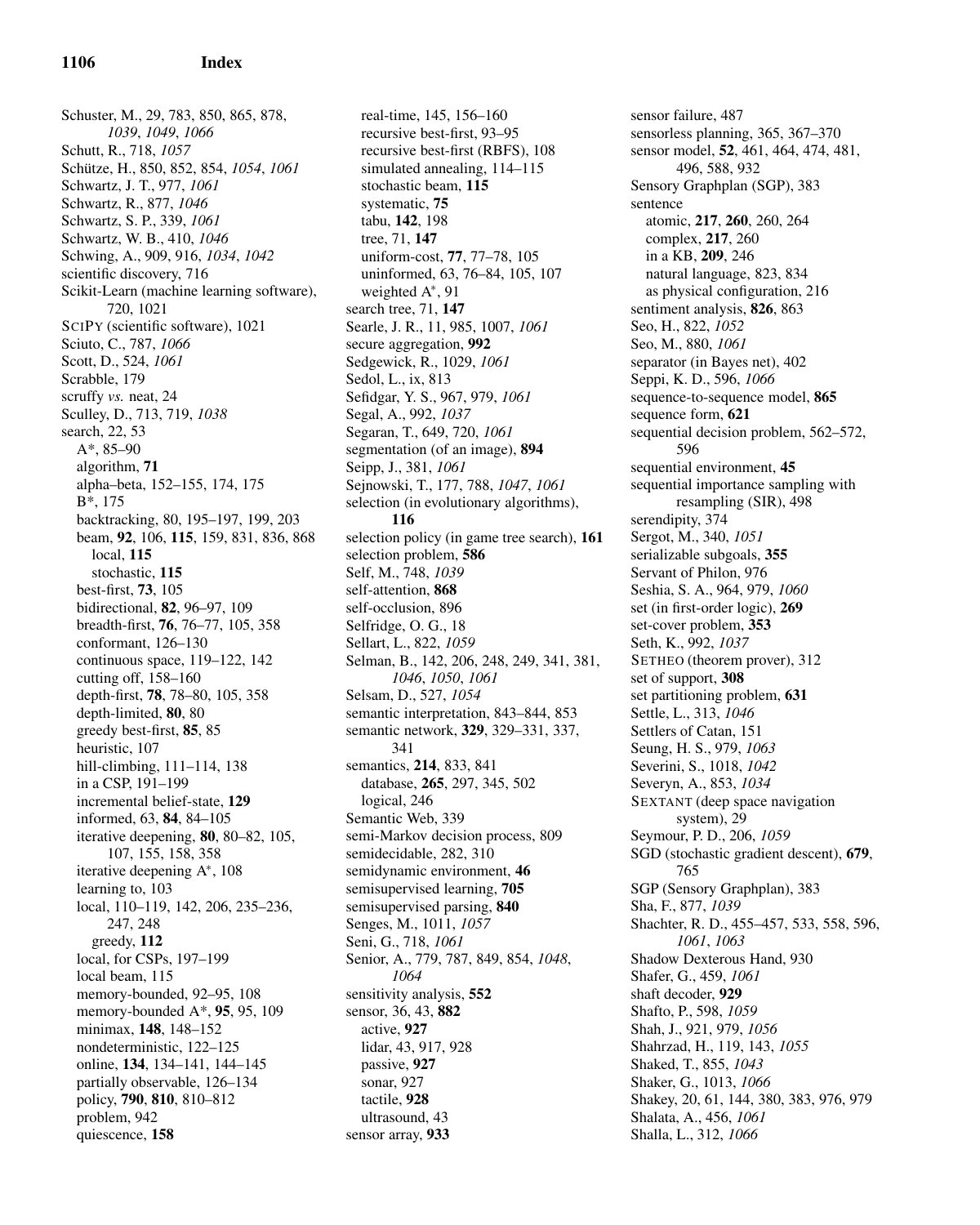Shamdas, M., 30, *1053* Shanahan, M., 323, 340, 1010, *1061* Shani, G., 598, *1061* Shankar, N., 313, *1061* Shannon, C. E., 18, 155, 175, 661, 715, 720, 851, *1061* SHAP (explainable machine learning system), 719 shape from shading, 923 shaping theorem, 569 Shapley, L. S., 648, *1061* Shapley, S., 596, 648, *1061* Shapley value, 628, 629, 645 Sharan, R. V., 920, *1061* shared model, 1017 Sharir, M., 978, *1046* Sharon, G., 108, *1048* Sharp, D. H., 785, *1040* Shatkay, H., 977, *1061* Shaw, J. C., 106, 248, *1056* Shawe-Taylor, J., 718, *1040* Shazeer, N., 718, 850, 868, 878–880, 1021, *1049*, *1059*, *1061*, *1064* Shehory, O., 648, *1060* Shelley, M., 1001, *1061* Shelton, C., 498, *1057* Shen, Q., 748, *1041* Shepard, D., 559, *1066* Sheppard, B., 179, *1061* Shet, V., 769, *1046* Shi, E., 1009, *1056* Shi, J., 894, 921, *1061* Shieber, S., 1006, *1061* shift-reduce parsing, 838 Shimelevich, L. I., 498, *1066* Shimony, S. E., 457, 597, 1019, *1047*, *1061* Shin, M. C., 596, *1058* Shinkareva, S. V., 253, *1055* Shmakov, A., 106, *1034* Shmatikov, V., 991, 1009, *1035*, *1056* Shmoys, D. B., 107, 377, 384, *1052* Shoar, S., 143, *1045* Shoham, Y., 61, 179, 312, 559, 648–650, *1034*, *1040*, *1049*, *1052*, *1061* short-term memory, 292 shortcut, 103 Shortliffe, E. H., 459, *1038*, *1061* shoulder (in state space), 113 Shpitser, I., 512, 525, *1057* SHRDLU (natural language system), 20, 23, 346, 854 Shreve, S. E., 61, *1036* Shroff, G., 990, *1054* Shtark, O., 456, *1061* Siciliano, B., 980, *1061* Siddiqui, N., 916, *1042* sideways move (in state space), 113 Siebel, W. A., 920, *1051*

Sievers, S., 381, *1061* Sifre, L., 27, 30, 155, 174, 177, 178, 820, *1061* SIGAI, 35 SIGART, 35 Sigaud, O., 598, *1061* sigmoid, 685, 752 Sigmund, K., 7, *1061* signed distance field, 949 significance test, 663 Silberstein, M., 456, *1061* Silva, R., 179, *1061* Silver, D., 19, 27, 30, 155, 174, 176–179, 598, 784, 790, 820, 822, 979, *1047*, *1053*, *1055*, *1061*, *1064* Silverman, B. W., 787, *1061* Silverstein, C., 854, *1062* sim-to-real, 926, 959, 978, 979 Sima'an, K., 840, *1037* Simard, P., 26, 786, 922, *1036*, *1052* Simchowitz, M., 1009, *1053* Simeon, T., 979, *1062* Simmons, R., 498, 977, *1062*, *1064* Simon's predictions, 21 Simon, D., 61, *1062* Simon, H. A., 2, 10, 18, 19, 22, 61, 106, 107, 248, 309, 380, 561, *1049*, *1056*, *1062* Simon, J. C., 249, *1062* Simonis, H., 205, *1062* Simons, P., 342, *1056* Simonyan, K., 27, 30, 178, 779, 787, 849, 920, *1043*, *1049*, *1053*, *1061*, *1064* SIMPLE-REFLEX-AGENT, 51 simple majority vote, 640 simplex algorithm, 143 SIMULATED-ANNEALING, 115 simulated annealing, 114–115, 141, 142, 377, 442 simulation, 161 simultaneous localization and mapping (SLAM), 494, 935 Sin, B.-K., 498, *1063* Sinclair, A., 114, 143, *1053*, *1059* Singer, P. W., 1008, *1062* Singer, Y., 498, 852, *1044*, *1060* Singh, A., 879, 880, *1065* Singh, M., 62, 996, 1009, *1036*, *1048* Singh, N., 30, *1053* Singh, P., 32, 316, *1055*, *1062* Singh, R., 526, *1036* Singh, S., 145, 527, 597, 719, 820–822, 977, *1035*, *1038*, *1050*, *1054*, *1059*, *1063* singly connected network, 433 singular extension, 159 singularitarianism, 1010 singularity, 12, 1004

singular matrix, 1026 sins, seven deadly, 112 SIPE (planning system), 383 SIR (sequential importance sampling with resampling), 498 SIS, *see* importance sampling, sequential Sisbot, E. A., 979, *1062* Siskind, J. M., 1016, *1062* Sistla, A. P., 381, *1062* Sittler, R. W., 525, 526, *1062* situated agent, 982 situation calculus, 352 Sjolander, K., 498, *1051* Skinner, B. F., 16 skip-gram, 826, 872 Skolem, T., 278, 310, *1062* Skolem constant, 281, 310 Skolem function, 300, 310 skolemization, 299 Skolnick, M. H., 456, *1038* Skype, 29 slack (in scheduling), 376 Slagle, J. R., 20, *1062* SLAM (simultaneous localization and mapping), 494, 935 Slate, D. J., 107, *1062* Slater, E., 175, *1062* Slattery, S., 854, *1040* sliding-tile puzzle, 68, 102, 353 sliding window, 899 SLING (natural language system), 877 Slocum, J., 106, *1062* Sloman, A., 32, *1055* Slovic, P., 560, *1049* small-scale learning, 670 Smallwood, R. D., 597, *1062* SMA<sup>∗</sup> , 105 Smith, A., 10, 731, *1036* Smith, A. F. M., 498, 748, *1046*, *1064* Smith, B., 29, 316, 340, 383, *1049*, *1062* Smith, D. A., 853, *1062* Smith, D. E., 144, 298, 311, 382, 383, *1038*, *1045*, *1051*, *1058*, *1062*, *1065* Smith, E., 719, *1062* Smith, G., 108, *1059* Smith, J. E., 537, 559, *1062* Smith, J. L., 30, *1053* Smith, J. M., 143, 648, *1062* Smith, J. Q., 558, *1057*, *1062* Smith, K., 719, *1036* Smith, M. K., 339, *1062* Smith, N. A., 877, *1046* Smith, R. C., 977, *1062* Smith, R. G., 62, 649, *1038*, *1062* Smith, S. J. J., 178, *1062* Smith, T., 29, *1035* Smith, V., 649, *1059* Smith, W. D., 175, 455, *1035*, *1056*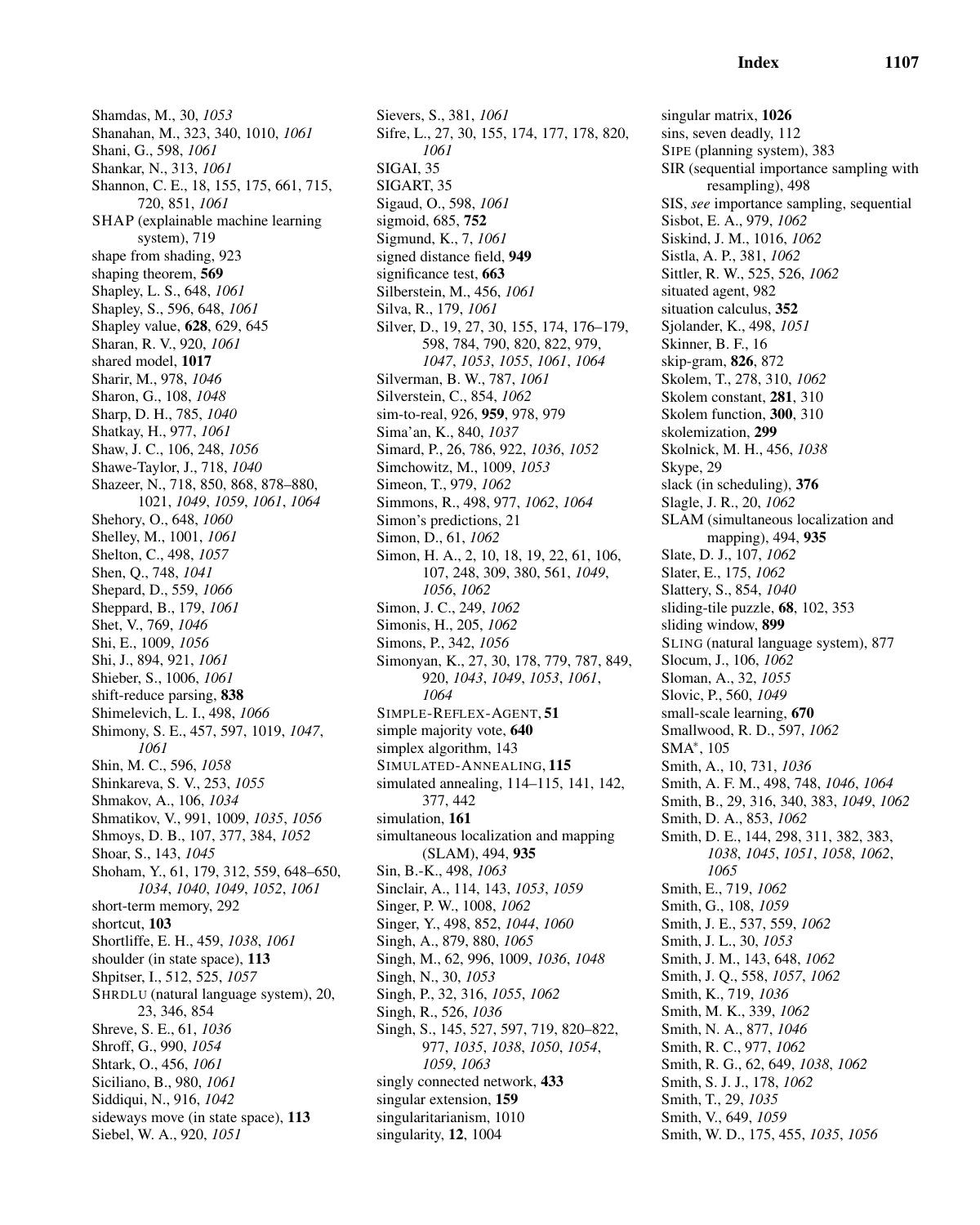Smith, W. E., 561, *1062* SMODELS (logic programming system), 342 Smola, A. J., 718, *1061* Smolensky, P., 851, 1017, *1062* smoothing, 468–471, 496, 744, 827, 891 complexity, 470 linear interpolation, 827 online, 475 SMOTE (data generation system), 707, 995 Smullyan, R. M., 279, *1062* Smyth, P., 498, *1062* SNARC (neural network hardware), 17 Snell, J., 410, *1046* Snoek, J., 672, *1062* Snyder, W., 312, *1035* SOAR (cognitive architecture), 292, 311, 382 soccer, 179 robotic, 146, 650 Socher, R., 26, 872, 878, 880, 1021, *1042*, *1047*, *1050*, *1058* social choice function, 639 social choice theory, 638 social law, 605 social outcome, 639 social preference order, 639 social welfare, 609 social welfare function, 639 societal bias, 992 Society for Artificial Intelligence and Simulation of Behaviour (AISB), 35 society of mind, 646 Socrates, 3 Soderland, S., 339, 850, 855, *1035*, *1043* softbot, 43 soft margin, 696 softmax, 758, 811 softplus, 752 soft threshold, 423 software agent, 43 software engineering, 1002 Sohl-Dickstein, J., 787, *1058* Sohn, J. H., 30, *1042* Soika, M., 977, *1037* sokoban puzzle, 67 solipsism, 985 Solla, S., 787, *1052* Solomonoff, R. J., 18, 716, *1062* solution, 64, 65, 105, 181 optimal, 65 solution concept, 606 soma, 12 sonar, 927 Sondik, E. J., 597, *1062* Sonenberg, L., 719, 1009, *1055* Song, Z., 786, *1034*

Sonneveld, D., 106, *1062* Sontag, D., 526, *1055* Sophia (robot), 1000 Sorensen, T., 647, *1045* Sosic, R., 206, *1062* soundness (of inference), 216, 222, 230, 246, 288 Sowa, J., 343, *1062* Spaan, M. T. J., 598, *1062* space complexity, 75, 105 spacecraft assembly, 384 SPACY (parser), 853 spam detection, 826 Sparck Jones, K., 410, *1059* Sparrow, R., 1000, *1062* sparse model (in machine learning), 681 sparse reward (in reinforcement learning), 790 sparse system, 417 sparse transition model, 570 SPASS (theorem prover), 312 spatial reasoning, 342 species, 24, 316, 317, 339, 738, 1010 speech act, 846 speech recognition, 2, 25, 849, 854 speech synthesis, 29 speedy search, 92 sphex wasp, 41, 374 SPI (Symbolic Probabilistic Inference), 456 Spiegelhalter, D. J., 456–458, 525, 559, 747, *1040*, *1045*, *1052*, *1054*, *1062* SPIKE (planning system), 384 SPIN (logical reasoning system), 309 Spiropulu, M., 1018, *1056* Spirtes, P., 747, *1062* Spitkovsky, V. I., 840, *1062* Spitzer, E., 995, *1055* split point, 664 Spronck, P., 176, *1039* Sproull, R. F., 62, 558, *1043* SQUAD (Stanford Question Answering Dataset), 25, 28, 880 square root, 49 Srebro, N., 1009, *1047* SRI, 20, 278, 380, 558, 976 Srinivasa, S., 951, 963, 978, 979, *1042*, *1059*, *1067* Srinivasan, M. V., 1013, *1044* Srivas, M., 309, *1062* Srivastava, N., 787, *1062* Srivastava, S., 597, *1062* SSS\* algorithm, 175 Staab, S., 339, *1062* stability of a controller, 953 strict, 953 stack (data structure), 74

stacked generalization, 699 Stader, J., 384, *1034* STAGE (local search algorithm), 142 stage game, 614 Stallman, R. M., 205, *1062* STAN (probabilistic programming language), 458, 527 standard deviation, 173, 1028 standardized problem, 66 standardizing apart, 284, 350 standard model, 4 Stanfill, C., 717, *1062* Stanford Parser, 853 Stanford University, 19, 22, 23, 27, 278, 649 Stanhope Demonstrator, 248 Staniland, J. R., 410, *1041* Stanislawska, K., 143, *1062* Stanley (autonomous vehicle), 972, 973, 977 StarCraft II, 28, 30, 147, 172, 179, 822 START (question-answering system), 850 Star Trek, 1007 start symbol, 1030 state, 344 repeated, 74 world, 66 state-action-reward-state-action (SARSA), 802 state abstraction, 355, 821 state description, 68 state estimation, 132, 169, 242, 247, 465, 931 recursive, 132, 466 States, D. J., 748, *1048* state space, 65 graph, 105, 147 joint, 809 metalevel, 103 static environment, 45 stationarity, 665 stationarity (for preferences), 566 stationary distribution, 444, 468 statistics, 8, 1028 Statnikov, A. R., 719, *1046* steepest ascent, 111 Stefik, M., 343, 459, *1062* Stein, C., 107, 1029, *1040* Stein, J., 455, *1056* Steinbach, M., 720, *1063* Steinberg, R., 649, *1040* Steiner, D. F., 30, *1062* Steiner, W., 977, *1038* Steinhardt, J., 1010, *1034* Steinruecken, C., 719, *1062* Stensrud, B., 311, *1063* Stentz, A., 142, *1042* Stepleton, T., 821, *1056* step size, 121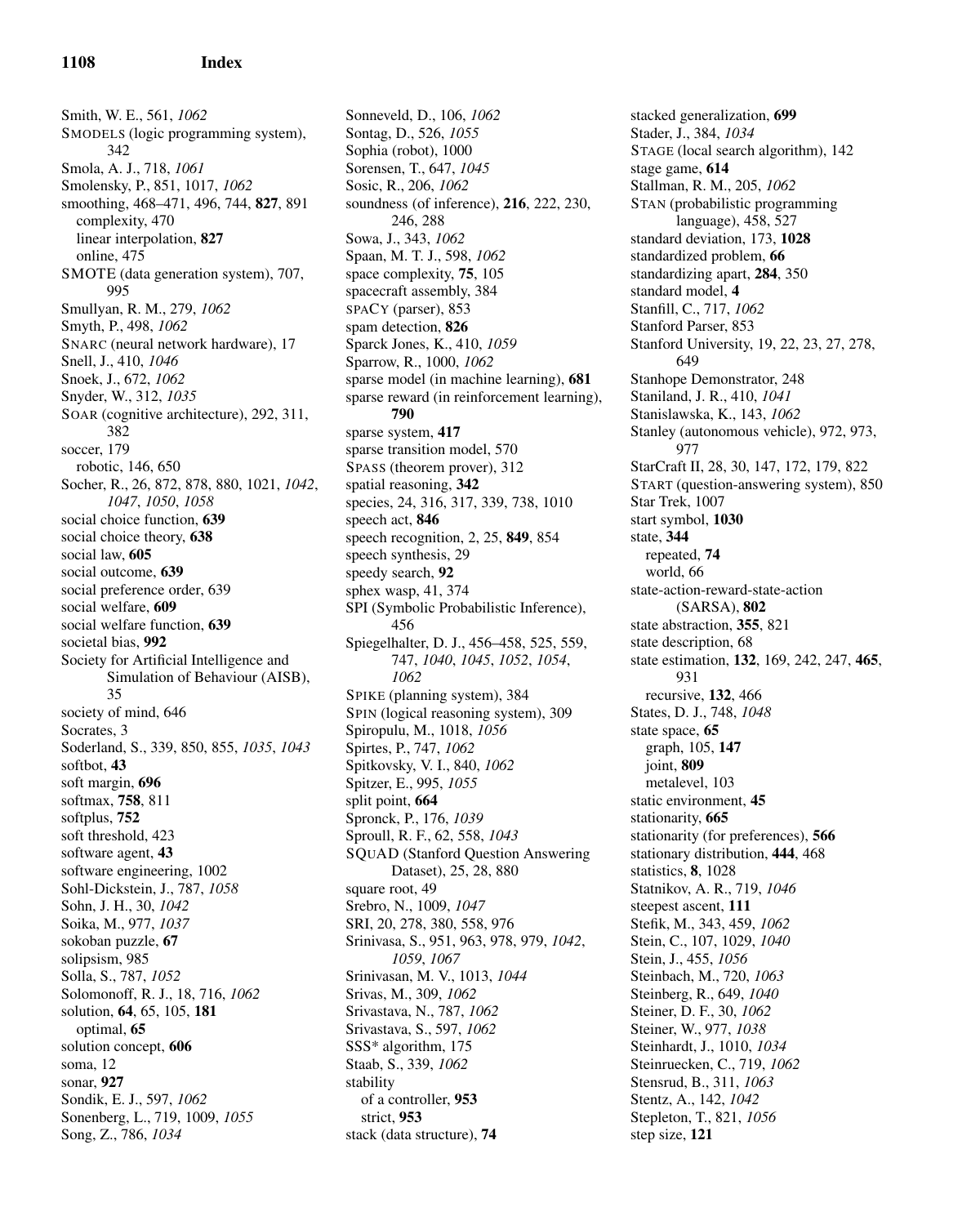stereogram, random dot, 921 stereo vision, 927 Stergiou, K., 205, *1062* Stern, H. S., 748, *1045* Stickel, M. E., 248, 312, *1062*, *1067* stiction, 952 stiff neck, 399 Stiller, L., 176, *1062* stimulus, 13, 881 Stob, M., 716, *1057* stochastic beam search, 115 stochastic dominance, 541, 557 stochastic environment, 45, 562 stochastic gradient descent, 679, 765 stochastic gradient descent (SGD), 679, 765 stochastic local search, 141 STOCKFISH (chess program), 160, 176, 177 Stockman, G., 175, *1062* Stoffel, K., 339, *1062* Stoic school, 247 Stokes, I., 384, *1034* Stolcke, A., 29, *1066* Stone, C. J., 716, *1038* Stone, M., 716, *1062* Stone, P., 27, 179, 649, 650, 822, 977, *1035*, *1046*, *1062, 1063* stopping time, 583 Stork, D. G., 720, 749, *1043* Storvik, G., 499, *1063* Story, W. E., 106, *1049* Stoyanov, V., 876, 879, *1053* Strachey, C., 14, 17, 175, 177, *1063, 1064* straight-line distance, 85 Strat, T. M., 459, *1060* strategic decision making, 600 strategy, 169, 606 strategy-proof, 635 strategy profile, 606 Stratonovich, R. L., 497, 560, *1063* Straub, J., 822, *1060* Straw, A. D., 1013, *1044* strawberries, enjoy, 982 strictly stable, 953 stride, 761, 900 Striebel, C. T., 497, *1059* string (in logic), 341 STRIPS (planning system), 380, 382, 383 Strohm, G., 383, *1044* Strohman, T., 850, 854, *1040* Strohmann, T., 316, *1042* strong AI, 981, 1005, 1006 strong domination, 607 Stross, C., 12, *1042* structural equation, 450 structural estimation of MDPs, 821 structured light, 928 structured representation, 59, 63, 390

Stuckey, P. J., 205, 312, *1049*, *1054* STUDENT (natural language system), 20 stuff, 321 Stuhlm¨uller, A., 527, 821, *1060*, *1066* Stumpe, M. C., 30, *1046*, *1053*, *1062* stupid backoff, 828 stupid pet tricks, 41 Sturtevant, N. R., 88, 96, 108, 145, *1034*, *1039*, *1043*, *1048*, *1063* Stutz, J., 748, *1039* Stützle, T., 142, 206, 1042, 1048 style transfer, 915 Su, H., 786, *1060* Su, Y., 107, *1042* subcategory, 317, 841 subgame, 619 subgame perfect Nash equilibrium, 619 subgoal independence, 356 subjective case, 841 subjectivism, 409 subproblem, 100 Subrahmanian, V. S., 176, *1057* Subramanian, D., 342, 1020, *1060*, *1063* substance, 321–322 substitutability (of lotteries), 530 substitution (in first-order logic), 266, 280 subsumption in description logic, 331 in resolution, 308 subsumption architecture, 969 subsumption lattice, 285 successor-state axiom, 240, 250 successor node, 72 Suciu, D., 524, 527, *1041*, *1046* Sudderth, E., 512, 526, *1034* Sudholter, P., 648, *1058* Sudoku, 189 Suk, H.-I., 498, *1063* Sulawesi, 199 SUMMATION, 1023 Summers-Stay, D., 910, *1046* summing out, 396, 431 sum of squared differences (SSD), 893 Sun, A., 29, *1067* Sun, J., 786, *1047* Sun, R., 916, *1042* Sun, S., 316, *1042* Sun, Y., 879, *1063* SUNFISH (chess program), 176 Sunstein, C., 560, *1063* Sunter, A., 525, *1043* superadditivity, 627 SUPERGLUE (natural language benchmark), 880 Superman, 252 supervised learning, 653, 789, 804 support vector machine (SVM), 692, 692–696 surely expanded nodes, 90

Suresh, A. T., 992, *1051* sure thing, 535 survey propagation, 249 survival of the fittest, 498 Sussman, G. J., 205, 380, *1062, 1063* Sussman anomaly, 380 Sutcliffe, G., 312, 313, *1063* Sutherland, G. L., 22, *1038* Sutherland, I., 204, *1063* Sutphen, S., 177, *1060* Sutskever, I., 26, 786, 787, 849, 858, 879, 880, 922, *1049*, *1051*, *1055*, *1059*, *1062, 1063* Suttner, C., 313, *1063* Sutton, C., 855, *1063* Sutton, R. S., 62, 596, 598, 820–822, *1035*, *1063* Svartvik, J., 853, *1059* Svestka, P., 978, *1050* Svetnik, V. B., 498, *1066* SVM (support vector machine), 692, 692–696 Swade, D., 15, *1063* Swartout, W. R., 1009, *1056* Swartz, R., 338, *1038* Swayamdipta, S., 877, 879, *1046*, *1060* Sweeney, L., 991, 1009, *1063* Swerling, P., 497, *1063* Swersky, K., 995, *1066* Swetter, S. M., 30, *1043* Swift, T., 311, *1063* switching Kalman filter, 484 sybil attack, 507 syllogism, 3, 6, 247 SYMBA\* (planning system), 381 Symbolic Probabilistic Inference (SPI), 456 symmetric players, 629 symmetry breaking (in CSPs), 203 symmetry reduction, 354 synapse, 12 synchronization (in multiagent systems), 602 syntactic ambiguity, 847, 853 syntactic category, 833 syntactic sugar, 268 syntactic theory (of knowledge), 341 syntax, 23, 214, 217 of logic, 246 of natural language, 833 of probability, 392 synthesis (by theorem provers), 309 of algorithms, 309 SYNTHIA (simulated environment), 822 Syrjänen, T., 342, 1056 systematic search, 75 SYSTRAN (machine translation software), 880 Syverson, C., 998, *1038*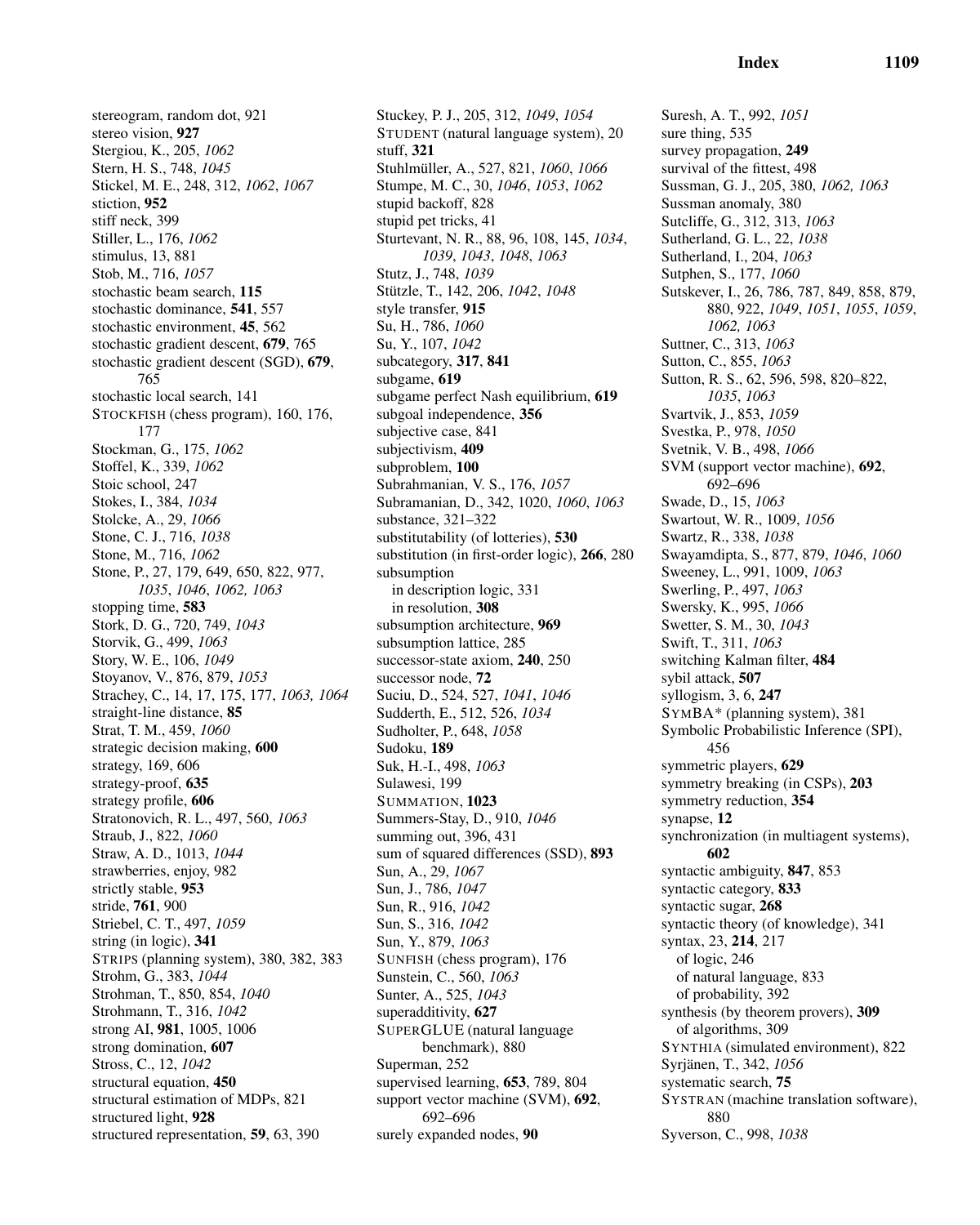Szafron, D., 647, 648, *1036, 1037*, *1065* Szathm´ary, E., 143, *1062* Szegedy, C., 309, 312, 786, 787, *1034, 1035*, *1049*, *1053*, *1063* Szeliski, R., 924, *1063* Szepesvari, C., 176, 597, 822, *1051*, *1063* Szerlip, P., 526, *1036* Szita, I., 176, *1039*

- T –

*T* (fluent holds), 323 t-distributed stochastic neighbor embedding (t-SNE), 709, 719 T-SCHED (planning system), 384 t-SNE (t-distributed stochastic neighbor embedding), 709, 719 T4 (planning system), 383 T5 (natural language system), 877, 880 TABLE-DRIVEN-AGENT, 48 Tableau (data analysis software), 709 table lookup, 687 tabu search, 142, 198 tactile sensor, 928 Tadepalli, P., 561, 820, *1043*, *1063* Tafjord, O., 850, *1040* tag (part of speech), 829 tagging system (for images), 909 Tait, P. G., 106, *1063* Takusagawa, K. T., 527, *1058* Talos, 975, 1006 Talukdar, P., 850, *1055* Tamaki, H., 311, *1063* Tambe, M., 207, *1057* Tammelin, O., 30, 178, *1037* Tan, P., 720, *1063* Tang, E., 1018, *1063* Tang, J., 822, *1038* tanh, 753 Tank, D. W., 11, *1057* Tardos, E., 648, *1057* Tarricone, R., 559, *1036* Tarski, A., 278, 279, 853, *1063* Tash, J. K., 597, *1063* task-oriented domain (in multiagent systems), 643 task announcement, 633 Taskar, B., 527, *1045* task environment, 42, 60 task planning (in robotics), 931 Tasmania, 199 Tassa, Y., 822, 979, *1047*, *1053*, *1063* Tate, A., 359, 380, 382–384, *1034*, *1036*, *1063* Tatman, J. A., 596, *1063* Tattersall, C., 160, *1063* Tavener, S., 176, *1038* taxi, 42, 43, 385

automated, 57, 210, 385, 1019

Taylor, A. D., 648, *1063* Taylor, C., 923, *1041* Taylor, G., 311, *1063* Taylor, M., 339, *1062* Taylor, P., 849, *1063* Taylor, R., 979, *1053* Taylor, W., 206, *1039* Taylor expansion, 935 TD-GAMMON (backgammon program), 19, 178, 816 technological unemployment, 976, 998 teddy bear, 982 Tedrake, R., 979, *1063* Tegmark, M., 787, *1059* Teh, Y. W., 498, 786, *1048*, *1057* telephone, 863 telepresence robots, 971 Teller, A., 142, 457, *1055* Teller, E., 142, 457, *1055* Teller, S., 977, 979, *1037*, *1063* Tellex, S., 979, *1063* Templeton Foundation, 986 temporal-difference learning, 793–797, 818 temporal inference, 465–473 temporal invariance, 760 temporal logic, 255 temporal projection, 249 temporal reasoning, 126–134, 237–246, 322–325, 461–499 Tenenbaum, J. B., 179, 278, 526, 527, 560, 821, *1035*, *1044*, *1046*, *1051, 1052*, *1063* Tennenholtz, M., 820, *1037* tennis, 603 tense, 846 tensor, 763 TensorFlow, 720 TensorFlow (machine learning software), 1009, 1021 tensor processing unit (TPU), 15, 27, 763 Teplyashin, D., 822, *1036* term (in logic), 259, 259–260 ter Meulen, A., 279, *1064* terminal state, 147 terminal symbol, 1030 terminal test, 147 termination condition, 957 term rewriting, 312 Tesauro, G., 19, 176, 178, 804, 815, 816, 820, *1063* Tesla, 924, 973 test set, 654, 666 Tetlock, P. E., 28, 338, *1063* TETRAD (machine learning software), 747

taxonomic hierarchy, 23, 317, 339

Tetris, 572, 581 Teukolsky, S. A., 142, *1058* text-to-speech, 849 text classification, 403, 862 TEXTRUNNER (information extraction system), 316, 850, 855 texture, 892 texture gradient, 921 Teyssier, M., 747, *1063* Thaler, R., 559, 560, *1063* Thayer, J. T., 109, *1063* thee and thou, 835 Theocharous, G., 498, *1063* theorem, 267 incompleteness, 9, 305, 983 theorem proving, 21, 222, 298–309, 380 thermostat, 16 Theseus, 715 Thiele, T., 497, *1063* Thielscher, M., 176, 250, 340, *1061*, *1063* thingification, 317 thinking humanly, 2 thinking rationally, 3 thinkism, 1005 Thirion, B., 720, *1058* Thitimajshima, P., 458, *1036* Thng, F., 30, *1062* Thomas, A., 458, 525, 747, *1045*, *1054* Thomas, J., 720, *1040* Thomas, P. S., 821, *1063* Thomaz, A., 979, *1034*, *1063* Thompson, B., 598, *1066* Thompson, E., 456, *1038*, *1061* Thompson, K., 176, *1040*, *1063* Thompson, W. R., 586, 597, *1063* Thompson sampling, 586 Thorndike, E., 819, *1063* Thornton, C., 719, *1064* Thorpe, C., 28, *1050* thought, 3, 19, 208 laws of, 3–4 thrashing, 95 3-SAT, 248, 249, 290, 433 threshold function, 683 Throop, T. A., 178, *1062* Thrun, S., 28, 30, 61, 498, 598, 719, 977–980, *1038, 1039*, *1043, 1044*, *1055*, *1058*, *1060*, *1064* Thurstone, L. L., 526, *1064* Tian, H., 879, *1063* Tian, J., 455, *1064* Tiao, G. C., 747, *1037* Tibshirani, R., 717–720, 749, *1036*, *1044*, *1047*, *1049* tic-tac-toe, 147, 175 Tikhonov, A. N., 716, *1064* time, 461–499 time (discrete), 462 time (in grammar), 846 time-of-flight camera, 928 time complexity, 75, 105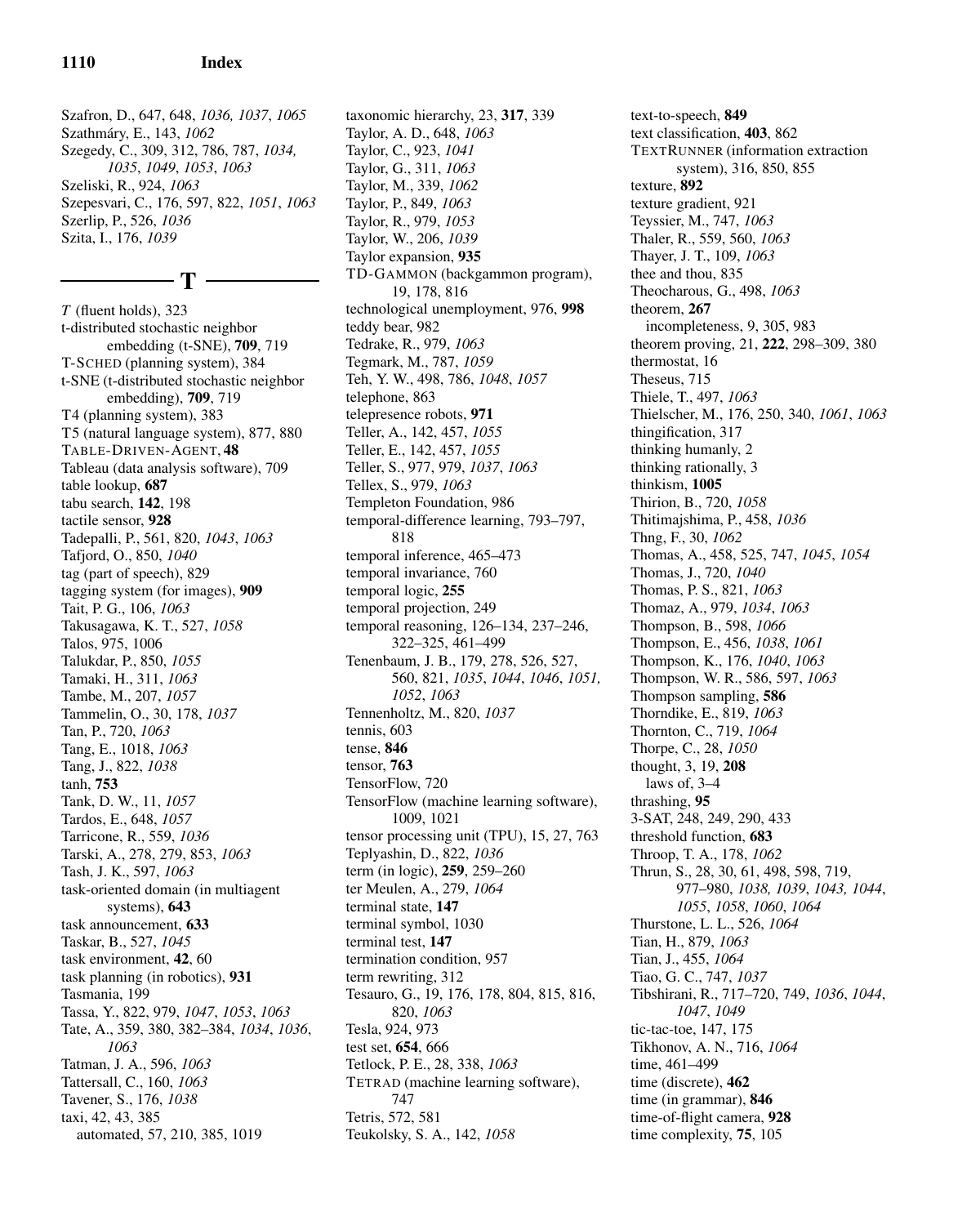time interval, 340 time slice (in DBNs), 462 time well spent, 1015 Timofeev, A., 30, *1053* Tinsley, M., 177 Tipping, M. E., 787, *1064* Tirole, J., 648, *1044* Tishby, N., 498, *1044* Tit-for-Tat, 614 Titterington, D. M., 748, *1064* TMS (truth maintenance system), 206, 335, 335–337, 342 Tobarra, L., 250, *1034* Tobin, J., 979, *1034* Todorov, E., 978, *1053* Tohm´e, F., 648, *1060* tokenization, 825 Tolpin, D., 597, 1019, *1047* Toma, P., 880, *1064* Tomasi, C., 923, *1064* Tomlin, C. J., 821, *1034* Tononi, G., 1007, *1057* toothache, 386 Topcu, U., 341, 1014, *1053* Topol, E., 30, *1053*, *1064* topological ordering, 416 topological sort, 199, 200 Torbica, A., 559, *1036* torque sensor, 929 Torralba, A., 381, 690, *1064* Torras, C., 144, 383, *1049* Toshev, A., 30, 879, *1064* total cost, 104 touring problem, 70 Toutanova, K., 879, *1042* Tovey, C. A., 649, *1035* TPTP (Thousands of Problems for Theorem Provers), 313 TPU (tensor processing unit), 15, 27, 763 tractability of inference, 9, 332 tragedy of the commons, 637, 1002 training, 666 training curve, 683 training set, 653, 666 weighted, 699 trajectory, 939 trajectory tracking control, 939, 978 Tram`er, F., 1009, *1064* Tran, D., 526, *1064* Tran-Gia, P., 1017, *1048* transfer learning, 652, 781, 871, 960, 1016 transformer decoder, 871 transformer encoder, 871 transformer model, 833, 868 transhumanism, 1005, 1010 transient failure, 487 transient failure model, 488 transition kernel, 444

transition model, 52, 65, 105, 122, 147, 238, 461, 464, 492, 496, 563, 595, 932 sparse, 570 transitivity (of preferences), 530 translation, *see* machine translation transparency, 997 transpose, 1026 transposition (in a game), 155 transposition table, 155 Trappenberg, T., 788, *1064* traveling salesperson problem (TSP), 70, 107, 109 Traverso, P., 381, 383, 384, *1036*, *1040*, *1045* treasure hunt, 551 TREC (Text REtrieval Conference), 850 tree, 199 TREE-CSP-SOLVER, 200 tree-like search, 74 treebank, 839, 851 Penn, 829, 839, 877 tree decomposition, 201, 204 tree width, 202, 204, 206, 434 Treichler, S., 30, *1052* trial (in reinforcement learning), 792 triangle inequality, 88 trichromacy, 888 Trick, M. A., 649, *1035* Triggs, B., 922, *1041* Trivedi, H., 30, *1042* Troyanskii, P., 880 Truby, R. L., 1013, *1051*, *1056* true concurrency, 602 true majority rule voting, 640 trust, 710, 996, 1009 trust region policy optimization, 821 Truszkowski, P., 30, *1062* truth, 214, 260 truth-preserving inference, 216 truth-revealing, 635 truth maintenance system (TMS), 206, 335, 335–337, 342 assumption-based, 336 justification-based, 336 truth table, 219, 248 truth value, 218 Tsang, E., 206, 207, *1048*, *1064* Tse, D., 787, *1067* Tshitoyan, V., 872, *1064* Tsipras, D., 787, *1039* Tsitsiklis, J. N., 410, 596, 598, 805, 820–822, 1029, *1036*, *1054*, *1057*, *1064* TSP (traveling salesperson problem), 70, 107, 109 Tsuruoka, Y., 1021, *1047* TT-CHECK-ALL, 221 TT-ENTAILS?, 221

Tuberg, D., 456, *1061* Tukey, J. W., 708, 719, *1064* Tulsiani, M., 913, *1050* Tumer, K., 649, *1064* Tung, F., 497, *1059* tuple, 256 turbo decoding, 458 Turian, J., 878, *1064* Turing, A., ix, 2, 9, 14, 17, 19, 33, 56, 175, 282, 310, 454, 715, 785, 819, 981–984, 986, 1006, 1010, 1020, 1022, *1064* Turing Award, 341, 652, 788, 1029 Turing machine, 9, 716 Turing test, 2, 2, 4, 823, 984, 1006 total, 2 turtle, 976 Tversky, A., 418, 538, 560, *1044*, *1049*, *1064* two-finger Morra, 605 2001: A Space Odyssey, 454 Tygar, J. D., 1010, *1035*, *1064* Type A strategy, 155 Type B strategy, 155 type signature, 503 typical instance, 320 Tzemach, A., 456, *1061*

# $-I$ I  $-$

*U* (utility), 529 *u*<sup>⊤</sup> (best prize), 533 *u*<sup>⊥</sup> (worst catastrophe), 533 UAV (unmanned aerial vehicle), 927 Uber, 924 UCB1 (upper confidence bound), 163 UCPOP (planning system), 380 UCT (game-tree search algorithm), 163 Udluft, S., 821, *1047* UI (Universal Instantiation), 280 Ulam, S., 176, *1055* Ullman, J. D., 311, *1035*, *1064* Ullman, S., 922, 923, *1048*, *1064* ULMFIT (natural language software), 879 ultimatum game, 642 ultraintelligent machine, 1004 unbalanced classes, 707 unbiased (estimator), 536 unbounded-cost search, 92 uncertain reasoning, 386 uncertainty, 23, 315, 385–411 existence, 507 identity, 507 relational, 505 rule-based approach to, 459 summarizing, 386 and time, 461–465 unconditional probability, *see* probability, prior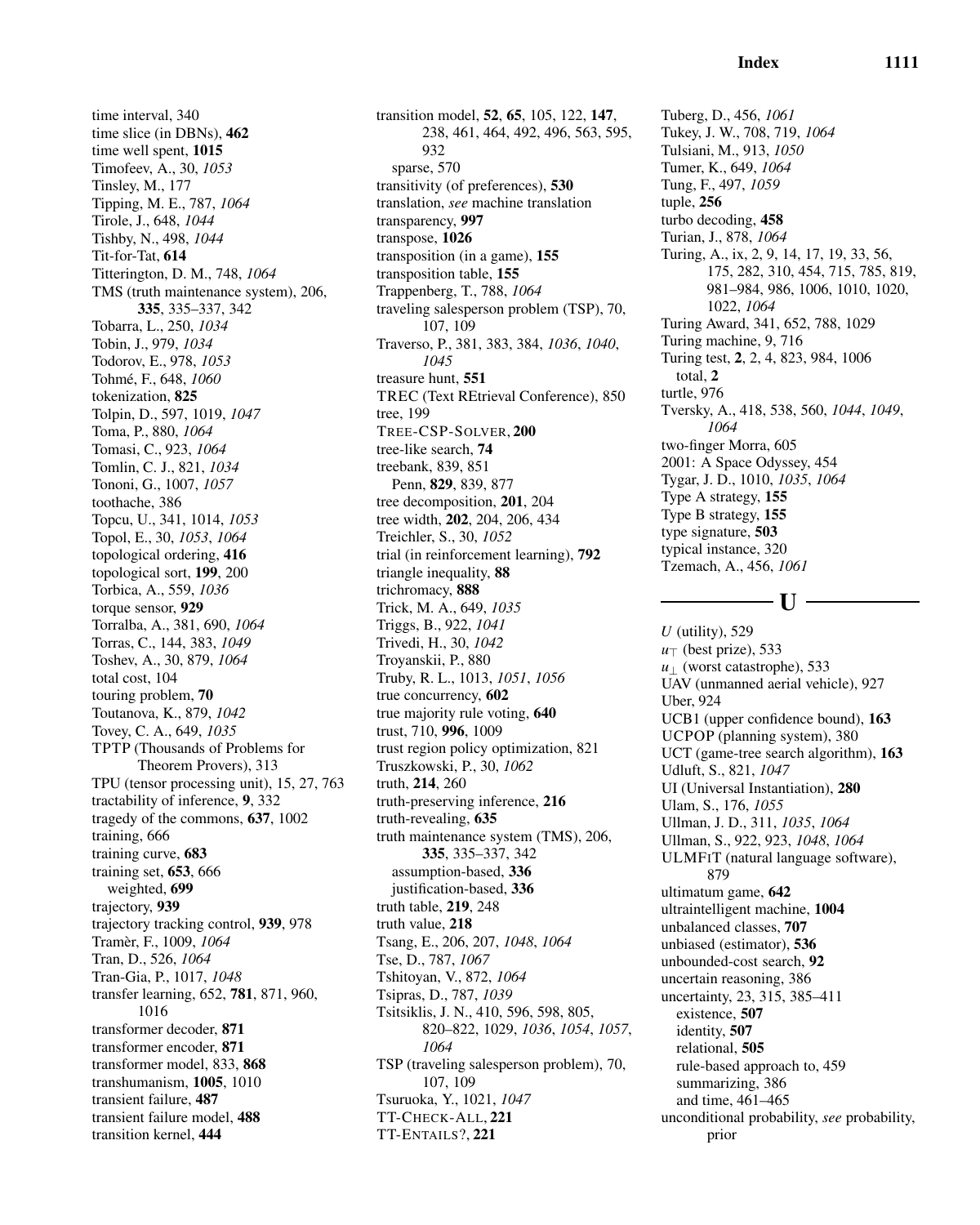underfitting, 655 undergeneration, 835 undersampling, 707 unification, 283, 283–284, 309, 310 and equality, 306 equational, 307 unifier, 283 most general (MGU), 284, 286, 306 UNIFORM-COST-SEARCH, 77 uniform-cost search, 77, 77–78, 105 uniform convergence theory, 717 uniform distribution, 391, 1029 uniform prior, 724 UNIFY, 285 UNIFY-VAR, 285 UNIMATE (robot arm), 976 uninformative prior, 733 uninformed search, 63, 76–84, 105, 107 unintended side effect, 1002 unique names assumption, 264, 502 unit (in neural networks), 751 unit clause, 226, 233, 308 United Nations, 31 United States, 13, 14, 533, 999 unit preference (in resolution), 308 unit propagation, 233 unit resolution, 225, 308 units function, 319 universal approximation, 752 Universal Dependencies (natural language data set), 839 universal grammar, 854 Universal Instantiation (UI), 280 universal plan, 383 universal quantifier, 261 unknown word, 827 unmanned aerial vehicle (UAV), 927 unobservability, 51 UNPOP (planning system), 380 unrolling, 490, 506 unsatisfiability, 246 unsupervised learning, 653, 738–740 unsupervised parsing, 840 UOSAT-II (satellite), 384 update (in temporal reasoning), 130, 132, 133, 466–468 upper confidence bound (UCB), 585 upper ontology, 337 Urban, J., 312, *1034* Urban Challenge, 977 Urmson, C., 977, *1064* urn-and-ball model, 722 Usher, J. M., 339, *1044* Usher, N., 1018, *1042* Uszkoreit, J., 850, 868, 880, *1064* utilitarianism, 8 utilitarian social welfare, 609 utility, 7, 54, 387 adaptive, 561

axioms of, 531 estimation, 792 expected, 55, 62, 387, 528, 529, 534 function, 54, 55, 147, 529, 532–539 independence, 544 of money, 534–536 multiattribute, 540–544, 557 multiplicative, 544 node, 545 normalized, 533 ordinal, 532 theory, 10, 387, 529–532, 557 utility-based agent, 55 utopia, 1022 UWL (planning system), 383

# $-$  V  $-$

vacuum tube, 17 vacuum world, 37, 39 erratic, 122 kindergarten, 132 slippery, 125 VAE, *see* autoencoder, variational vagueness, 459, 824 Vald´es, V., 822, *1036* Valiant, L., 717, *1064* validation set, 666 validity, 222, 246 Vallati, M., 381, *1064* value (of a variable), 59 in a CSP, 180 VALUE-ITERATION, 573 value alignment problem, 5, 1003 value function, 532 additive, 543 value iteration, 572, 572–576, 595 point-based, 598 value node, *see* utility node value of computation, 1019 value of information, 547–553, 557, 589, 1019 value of perfect information (VPI), 548 value symmetry, 203 value vector (in transformers), 869 VAMPIRE (theorem prover), 312, 313 van Beek, P., 204–207, 340, 381, *1035*, *1051*, *1060*, *1064* van Bentham, J., 279, *1064* Vandenberghe, L., 143, *1037* van Doorn, A. J., 923, *1051* van Harmelen, F., 343, *1064* van Heijenoort, J., 313, *1064* van Hoeve, W.-J., 205, *1064* Vanhoucke, V., 849, 854, 978, *1037*, *1048* vanishing gradient, 863 vanishing point, 884 van Kleef, P., 339, *1052* van Lambalgen, M., 340, *1064*

van Maaren, H., 249, *1036* van Nunen, J. A. E. E., 596, *1064* van Run, P., 207, *1035* Vanschoren, J., 719, *1048* Van den Broeck, G., 527, *1046*, *1050* van den Driessche, G., 27, 30, *1061* van den Oord, A., 29, 779, 787, 849, *1064* van der Gaag, L., 410, *1053* van der Maaten, L., 1009, *1046* Van Gysel, C., 850, *1034* Van Hentenryck, P., 205, *1064* Van Ooyen, B., 852, *1038* Van Roy, B., 805, 820, *1064* Van Roy, P. L., 294, 311, *1064* Vapnik, V. N., 26, 717, 718, 720, 786, 922, *1037*, *1040*, *1052*, *1064* Varaiya, P., 61, 822, *1044*, *1051* Vardi, M. Y., 341, *1043*, *1064* variable, 59 atemporal, 238 elimination, 430, 430–433, 454, 456, 490 in a CSP, 180 in continuous state space, 120 indicator, 740 irrelevant, 433 in logic, 261 ordering, 193, 432 random, 390, 417 Bernoulli, 390 Boolean, 390 continuous, 391, 422, 455 unmodeled, 451 Varian, H. R., 29, 649, 719, *1054*, *1059*, *1064* variance, 655, 670, 1028 variational approximation, 458 variational autoencoder, 787 variational lower bound, 778 variational parameter, 458 variational posterior, 778 Varoquaux, G., 720, *1058* Varshney, K. R., 995, 996, 1009, 1010, *1036*, *1047* Varshney, L., 880, *1050* Varzi, A., 340, *1039* Vasilache, N., 1018, *1064* Vasserman, L., 995, *1055* Vaswani, A., 850, 868, 880, *1064* Vaucanson, J., 976 Vaughan, J. W., 995, *1045* Vazirani, U., 142, 720, *1034*, *1050* Vazirani, V., 648, *1057* Vazquez, D., 822, *1059* VC dimension, 717 Vckay, E., 822, *1049* Veach, E., 457, *1064* Vecchi, M. P., 142, 206, *1050* Vecchione, B., 995, *1045*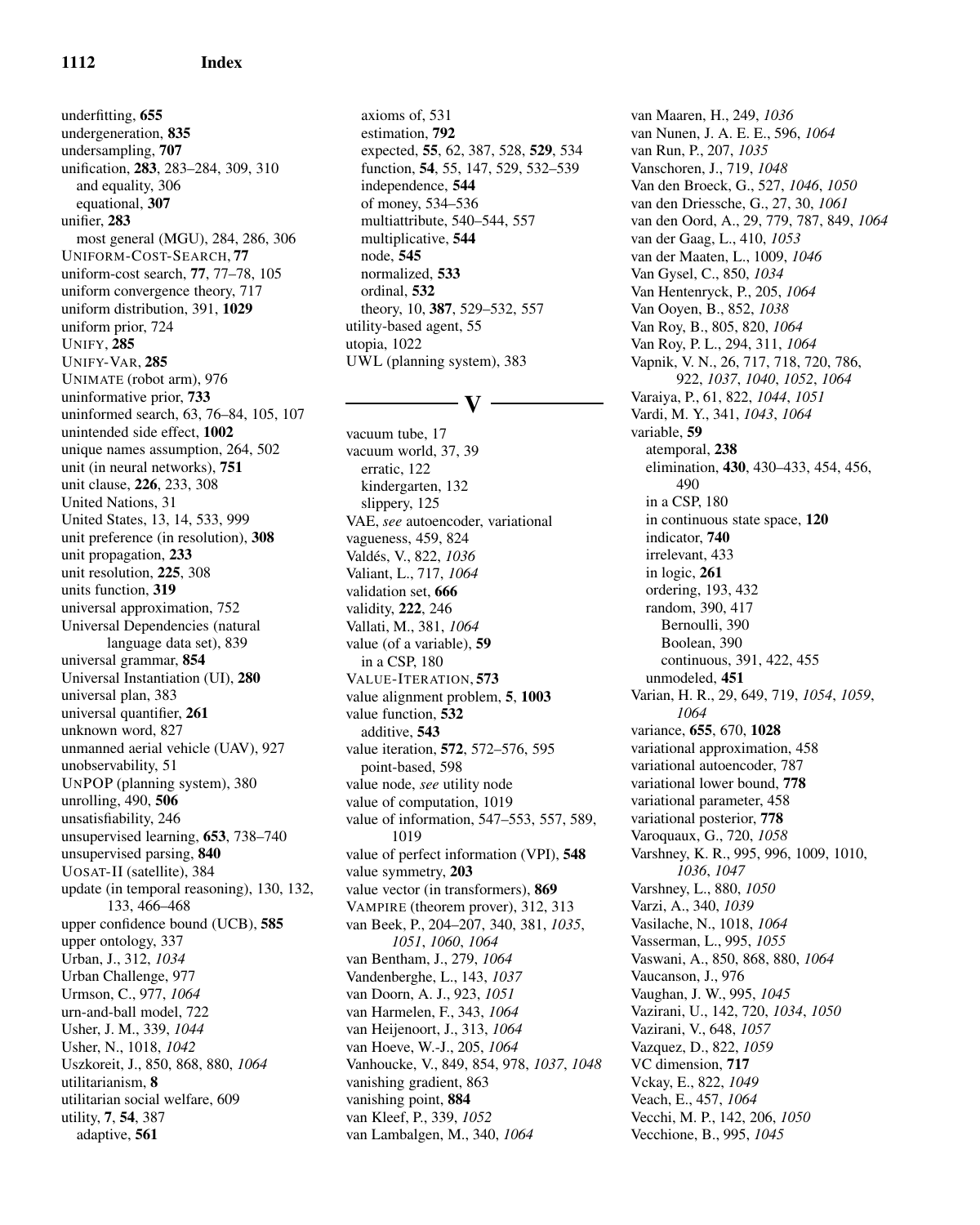vector, 1025 vector field histogram, 978 Veeramachaneni, K., 719, *1050* Veinott, A. F., 597, *1050* Veit, A., 1009, *1035* Veloso, M., 179, 979, *1034*, *1061* Veness, J., 598, 820, 822, *1036*, *1055*, *1061* Venkataraman, S., 597, *1046* Venkatesh, S., 411, *1064* Venn, J., 409 Venugopal, A., 880, *1067* Venugopalan, S., 30, *1046*, *1053* Vere, S. A., 383, *1064* verification, 309 hardware, 276 verification and validation, 996 Verma, S., 1009, *1064* Verma, T., 455, 456, 747, *1045*, *1057* Verma, V., 498, *1064* Verweij, G., 998, *1059* Vetterling, W. T., 142, *1058* Vickrey, W., 636 Vickrey–Clarke–Groves mechanism (VCG), 638 video game, 179 Atari, 28, 178, 784, 816 Viegas, E., 719, *1046* Vi´egas, F., 719, *1065* Vienna Circle, 7 Vig, L., 990, *1054* Vihma, T., 143, *1062* Vincent, P., 878, *1036* Vinge, V., 12, *1064* Vinyals, O., 30, 179, 716, 779, 786, 787, 822, 849, 878–880, *1046*, *1049*, *1053*, *1063, 1064*, *1067* Viola, P., 922, *1064* Virasoro, M., 142, *1055* Virochsiri, K., 822, *1045* virtual count, 731 visibility graph, 943, 978 vision, 2, 12, 20, 204, 882–919 Visser, U., 179, *1064* Visser, W., 309, *1047* visual programming, 968 Vitali set, 393 Vit´anyi, P., 717, *1053* Viterbi, A. J., 497, *1064* Viterbi algorithm, 473, 830 Vlassis, N., 598, 650, *1062*, *1065* Vlimant, J.-R., 1018, *1056* VLSI layout, 70, 107, 115 Vogt, D. M., 1013, *1056* Volk, K., 748, *1045* von Mises, R., 409, *1065* von Neumann, J., 10, 16, 17, 531, 558, 647, 648, *1065* von Stengel, B., 621, 647, *1051*

von Winterfeldt, D., 558, *1065* von Linne, C., 339 Vorhees, E., 850, *1034* Voronkov, A., 279, 312, 313, *1059* Voronoi diagram, 944 Voronoi graph, 944 Vossen, T., 381, *1065* voted perceptron, 718 voting, 640 VPI (value of perfect information), 548 VQA (question answering visual), 28, 910

# - W -

Wadsworth, C. P., 278, *1046* wafer scale engine (WSE), 15 Wagner, D., 108, *1042* Wagner, S. K., 30, *1053* Wahba, G., 716, *1046* Wainwright, M., 249, 458, 822, *1036*, *1054*, *1065* Waldinger, R., 278, 279, *1054* Walker, E., 29, *1040* Walker, G., 787, *1065* Walker, H., 748, *1045* Walker, R. J., 205, *1065* WALKSAT, 235 Wall, R., 853, *1042* Wallace, A. R., 118, *1065* Wallach, H. M., 995, *1045* Walpole, R. E., 411, *1065* Walras, L., 10 Walsh, M. J., 143, *1044* Walsh, T., 205, 207, 249, 998, *1036*, *1060*, *1062*, *1065* Walsh, W., 649, *1065* Walter, G., 976 Walter, M. R., 979, *1063* Waltz, D., 20, 204, 717, *1062*, *1065* WAM (Warren Abstract Machine), 311 Wang, A., 879, 880, *1065* Wang, D. Z., 850, 855, *1038* Wang, E., 342, *1063* Wang, H., 879, *1063* Wang, J., 176, *1065* Wang, L., 786, *1042* Wang, S., 879, *1063* Wang, T., 15, 1018, *1066* Wang, Z., 821, *1066* Wanner, E., 253, *1065* Ward, T., 822, *1036* Warde-Farley, D., 787, *1046* Warmuth, M., 106, 717, *1037*, *1059* Warner, C., 852, *1036* WARPLAN (planning system), 380 Warren, D. H. D., 294, 311, 380, *1058*, *1065* Warren, D. S., 311, *1063*

Warren Abstract Machine (WAM), 311 Washington, G., 325 wasp, sphex, 41, 374 Wasserman, L., 720, *1065* watched literal, 248 Watkins, C. J., 596, 820, *1065* Watson (question-answering system), 26 Watson, J., 13 Watson, J.-P., 206, *1036* Watson, J. D., 118, *1065* Watt, J., 16 Wattenberg, M., 143, 719, *1049*, *1065* Watts, M., 1013, *1058* Waugh, K., 30, 178, 648, *1056*, *1065* WaveNet, 779, 787 WaveNet (speech generation software), 849 Way, D. H., 30, *1053* Waymo, 28, 924, 972, 973 Wayne, G., 979, *1047* Wayne, K., 1029, *1061* WBRIDGE5 (bridge program), 178 weak AI, 981, 1005, 1006 weak domination, 607 weakly supervised learning, 705, 1017 weak method, 22 weapon lethal autonomous, 1008 weapon, lethal autonomous, 31, 987 Weaver, W., 661, 715, 720, 851, 880, *1061* Weber, J., 498, *1048* Webster, D. R., 30, *1053* Wefald, E. H., 109, 175, 1019, *1060* Wegbreit, B., 977, *1055* Weglarz, J., 384, *1037* Wei, J. N., 920, *1060* Wei, X., 855, *1058* Weibull, J., 648, *1065* Weidenbach, C., 312, *1065* weight, 676 weight decay, 771 WEIGHTED-SAMPLE, 440 weighted A<sup>\*</sup> search, 91 weighted linear function, 157 weight space, 677 Weinstein, S., 716, *1057* Weiss, D., 853, *1034* Weiss, G., 62, 650, *1065* Weiss, R., 720, 849, *1039*, *1058* Weiss, S., 852, *1034* Weiss, Y., 458, 499, 690, *1056*, *1064–1066* Weissbrod, O., 456, *1061* Weissman, V., 278, *1046* Weizenbaum, J., 1001, *1065* Weld, D. S., 144, 339, 342, 380–384, 854, 855, 1008, *1040*, *1043*, *1052*, *1058*, *1062*, *1065, 1066*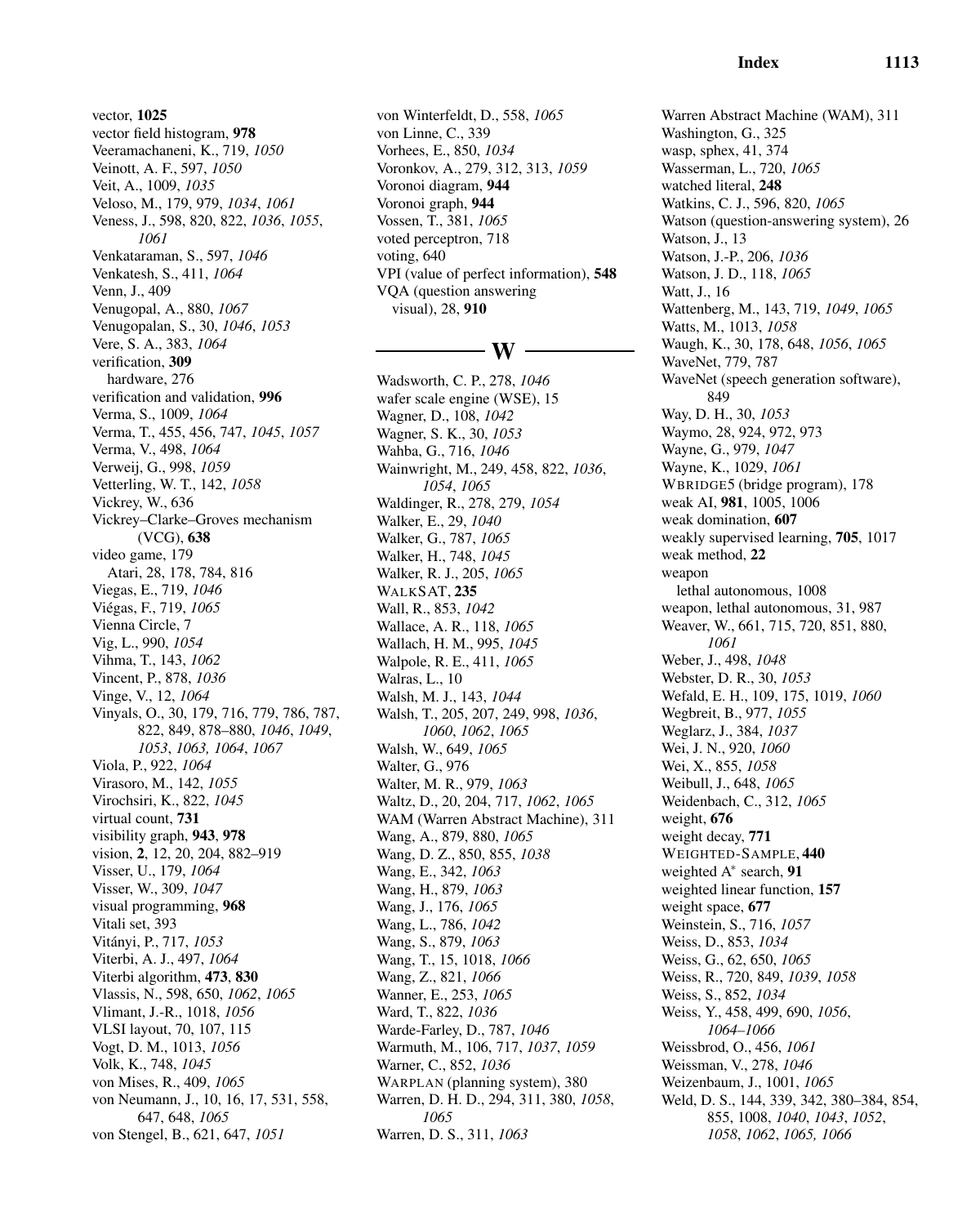Welinder, P., 979, *1034* well calibrated, 993 Welling, M., 787, *1050* Wellman, M. P., 455, 460, 498, 525, 559, 596, 648, 649, 978, *1041*, *1048*, *1065* Welty, C., 30, 339, *1043*, *1062* Wen, M., 341, 1014, *1053* Werbos, P., 596, 597, 785, 786, 820, *1065* Wermuth, N., 455, *1052* Werneck, R. F., 108, *1045* Wertheimer, M., 921 Wesley, M. A., 978, *1065* West, Col., 287 West, D. M., 1011, *1065* West, M., 499, *1053* West, S. M., 995, *1065* Westinghouse, 383 Weston, L., 872, *1064* Wexler, Y., 456, *1065* Weymouth, T., 976, *1040* Wheatstone, C., 921, *1065* White, C., 787, *1065* White, J., 720, *1040* White, J. L., 309, *1047* Whitehead, A. N., 17, 310, *1065* Whitehouse, D., 176, *1038* Whiter, A. M., 383, *1063* Whitney, W. F., 179, *1044* Whittaker, M., 995, *1065* Whittaker, W., 28, 977, *1050*, *1064* Whittle, P., 581, *1065* Whorf, B., 252, 278, *1065* Widner, K., 30, *1046* Widrow, B., 21, 785, 819, *1065* Widrow–Hoff rule, 804 Wiedijk, F., 313, *1065* Wiegley, J., 144, *1065* Wiener, N., 16, 18, 33, 39, 175, 497, 785, 880, 1008, 1011, *1059*, *1065* Wierstra, D., 784, 787, 790, 820, 822, 979, *1053*, *1055*, *1059* Wiesel, T. N., 786, 922, *1048* wiggly belief state, 243 Wijmans, E., 822, *1060* Wikipedia, 316, 823, 825 Wilcox, S., 309, *1035* Wild, P. P., 457, *1045* Wildes, R. P., 1013, *1050* Wilensky, R., 23, *1065* Wilfong, G. T., 976, *1040* Wilkins, D. E., 383, *1065* Wilks, Y., 1010, 1011, *1065* Williams, A., 880, *1065* Williams, B., 249, 342, 384, *1056*, *1065* Williams, C. K. I., 748, *1059* Williams, J., 598, *1066* Williams, R. J., 596, 785, 786, 812, 820, 821, *1058*, *1060*, *1065*

Williamson, J., 340, *1056* Williamson, M., 383, *1043* Willighagen, E. L., 340, *1056* Wilmer, E. L., 497, *1052* Wilson, A., 852, *1052* Wilson, D. H., 1001, *1065* Wilson, R., 204, *1065* Wilson, R. A., 3, 1007, *1065* Wilt, C. M., 108, *1066* Wiltschko, A. B., 920, *1060* Windows (operating system), 455 Winfield, A., 142, 997, *1038*, *1042* Wingate, D., 527, 596, *1066* Winikoff, M., 61, *1057* Winker, S., 313, *1066* Winkler, R. L., 537, 559, *1062* winner's curse, 559 Winograd, S., 20, *1066* Winograd, T., 20, 23, 854, *1066* Winograd Schema Challenge, 877 Winston, P. H., 20, 32, *1036*, *1066* Wintermute, S., 311, *1066* Winternitz, L., 29, *1066* Witbrock, M., 339, *1054* Witten, D., 720, *1049* Witten, I. H., 720, 820, 851, 852, *1066* Witten–Bell smoothing, 851 Wittgenstein, L., 7, 216, 248, 249, 320, 339, *1066* Wohlhart, P., 978, *1037* Wojciechowski, W. S., 309, *1066* Wojcik, A. S., 309, *1066* Wolf, A., 853, *1046* Wolf, T., 879, *1060* Wolfe, J., 144, 176, 382, *1054*, *1060*, *1066* Wolpert, D., 649, 715, *1064*, *1066* Wolsey, L. A., 561, *1056* Wolski, F., 979, *1034* Wong, C., 719, *1066* Wong, K. W., 984, *1049* Wong, W.-K., 747, *1056* Wood, D. E., 108, *1052* Wood, F., 457, 498, 527, *1052*, *1057* Wood, R. J., 1013, *1056* Woodruff, A., 1009, *1036* Woods, W. A., 341, 854, *1066* Wooldridge, M., 61, 62, 648, 650, *1039, 1040*, *1059*, *1066* Woolsey, K., 816 word, 403, 824 out-of-vocabulary, 827 WORD2VEC (word embedding software), 857, 875, 878 word embedding, 783, 828, 857 positional, 870 WordNet, 828 WordNet (lexical database), 339 work, future of, 998–1000

workspace, 939 world model, in disambiguation, 848 world state, 66 World War II, 10, 454, 497 worst possible catastrophe, 533 Worswick, S., 1006 Wos, L., 312, 313, *1066* Wossnig, L., 1018, *1042* Wray, R. E., 311, *1066* Wright, S., 143, 454, *1066* WSE (wafer scale engine), 15 Wu, D., 30, *1046* Wu, E., 850, 855, *1038* Wu, F., 339, *1066* Wu, H., 879, *1063* Wu, I.-C., 176, *1065* Wu, J., 879, *1059* Wu, L., 29, *1066* Wu, S., 995, *1055* Wu, Y., 29, 499, 527, 783, 786, 849, 850, 865, 878, 995, *1039*, *1043*, *1049*, *1066* wumpus world, 210, 210–213, 220, 250, 270–271, 315, 404–408, 833 Wundt, W., 12, 920 Wurman, P., 649, *1065*

XAI (explainable AI), 719, 997 XCON (expert system), 292 Xiong, C., 880, 1021, *1047*, *1050* Xiong, W., 29, *1066* XLM (multilingual language model), 879 XLNET (natural language system), 879 xor, 219 Xu, B., 787, *1046* Xu, J., 311, *1066* Xu, P., 852, 880, *1037*

– X –

# $-$  Y  $-$

Yahtzee, 168 Yakimovsky, Y., 558, *1043* Yale, 23 Yampolskiy, R. V., 1010, *1066* Yan, D., 383, *1044* Yang, B., 850, *1055* Yang, G., 498, *1066* Yang, X.-S., 142, *1066* Yang, Y., 787, 879, *1053*, *1066* Yang, Z., 879, *1066* Yannakakis, M., 144, 206, *1036*, *1057* Yao, L., 29, *1067* Yao, X., 142, *1053* Yap, R. H. C., 312, *1049* Yarowsky, D., 26, 855, *1066* Yates, A., 855, *1043* Ye, K. E., 411, *1065* Ye, N., 598, *1035*